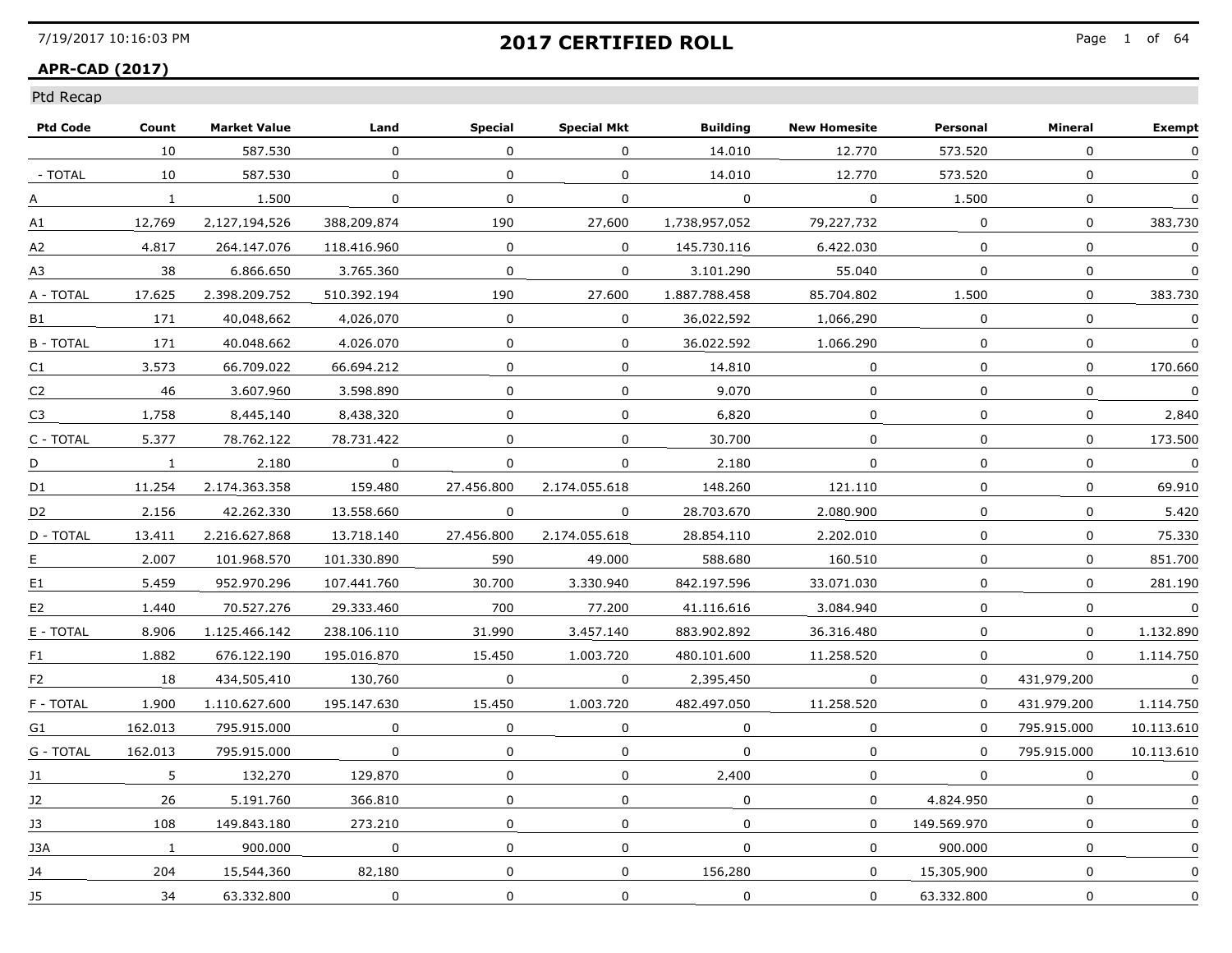### **APR-CAD (2017)**

| J6        | 2,503          | 291.515.820   | 0             | $\mathbf{0}$ | 0             | $\mathbf 0$   | $\mathbf{0}$ | 291.515.820   | $\mathbf 0$   | $\mathbf 0$ |
|-----------|----------------|---------------|---------------|--------------|---------------|---------------|--------------|---------------|---------------|-------------|
| J6A       | 13             | 17.024.920    | 0             | $\mathbf 0$  | 0             | $\mathbf 0$   | $\mathbf 0$  | 17.024.920    | $\mathbf 0$   | 0           |
| 17        | 21             | 3.424.270     | 0             | 0            | 0             | $\Omega$      | $\Omega$     | 3.424.270     | $\Omega$      |             |
| 18        | 482            | 277.264.750   | 0             | 0            | 0             | 0             | $\Omega$     | 277.264.750   | 0             |             |
| J - TOTAL | 3.397          | 824.174.130   | 852.070       | 0            | $\Omega$      | 158.680       | $\Omega$     | 823.163.380   | $\Omega$      | $\mathbf 0$ |
| L1        | 3,326          | 391.360.530   | 0             | $\mathbf 0$  | 0             | 0             | $\mathbf 0$  | 391.360.530   | $\mathbf 0$   | 0           |
| L2        | $\mathbf{1}$   | 4.084.390     | $\mathbf 0$   | $\mathbf 0$  | 0             | $\mathbf 0$   | $\mathbf 0$  | 4.084.390     | $\mathbf 0$   |             |
| L2A       | 13             | 355.210       | 0             | 0            | 0             | 0             | $\Omega$     | 355.210       | 0             |             |
| L2C       | 25             | 50.981.340    | $\Omega$      | 0            | $\Omega$      | $\Omega$      | $\Omega$     | 50.981.340    | $\Omega$      | $\mathbf 0$ |
| L2D.      | 3              | 6.380         | 0             | $\Omega$     | 0             | 0             | 0            | 6.380         | 0             | 0           |
| L2G       | 143            | 122.975.390   | 0             | 0            | 0             | 0             | 0            | 122.975.390   | 0             | 0           |
| L2H       | $\overline{2}$ | 2.361.140     | 0             | $\mathbf 0$  | 0             | 0             | $\mathbf 0$  | 2.361.140     | 0             |             |
| L21       | 30             | 1.174.390     | 0             | 0            | 0             | $\mathbf 0$   | $\Omega$     | 1.174.390     | $\mathbf 0$   | 0           |
| L2K       | 30             | 27.784.940    | 0             | 0            | 0             | 0             | 0            | 27.784.940    | 0             | 0           |
| L2L       | 3              | 36.700        | 0             | 0            | 0             | 0             | 0            | 36.700        | 0             |             |
| L2M       | 42             | 3.415.100     | 0             | 0            | 0             | 0             | $\mathbf{0}$ | 3.415.100     | $\mathbf 0$   |             |
| L2N       | $\mathbf{1}$   | 10,000        | 0             | 0            | 0             | 0             | 0            | 10,000        | $\mathbf 0$   | 0           |
| L2O       | 15             | 953.470       | 0             | 0            | 0             | 0             | 0            | 953.470       | $\Omega$      |             |
| L2P       | 40             | 4.049.840     | 0             | 0            | 0             | 0             | 0            | 4.049.840     | 0             |             |
| L2O       | 25             | 1.617.380     | 0             | 0            | 0             | $\Omega$      | $\Omega$     | 1.617.380     | $\Omega$      | 0           |
| L - TOTAL | 3.699          | 611.166.200   | 0             | $\mathbf 0$  | 0             | 0             | 0            | 611.166.200   | $\mathbf 0$   | 0           |
| M1        | 1,780          | 40.184.653    | 0             | 0            | 0             | 40.184.653    | 2,583,940    | 0             | 0             | O           |
| M - TOTAL | 1.780          | 40.184.653    | 0             | 0            | 0             | 40.184.653    | 2.583.940    | 0             | 0             |             |
| O         | 969            | 10.728.458    | 10.197.096    | $\Omega$     | 0             | 531.362       | 531.362      | 0             | $\Omega$      | O           |
| O - TOTAL | 969            | 10.728.458    | 10.197.096    | 0            | 0             | 531.362       | 531.362      | 0             | 0             | 0           |
| R.        | $\mathbf{1}$   | 64.000        | 0             | 0            | 0             | 0             | 0            | 64,000        | $\Omega$      |             |
| R - TOTAL | $\mathbf{1}$   | 64.000        | 0             | $\Omega$     | 0             | 0             | 0            | 64,000        | $\Omega$      |             |
| S         | 45             | 20.832.480    | $\Omega$      | $\mathbf 0$  | $\mathbf 0$   | $\mathbf 0$   | $\mathbf 0$  | 20.832.480    | $\mathbf{0}$  | 0           |
| S - TOTAL | 45             | 20.832.480    | 0             | $\mathbf{0}$ | 0             | 0             | $\Omega$     | 20.832.480    | $\Omega$      | $\Omega$    |
| X1        | 1.882          | 545.904.990   | 244.445.300   | 18.680       | 1.114.100     | 300.295.590   | 17.909.580   | 50.000        | $\Omega$      | 526.553.270 |
| X - TOTAL | 1,882          | 545.904.990   | 244,445,300   | 18,680       | 1.114.100     | 300.295.590   | 17.909.580   | 50,000        | 0             | 526.553.270 |
| PTD TOTAL | 221.186        | 9.819.299.587 | 1.295.616.032 | 27.523.110   | 2.179.658.178 | 3.660.280.097 | 157.585.754  | 1.455.851.080 | 1.227.894.200 | 539.547.080 |
| MIXED PTD | 6.089          | 1.104.208.730 | 2.963.360     | 13.553.740   | 1.097.723.280 | 3.522.090     | 341.060      | 0             | $\Omega$      | 70.580      |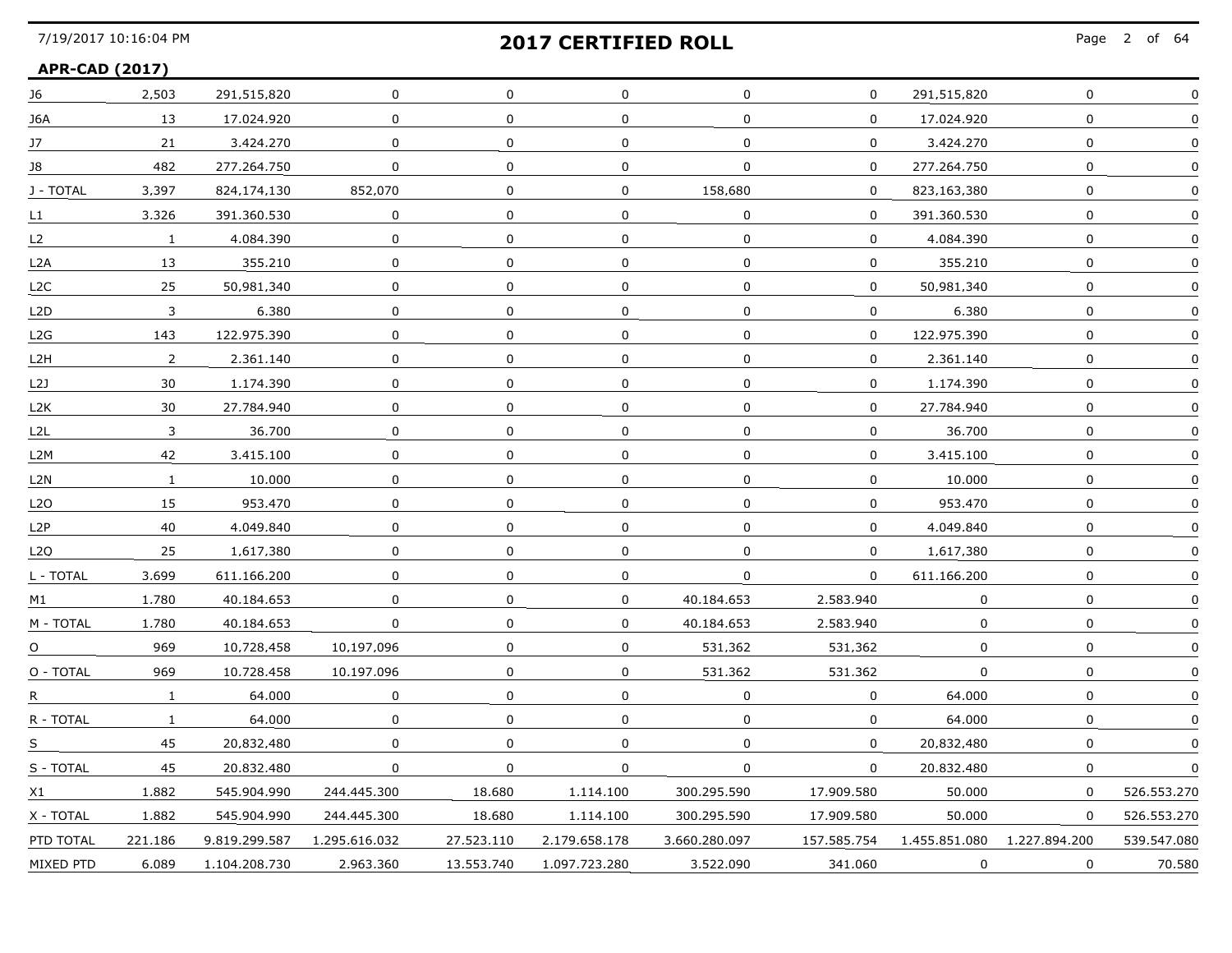## **CAL-CITY OF ALVORD (2017)**

| <b>Ptd Code</b>  | Count                   | <b>Market Value</b> | Land      | <b>Special</b> | <b>Special Mkt</b> | <b>Building</b> | <b>New Homesite</b> | Personal     | Mineral      | <b>Exempt</b> |
|------------------|-------------------------|---------------------|-----------|----------------|--------------------|-----------------|---------------------|--------------|--------------|---------------|
| A1               | 434                     | 45.098.267          | 5.085.310 | $\Omega$       | $\Omega$           | 40.012.957      | 597.180             | $\mathbf 0$  | $\Omega$     | 120.120       |
| A2               | 39                      | 1.255.620           | 486.450   | 0              | 0                  | 769.170         | 32.090              | 0            | 0            | $\mathbf 0$   |
| A - TOTAL        | 473                     | 46.353.887          | 5.571.760 | 0              | 0                  | 40.782.127      | 629.270             | 0            | 0            | 120.120       |
| B1               | 10                      | 1.163.482           | 82.170    | 0              | 0                  | 1.081.312       | 0                   | $\Omega$     | 0            | 0             |
| <b>B-TOTAL</b>   | 10                      | 1.163.482           | 82.170    | 0              | 0                  | 1.081.312       | 0                   | 0            | 0            | $\mathbf{0}$  |
| C1               | 54                      | 445,730             | 445,730   | $\mathbf 0$    | 0                  | $\mathbf 0$     | 0                   | $\mathbf{0}$ | $\mathbf 0$  | 0             |
| C - TOTAL        | 54                      | 445.730             | 445.730   | $\mathbf 0$    | 0                  | $\mathbf 0$     | 0                   | 0            | $\mathbf 0$  | 0             |
| D <sub>1</sub>   | 16                      | 663.930             | 0         | 6.690          | 663.930            | 0               | 0                   | 0            | 0            | $\Omega$      |
| D <sub>2</sub>   | $\overline{\mathbf{4}}$ | 18.990              | 0         | 0              | 0                  | 18.990          | 0                   | 0            | 0            |               |
| D - TOTAL        | 20                      | 682.920             | $\Omega$  | 6.690          | 663.930            | 18.990          | 0                   | $\mathbf 0$  | $\mathbf{0}$ | $\mathbf{0}$  |
| Е                | 15                      | 444.200             | 444.200   | $\mathbf 0$    | 0                  | $\mathbf 0$     | $\mathbf 0$         | $\mathbf 0$  | $\mathbf 0$  | $\mathbf 0$   |
| E1               | 24                      | 3.023.520           | 450.990   | 0              | 0                  | 2,572,530       | 19.950              | 0            | $\mathsf 0$  | $\Omega$      |
| E <sub>2</sub>   | $\overline{4}$          | 105.900             | 11.950    | $\mathbf 0$    | $\mathbf 0$        | 93.950          | 1.600               | $\Omega$     | $\Omega$     | $\Omega$      |
| E - TOTAL        | 43                      | 3.573.620           | 907.140   | $\Omega$       | $\mathbf 0$        | 2.666.480       | 21.550              | 0            | $\mathbf{0}$ | 0             |
| F1               | 49                      | 6.639.770           | 931.630   | 0              | 0                  | 5.708.140       | 0                   | 0            | 0            | $\Omega$      |
| F - TOTAL        | 49                      | 6.639.770           | 931.630   | 0              | 0                  | 5,708,140       | 0                   | $\mathbf 0$  | 0            | 0             |
| G1               | 197                     | 93.870              | 0         | 0              | 0                  | $\mathbf 0$     | $\mathbf 0$         | $\mathbf{0}$ | 93,870       | 150           |
| G - TOTAL        | 197                     | 93.870              | 0         | 0              | 0                  | $\Omega$        | $\Omega$            | $\Omega$     | 93.870       | 150           |
| 12               | $\mathbf{1}$            | 304.110             | 0         | 0              | 0                  | 0               | 0                   | 304.110      | 0            | 0             |
| 13               | $\overline{2}$          | 555.710             | 0         | 0              | 0                  | 0               | 0                   | 555.710      | 0            | 0             |
| J4               | 13                      | 334,930             | 0         | $\Omega$       | $\mathbf 0$        | $\mathbf 0$     | $\mathbf 0$         | 334.930      | $\mathbf{0}$ | 0             |
| J5               | $\overline{2}$          | 1.211.950           | 0         | $\Omega$       | 0                  | $\mathbf 0$     | $\mathbf 0$         | 1.211.950    | $\Omega$     | $\Omega$      |
| 16               | $\overline{2}$          | 12.750              | 0         | 0              | 0                  | 0               | 0                   | 12.750       | 0            | 0             |
| 17               | $\mathbf{1}$            | 19.630              | 0         | $\Omega$       | 0                  | $\Omega$        | 0                   | 19.630       | 0            | 0             |
| 18               | $\mathbf{1}$            | 50.920              | 0         | 0              | 0                  | $\Omega$        | 0                   | 50.920       | 0            | $\Omega$      |
| J - TOTAL        | 22                      | 2.490.000           | 0         | 0              | 0                  | $\mathbf 0$     | $\mathbf 0$         | 2.490.000    | $\mathbf 0$  | $\Omega$      |
| L1               | 73                      | 2.260.720           | 0         | 0              | 0                  | 0               | 0                   | 2.260.720    | $\mathbf 0$  | 0             |
| L2G              | $\mathbf{1}$            | 33.950              | 0         | $\Omega$       | $\Omega$           | $\mathbf 0$     | $\mathbf 0$         | 33.950       | 0            | $\mathbf{0}$  |
| L <sub>2</sub> O | $\mathbf{1}$            | 31.430              | 0         | $\Omega$       | 0                  | 0               | 0                   | 31.430       | 0            | n             |
| L - TOTAL        | 75                      | 2.326.100           | 0         | $\pmb{0}$      | 0                  | $\Omega$        | 0                   | 2.326.100    | 0            | $\Omega$      |
| M1               | 12                      | 205.380             | 0         | $\mathbf 0$    | 0                  | 205.380         | 830                 | $\mathbf 0$  | $\mathbf 0$  | <sup>0</sup>  |
| M - TOTAL        | 12                      | 205.380             | 0         | $\mathbf 0$    | 0                  | 205.380         | 830                 | $\mathsf{O}$ | $\mathbf 0$  | 0             |
|                  |                         |                     |           |                |                    |                 |                     |              |              |               |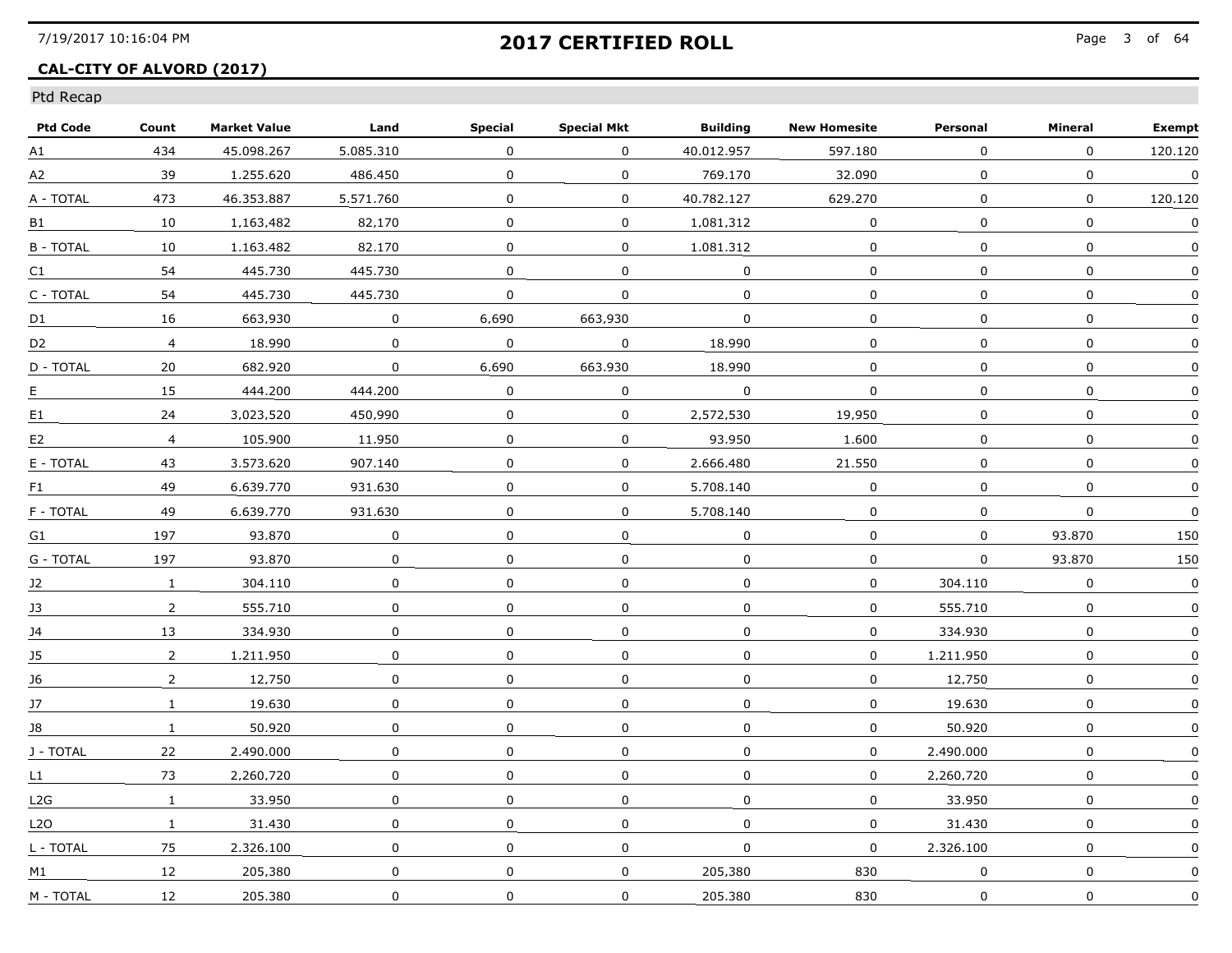| 7/19/2017 10:16:04 PM            |     |            |           |       | <b>2017 CERTIFIED ROLL</b> |            | Page<br>of 64 |           |        |           |
|----------------------------------|-----|------------|-----------|-------|----------------------------|------------|---------------|-----------|--------|-----------|
| <b>CAL-CITY OF ALVORD (2017)</b> |     |            |           |       |                            |            |               |           |        |           |
| X <sub>1</sub>                   | -42 | 5.381.320  | 1.214.750 |       |                            | 4.166.570  |               |           |        | 5,381,320 |
| X - TOTAL                        | -42 | 5.381.320  | 1.214.750 |       |                            | 4.166.570  |               |           |        | 5,381,320 |
| PTD TOTAL                        | 997 | 69.356.079 | 9.153.180 | 6.690 | 663.930                    | 54.628.999 | 651.650       | 4.816.100 | 93.870 | 5.501.590 |
| MIXED PTD                        | 14  | 255.720    | 10.640    | .960  | 214 130                    | 30.950     |               |           |        |           |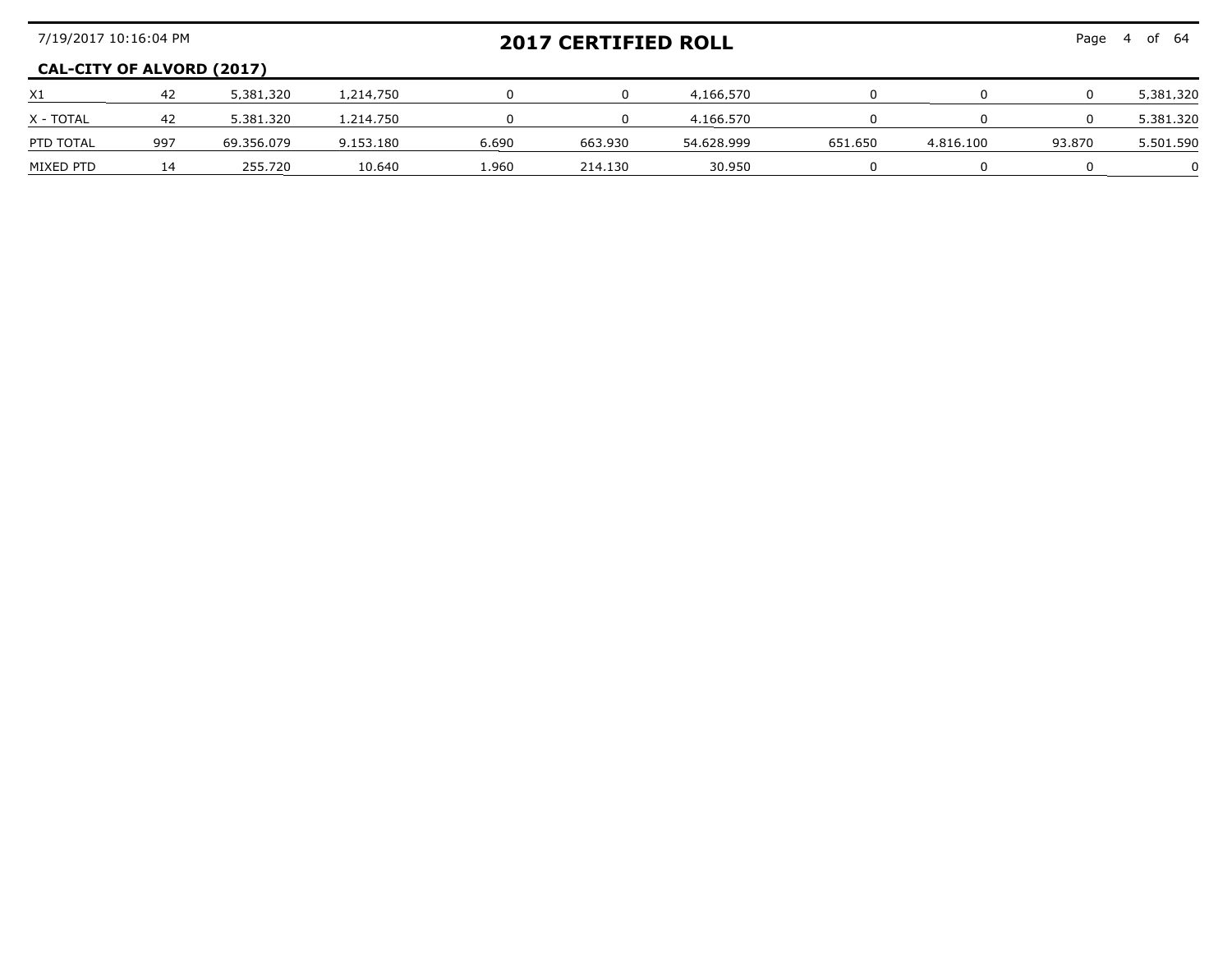## **CAU-CITY OF AURORA (2017)**

| <b>Ptd Code</b> | Count          | <b>Market Value</b> | Land         | <b>Special</b> | <b>Special Mkt</b> | <b>Building</b> | <b>New Homesite</b> | Personal     | Mineral      | <b>Exempt</b> |
|-----------------|----------------|---------------------|--------------|----------------|--------------------|-----------------|---------------------|--------------|--------------|---------------|
| A1              | 261            | 74.535.577          | 12.638.730   | 0              | $\Omega$           | 61.896.847      | 3.228.452           | 0            | $\Omega$     | 133,390       |
| A2              | 129            | 4,768,390           | 2,580,540    | 0              | $\mathbf{0}$       | 2,187,850       | 100.170             | 0            | 0            | $\mathbf 0$   |
| A - TOTAL       | 390            | 79.303.967          | 15.219.270   | 0              | $\Omega$           | 64.084.697      | 3.328.622           | 0            | 0            | 133.390       |
| C1              | 34             | 876.460             | 876.460      | 0              | $\Omega$           | 0               | $\Omega$            | 0            | 0            | 0             |
| C3              | 12             | 146.650             | 146.650      | 0              | 0                  | 0               | $\Omega$            | 0            | 0            | $\Omega$      |
| C - TOTAL       | 46             | 1.023.110           | 1.023.110    | 0              | $\Omega$           | $\Omega$        | $\Omega$            | $\Omega$     | $\Omega$     | $\Omega$      |
| D1              | 99             | 11.586.580          | 43,400       | 81,350         | 11,543,180         | $\Omega$        | $\mathbf{0}$        | $\Omega$     | $\Omega$     | $\mathbf 0$   |
| D <sub>2</sub>  | 15             | 269.740             | 30.940       | $\Omega$       | $\Omega$           | 238.800         | 3.530               | $\Omega$     | $\mathbf{0}$ | $\mathbf{0}$  |
| D - TOTAL       | 114            | 11.856.320          | 74.340       | 81.350         | 11.543.180         | 238.800         | 3.530               | 0            | 0            | 0             |
| E.              | 29             | 1.524.150           | 1.524.150    | 0              | 0                  | $\Omega$        | $\Omega$            | 0            | 0            | $\Omega$      |
| E1              | 65             | 10.078.100          | 1.991.180    | 0              | $\mathbf 0$        | 8.086.920       | 375.850             | 0            | $\Omega$     | $\Omega$      |
| E <sub>2</sub>  | 10             | 649.060             | 446.170      | 0              | 0                  | 202.890         | $\mathbf 0$         | 0            | $\mathbf 0$  |               |
| E - TOTAL       | 104            | 12.251.310          | 3.961.500    | 0              | $\Omega$           | 8.289.810       | 375.850             | $\Omega$     | 0            | 0             |
| F1              | 19             | 6.680.490           | 1.131.280    | 0              | $\Omega$           | 5.549.210       | $\Omega$            | $\Omega$     | $\mathbf{0}$ | $\Omega$      |
| F - TOTAL       | 19             | 6.680.490           | 1.131.280    | 0              | 0                  | 5.549.210       | 0                   | 0            | 0            | $\Omega$      |
| G1              | 1.953          | 1,641,840           | 0            | $\mathbf 0$    | $\Omega$           | 0               | 0                   | 0            | 1,641,840    | 540           |
| G - TOTAL       | 1.953          | 1.641.840           | $\mathbf 0$  | $\mathbf 0$    | $\mathbf{0}$       | $\mathbf 0$     | $\mathbf{0}$        | $\mathbf{0}$ | 1.641.840    | 540           |
| 12              | 1              | 21.710              | 0            | 0              | 0                  | $\Omega$        | 0                   | 21.710       | $\mathbf{0}$ | 0             |
| 13              | $\overline{2}$ | 939.440             | 0            | 0              | 0                  | 0               | 0                   | 939.440      | 0            | $\mathbf{0}$  |
| 14              | $\overline{2}$ | 65.970              | $\Omega$     | 0              | $\Omega$           | 0               | 0                   | 65.970       | 0            | 0             |
| J6              | 27             | 786.270             | $\mathbf 0$  | $\mathbf 0$    | $\mathbf 0$        | $\mathbf 0$     | $\mathbf 0$         | 786.270      | $\mathbf 0$  | $\Omega$      |
| J8              | $\mathbf{1}$   | 50.920              | 0            | 0              | 0                  | $\Omega$        | 0                   | 50,920       | $\mathbf 0$  | $\Omega$      |
| J - TOTAL       | 33             | 1.864.310           | 0            | 0              | 0                  | 0               | 0                   | 1.864.310    | 0            | 0             |
| L1              | 49             | 8.416.540           | 0            | 0              | $\Omega$           | $\Omega$        | $\Omega$            | 8.416.540    | 0            | 0             |
| L - TOTAL       | 49             | 8.416.540           | $\Omega$     | $\Omega$       | $\Omega$           | $\Omega$        | $\Omega$            | 8.416.540    | $\Omega$     | $\Omega$      |
| M1              | 62             | 1,159,832           | $\Omega$     | $\Omega$       | 0                  | 1,159,832       | 43,240              | 0            | $\Omega$     | 0             |
| M - TOTAL       | 62             | 1,159,832           | $\mathbf{0}$ | 0              | $\mathbf{0}$       | 1,159,832       | 43.240              | 0            | $\mathbf 0$  | $\Omega$      |
| $\Omega$        | 6              | 679.468             | 292.786      | 0              | $\mathbf 0$        | 386.682         | 386.682             | 0            | 0            | $\Omega$      |
| O - TOTAL       | 6              | 679.468             | 292.786      | 0              | 0                  | 386.682         | 386.682             | $\Omega$     | 0            | $\mathbf{0}$  |
| X1              | 28             | 1.927.610           | 1.524.930    | 0              | 0                  | 402.680         | 19.750              | 0            | $\Omega$     | 1.927.610     |
| X - TOTAL       | 28             | 1.927.610           | 1,524,930    | 0              | $\mathbf{0}$       | 402.680         | 19,750              | $\mathbf{0}$ | 0            | 1.927.610     |
| MIXED PTD       | 58             | 5.801.960           | 0            | 34,550         | 5.734.750          | 67.210          | 3.160               | 0            | $\mathbf 0$  | $\mathbf 0$   |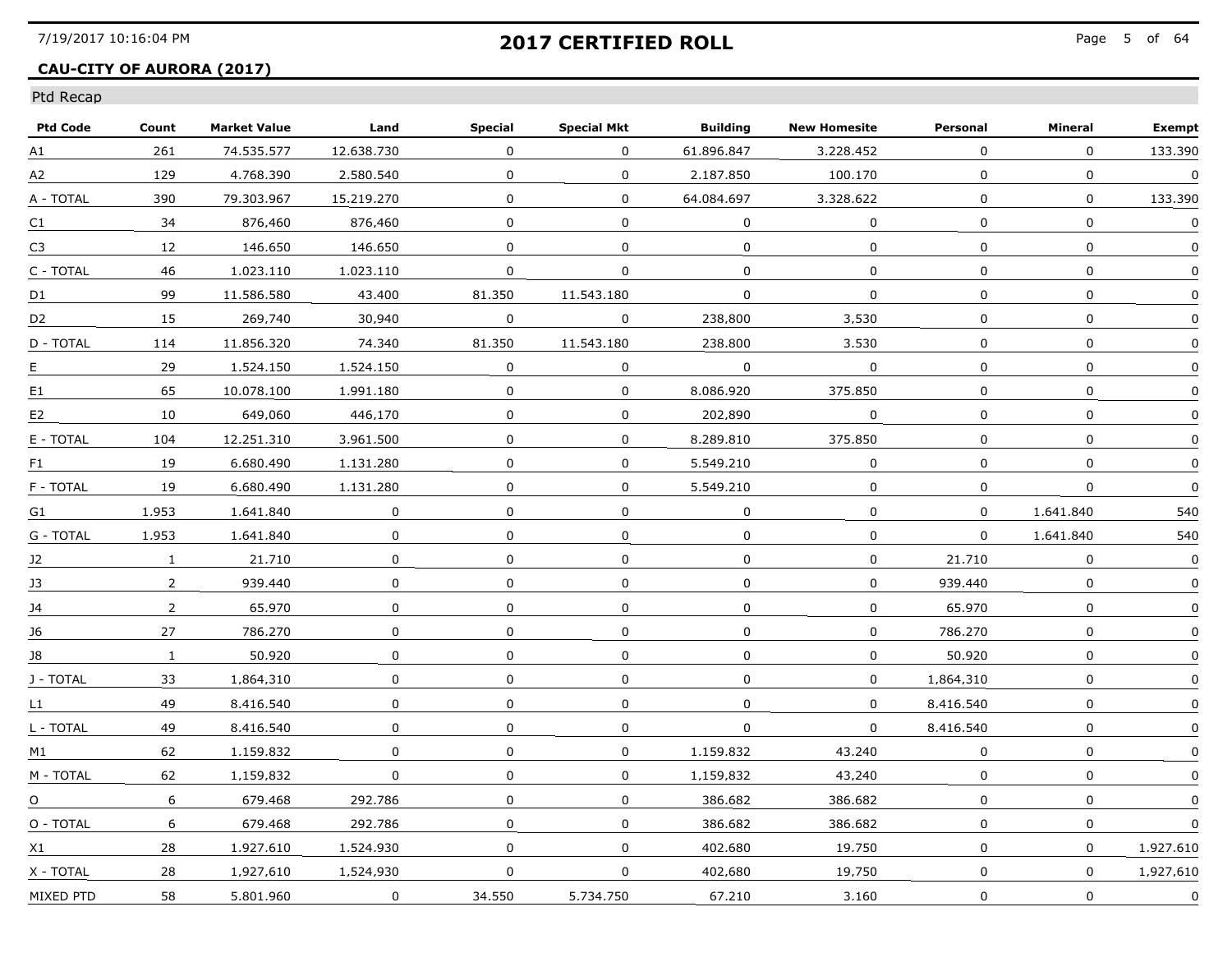| 7/19/2017 10:16:04 PM   |       |             |            |        | <b>2017 CERTIFIED ROLL</b> |            |           |            |           | Page 6 of 64 |
|-------------------------|-------|-------------|------------|--------|----------------------------|------------|-----------|------------|-----------|--------------|
| CBO-CITY OF BOYD (2017) |       |             |            |        |                            |            |           |            |           |              |
| PTD TOTAL               | 2.804 | 126.804.797 | 23.227.216 | 81.350 | 11.543.180                 | 80.111.711 | 4.157.674 | 10.280.850 | 1.641.840 | 2.061.540    |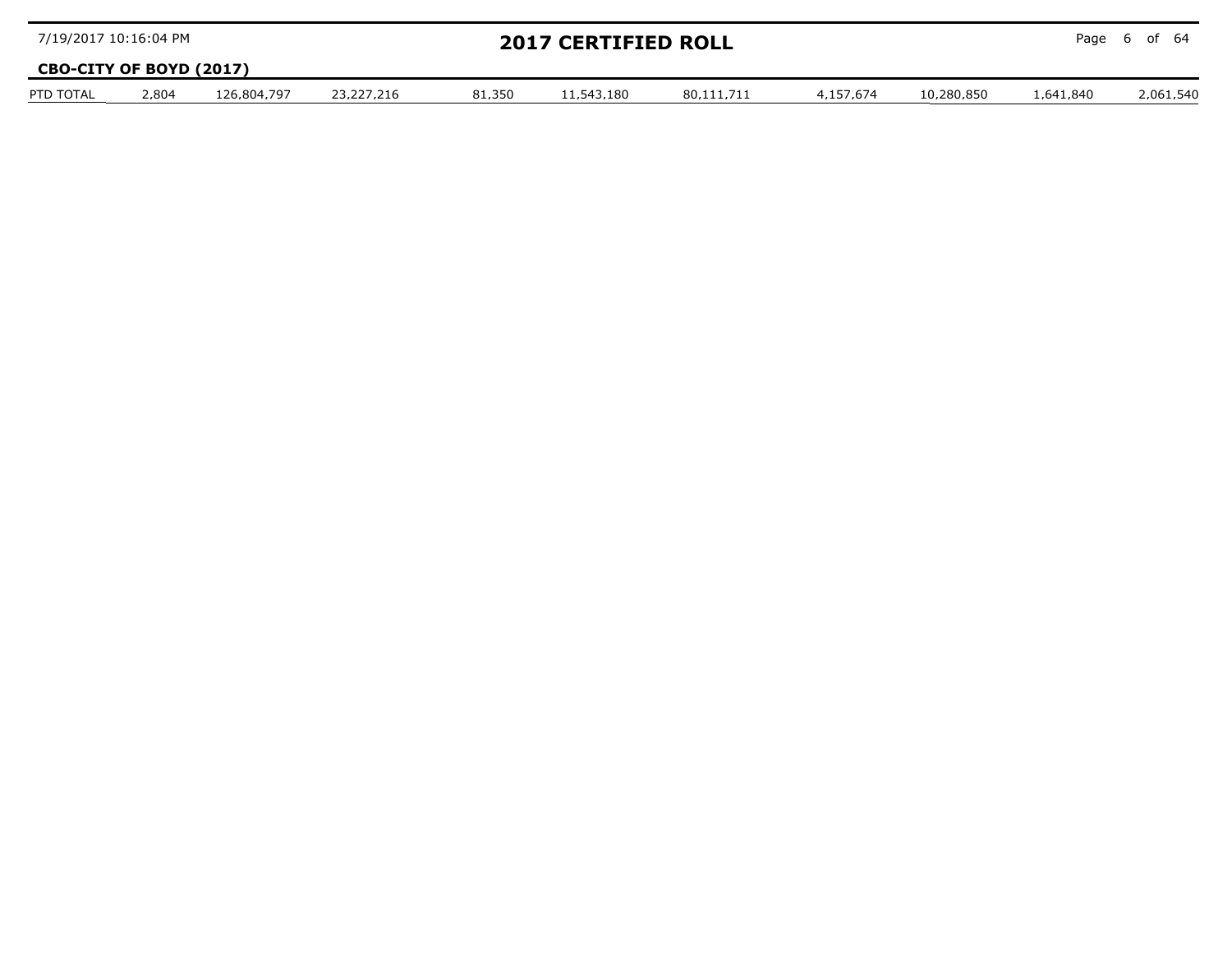## **CBO-CITY OF BOYD (2017)**

| <b>Ptd Code</b> | Count          | <b>Market Value</b> | Land         | <b>Special</b> | <b>Special Mkt</b> | <b>Building</b>         | <b>New Homesite</b> | Personal     | Mineral      | <b>Exempt</b> |
|-----------------|----------------|---------------------|--------------|----------------|--------------------|-------------------------|---------------------|--------------|--------------|---------------|
| A1              | 378            | 48.304.324          | 6.743.050    | 0              | 0                  | 41.561.274              | 2.001.560           | 0            | $\Omega$     | $\Omega$      |
| A2              | 47             | 1,291,990           | 587.530      | 0              | $\mathbf 0$        | 704,460                 | 7.600               | 0            | 0            | $\Omega$      |
| A - TOTAL       | 425            | 49.596.314          | 7.330.580    | 0              | 0                  | 42.265.734              | 2.009.160           | 0            | 0            | $\Omega$      |
| B1              | 6              | 2.046.410           | 180.490      | 0              | $\Omega$           | 1.865.920               | 333.950             | 0            | 0            | $\mathbf{0}$  |
| <b>B-TOTAL</b>  | 6              | 2.046.410           | 180.490      | 0              | 0                  | 1.865.920               | 333.950             | 0            | 0            | 0             |
| C1              | 64             | 1.224.050           | 1,224,050    | $\mathbf{0}$   | $\mathbf{0}$       | $\mathbf 0$             | $\mathbf 0$         | $\mathbf{0}$ | $\mathbf 0$  | $\mathbf 0$   |
| C - TOTAL       | 64             | 1.224.050           | 1,224,050    | 0              | 0                  | $\mathbf 0$             | 0                   | 0            | $\mathbf 0$  | 0             |
| D1              | 56             | 11.513.250          | $\Omega$     | 140.590        | 11.513.250         | 0                       | 0                   | 0            | 0            | $\Omega$      |
| D <sub>2</sub>  | 11             | 167.120             | $\Omega$     | 0              | $\Omega$           | 167.120                 | 3.810               | 0            | 0            | $\mathbf{0}$  |
| D - TOTAL       | 67             | 11.680.370          | $\mathbf 0$  | 140.590        | 11.513.250         | 167.120                 | 3.810               | 0            | $\mathbf{0}$ | $\Omega$      |
| E.              | 20             | 642,850             | 642,850      | 0              | 0                  | $\overline{\mathbf{0}}$ | $\mathbf 0$         | $\Omega$     | $\mathbf 0$  |               |
| E1              | 31             | 4.031.550           | 573.080      | 0              | $\mathbf 0$        | 3.458.470               | 90.640              | 0            | 0            |               |
| E <sub>2</sub>  | $\mathbf{1}$   | 49.560              | 21.780       | 0              | $\Omega$           | 27.780                  | $\Omega$            | 0            | 0            | $\mathbf{0}$  |
| E - TOTAL       | 52             | 4.723.960           | 1.237.710    | 0              | $\Omega$           | 3.486.250               | 90.640              | 0            | 0            | 0             |
| F1              | 117            | 24.178.020          | 6.919.600    | 0              | 0                  | 17.258.420              | $\Omega$            | $\Omega$     | 0            | $\mathbf{0}$  |
| F - TOTAL       | 117            | 24,178,020          | 6.919.600    | 0              | 0                  | 17,258,420              | $\mathbf 0$         | 0            | 0            | 0             |
| G1              | 9.190          | 15.680.580          | $\mathbf{0}$ | 0              | $\mathbf{0}$       | $\mathbf 0$             | $\mathbf 0$         | $\mathbf{0}$ | 15.680.580   | 169.050       |
| G - TOTAL       | 9.190          | 15.680.580          | $\Omega$     | 0              | $\Omega$           | $\Omega$                | 0                   | $\Omega$     | 15.680.580   | 169.050       |
| 12              | 1              | 303.960             | 0            | 0              | $\overline{0}$     | $\Omega$                | 0                   | 303.960      | 0            | 0             |
| 13              | $\mathbf{1}$   | 680.920             | 0            | 0              | 0                  | $\Omega$                | 0                   | 680.920      | 0            | $\mathbf{0}$  |
| J4              | 7              | 604,390             | 0            | 0              | $\mathbf 0$        | $\Omega$                | $\Omega$            | 604,390      | $\mathbf{0}$ | $\Omega$      |
| J5              | $\mathbf{2}$   | 1.086.350           | $\Omega$     | $\Omega$       | $\Omega$           | $\mathbf{0}$            | $\Omega$            | 1.086.350    | $\mathbf 0$  | $\Omega$      |
| 16              | 21             | 811.450             | 0            | 0              | 0                  | 0                       | 0                   | 811.450      | $\mathbf{0}$ |               |
| 18              | $\overline{2}$ | 1.747.030           | $\Omega$     | 0              | $\Omega$           | 0                       | $\Omega$            | 1.747.030    | 0            | $\mathbf{0}$  |
| J - TOTAL       | 34             | 5.234.100           | 0            | 0              | 0                  | $\Omega$                | $\Omega$            | 5.234.100    | 0            | $\Omega$      |
| L1              | 144            | 11,726,680          | 0            | 0              | 0                  | 0                       | 0                   | 11,726,680   | 0            | 0             |
| L2P             | $\mathbf{2}$   | 176,190             | 0            | 0              | 0                  | 0                       | 0                   | 176.190      | 0            |               |
| L - TOTAL       | 146            | 11.902.870          | $\Omega$     | $\Omega$       | $\Omega$           | $\Omega$                | $\Omega$            | 11.902.870   | $\Omega$     | $\mathbf{0}$  |
| M1              | 57             | 582.930             | $\Omega$     | 0              | $\Omega$           | 582.930                 | 22.690              | $\Omega$     | $\mathbf{0}$ | $\Omega$      |
| M - TOTAL       | 57             | 582.930             | 0            | $\mathbf{0}$   | $\Omega$           | 582.930                 | 22.690              | $\Omega$     | 0            | $\Omega$      |
| O               | 57             | 1.142.060           | 1.142.060    | 0              | 0                  | $\mathbf 0$             | 0                   | $\mathbf{0}$ | $\mathbf 0$  | 0             |
| O - TOTAL       | 57             | 1.142.060           | 1.142.060    | 0              | $\mathbf 0$        | 0                       | 0                   | $\mathbf 0$  | 0            | 0             |
|                 |                |                     |              |                |                    |                         |                     |              |              |               |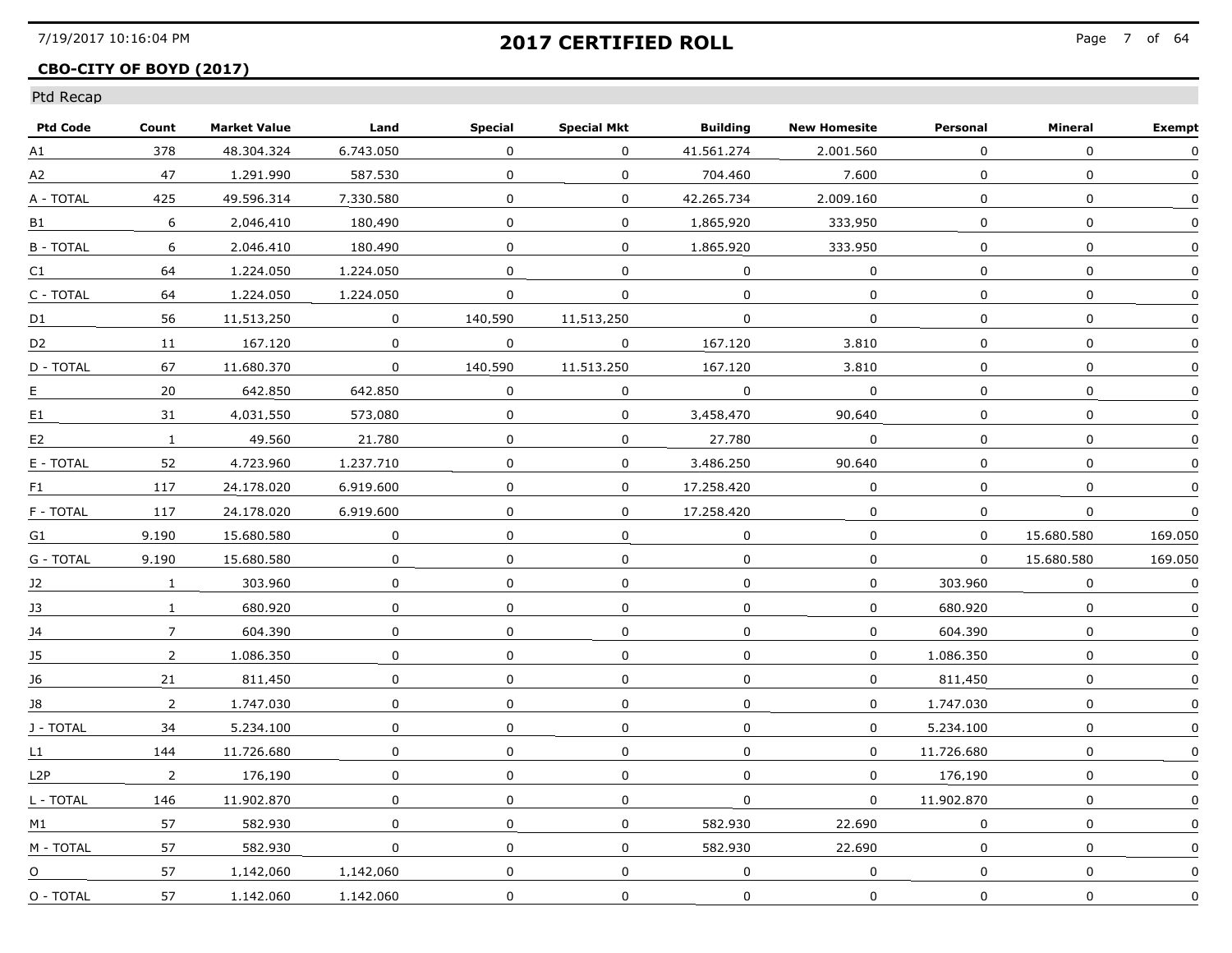| 7/19/2017 10:16:04 PM<br><b>2017 CERTIFIED ROLL</b> |                         |             |            |         |            |               | Page 8    | nf 64      |            |            |
|-----------------------------------------------------|-------------------------|-------------|------------|---------|------------|---------------|-----------|------------|------------|------------|
|                                                     | CBO-CITY OF BOYD (2017) |             |            |         |            |               |           |            |            |            |
|                                                     |                         | 22.570      |            |         |            |               |           | 22.570     |            |            |
| S - TOTAL                                           |                         | 22.570      |            |         |            |               |           | 22.570     |            |            |
| X1                                                  |                         | 11.512.400  | 2 585 090  |         |            | 8 9 2 7 3 1 0 |           |            |            | 11 512 400 |
| X - TOTAI                                           | 38                      | 11.512.400  | 2 585 090  |         |            | 8 927 310     |           |            |            | 11.512.400 |
| PTD TOTAL                                           | 10.255                  | 139.526.634 | 20.619.580 | 140 590 | 11 513 250 | 74.553.684    | 2 460 250 | 17 159 540 | 15.680.580 | 11 681 450 |
| MIXED PTD                                           |                         | 6 009 460   |            | 73.000  | 5.992.280  | 17.180        |           |            |            |            |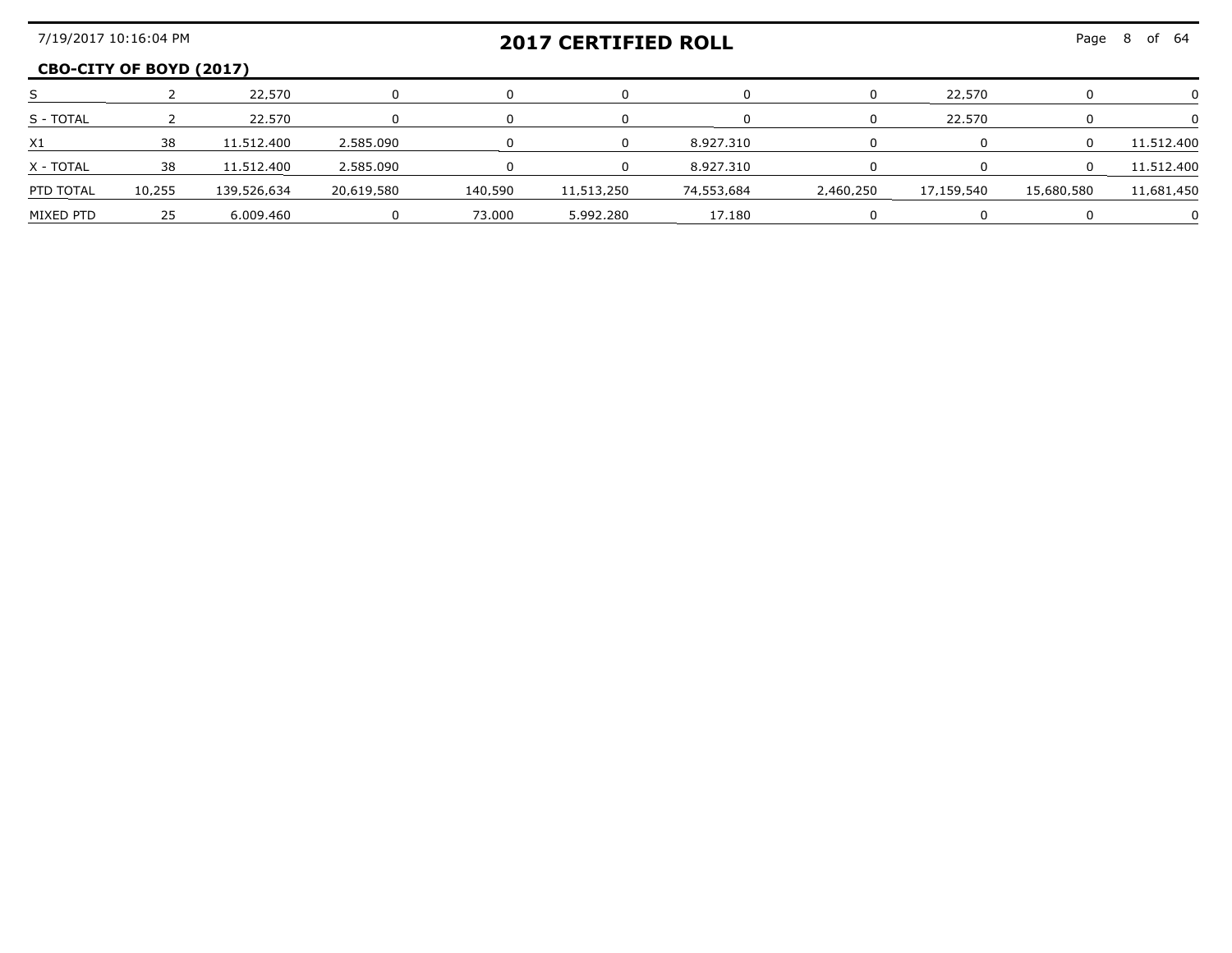## **CBR-CITY OF BRIDGEPORT (2017)**

| <b>Ptd Code</b>  | Count          | <b>Market Value</b> | Land         | <b>Special</b> | <b>Special Mkt</b> | <b>Building</b> | <b>New Homesite</b> | Personal       | Mineral      | <b>Exempt</b> |
|------------------|----------------|---------------------|--------------|----------------|--------------------|-----------------|---------------------|----------------|--------------|---------------|
| A1               | 1.338          | 151.922.400         | 22.590.470   | 0              | 0                  | 129.331.930     | 1,503,550           | 0              | $\Omega$     | 34.600        |
| A2               | 124            | 3.338.730           | 1,369,230    | $\mathbf{0}$   | 0                  | 1.969.500       | 144.930             | $\mathbf{0}$   | $\mathbf 0$  | $\mathbf 0$   |
| A - TOTAL        | 1.462          | 155.261.130         | 23.959.700   | 0              | 0                  | 131.301.430     | 1.648.480           | 0              | $\Omega$     | 34.600        |
| B1               | 54             | 9.857.350           | 917.330      | 0              | 0                  | 8.940.020       | 4.800               | 0              | $\mathbf 0$  | 0             |
| <b>B-TOTAL</b>   | 54             | 9.857.350           | 917.330      | 0              | 0                  | 8.940.020       | 4.800               | $\Omega$       | $\Omega$     |               |
| C <sub>1</sub>   | 191            | 4.063.922           | 4.063.922    | $\mathbf{0}$   | 0                  | $\mathbf 0$     | $\mathbf 0$         | $\overline{0}$ | $\mathbf{0}$ | $\mathbf{0}$  |
| C2               | 11             | 380.300             | 380.300      | $\mathbf 0$    | 0                  | $\Omega$        | $\mathbf 0$         | $\mathbf 0$    | $\mathbf 0$  | $\Omega$      |
| C - TOTAL        | 202            | 4.444.222           | 4.444.222    | 0              | 0                  | 0               | 0                   | 0              | $\mathbf{0}$ | $\Omega$      |
| D1               | 33             | 5.629.690           | $\Omega$     | 45.750         | 5.629.690          | $\mathbf{0}$    | $\Omega$            | 0              | $\Omega$     | $\Omega$      |
| D <sub>2</sub>   | 9              | 81.950              | 36.590       | 0              | 0                  | 45.360          | 790                 | $\Omega$       | $\Omega$     | $\Omega$      |
| D - TOTAL        | 42             | 5.711.640           | 36.590       | 45,750         | 5.629.690          | 45.360          | 790                 | 0              | $\mathbf 0$  | $\Omega$      |
| Е.               | 29             | 3,399,640           | 3.399.640    | 0              | 0                  | 0               | 0                   | 0              | 0            | $\mathbf{0}$  |
| E1               | 26             | 1.661.390           | 435.470      | $\Omega$       | $\Omega$           | 1.225.920       | $\Omega$            | $\Omega$       | $\mathbf 0$  | $\mathbf{0}$  |
| $E2$             | $\overline{4}$ | 36.680              | 21.450       | $\mathbf{0}$   | $\mathbf{0}$       | 15.230          | $\Omega$            | $\Omega$       | $\mathbf{0}$ | 0             |
| E - TOTAL        | 59             | 5.097.710           | 3.856.560    | $\mathbf{0}$   | 0                  | 1.241.150       | 0                   | $\mathbf{0}$   | $\Omega$     | $\Omega$      |
| F1               | 387            | 118,243,420         | 31.987.780   | $\mathbf 0$    | 0                  | 86.255.640      | 1,310,380           | 0              | 0            | 533.540       |
| F - TOTAL        | 387            | 118,243,420         | 31.987.780   | $\mathbf 0$    | 0                  | 86.255.640      | 1,310,380           | $\mathbf{0}$   | $\mathbf 0$  | 533.540       |
| G1               | 1.552          | 956.420             | 0            | $\Omega$       | 0                  | 0               | $\Omega$            | $\Omega$       | 956.420      | 7.980         |
| G - TOTAL        | 1.552          | 956.420             | 0            | 0              | 0                  | 0               | 0                   | 0              | 956.420      | 7.980         |
| 12               | $\mathbf{1}$   | 1.016.740           | 0            | 0              | 0                  | 0               | $\Omega$            | 1.016.740      | $\Omega$     | $\Omega$      |
| J3               | $\overline{2}$ | 682.040             | 0            | $\mathbf 0$    | 0                  | $\mathbf 0$     | 0                   | 682.040        | $\mathbf 0$  | 0             |
| J4               | 12             | 1,529,990           | 0            | $\mathbf{0}$   | 0                  | $\Omega$        | 0                   | 1,529,990      | $\Omega$     | $\Omega$      |
| 15               | $\overline{2}$ | 1.590.410           | $\Omega$     | 0              | 0                  | 0               | $\Omega$            | 1.590.410      | $\mathbf 0$  | 0             |
| 16               | 40             | 1.099.400           | 0            | $\Omega$       | $\mathbf 0$        | $\Omega$        | $\Omega$            | 1.099.400      | $\Omega$     | 0             |
| 17               | $\mathbf{1}$   | 119.350             | $\mathbf 0$  | 0              | 0                  | 0               | $\mathbf 0$         | 119.350        | $\Omega$     | 0             |
| J - TOTAL        | 58             | 6.037.930           | 0            | 0              | 0                  | 0               | 0                   | 6.037.930      | $\mathbf 0$  |               |
| L1               | 399            | 65.430.560          | $\mathbf 0$  | $\mathbf 0$    | 0                  | $\mathbf 0$     | $\mathbf 0$         | 65.430.560     | $\Omega$     | $\mathbf{0}$  |
| L2               | $\mathbf{1}$   | 4.084.390           | 0            | $\mathbf{0}$   | 0                  | 0               | $\mathbf{0}$        | 4.084.390      | $\mathbf{0}$ | $\Omega$      |
| L <sub>2</sub> A | $\mathbf{1}$   | 25.000              | 0            | $\mathbf{0}$   | 0                  | 0               | $\mathbf 0$         | 25.000         | $\Omega$     | $\Omega$      |
| L <sub>2</sub> C | $\mathbf{1}$   | 342.000             | 0            | 0              | 0                  | 0               | 0                   | 342.000        | 0            | 0             |
| L2D              | $\overline{2}$ | 4.110               | $\mathbf{0}$ | $\mathbf 0$    | 0                  | 0               | 0                   | 4,110          | $\mathbf 0$  | 0             |
| L2G              | $\overline{2}$ | 45,200              | $\mathbf 0$  | 0              | 0                  | $\mathbf 0$     | 0                   | 45,200         | $\mathbf 0$  | 0             |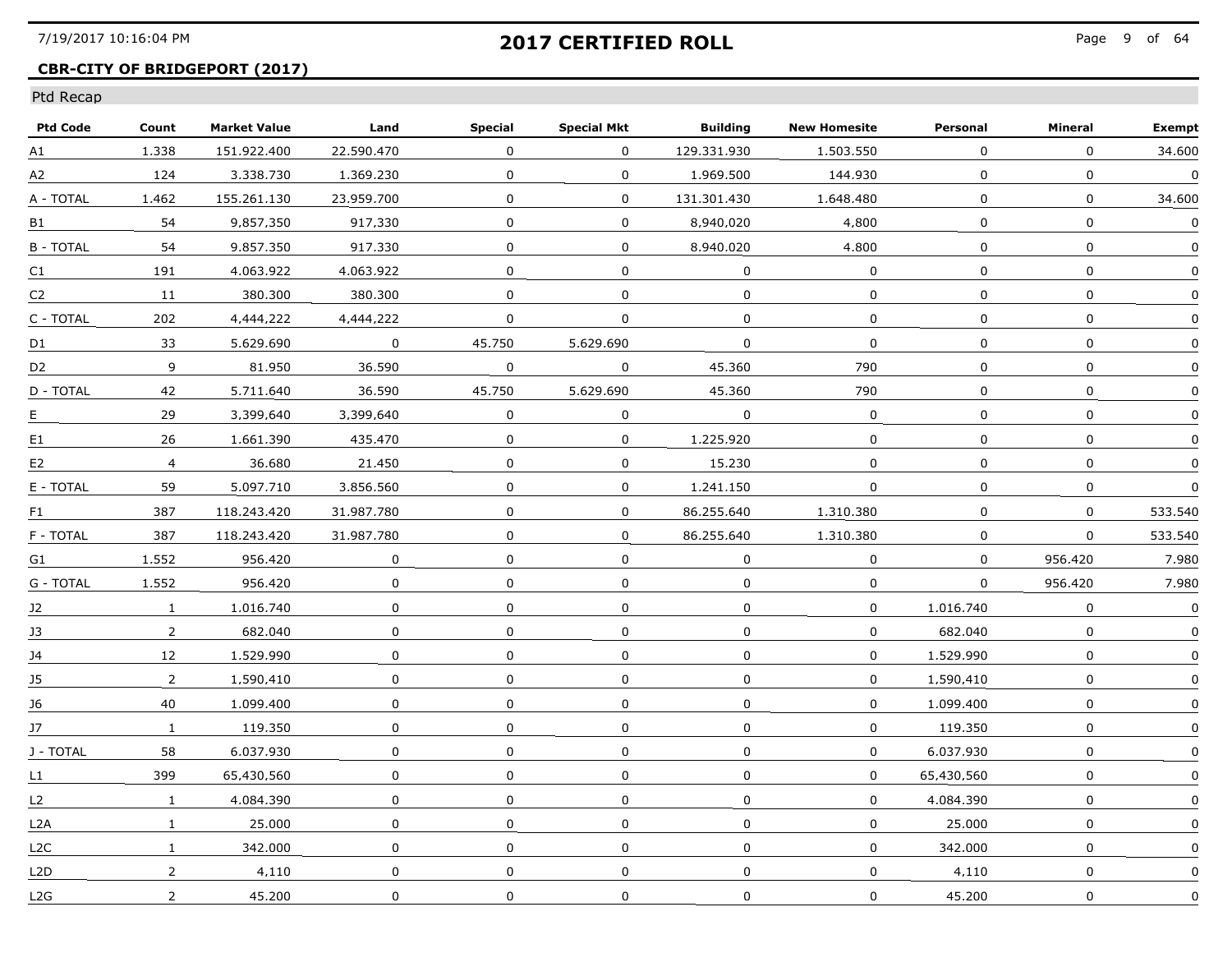### **CBR-CITY OF BRIDGEPORT (2017)**

| L <sub>2</sub> H |                         | 590          | $\Omega$   |        |           |             |           | 590        |          |            |
|------------------|-------------------------|--------------|------------|--------|-----------|-------------|-----------|------------|----------|------------|
| L <sub>2</sub> J |                         | 38,430       |            |        |           |             |           | 38,430     |          |            |
| L2M              | 8                       | 1.827.770    |            |        |           |             |           | .827.770   |          |            |
| L <sub>2</sub> P | $\overline{\mathbf{3}}$ | 121.380      |            |        |           |             |           | 121.380    |          |            |
| L - TOTAL        | 422                     | 71.919.430   |            |        |           |             |           | 71.919.430 |          |            |
| M1               | 102                     | 898.750      |            |        |           | 898,750     | 680       |            |          |            |
| M - TOTAL        | 102                     | 898.750      |            |        |           | 898.750     | 680       |            |          |            |
| $\Omega$         | 16                      | 417.800      | 417.800    |        |           |             |           |            |          |            |
| O - TOTAL        | 16                      | 417.800      | 417.800    |        |           |             |           |            |          |            |
| S.               |                         | 295.860      |            |        |           |             |           | 295 860    |          |            |
| S - TOTAL        | $\overline{\mathbf{3}}$ | 295.860      |            |        |           |             |           | 295.860    |          |            |
| X1               | 159                     | 59,220,730   | 13,025,790 | 17.120 | 1,024,000 | 45,170,940  |           |            |          | 59 220 730 |
| X - TOTAL        | 159                     | 59.220.730   | 13.025.790 | 17.120 | 1.024.000 | 45.170.940  |           |            | $\Omega$ | 59.220.730 |
| PTD TOTAL        | 4.518                   | 438.362.392  | 78.645.772 | 62.870 | 6.653.690 | 273.853.290 | 2.965.130 | 78.253.220 | 956.420  | 59.796.850 |
| MIXED PTD        |                         | 28 2.302.540 | 48.390     | 16.200 | 2.217.810 | 36.340      | 790       |            |          |            |
|                  |                         |              |            |        |           |             |           |            |          |            |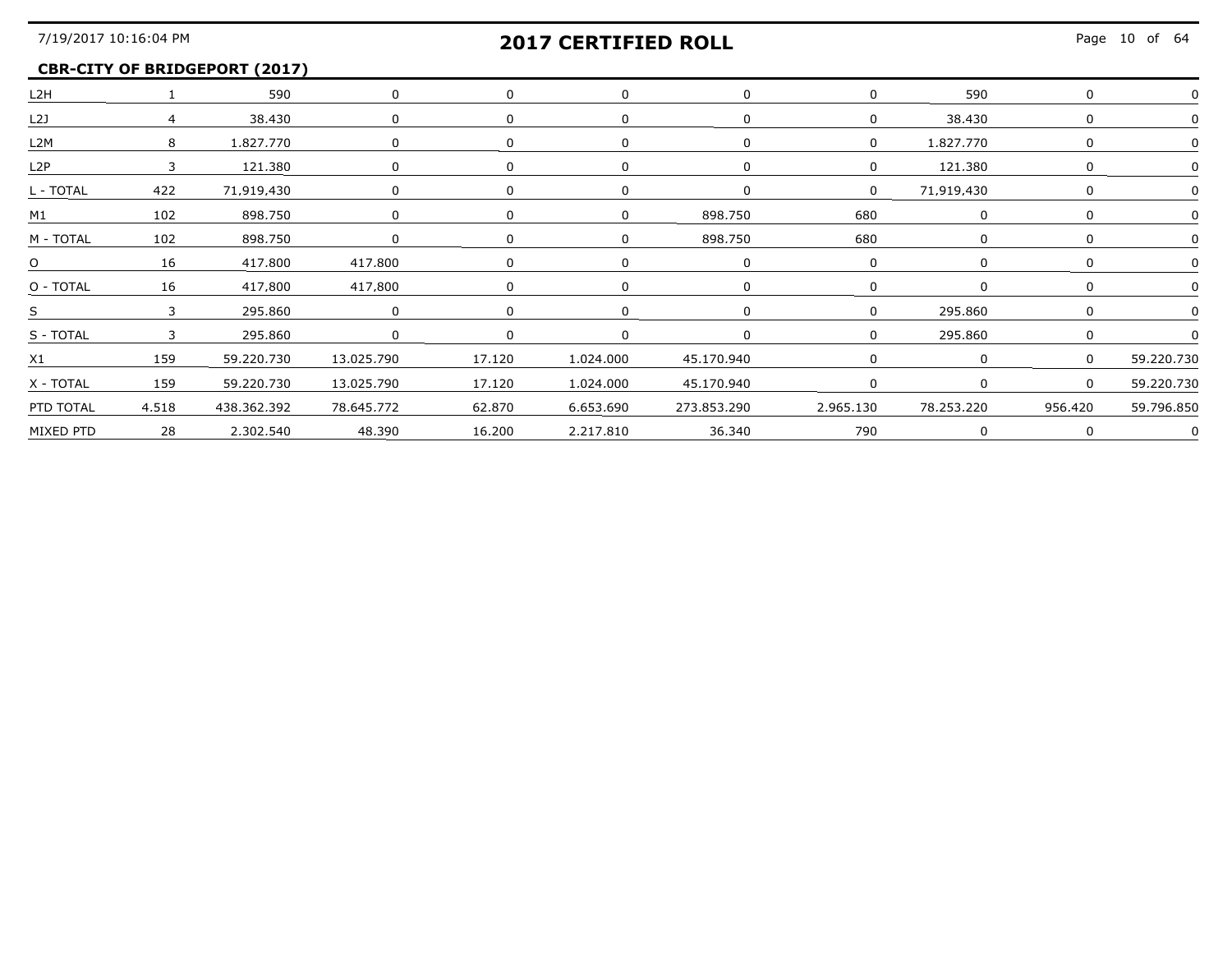### **CCH-CITY OF CHICO (2017)**

| <b>Ptd Code</b> | Count          | <b>Market Value</b> | Land           | <b>Special</b> | <b>Special Mkt</b> | <b>Building</b> | <b>New Homesite</b> | Personal    | Mineral      | <b>Exempt</b> |
|-----------------|----------------|---------------------|----------------|----------------|--------------------|-----------------|---------------------|-------------|--------------|---------------|
|                 | $\mathbf{1}$   | 2,000               | $\Omega$       | $\Omega$       | $\Omega$           | $\Omega$        | 0                   | 2,000       | $\mathbf{0}$ | 0             |
| - TOTAL         | $\mathbf{1}$   | 2,000               | $\mathbf 0$    | 0              | 0                  | 0               | $\Omega$            | 2.000       | $\mathbf 0$  | 0             |
| $\mathsf{A1}$   | 298            | 23.298.672          | 2.627.180      | 0              | $\mathbf 0$        | 20.671.492      | 246.640             | $\Omega$    | $\Omega$     | $\Omega$      |
| A2              | 60             | 1.946.980           | 469.160        | 0              | 0                  | 1.477.820       | 26.090              | $\Omega$    | 0            | $\Omega$      |
| A - TOTAL       | 358            | 25.245.652          | 3.096.340      | 0              | 0                  | 22.149.312      | 272.730             | 0           | 0            | 0             |
| B1              | $\mathbf{1}$   | 102.030             | 9,200          | 0              | 0                  | 92.830          | $\mathbf 0$         | $\mathbf 0$ | 0            | 0             |
| <b>B-TOTAL</b>  | $\mathbf{1}$   | 102.030             | 9,200          | $\Omega$       | $\mathbf 0$        | 92.830          | 0                   | $\Omega$    | $\mathbf 0$  | $\Omega$      |
| C1              | 51             | 543.840             | 543.840        | 0              | 0                  | $\Omega$        | $\mathbf 0$         | $\Omega$    | $\Omega$     | $\Omega$      |
| C2              | $\mathbf{1}$   | 14.070              | 5.000          | $\mathbf{0}$   | 0                  | 9.070           | $\Omega$            | 0           | $\Omega$     |               |
| C - TOTAL       | 52             | 557.910             | 548.840        | $\Omega$       | $\Omega$           | 9.070           | $\mathbf{0}$        | $\Omega$    | 0            | 0             |
| D1              | 18             | 755.950             | $\overline{0}$ | 8.490          | 755.950            | $\mathbf 0$     | $\mathbf 0$         | $\mathbf 0$ | $\mathbf 0$  | $\mathbf 0$   |
| D2              | 6              | 62.620              | 5,340          | $\mathbf 0$    | 0                  | 57.280          | 1.870               | 0           | 0            | 0             |
| D - TOTAL       | 24             | 818.570             | 5.340          | 8.490          | 755.950            | 57.280          | 1.870               | $\Omega$    | 0            | 0             |
| E.              | 14             | 476.060             | 476.060        | $\Omega$       | $\Omega$           | $\mathbf{0}$    | $\mathbf{0}$        | $\Omega$    | $\Omega$     | $\Omega$      |
| E1              | 17             | 1.314.120           | 275.070        | 0              | $\Omega$           | 1.039.050       | 41.190              | $\Omega$    | $\Omega$     | $\Omega$      |
| E2              | $\overline{2}$ | 84,610              | 50,920         | 0              | 0                  | 33.690          | 0                   | 0           | 0            | 0             |
| E - TOTAL       | 33             | 1.874.790           | 802.050        | 0              | 0                  | 1.072.740       | 41.190              | 0           | 0            | $\mathbf 0$   |
| F <sub>1</sub>  | 65             | 10.106.090          | 1.582.500      | 0              | 0                  | 8.523.590       | 9.500               | 0           | 0            | 76.190        |
| F - TOTAL       | 65             | 10.106.090          | 1.582.500      | 0              | 0                  | 8.523.590       | 9.500               | 0           | 0            | 76.190        |
| G1              | 189            | 30.960              | $\Omega$       | 0              | 0                  | $\Omega$        | $\Omega$            | 0           | 30.960       | 2.510         |
| G - TOTAL       | 189            | 30.960              | $\mathbf 0$    | $\Omega$       | $\mathbf 0$        | $\Omega$        | $\mathbf 0$         | $\mathbf 0$ | 30.960       | 2.510         |
| J2              | $\mathbf{1}$   | 314,900             | $\mathbf 0$    | $\Omega$       | $\mathbf 0$        | 0               | $\mathbf 0$         | 314,900     | $\mathbf{0}$ | $\mathbf 0$   |
| 13              | $\overline{2}$ | 601.960             | 0              | 0              | 0                  | 0               | 0                   | 601.960     | 0            | $\Omega$      |
| 14              | 3              | 231.660             | 0              | 0              | $\Omega$           | $\Omega$        | $\Omega$            | 231.660     | 0            | 0             |
| 15              | 3              | 1.095.770           | 0              | 0              | 0                  | $\Omega$        | $\Omega$            | 1.095.770   | 0            | 0             |
| J6              | 3              | 3.110               | 0              | $\mathbf 0$    | 0                  | 0               | 0                   | 3.110       | 0            |               |
| J7              | $\mathbf{1}$   | 22.770              | 0              | 0              | 0                  | 0               | 0                   | 22,770      | 0            | 0             |
| J - TOTAL       | 13             | 2.270.170           | 0              | $\Omega$       | 0                  | $\Omega$        | $\Omega$            | 2.270.170   | 0            | $\Omega$      |
| L1              | 84             | 3.752.650           | 0              | $\Omega$       | 0                  | $\Omega$        | 0                   | 3.752.650   | 0            | $\Omega$      |
| L - TOTAL       | 84             | 3.752.650           | 0              | 0              | 0                  | 0               | 0                   | 3.752.650   | 0            | $\Omega$      |
| M1              | 24             | 299.810             | $\mathbf 0$    | $\mathbf 0$    | 0                  | 299.810         | 2,100               | 0           | 0            | $\Omega$      |
| M - TOTAL       | 24             | 299.810             | 0              | 0              | $\mathbf 0$        | 299.810         | 2,100               | $\mathbf 0$ | 0            | 0             |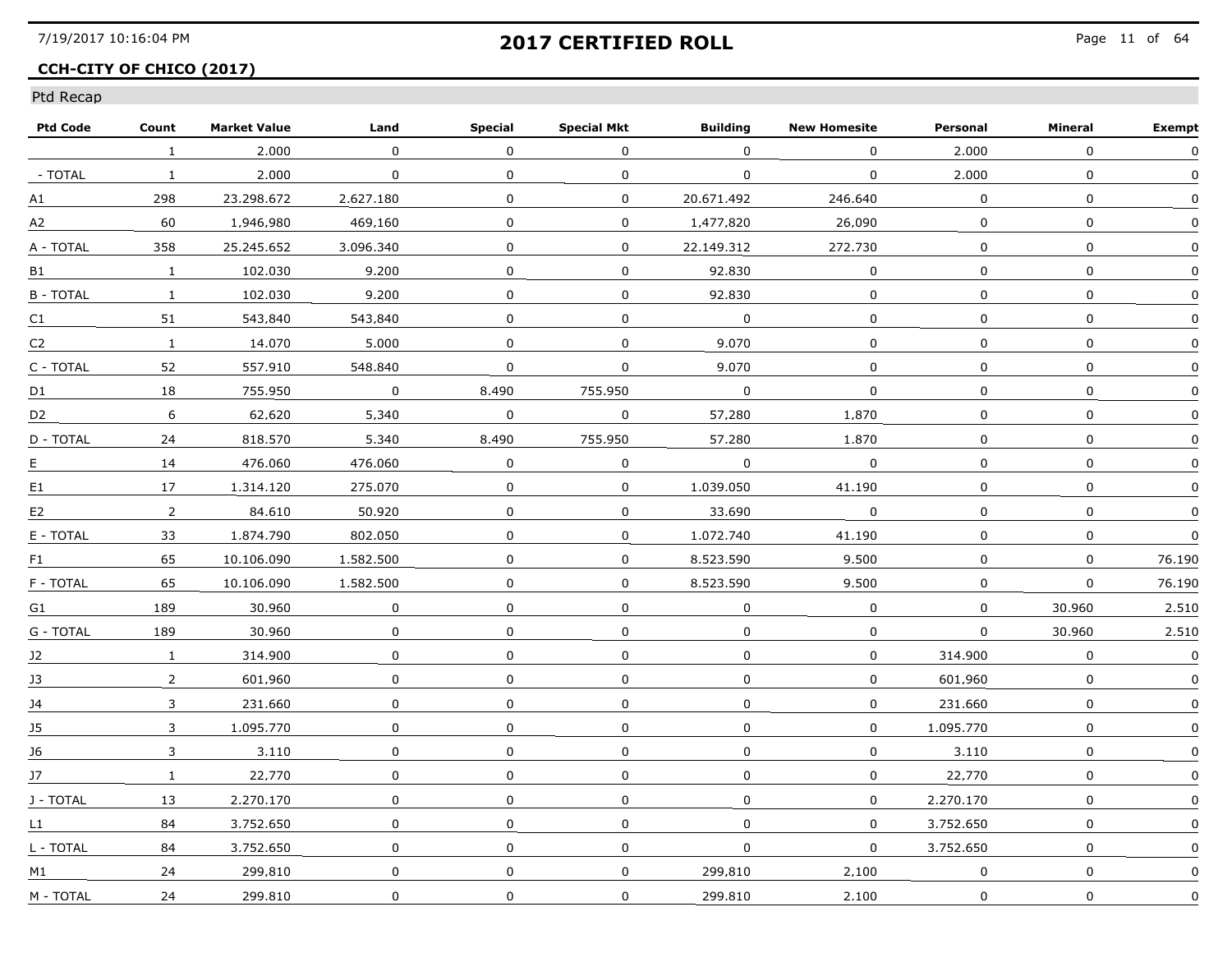| 7/19/2017 10:16:04 PM           |     |            |           |       | <b>2017 CERTIFIED ROLL</b> | Page 12 of 64 |         |           |        |           |
|---------------------------------|-----|------------|-----------|-------|----------------------------|---------------|---------|-----------|--------|-----------|
| <b>CCH-CITY OF CHICO (2017)</b> |     |            |           |       |                            |               |         |           |        |           |
| X1                              | 38  | 4.382.140  | 988.200   |       |                            | 3.393.940     | 700     |           |        | 4,382,140 |
| X - TOTAL                       | 38  | 4.382.140  | 988.200   |       |                            | 3.393.940     | 700     |           |        | 4,382,140 |
| MIXED PTD                       |     | 325.610    | 19.280    | 2.830 | 306.330                    |               |         |           |        |           |
| PTD TOTAL                       | 882 | 49.442.772 | 7.032.470 | 8.490 | 755 950                    | 35.598.572    | 328.090 | 6.024.820 | 30.960 | 4.460.840 |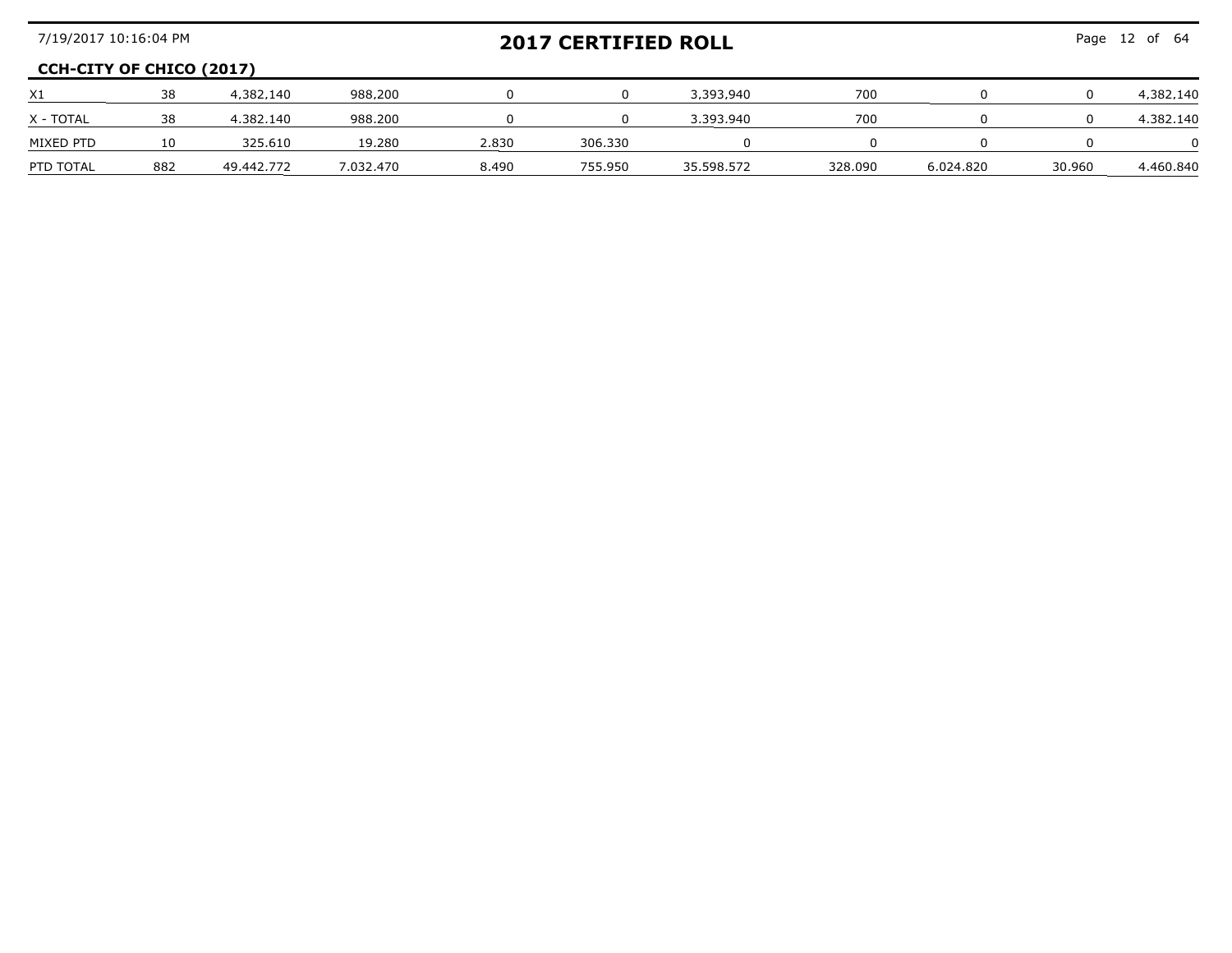## **CDE-CITY OF DECATUR (2017)**

| <b>Ptd Code</b> | Count          | <b>Market Value</b> | Land         | <b>Special</b> | <b>Special Mkt</b> | <b>Building</b> | <b>New Homesite</b> | Personal    | Mineral      | <b>Exempt</b> |
|-----------------|----------------|---------------------|--------------|----------------|--------------------|-----------------|---------------------|-------------|--------------|---------------|
|                 | $\mathbf{1}$   | 1,450               | $\Omega$     | $\mathbf{0}$   | $\mathbf{0}$       | $\Omega$        | $\Omega$            | 1,450       | $\mathbf{0}$ | $\mathbf 0$   |
| - TOTAL         | $\mathbf{1}$   | 1,450               | $\mathbf{0}$ | 0              | 0                  | $\mathbf 0$     | 0                   | 1,450       | 0            | $\mathbf 0$   |
| A1              | 1.897          | 258.835.400         | 38.779.730   | 0              | 0                  | 220.055.670     | 3.570.090           | 0           | 0            | 95.620        |
| A2              | 11             | 170.860             | 90.970       | 0              | 0                  | 79.890          | $\Omega$            | $\Omega$    | 0            | $\Omega$      |
| A - TOTAL       | 1.908          | 259.006.260         | 38.870.700   | $\Omega$       | 0                  | 220.135.560     | 3.570.090           | $\Omega$    | 0            | 95.620        |
| B1              | 49             | 18.758.390          | 1.943.210    | 0              | $\mathbf{0}$       | 16.815.180      | 201.900             | $\mathbf 0$ | $\mathbf 0$  | $\mathbf 0$   |
| <b>B-TOTAL</b>  | 49             | 18.758.390          | 1.943.210    | $\Omega$       | 0                  | 16.815.180      | 201.900             | $\Omega$    | $\mathbf{0}$ | $\mathbf 0$   |
| C1              | 191            | 4.733.190           | 4.733.190    | $\mathbf{0}$   | 0                  | $\Omega$        | 0                   | $\Omega$    | 0            | 1.400         |
| C2              | 16             | 2.470.410           | 2.470.410    | 0              | 0                  | 0               | $\Omega$            | $\Omega$    | 0            | $\Omega$      |
| C - TOTAL       | 207            | 7.203.600           | 7.203.600    | 0              | 0                  | $\Omega$        | 0                   | $\Omega$    | $\Omega$     | 1.400         |
| D1              | 109            | 28.167.540          | $\mathbf 0$  | 107.210        | 28.167.540         | $\Omega$        | 0                   | $\Omega$    | $\mathbf 0$  | $\mathbf 0$   |
| D <sub>2</sub>  | 10             | 1,255,440           | 1.163.590    | 0              | 0                  | 91.850          | 0                   | 0           | $\mathbf 0$  | 0             |
| D - TOTAL       | 119            | 29.422.980          | 1.163.590    | 107.210        | 28.167.540         | 91.850          | $\Omega$            | $\Omega$    | $\mathbf 0$  | $\Omega$      |
| E.              | 50             | 3.302.550           | 3.300.150    | $\Omega$       | 0                  | 2.400           | $\overline{0}$      | $\Omega$    | $\mathbf{0}$ | $\Omega$      |
| E1              | 21             | 3.385.880           | 667.370      | $\mathbf{0}$   | $\mathbf 0$        | 2.718.510       | $\mathbf{0}$        | $\Omega$    | $\mathbf{0}$ | $\Omega$      |
| E <sub>2</sub>  | $\mathbf{1}$   | 14,220              | 13,520       | $\Omega$       | 0                  | 700             | 0                   | 0           | 0            |               |
| E - TOTAL       | 72             | 6.702.650           | 3.981.040    | 0              | $\mathbf{0}$       | 2.721.610       | 0                   | $\mathbf 0$ | $\mathbf 0$  | 0             |
| F1              | 404            | 240.052.154         | 81.430.897   | $\Omega$       | 0                  | 158.621.257     | 2.001.050           | $\Omega$    | $\mathbf{0}$ | $\Omega$      |
| F - TOTAL       | 404            | 240.052.154         | 81.430.897   | $\Omega$       | 0                  | 158.621.257     | 2.001.050           | $\Omega$    | 0            | 0             |
| G1              | 1.517          | 10.854.070          | $\Omega$     | 0              | $\mathbf 0$        | $\Omega$        | $\Omega$            | $\Omega$    | 10.854.070   | 704.110       |
| G - TOTAL       | 1.517          | 10.854.070          | 0            | $\Omega$       | 0                  | $\Omega$        | 0                   | $\Omega$    | 10.854.070   | 704,110       |
| J2              | $\overline{2}$ | 1,554,050           | $\mathbf 0$  | $\mathbf 0$    | 0                  | $\mathbf{0}$    | $\mathbf{0}$        | 1,554,050   | $\mathbf{0}$ | $\Omega$      |
| 13              | 6              | 6.253.030           | 34.490       | 0              | 0                  | 0               | 0                   | 6.218.540   | 0            | 0             |
| 13A             | $\mathbf{1}$   | 900.000             | $\mathbf 0$  | 0              | $\Omega$           | $\Omega$        | 0                   | 900.000     | 0            | $\Omega$      |
| 14              | 23             | 2.046.210           | 6.010        | $\Omega$       | 0                  | 2.630           | 0                   | 2.037.570   | 0            | 0             |
| J5              | $\overline{2}$ | 1.930.730           | 0            | 0              | 0                  | 0               | 0                   | 1.930.730   | $\mathbf 0$  |               |
| J6              | 54             | 2.340.250           | $\mathbf 0$  | 0              | 0                  | 0               | $\mathbf 0$         | 2.340.250   | $\mathbf 0$  | 0             |
| 17              | $\overline{2}$ | 457.600             | $\Omega$     | $\mathbf{0}$   | 0                  | $\Omega$        | $\Omega$            | 457.600     | $\mathbf{0}$ | $\Omega$      |
| 18              | $\overline{2}$ | 197.180             | 0            | 0              | 0                  | $\Omega$        | 0                   | 197.180     | 0            | $\Omega$      |
| J - TOTAL       | 92             | 15.679.050          | 40.500       | 0              | 0                  | 2.630           | 0                   | 15.635.920  | $\mathbf{0}$ |               |
| L1              | 622            | 56.948.570          | $\mathbf 0$  | 0              | $\mathbf{0}$       | $\mathbf{0}$    | $\mathbf 0$         | 56.948.570  | 0            | 0             |
| L2A             | 3              | 44.160              | 0            | $\mathbf 0$    | 0                  | $\mathbf 0$     | $\mathbf 0$         | 44.160      | $\mathbf 0$  | $\mathbf 0$   |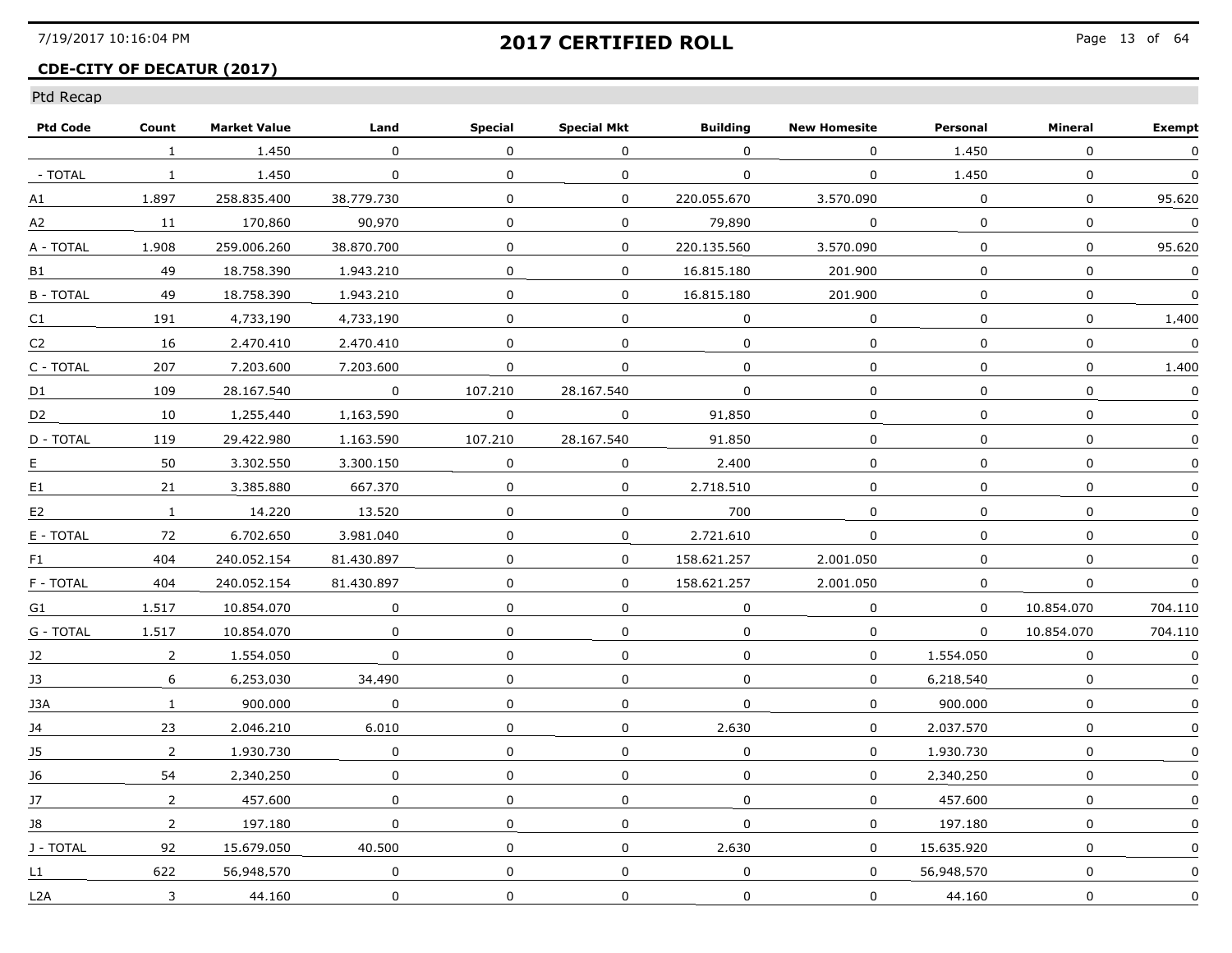### **CDE-CITY OF DECATUR (2017)**

| L2C              | $\sim$ $\sim$ $\sim$ $\sim$ | 17.110.710  | $\mathbf 0$    |                |            |             | $\Omega$   | 17.110.710  |            |             |
|------------------|-----------------------------|-------------|----------------|----------------|------------|-------------|------------|-------------|------------|-------------|
| L2G              | 8                           | 18,236,130  | $\Omega$       |                |            |             | $\Omega$   | 18,236,130  |            |             |
| L21              | 8                           | 573.150     | <sup>n</sup>   |                |            |             |            | 573.150     |            |             |
| L <sub>2</sub> M |                             | 60.760      | 0              |                |            |             |            | 60.760      |            |             |
| L2O              |                             | 71.770      |                |                |            |             |            | 71.770      |            |             |
| L <sub>2</sub> P |                             | 430         | 0              |                |            |             |            | 430         |            |             |
| L2O              |                             | 480,500     | $\Omega$       |                |            |             | $\Omega$   | 480,500     |            |             |
| L - TOTAL        | 654                         | 93.526.180  |                |                |            |             | $\Omega$   | 93.526.180  |            |             |
| M1               | 64                          | 655.770     | 0              | $\Omega$       |            | 655.770     | 1.170      |             |            |             |
| M - TOTAL        | 64                          | 655.770     | $\overline{0}$ |                |            | 655.770     | 1.170      |             |            |             |
| $\overline{O}$   |                             | 41 612.000  | 612,000        | $\overline{0}$ |            |             |            |             |            |             |
| O - TOTAL        |                             | 41 612.000  | 612,000        |                |            |             | $\Omega$   |             |            |             |
| $S \sim$         | $\overline{9}$              | 15,518,600  | $\sim$ 0       |                |            |             | $\Omega$   | 15.518.600  |            |             |
| S - TOTAL        | $\mathsf{q}$                | 15.518.600  | $\Omega$       |                |            |             | $\Omega$   | 15.518.600  |            |             |
| X1               | 187                         | 118.503.042 | 29.041.831     |                |            | 89.461.211  | 16.861.280 | $\Omega$    | $\Omega$   | 118.398.940 |
| X - TOTAL        | 187                         | 118,503,042 | 29.041.831     | $\Omega$       | $\Omega$   | 89,461,211  | 16,861,280 |             |            | 118,398,940 |
| PTD TOTAL        | 5.324                       | 816,496,196 | 164,287,368    | 107,210        | 28.167.540 | 488.505.068 | 22,635,490 | 124.682.150 | 10.854.070 | 119.200.070 |
| MIXED PTD        | 36                          | 7.085.620   | $\overline{0}$ | 28.830         | 7.083.700  | 1.920       |            |             |            |             |
|                  |                             |             |                |                |            |             |            |             |            |             |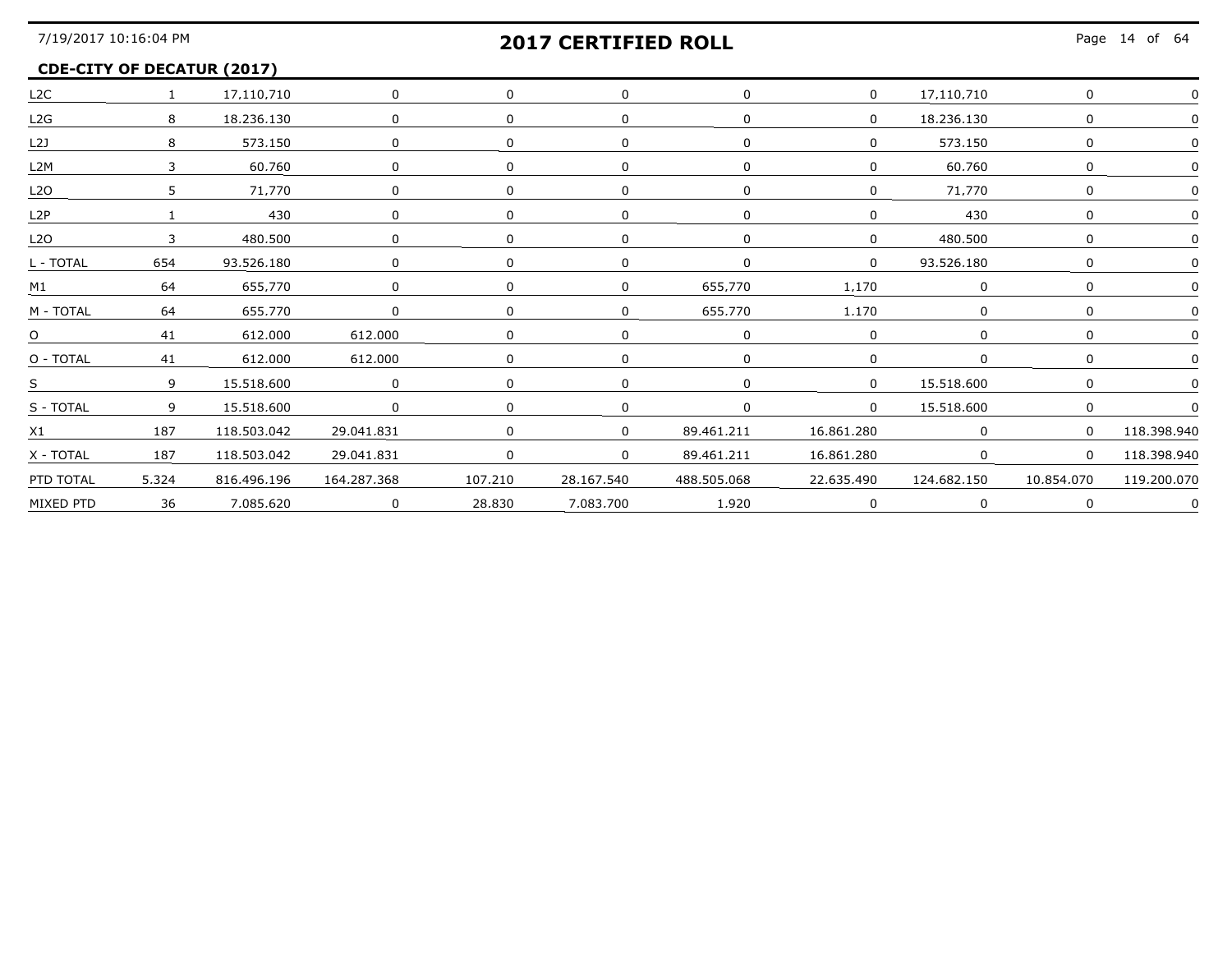## **CFW-CITY OF FT WORTH (2017)**

| <b>Ptd Code</b> | Count | <b>Market Value</b> | Land   | Special | Special Mkt      | <b>Building</b> | New Homesite | Personal | Mineral   | Exempt |
|-----------------|-------|---------------------|--------|---------|------------------|-----------------|--------------|----------|-----------|--------|
| D <sub>1</sub>  |       | 1.855.120           |        | 16.120  | 1.855.120        |                 |              |          |           |        |
| D - TOTAL       |       | 855.120             |        | 16.120  | 1.855.120        |                 |              |          |           |        |
|                 |       | 15 570              | 15 570 |         |                  |                 |              |          |           |        |
| F - TOTAI       |       | 15 570.             | 15 570 |         |                  |                 |              |          |           |        |
|                 |       | 1 334 690           |        |         |                  |                 |              |          | 1 334 690 |        |
| G - TOTAL       |       | 70 1.334.690        |        |         |                  |                 |              |          | 1 334 690 |        |
|                 |       | 772.400             |        |         |                  |                 |              | 772.400  |           |        |
| - TOTAI         |       | 772.400             |        |         |                  |                 |              | 772 400  |           |        |
| PTD TOTAL       | 83    | 3.977.780           | 15.570 |         | 16.120 1.855.120 |                 |              | 772.400  | 1.334.690 |        |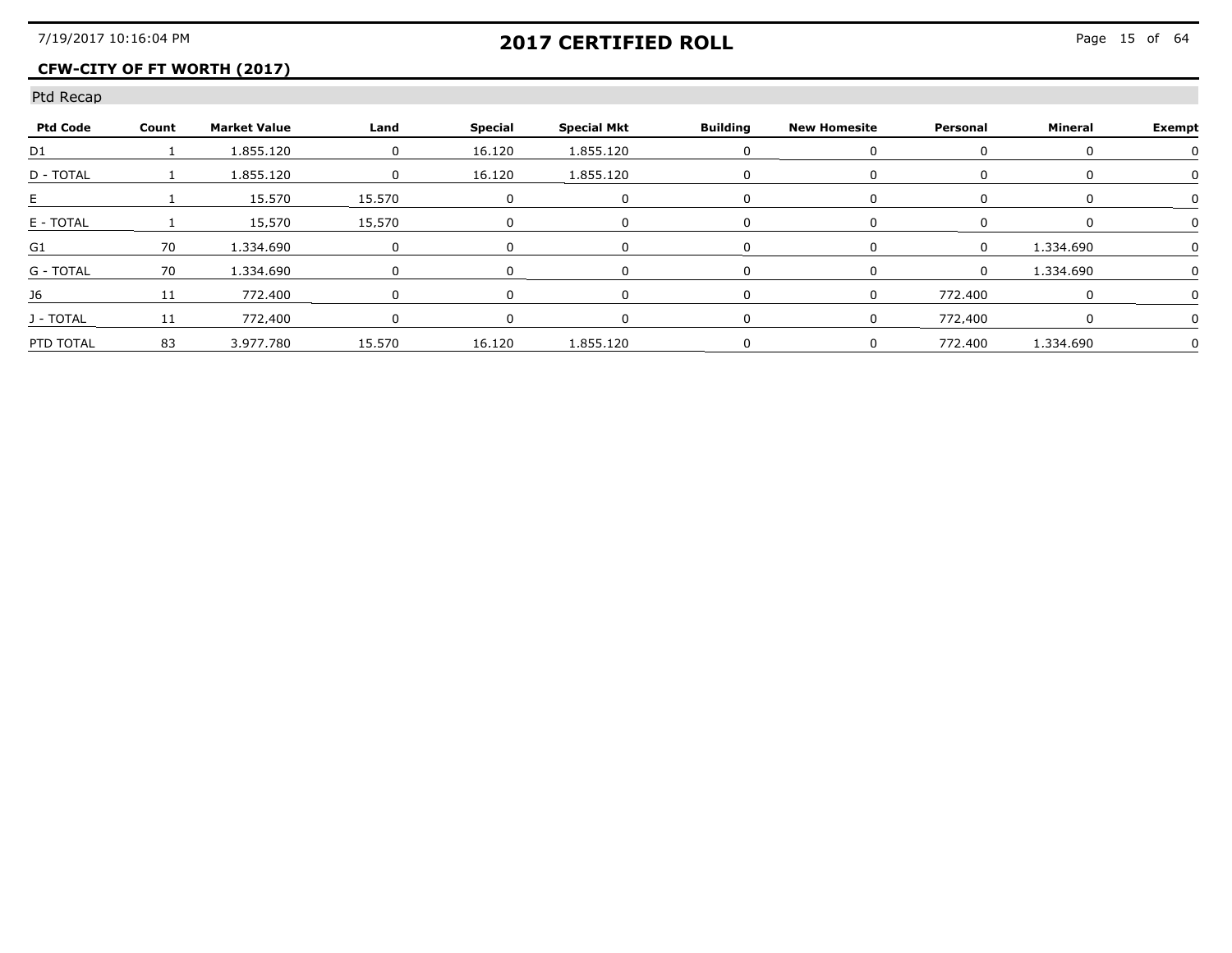### **CNE-CITY OF NEWARK (2017)**

| <b>Ptd Code</b> | Count          | <b>Market Value</b> | Land        | <b>Special</b> | <b>Special Mkt</b> | <b>Building</b> | <b>New Homesite</b> | Personal       | Mineral      | <b>Exempt</b> |
|-----------------|----------------|---------------------|-------------|----------------|--------------------|-----------------|---------------------|----------------|--------------|---------------|
| A1              | 229            | 38.280.885          | 6.260.100   | 0              | 0                  | 32.020.785      | 3.891.470           | $\mathbf 0$    | $\mathbf 0$  | 0             |
| A2              | 142            | 2.627.087           | 866.080     | 0              | $\mathbf{0}$       | 1.761.007       | 155,790             | $\mathbf{0}$   | $\mathbf 0$  | $\Omega$      |
| A - TOTAL       | 371            | 40.907.972          | 7.126.180   | 0              | $\Omega$           | 33.781.792      | 4.047.260           | $\Omega$       | $\mathbf{0}$ | $\Omega$      |
| <b>B1</b>       | $\overline{2}$ | 1.152.700           | 39.540      | 0              | $\Omega$           | 1.113.160       | 59.910              | $\Omega$       | 0            | $\Omega$      |
| <b>B-TOTAL</b>  | 2              | 1.152.700           | 39.540      | 0              | $\Omega$           | 1.113.160       | 59.910              | $\Omega$       | $\mathbf{0}$ |               |
| C1              | 69             | 560.380             | 560.380     | 0              | $\overline{0}$     | $\mathbf 0$     | $\mathbf 0$         | $\mathbf{0}$   | $\mathbf 0$  | $\mathbf 0$   |
| C <sub>3</sub>  | $\mathbf{1}$   | 8,060               | 8.060       | $\mathbf 0$    | $\Omega$           | $\mathbf{0}$    | $\Omega$            | $\Omega$       | $\Omega$     | $\Omega$      |
| C - TOTAL       | 70             | 568.440             | 568.440     | 0              | 0                  | 0               | $\Omega$            | $\Omega$       | $\Omega$     | $\Omega$      |
| D1              | $\overline{7}$ | 297.990             | $\Omega$    | 2.230          | 297.990            | $\Omega$        | $\Omega$            | $\Omega$       | 0            | $\Omega$      |
| D - TOTAL       | $\overline{7}$ | 297.990             | $\Omega$    | 2.230          | 297.990            | $\Omega$        | 0                   | 0              | 0            | 0             |
| E.              | $\overline{4}$ | 33,470              | 33,470      | 0              | 0                  | 0               | 0                   | 0              | 0            | 0             |
| E1              | 9              | 1.722.970           | 259,290     | 0              | $\mathbf{0}$       | 1,463,680       | 0                   | $\mathbf 0$    | 0            | 0             |
| E <sub>2</sub>  | $\overline{4}$ | 179.340             | 89.260      | 0              | $\Omega$           | 90.080          | $\Omega$            | $\overline{0}$ | $\mathbf{0}$ | $\Omega$      |
| E - TOTAL       | 17             | 1.935.780           | 382.020     | 0              | $\mathbf 0$        | 1.553.760       | $\Omega$            | $\Omega$       | $\mathbf{0}$ | $\Omega$      |
| F1              | 27             | 3.043.160           | 852.170     | $\mathbf{0}$   | $\Omega$           | 2.190.990       | $\Omega$            | $\Omega$       | 0            | $\Omega$      |
| F - TOTAL       | 27             | 3.043.160           | 852,170     | $\mathbf 0$    | 0                  | 2.190.990       | 0                   | 0              | $\mathbf 0$  | $\mathbf 0$   |
| G1              | 324            | 155,590             | $\mathbf 0$ | 0              | $\mathbf 0$        | $\mathbf 0$     | $\mathbf 0$         | $\mathbf{0}$   | 155,590      | 140           |
| G - TOTAL       | 324            | 155.590             | $\Omega$    | 0              | 0                  | 0               | 0                   | $\Omega$       | 155.590      | 140           |
| 12              | $\overline{2}$ | 272.790             | 0           | 0              | 0                  | 0               | 0                   | 272.790        | 0            | $\mathbf{0}$  |
| 13              | 3              | 247.330             | $\Omega$    | $\Omega$       | $\Omega$           | 0               | $\Omega$            | 247.330        | 0            | $\mathbf{0}$  |
| J4              | 5              | 523.080             | $\mathbf 0$ | $\mathbf 0$    | $\mathbf 0$        | $\Omega$        | 0                   | 523.080        | $\mathbf 0$  | $\mathbf 0$   |
| J5              | $\mathbf{1}$   | 1.612.070           | 0           | 0              | 0                  | 0               | 0                   | 1.612.070      | 0            | 0             |
| J - TOTAL       | 11             | 2.655.270           | 0           | 0              | 0                  | 0               | $\Omega$            | 2.655.270      | 0            | 0             |
| L1              | 52             | 918.210             | $\Omega$    | $\Omega$       | $\Omega$           | $\Omega$        | $\Omega$            | 918.210        | 0            | $\mathbf{0}$  |
| L2O             | $\mathbf{1}$   | 26.500              | $\Omega$    | 0              | $\Omega$           | $\Omega$        | $\mathbf{0}$        | 26.500         | $\mathbf{0}$ | $\Omega$      |
| L - TOTAL       | 53             | 944,710             | $\mathbf 0$ | $\mathbf 0$    | $\mathbf 0$        | $\mathbf 0$     | $\mathbf 0$         | 944.710        | $\mathbf 0$  | $\Omega$      |
| M1              | 68             | 1,256,400           | $\mathbf 0$ | 0              | $\mathbf 0$        | 1,256,400       | 415,600             | $\mathbf{0}$   | $\mathbf 0$  | $\Omega$      |
| M - TOTAL       | 68             | 1.256.400           | $\Omega$    | 0              | $\Omega$           | 1.256.400       | 415.600             | $\Omega$       | 0            | $\Omega$      |
| $\Omega$        | $\overline{2}$ | 41.340              | 41.340      | 0              | $\Omega$           | $\Omega$        | 0                   | $\Omega$       | 0            |               |
| O - TOTAL       | $\overline{2}$ | 41.340              | 41.340      | 0              | 0                  | $\Omega$        | 0                   | 0              | 0            | $\Omega$      |
| X1              | 19             | 1,402,530           | 347.990     | 0              | $\mathbf 0$        | 1.054.540       | $\mathbf 0$         | $\mathbf{0}$   | 0            | 1.402.530     |
| X - TOTAL       | 19             | 1,402,530           | 347.990     | 0              | $\mathbf 0$        | 1.054.540       | 0                   | $\mathbf 0$    | $\mathbf 0$  | 1.402.530     |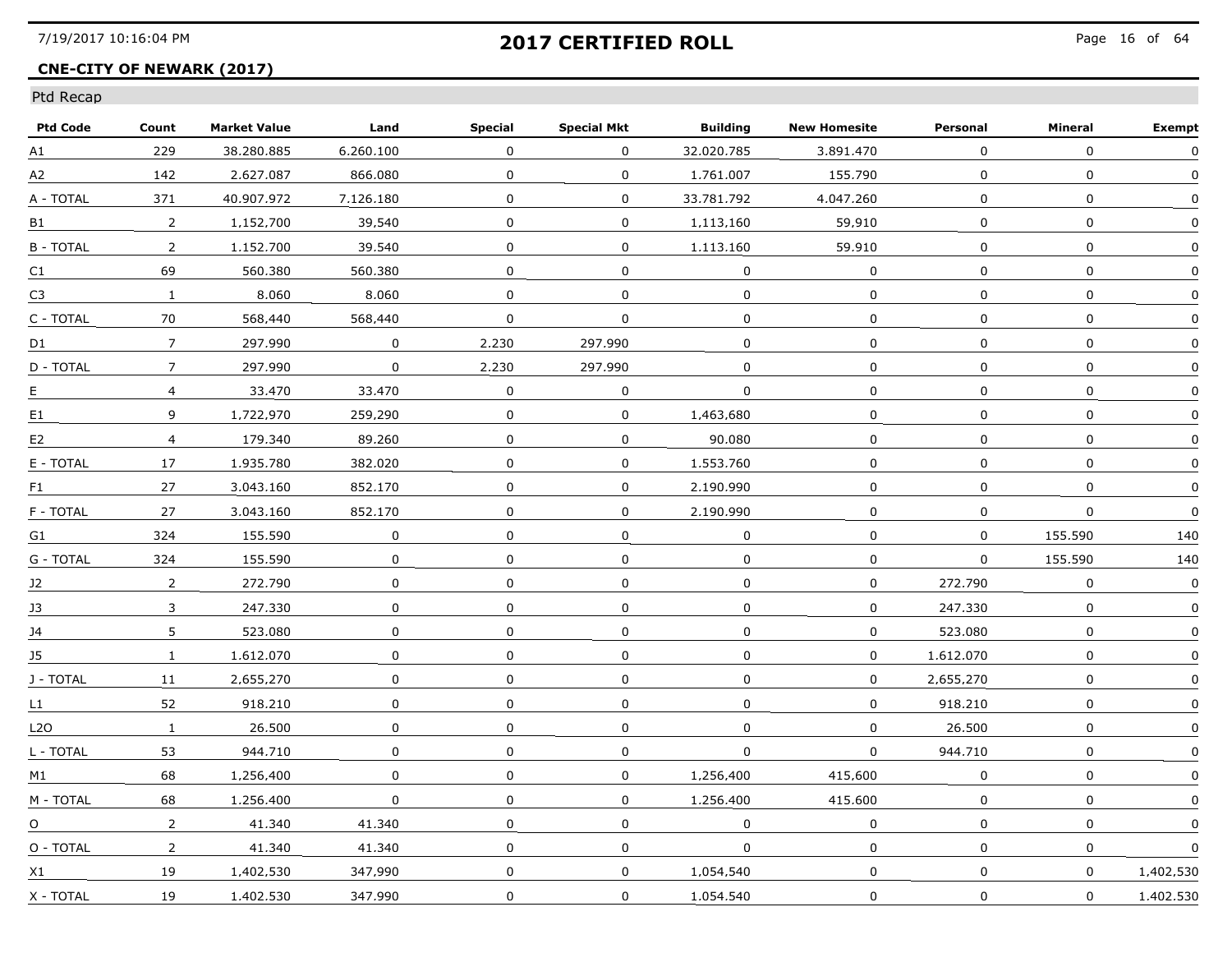| 7/19/2017 10:16:04 PM            |     |            |           |       | <b>2017 CERTIFIED ROLL</b> |            | Page 17 of 64 |           |         |          |
|----------------------------------|-----|------------|-----------|-------|----------------------------|------------|---------------|-----------|---------|----------|
| <b>CNE-CITY OF NEWARK (2017)</b> |     |            |           |       |                            |            |               |           |         |          |
| MIXED PTD                        |     | 139.130    | 6.400     | .300  | 132.730                    |            |               |           |         |          |
| PTD TOTAL                        | 971 | 54.361.882 | 9.357.680 | 2.230 | 297.990                    | 40.950.642 | 4 522 770     | 3.599.980 | 155.590 | .402.670 |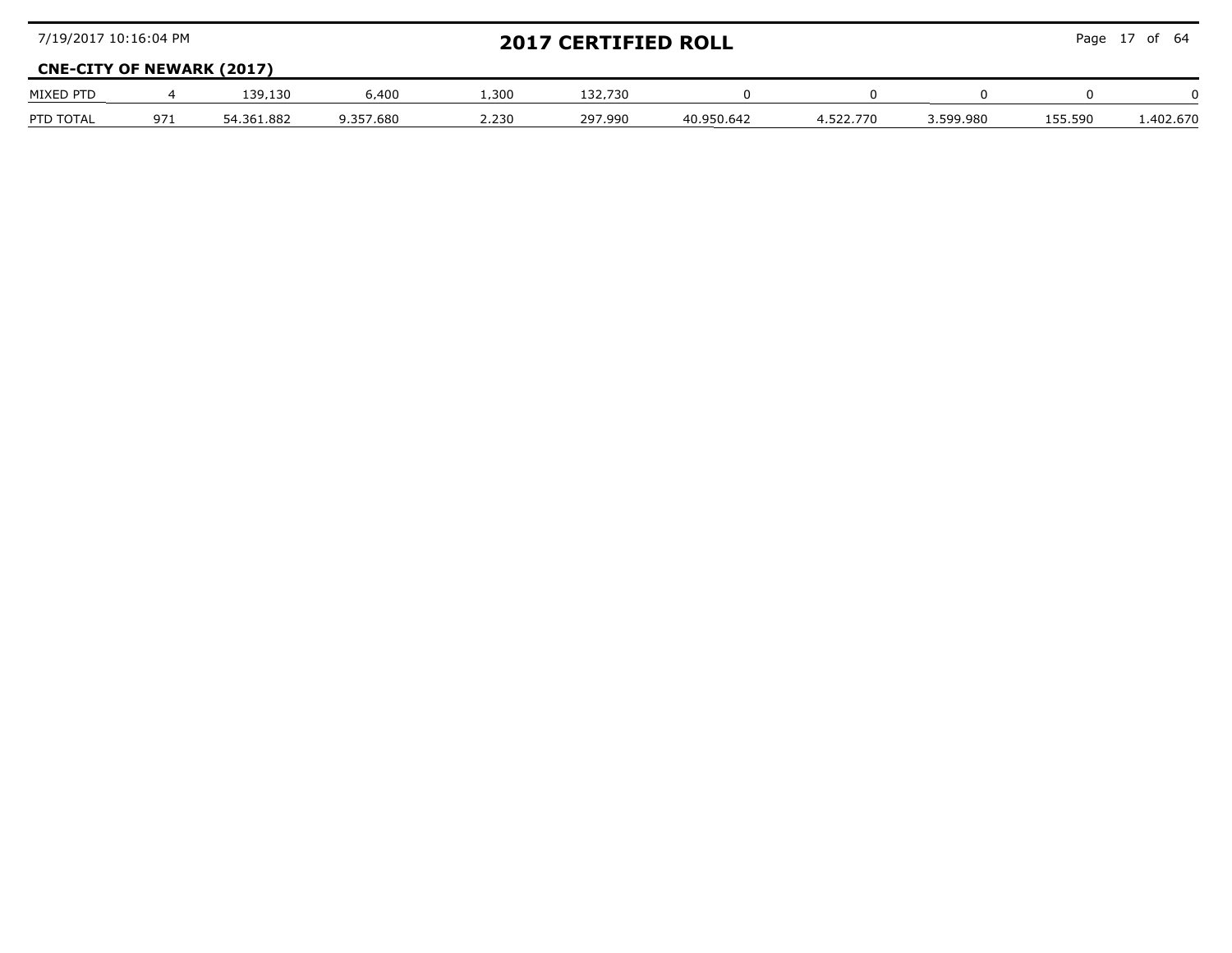## **CNF-CITY NEW FAIRVIEW (2017)**

| <b>Ptd Code</b> | Count        | <b>Market Value</b> | Land         | <b>Special</b> | <b>Special Mkt</b> | <b>Building</b> | <b>New Homesite</b> | Personal     | Mineral      | <b>Exempt</b>             |
|-----------------|--------------|---------------------|--------------|----------------|--------------------|-----------------|---------------------|--------------|--------------|---------------------------|
| A1              | 93           | 21.519.190          | 4.203.910    | $\Omega$       | $\Omega$           | 17.315.280      | 575,520             | $\Omega$     | $\mathbf{0}$ | $\Omega$                  |
| A2              | 300          | 16.885.330          | 6.469.360    | 0              | 0                  | 10,415,970      | 299.280             | $\mathbf{0}$ | $\mathbf 0$  | $\mathbf{0}$              |
| A - TOTAL       | 393          | 38.404.520          | 10.673.270   | $\Omega$       | $\Omega$           | 27.731.250      | 874.800             | $\Omega$     | $\mathbf{0}$ | $\Omega$                  |
| C1              | 46           | 926.630             | 926.630      | $\Omega$       | $\Omega$           | $\Omega$        | $\Omega$            | $\Omega$     | 0            | 30.170                    |
| C <sub>3</sub>  | $\mathbf{1}$ | 52.500              | 52.500       | $\Omega$       | 0                  | $\Omega$        | $\Omega$            | $\Omega$     | $\Omega$     | $\Omega$                  |
| C - TOTAL       | 47           | 979,130             | 979.130      | $\mathbf{0}$   | 0                  | $\Omega$        | 0                   | $\Omega$     | 0            | 30.170                    |
| D1              | 103          | 42.875.730          | $\mathbf 0$  | 443.770        | 42.875.730         | $\Omega$        | $\Omega$            | $\Omega$     | $\Omega$     | 0                         |
| D <sub>2</sub>  | 17           | 851.750             | 162.970      | $\Omega$       | 0                  | 688.780         | 4.480               | $\Omega$     | $\Omega$     | $\Omega$                  |
| D - TOTAL       | 120          | 43.727.480          | 162.970      | 443.770        | 42.875.730         | 688.780         | 4.480               | $\Omega$     | $\Omega$     | $\Omega$                  |
| $E_{\cdot}$     | 26           | 1.369.810           | 1.369.810    | $\Omega$       | 0                  | $\Omega$        | 0                   | $\Omega$     | 0            | 32.590                    |
| E1              | 51           | 6.921.580           | 822.690      | 14,730         | 1.176.880          | 4.922.010       | 27,420              | $\mathbf{0}$ | $\mathbf 0$  | $\mathbf 0$               |
| E <sub>2</sub>  | 8            | 620.720             | 169.090      | $\mathbf 0$    | 0                  | 451.630         | 8,160               | 0            | $\Omega$     | $\Omega$                  |
| E - TOTAL       | 85           | 8.912.110           | 2.361.590    | 14.730         | 1.176.880          | 5.373.640       | 35.580              | $\Omega$     | $\Omega$     | 32.590                    |
| F1              | 19           | 9.109.230           | 2.626.540    | $\Omega$       | 0                  | 6.482.690       | 792.780             | $\Omega$     | $\Omega$     | 0                         |
| F - TOTAL       | 19           | 9.109.230           | 2.626.540    | $\Omega$       | $\Omega$           | 6.482.690       | 792.780             | $\Omega$     | $\Omega$     | $\Omega$                  |
| G1              | 4.872        | 35,478,570          | $\mathbf{0}$ | $\Omega$       | 0                  | $\Omega$        | $\Omega$            | $\mathbf{0}$ | 35.478.570   | $\Omega$                  |
| G - TOTAL       | 4.872        | 35.478.570          | 0            | 0              | 0                  | 0               | 0                   | $\mathbf{0}$ | 35,478,570   | $\Omega$                  |
| 13              | $\mathbf{1}$ | 315.570             | 0            | $\Omega$       | 0                  | $\mathbf{0}$    | 0                   | 315.570      | 0            | $\mathbf{0}$              |
| 14              | $7^{\circ}$  | 86.000              | 0            | $\Omega$       | $\Omega$           | $\Omega$        | $\Omega$            | 86.000       | $\Omega$     | $\Omega$                  |
| 16              | 110          | 6.121.040           | 0            | $\Omega$       | 0                  | $\Omega$        | 0                   | 6.121.040    | 0            |                           |
| J - TOTAL       | 118          | 6.522.610           | 0            | 0              | 0                  | 0               | 0                   | 6.522.610    | $\Omega$     | $\Omega$                  |
| L1              | 51           | 5.042.840           | 0            | $\Omega$       | 0                  | $\Omega$        | 0                   | 5.042.840    | $\mathbf{0}$ |                           |
| L - TOTAL       | 51           | 5.042.840           | 0            | $\Omega$       | $\Omega$           | $\Omega$        | $\Omega$            | 5.042.840    | $\Omega$     | $\Omega$                  |
| M1              | 34           | 1.056.570           | 0            | 0              | 0                  | 1.056.570       | 217.260             | $\Omega$     | $\Omega$     |                           |
| M - TOTAL       | 34           | 1.056.570           | 0            | $\Omega$       | $\Omega$           | 1.056.570       | 217.260             | $\Omega$     | 0            | 0                         |
| X1              | 17           | 2.261.710           | 1,202,720    | 0              | 0                  | 1.058.990       | $\mathbf{0}$        | $\mathbf 0$  | $\mathbf{0}$ | 2.261.710                 |
| X - TOTAL       | 17           | 2.261.710           | 1.202.720    | $\Omega$       | 0                  | 1.058.990       | $\mathbf 0$         | $\mathbf{0}$ | 0            | 2.261.710                 |
| PTD TOTAL       | 5.756        | 151.494.770         | 18.006.220   | 458.500        | 44.052.610         | 42.391.920      | 1.924.900           | 11.565.450   | 35.478.570   | 2.324.470                 |
| MIXED PTD       | 68           | 21.573.910          | 47.040       | 207.950        | 21.462.970         | 63.900          | 4.480               | $\Omega$     | $\Omega$     | $\Omega$<br>------------- |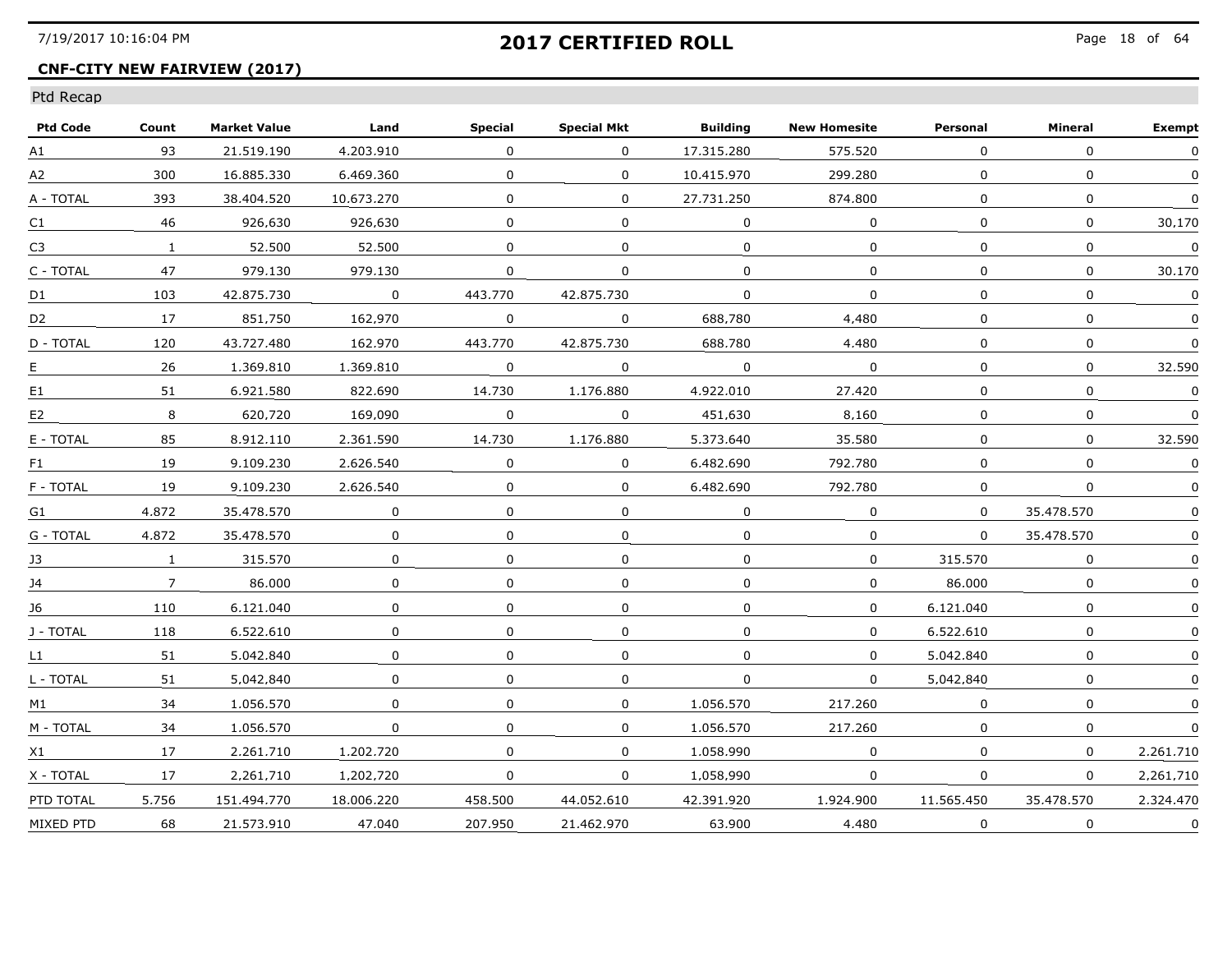## **COK-COOKE COUNTY (2017)**

| <b>Ptd Code</b> | Count | <b>Market Value</b> | Land | <b>Special</b> | <b>Special Mkt</b> | <b>Building</b> | <b>New Homesite</b> | Personal | Mineral | Exempt |
|-----------------|-------|---------------------|------|----------------|--------------------|-----------------|---------------------|----------|---------|--------|
| G1              |       | 6.760               |      |                |                    |                 |                     |          | 6.760   |        |
| G - TOTAL       |       | 6.760               |      |                |                    |                 |                     |          | 6,760   |        |
| PTD TOTAL       |       | .760                |      |                |                    |                 |                     |          | 6.760   |        |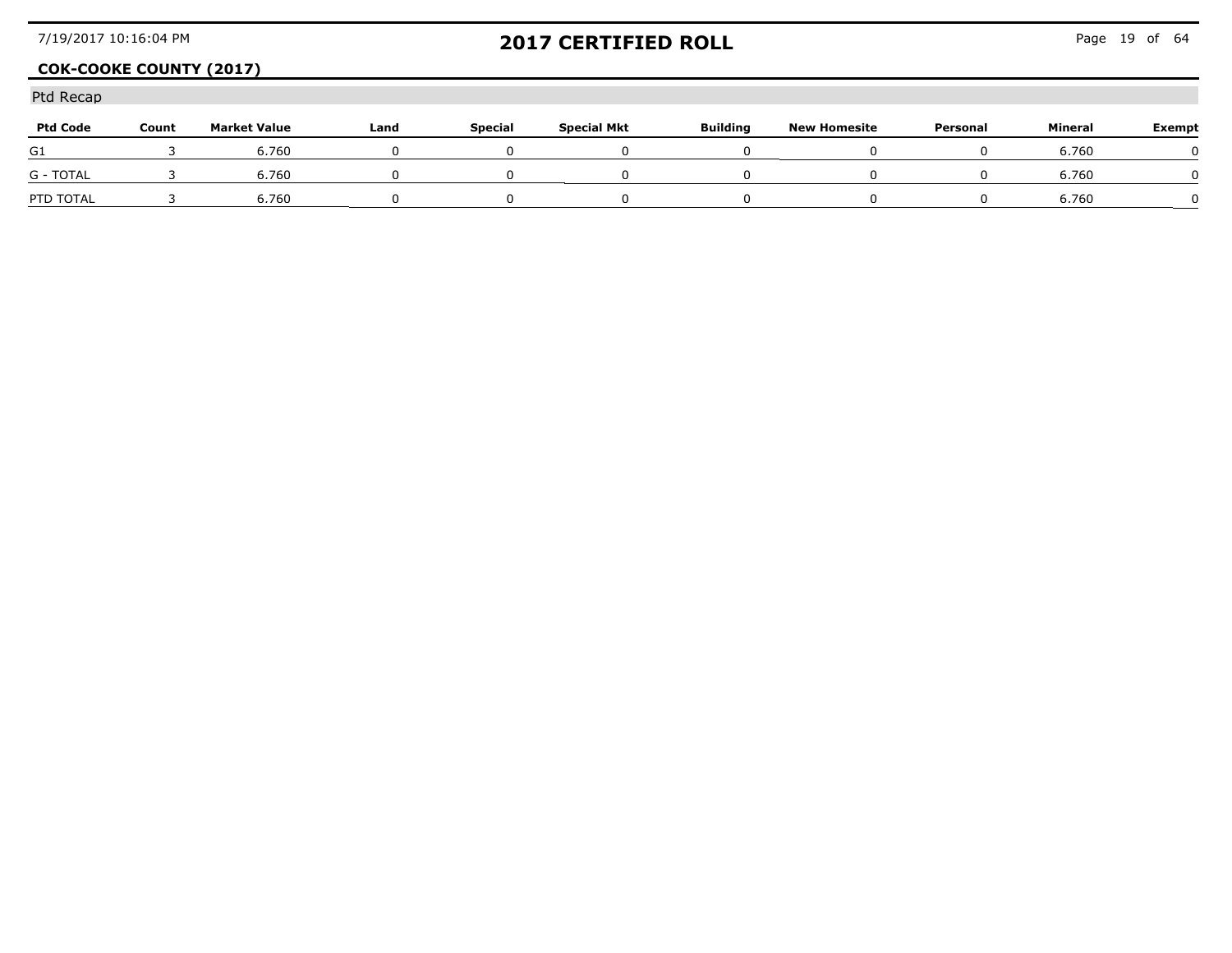## **CPA-CITY OF PARADISE (2017)**

| Count        | <b>Market Value</b> | Land         | Special      | <b>Special Mkt</b> | <b>Building</b> | <b>New Homesite</b> | Personal     | Mineral      | Exempt       |
|--------------|---------------------|--------------|--------------|--------------------|-----------------|---------------------|--------------|--------------|--------------|
| 133          | 13.846.370          | 2.123.190    | $\mathbf{0}$ | $\mathbf{0}$       | 11,723,180      | 510.960             | 0            | $\Omega$     | $\Omega$     |
| 31           | 886.140             | 406.740      | 0            | $\mathbf{0}$       | 479,400         | $\mathbf 0$         | $\mathbf{0}$ | 0            | $\Omega$     |
| 164          | 14.732.510          | 2.529.930    | 0            | $\Omega$           | 12.202.580      | 510.960             | $\Omega$     | 0            | $\mathbf{0}$ |
| 6            | 823.940             | 31.200       | 0            | $\Omega$           | 792.740         | 439.640             | 0            | 0            | 0            |
| 6            | 823.940             | 31.200       | $\Omega$     | $\Omega$           | 792.740         | 439.640             | $\Omega$     | 0            | $\Omega$     |
| 34           | 354,150             | 354,150      | 0            | $\mathbf{0}$       | $\Omega$        | $\Omega$            |              | $\mathbf{0}$ | $\Omega$     |
| 34           | 354,150             | 354,150      | 0            | $\mathbf{0}$       | $\Omega$        | 0                   | 0            | $\mathbf{0}$ |              |
| 43           | 4.648.310           | $\Omega$     | 45.850       | 4.648.310          | 0               | 0                   | 0            | 0            | $\Omega$     |
| 13           | 231.530             | 46.220       | 0            | $\Omega$           | 185.310         | 85.960              | $\Omega$     | $\Omega$     | 0            |
| 56           | 4.879.840           | 46.220       | 45.850       | 4.648.310          | 185.310         | 85.960              | $\Omega$     | $\Omega$     | 0            |
| 17           | 1.083.280           | 962,510      | 0            | $\mathbf{0}$       | 120.770         | 120.770             | 0            | $\mathbf 0$  | $\mathbf 0$  |
| 32           | 4,397,910           | 364,260      | 0            | $\Omega$           | 4.033.650       | 1.055.050           | 0            | $\mathbf{0}$ |              |
| 4            | 146.170             | 70.820       | 0            | 0                  | 75.350          | $\Omega$            | 0            | 0            | 0            |
| 53           | 5.627.360           | 1.397.590    | 0            | $\Omega$           | 4.229.770       | 1.175.820           | 0            | 0            | 0            |
| 30           | 4.562.170           | 1.079.850    | 0            | $\Omega$           | 3.482.320       | $\Omega$            | 0            | 0            | $\mathbf{0}$ |
| 30           | 4,562,170           | 1,079,850    | 0            | $\mathbf{0}$       | 3,482,320       | 0                   | 0            | 0            | $\Omega$     |
| 767          | 1,138,150           | $\mathbf 0$  | $\Omega$     | $\Omega$           | $\Omega$        | $\mathbf 0$         | $\Omega$     | 1,138,150    | 6.530        |
| 767          | 1.138.150           | 0            | 0            | 0                  | $\Omega$        | $\Omega$            | $\Omega$     | 1.138.150    | 6.530        |
| $\mathbf{1}$ | 386.190             | $\Omega$     | 0            | $\Omega$           | $\Omega$        | $\Omega$            | 386.190      | $\Omega$     | 0            |
| 3            | 144.350             | 24.000       | 0            | $\Omega$           | 8.340           | $\Omega$            | 112.010      | $\mathbf{0}$ | $\mathbf{0}$ |
| 1            | 306.770             | $\mathbf{0}$ | 0            | $\mathbf{0}$       | 0               | 0                   | 306.770      | 0            | $\mathbf{0}$ |
| 15           | 57.610              | $\mathbf 0$  | 0            | $\mathbf{0}$       | $\mathbf 0$     | $\mathbf 0$         | 57.610       | 0            | 0            |
| 20           | 894.920             | 24.000       | $\Omega$     | $\Omega$           | 8.340           | $\Omega$            | 862.580      | $\Omega$     | 0            |
| 49           | 2.903.370           | 0            | 0            | 0                  | $\Omega$        | 0                   | 2.903.370    | 0            | 0            |
| 49           | 2.903.370           | $\Omega$     | $\Omega$     | $\Omega$           | $\Omega$        | $\Omega$            | 2.903.370    | $\mathbf{0}$ | $\Omega$     |
| 8            | 132,510             | $\mathbf 0$  | 0            | 0                  | 132,510         | 0                   | 0            | 0            |              |
| 8            | 132,510             | 0            | 0            | 0                  | 132,510         | 0                   | 0            | 0            | 0            |
| 31           | 21.949.010          | 1.517.670    | $\Omega$     | $\Omega$           | 20.431.340      | $\Omega$            | $\Omega$     | $\Omega$     | 21.949.010   |
| 31           | 21.949.010          | 1.517.670    | 0            | $\Omega$           | 20.431.340      | $\Omega$            | $\Omega$     | $\Omega$     | 21.949.010   |
| 33           | 2.937.200           | 4.670        | 29.590       | 2.913.110          | 19.420          | $\Omega$            | 0            | 0            | $\Omega$     |
| 1,218        | 57.997.930          | 6.980.610    | 45.850       | 4.648.310          | 41.464.910      | 2,212,380           | 3,765,950    | 1,138,150    | 21.955.540   |
|              |                     |              |              |                    |                 |                     |              |              |              |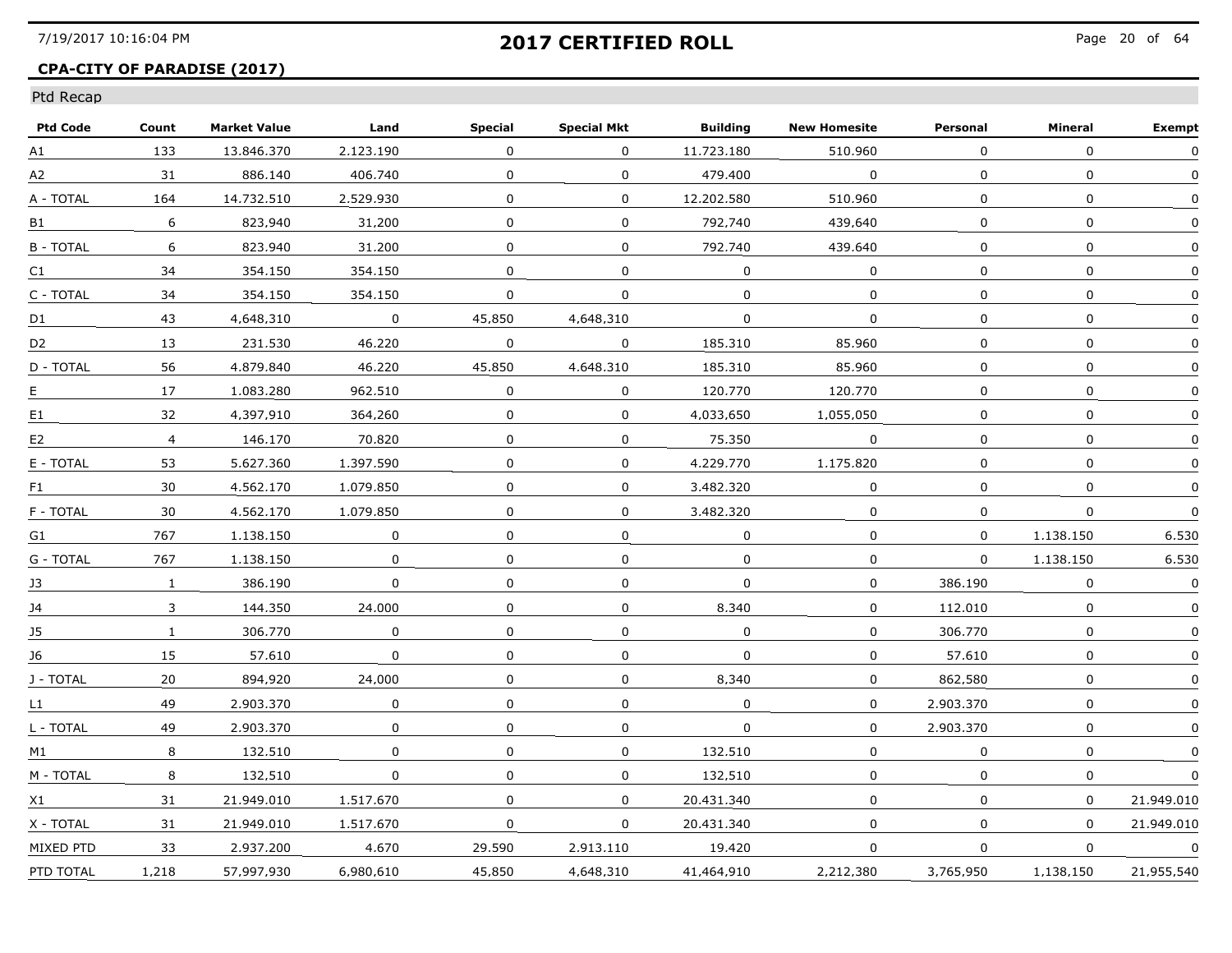## **CRH-CITY OF RHOME (2017)**

| <b>Ptd Code</b>  | Count          | <b>Market Value</b> | Land         | <b>Special</b> | <b>Special Mkt</b> | <b>Building</b> | <b>New Homesite</b> | Personal     | Mineral      | <b>Exempt</b> |
|------------------|----------------|---------------------|--------------|----------------|--------------------|-----------------|---------------------|--------------|--------------|---------------|
| A1               | 481            | 70.449.023          | 8.551.770    | 0              | $\Omega$           | 61.897.253      | 2,402,690           | $\Omega$     | $\Omega$     | $\Omega$      |
| A2               | 79             | 6.342.410           | 1.957.080    | 0              | $\mathbf{0}$       | 4,385,330       | 54.160              | $\mathbf{0}$ | 0            | $\Omega$      |
| A - TOTAL        | 560            | 76.791.433          | 10.508.850   | 0              | $\Omega$           | 66.282.583      | 2.456.850           | 0            | 0            | $\Omega$      |
| B1               | 2              | 268.040             | 51.000       | 0              | $\Omega$           | 217.040         | $\Omega$            | 0            | 0            | $\mathbf{0}$  |
| <b>B-TOTAL</b>   | 2              | 268.040             | 51.000       | 0              | $\Omega$           | 217.040         | $\Omega$            | 0            | 0            | 0             |
| C1               | 40             | 871.720             | 871.720      | $\mathbf{0}$   | $\mathbf{0}$       | $\mathbf 0$     | $\mathbf 0$         | $\mathbf{0}$ | $\mathbf 0$  | $\mathbf 0$   |
| C <sub>2</sub>   | $\overline{2}$ | 266.930             | 266.930      | $\mathbf 0$    | $\Omega$           | $\Omega$        | $\Omega$            | $\Omega$     | $\mathbf{0}$ | $\Omega$      |
| C - TOTAL        | 42             | 1.138.650           | 1.138.650    | 0              | $\Omega$           | $\Omega$        | $\mathbf{0}$        | $\Omega$     | $\mathbf{0}$ | $\mathbf{0}$  |
| D1               | 99             | 7.504.490           | $\Omega$     | 66.270         | 7.504.490          | 0               | 0                   | 0            | 0            | $\mathbf{0}$  |
| D <sub>2</sub>   | $\mathbf{1}$   | 82.190              | $\Omega$     | 0              | $\Omega$           | 82.190          | $\Omega$            | $\Omega$     | $\mathbf{0}$ | $\Omega$      |
| D - TOTAL        | 100            | 7.586.680           | $\mathbf{0}$ | 66,270         | 7,504,490          | 82,190          | 0                   | 0            | 0            |               |
| E.               | $\overline{2}$ | 184,280             | 184,280      | 0              | 0                  | 0               | $\Omega$            | 0            | $\Omega$     |               |
| E1               | 5              | 1.313.440           | 48.320       | 0              | $\Omega$           | 1.265.120       | 2.850               | $\Omega$     | $\mathbf{0}$ | $\Omega$      |
| E <sub>2</sub>   | $\mathbf{1}$   | 234.330             | 50.000       | 0              | $\Omega$           | 184.330         | $\Omega$            | $\Omega$     | 0            | $\Omega$      |
| E - TOTAL        | 8              | 1.732.050           | 282.600      | 0              | $\Omega$           | 1.449.450       | 2.850               | $\Omega$     | $\mathbf{0}$ | $\mathbf{0}$  |
| F1               | 51             | 23.315.280          | 7.030.340    | 0              | $\mathbf{0}$       | 16.284.940      | 1,774,520           | 0            | 0            | 0             |
| F - TOTAL        | 51             | 23.315.280          | 7.030.340    | 0              | $\mathbf{0}$       | 16,284,940      | 1,774,520           | $\mathbf{0}$ | 0            | $\mathbf 0$   |
| G1               | 10.564         | 12.793.250          | $\mathbf 0$  | $\Omega$       | $\Omega$           | $\Omega$        | $\Omega$            | $\Omega$     | 12.793.250   | 5.490         |
| G - TOTAL        | 10.564         | 12.793.250          | $\Omega$     | 0              | $\Omega$           | $\Omega$        | 0                   | $\Omega$     | 12.793.250   | 5.490         |
| 12               | $\mathbf{1}$   | 407.640             | $\Omega$     | 0              | $\Omega$           | 0               | $\Omega$            | 407.640      | $\Omega$     | $\Omega$      |
| J3               | $\mathbf{1}$   | 1.107.770           | $\mathbf{0}$ | 0              | $\mathbf 0$        | $\mathbf 0$     | $\mathbf 0$         | 1.107.770    | $\mathbf 0$  | $\mathbf 0$   |
| J4               | 10             | 579,380             | 5,180        | 0              | 0                  | 25,740          | 0                   | 548.460      | $\mathbf 0$  | $\Omega$      |
| 15               | $\overline{2}$ | 588.930             | $\Omega$     | 0              | 0                  | 0               | 0                   | 588.930      | 0            | 0             |
| 16               | 14             | 459.230             | $\Omega$     | 0              | $\Omega$           | 0               | $\Omega$            | 459.230      | 0            | $\Omega$      |
| 18               | $\mathbf{1}$   | 148.870             | $\Omega$     | 0              | $\Omega$           | $\Omega$        | 0                   | 148.870      | 0            | $\Omega$      |
| J - TOTAL        | 29             | 3.291.820           | 5.180        | 0              | $\mathbf{0}$       | 25,740          | 0                   | 3.260.900    | $\mathbf 0$  | $\Omega$      |
| L1               | 99             | 9.246.080           | 0            | 0              | 0                  | $\mathbf 0$     | 0                   | 9.246.080    | $\mathbf 0$  | $\Omega$      |
| L <sub>2</sub> P | 3              | 117.340             | $\Omega$     | 0              | $\Omega$           | $\Omega$        | $\Omega$            | 117.340      | 0            | 0             |
| L2O              | $2^{\circ}$    | 119.560             | $\mathbf{0}$ | $\Omega$       | $\overline{0}$     | $\Omega$        | $\Omega$            | 119.560      | $\mathbf{0}$ | $\mathbf{0}$  |
| L - TOTAL        | 104            | 9.482.980           | $\Omega$     | 0              | $\Omega$           | $\Omega$        | $\Omega$            | 9.482.980    | 0            | $\mathbf{0}$  |
| M1               | 6              | 140.440             | $\mathbf 0$  | 0              | $\mathbf 0$        | 140.440         | 0                   | $\mathbf 0$  | 0            | 0             |
| M - TOTAL        | 6              | 140.440             | 0            | 0              | 0                  | 140.440         | $\mathbf 0$         | $\mathbf 0$  | 0            | 0             |
|                  |                |                     |              |                |                    |                 |                     |              |              |               |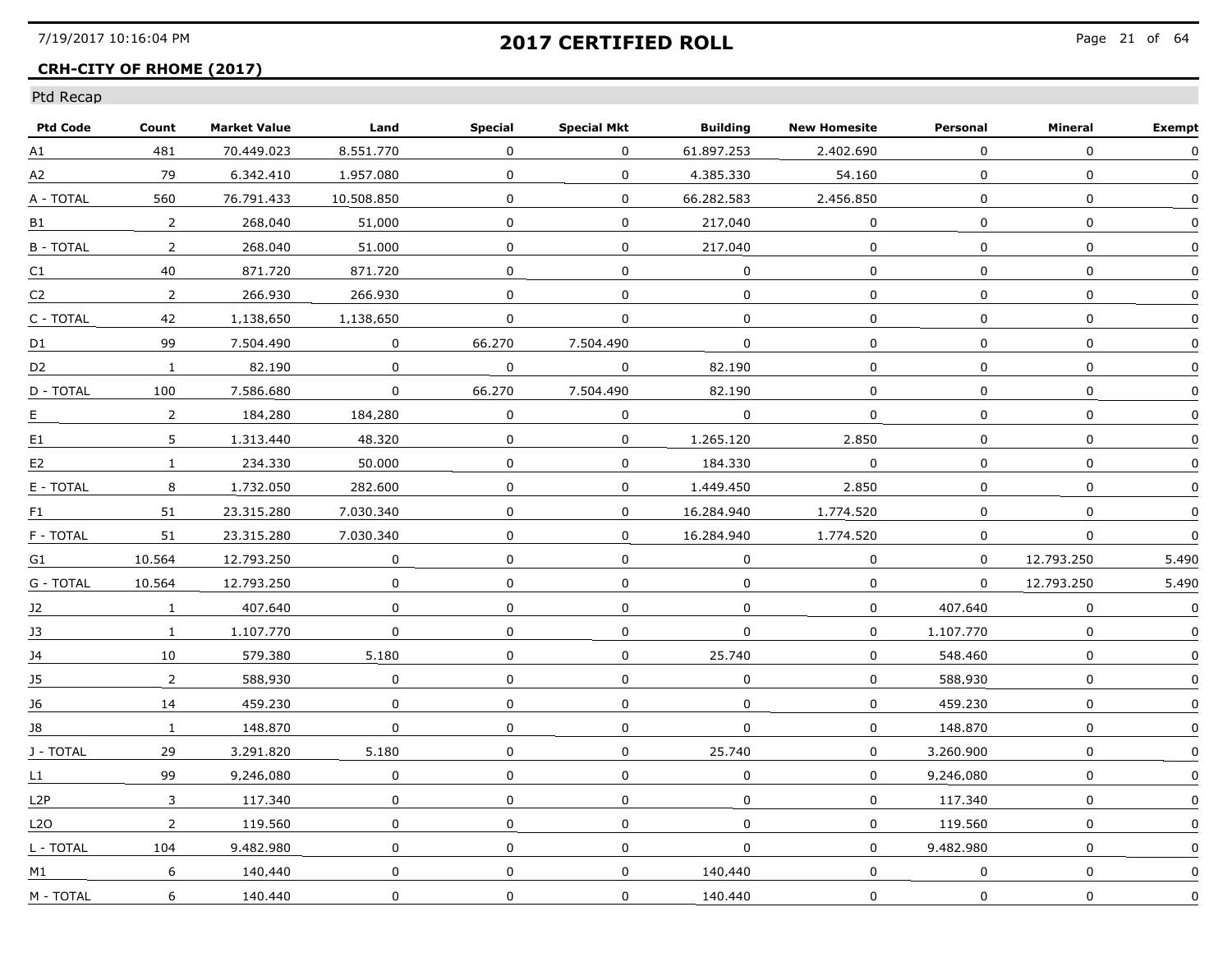#### **CRH-CITY OF RHOME (2017)**

|           |        | 900.650     | 900.650    |        |           |            |           |            |            |           |
|-----------|--------|-------------|------------|--------|-----------|------------|-----------|------------|------------|-----------|
| O - TOTAL |        | 900,650     | 900.650    |        |           |            |           |            |            |           |
|           |        | 275.780     |            |        |           |            |           | 275.780    |            |           |
| S - TOTAL |        | 275 780     |            |        |           |            |           | 275.780    |            |           |
|           |        | 5.413.700   | 3.566.030  |        |           | 1 847 670  | 61.890    |            |            | 5.413.700 |
| X - TOTAL | 33.    | 5.413.700   | 3.566.030  |        |           | 1.847.670  | 61.890    |            |            | 5.413.700 |
| MIXED PTD |        | 4.871.170   |            | 42.640 | 4.871.170 |            |           |            |            |           |
| PTD TOTAL | 11.542 | 143.130.753 | 23.483.300 | 66.270 | 7.504.490 | 86.330.053 | 4.296.110 | 13.019.660 | 12.793.250 | 5.419.190 |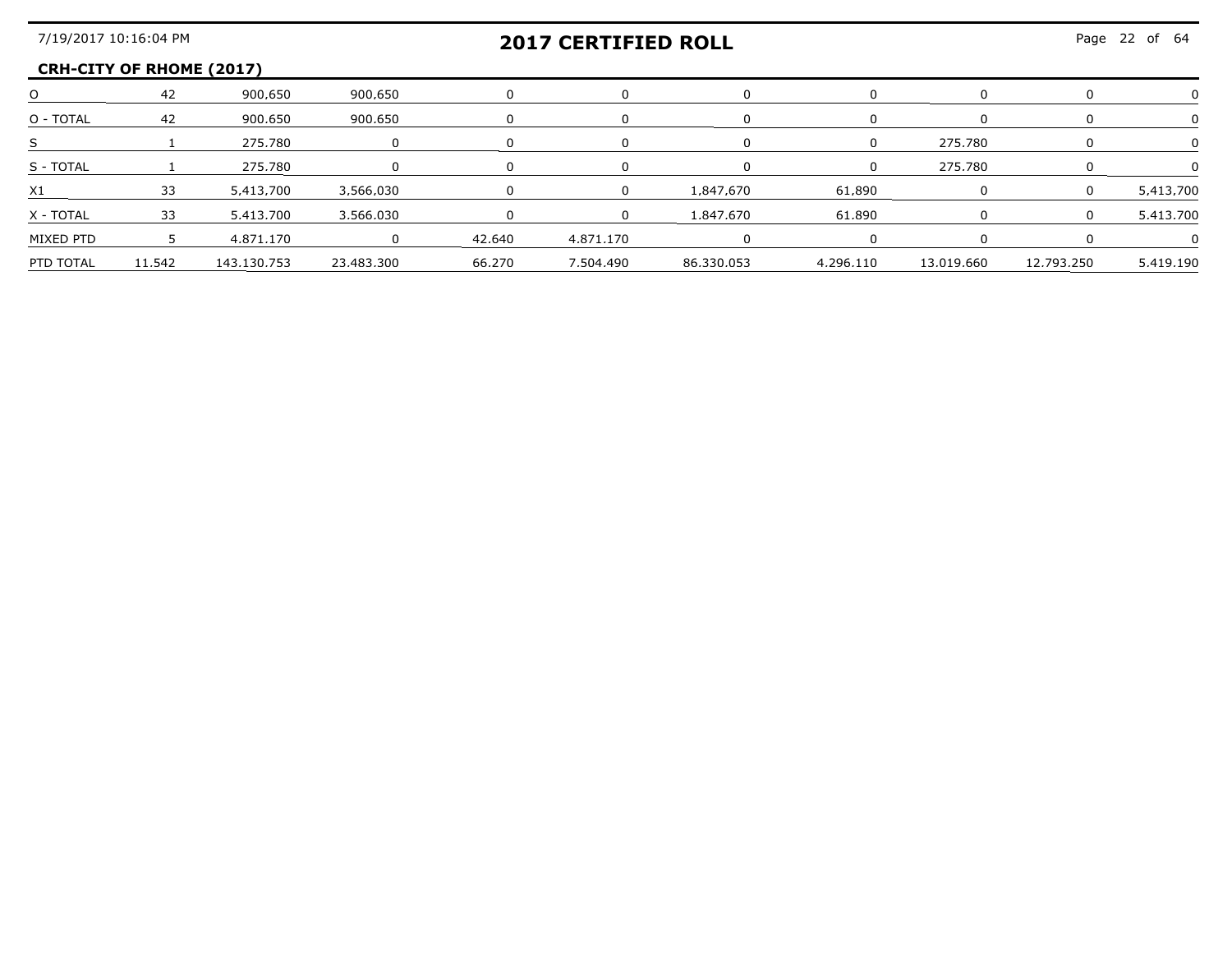### **CRU-CITY OF RUNAWAY BAY**

| <b>Ptd Code</b> | Count          | <b>Market Value</b> | Land        | <b>Special</b> | <b>Special Mkt</b> | <b>Building</b> | <b>New Homesite</b> | Personal     | Mineral     | <b>Exempt</b> |
|-----------------|----------------|---------------------|-------------|----------------|--------------------|-----------------|---------------------|--------------|-------------|---------------|
| A1              | 736            | 114.767.640         | 12.694.310  | $\Omega$       | $\mathbf 0$        | 102.073.330     | 4.832.640           | 0            | $\Omega$    | $\mathbf 0$   |
| A2              | $\mathbf{1}$   | 142,670             | 5,780       | 0              | $\mathbf 0$        | 136.890         | 1,760               | $\mathbf 0$  | $\mathbf 0$ | $\Omega$      |
| A3              | $\overline{2}$ | 208.250             | 52.140      | $\Omega$       | 0                  | 156.110         | 2.640               | $\Omega$     | 0           | $\Omega$      |
| A - TOTAL       | 739            | 115.118.560         | 12.752.230  | 0              | 0                  | 102.366.330     | 4.837.040           | 0            | 0           | $\Omega$      |
| B1              | $\overline{7}$ | 648.050             | 48.960      | 0              | 0                  | 599.090         | 6.230               | 0            | 0           | $\Omega$      |
| <b>B-TOTAL</b>  | $\overline{7}$ | 648.050             | 48.960      | $\mathbf 0$    | $\mathbf 0$        | 599.090         | 6,230               | $\mathbf 0$  | $\mathbf 0$ | $\Omega$      |
| C1              | 526            | 3.668.520           | 3.668.520   | $\mathbf 0$    | 0                  | $\mathbf 0$     | 0                   | 0            | $\mathbf 0$ | 48,690        |
| C2              | $\mathbf{1}$   | 37.200              | 37.200      | 0              | 0                  | $\Omega$        | 0                   | 0            | 0           | $\Omega$      |
| C <sub>3</sub>  | 540            | 2.906.890           | 2.906.890   | 0              | 0                  | 0               | 0                   | 0            | $\Omega$    | 2.840         |
| C - TOTAL       | 1.067          | 6.612.610           | 6.612.610   | $\Omega$       | $\mathbf 0$        | $\Omega$        | 0                   | $\mathbf 0$  | 0           | 51.530        |
| D <sub>2</sub>  | $\overline{2}$ | 7.720               | $\mathbf 0$ | $\pmb{0}$      | 0                  | 7.720           | 0                   | 0            | $\mathbf 0$ | $\pmb{0}$     |
| D - TOTAL       | $\overline{2}$ | 7.720               | 0           | 0              | 0                  | 7.720           | 0                   | 0            | 0           | 0             |
| E.              | $\mathbf{1}$   | 14.630              | 14.630      | 0              | $\Omega$           | $\Omega$        | $\Omega$            | 0            | 0           | 0             |
| E - TOTAL       | $\mathbf{1}$   | 14.630              | 14.630      | $\Omega$       | $\mathbf 0$        | $\mathbf{0}$    | 0                   | $\Omega$     | 0           | $\Omega$      |
| F <sub>1</sub>  | 19             | 7.030.460           | 1.578.690   | 0              | 0                  | 5.451.770       | 0                   | $\mathbf{0}$ | $\Omega$    | $\Omega$      |
| F - TOTAL       | 19             | 7.030.460           | 1,578,690   | $\mathbf 0$    | 0                  | 5.451.770       | 0                   | 0            | 0           | 0             |
| G1              | 127            | 423.250             | $\mathbf 0$ | 0              | $\mathbf 0$        | $\Omega$        | $\mathbf 0$         | 0            | 423.250     | 94.140        |
| G - TOTAL       | 127            | 423.250             | $\mathbf 0$ | $\Omega$       | 0                  | $\Omega$        | 0                   | $\Omega$     | 423.250     | 94.140        |
| 11              | $\mathbf{1}$   | 1.500               | 1.500       | 0              | 0                  | 0               | 0                   | 0            | 0           | $\Omega$      |
| 12              | $\mathbf{1}$   | 81.200              | 0           | 0              | $\mathbf{0}$       | 0               | 0                   | 81.200       | 0           | 0             |
| J3              | $\mathbf{1}$   | 780.520             | 0           | $\mathbf 0$    | 0                  | 0               | 0                   | 780.520      | $\mathbf 0$ | $\mathbf 0$   |
| J <sub>4</sub>  | $\overline{4}$ | 224,620             | $\mathbf 0$ | $\Omega$       | $\mathbf 0$        | $\Omega$        | $\mathbf 0$         | 224.620      | $\mathbf 0$ |               |
| 16              | 20             | 67.880              | 0           | 0              | 0                  | 0               | 0                   | 67.880       | $\Omega$    | 0             |
| 17              | $\mathbf{1}$   | 30.350              | 0           | 0              | $\Omega$           | 0               | $\Omega$            | 30.350       | 0           | $\Omega$      |
| J - TOTAL       | 28             | 1.186.070           | 1.500       | 0              | 0                  | $\Omega$        | 0                   | 1.184.570    | 0           | $\Omega$      |
| L1              | 44             | 977.200             | 0           | $\pmb{0}$      | 0                  | $\Omega$        | 0                   | 977.200      | $\pmb{0}$   |               |
| L - TOTAL       | 44             | 977.200             | $\mathbf 0$ | $\mathbf 0$    | 0                  | 0               | 0                   | 977,200      | $\mathbf 0$ |               |
| $\Omega$        | 353            | 1.527.240           | 1.527.240   | 0              | $\mathbf{0}$       | $\mathbf{0}$    | 0                   | $\Omega$     | 0           | $\Omega$      |
| O - TOTAL       | 353            | 1.527.240           | 1.527.240   | $\Omega$       | $\Omega$           | $\mathbf{0}$    | 0                   | $\Omega$     | 0           | $\Omega$      |
| X1              | 50             | 1.763.710           | 961.870     | 0              | 0                  | 801.840         | 0                   | 0            | 0           | 1.763.710     |
| X - TOTAL       | 50             | 1.763.710           | 961.870     | $\mathbf 0$    | $\mathbf 0$        | 801.840         | 0                   | $\mathbf 0$  | $\mathbf 0$ | 1.763.710     |
| MIXED PTD       | 6              | 148,800             | 141.080     | $\pmb{0}$      | 0                  | 7.720           | $\mathbf 0$         | 0            | $\mathbf 0$ | $\pmb{0}$     |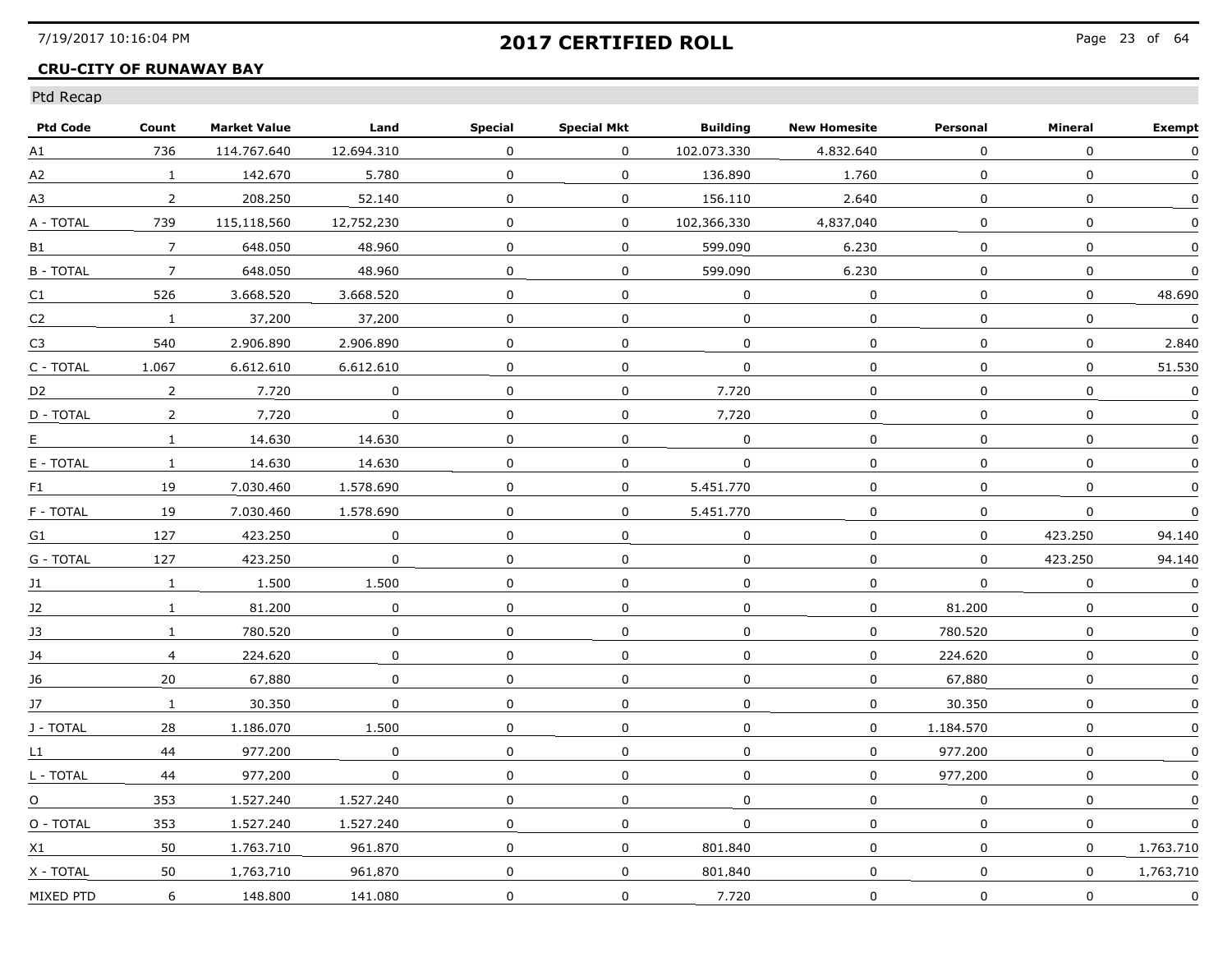| 7/19/2017 10:16:04 PM |       |                               |            |  | <b>2017 CERTIFIED ROLL</b> |           |           |         | Page 24 of $64$ |
|-----------------------|-------|-------------------------------|------------|--|----------------------------|-----------|-----------|---------|-----------------|
|                       |       | F01-FIRE DISTRICT $#1$ (2017) |            |  |                            |           |           |         |                 |
| PTD TOTAL             | 2.437 | 135.309.500                   | 23.497.730 |  | 109.226.750                | 4.843.270 | 2 161 770 | 423.250 | 1.909.380       |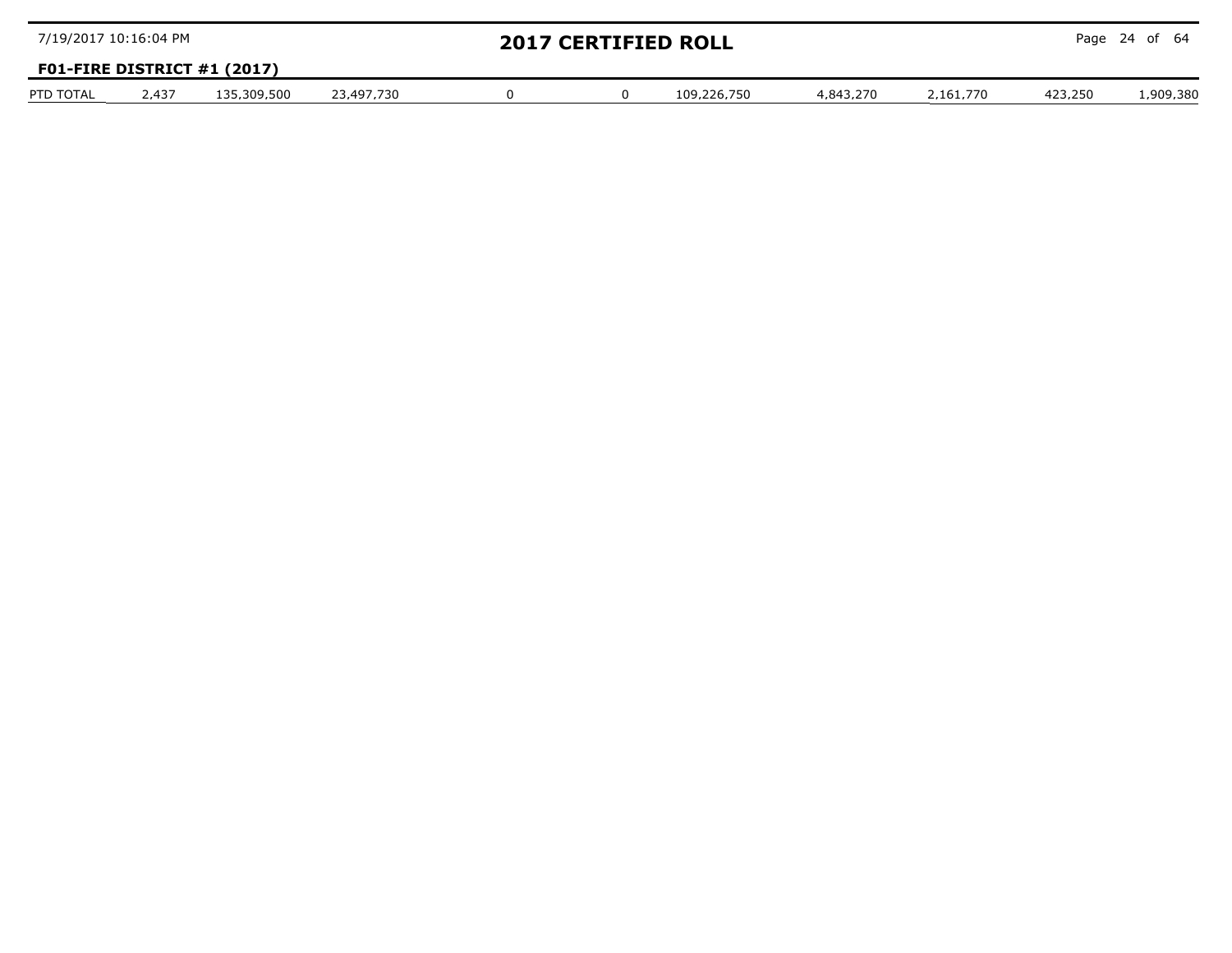### **F01-FIRE DISTRICT #1 (2017)**

| <b>Ptd Code</b> | Count           | <b>Market Value</b> | Land         | <b>Special</b> | <b>Special Mkt</b> | <b>Building</b> | <b>New Homesite</b> | Personal    | Mineral      | <b>Exempt</b> |
|-----------------|-----------------|---------------------|--------------|----------------|--------------------|-----------------|---------------------|-------------|--------------|---------------|
| A1              | 1.174           | 180.092.994         | 39.591.740   | 0              | $\mathbf{0}$       | 140.501.254     | 7,568,580           | 0           | 0            | $\Omega$      |
| A2              | 745             | 47.829.058          | 22.750.200   | $\mathbf{0}$   | $\mathbf 0$        | 25,078,858      | 1.062.060           | $\mathbf 0$ | $\Omega$     | $\Omega$      |
| A - TOTAL       | 1.919           | 227.922.052         | 62.341.940   | $\Omega$       | $\Omega$           | 165.580.112     | 8.630.640           | $\Omega$    | $\Omega$     | $\Omega$      |
| B1              | 7               | 2.172.400           | 210.860      | 0              | 0                  | 1.961.540       | 333.950             | $\Omega$    | $\Omega$     | $\mathbf{0}$  |
| <b>B-TOTAL</b>  | $7\overline{ }$ | 2.172.400           | 210.860      | $\Omega$       | 0                  | 1.961.540       | 333.950             | $\Omega$    | $\Omega$     | $\mathbf{0}$  |
| C1              | 176             | 4,479,630           | 4.479.630    | $\Omega$       | $\Omega$           | $\Omega$        | $\Omega$            | $\Omega$    | $\Omega$     | $\mathbf{0}$  |
| C <sub>2</sub>  | $\overline{2}$  | 63,890              | 63,890       | $\mathbf{0}$   | $\Omega$           | $\Omega$        | $\Omega$            | $\Omega$    | $\Omega$     | $\Omega$      |
| C <sub>3</sub>  | 10              | 158.270             | 158.270      | $\Omega$       | 0                  | $\Omega$        | $\Omega$            | $\Omega$    | $\Omega$     | $\mathbf{0}$  |
| C - TOTAL       | 188             | 4.701.790           | 4.701.790    | 0              | $\Omega$           | $\Omega$        | $\Omega$            | $\Omega$    | $\Omega$     | 0             |
| D1              | 1.316           | 208.669.000         | $\Omega$     | 2.334.450      | 208.669.000        | $\Omega$        | $\Omega$            | 0           | $\Omega$     | $\Omega$      |
| D <sub>2</sub>  | 327             | 6,371,300           | 1,720,540    | $\mathbf{0}$   | $\mathbf{0}$       | 4,650,760       | 476.110             | $\Omega$    | $\Omega$     | 5,420         |
| D - TOTAL       | 1.643           | 215.040.300         | 1.720.540    | 2,334,450      | 208,669,000        | 4,650,760       | 476.110             | $\Omega$    | $\Omega$     | 5.420         |
| E.              | 265             | 12.628.290          | 12.628.290   | $\Omega$       | $\Omega$           | $\Omega$        | $\mathbf 0$         | $\Omega$    | $\Omega$     | 150.480       |
| E1              | 821             | 138.346.610         | 16.700.000   | $\Omega$       | $\Omega$           | 121.646.610     | 3.642.180           | $\Omega$    | $\Omega$     | $\Omega$      |
| E <sub>2</sub>  | 218             | 10.319.460          | 4.819.460    | 0              | $\Omega$           | 5.500.000       | 362.510             | 0           | $\mathbf{0}$ | $\Omega$      |
| E - TOTAL       | 1.304           | 161.294.360         | 34,147,750   | $\Omega$       | $\mathbf{0}$       | 127.146.610     | 4,004,690           | $\Omega$    | $\Omega$     | 150,480       |
| F1              | 208             | 40.200.320          | 12.004.260   | $\Omega$       | $\mathbf{0}$       | 28,196,060      | 223,170             | $\Omega$    | $\Omega$     | $\mathbf 0$   |
| F <sub>2</sub>  | $\mathbf{1}$    | 7.655.490           | $\Omega$     | 0              | 0                  | $\Omega$        | $\Omega$            | $\Omega$    | 7.655.490    | $\mathbf{0}$  |
| F - TOTAL       | 209             | 47.855.810          | 12.004.260   | $\Omega$       | 0                  | 28.196.060      | 223.170             | 0           | 7.655.490    | 0             |
| G1              | 33.736          | 80.947.140          | $\Omega$     | 0              | $\Omega$           | $\Omega$        | $\Omega$            | $\Omega$    | 80.947.140   | 1.444.760     |
| G - TOTAL       | 33,736          | 80.947.140          | $\mathbf 0$  | $\Omega$       | 0                  | $\Omega$        | $\mathbf 0$         | $\Omega$    | 80.947.140   | 1,444,760     |
| J2              | $\overline{2}$  | 320,310             | $\mathbf 0$  | $\Omega$       | $\Omega$           | $\Omega$        | $\mathbf{0}$        | 320,310     | $\Omega$     | $\Omega$      |
| 13              | 10              | 12.162.710          | 43.920       | $\Omega$       | 0                  | $\Omega$        | $\mathbf{0}$        | 12.118.790  | $\Omega$     | $\mathbf{0}$  |
| 14              | 29              | 1.982.730           | $\Omega$     | $\Omega$       | $\Omega$           | $\Omega$        | $\Omega$            | 1.982.730   | $\Omega$     | 0             |
| 15              | 3               | 5.260.890           | $\Omega$     | $\Omega$       | 0                  | $\Omega$        | 0                   | 5.260.890   | $\Omega$     | 0             |
| J6              | 286             | 43.345.150          | $\Omega$     | $\mathbf{0}$   | $\Omega$           | 0               | 0                   | 43.345.150  | $\Omega$     |               |
| J7              | $\mathbf{1}$    | 5.450               | $\mathbf 0$  | $\Omega$       | $\mathbf 0$        | $\Omega$        | $\Omega$            | 5.450       | $\Omega$     | $\Omega$      |
| 18              | 61              | 36.314.390          | $\Omega$     | $\Omega$       | 0                  | $\Omega$        | $\Omega$            | 36.314.390  | $\mathbf{0}$ | 0             |
| J - TOTAL       | 392             | 99.391.630          | 43.920       | $\Omega$       | 0                  | $\Omega$        | 0                   | 99.347.710  | $\mathbf{0}$ | $\mathbf{0}$  |
| L1              | 365             | 32.688.020          | 0            | 0              | 0                  | 0               | $\Omega$            | 32.688.020  | 0            | 0             |
| L2C             | $\mathbf{1}$    | 136,110             | $\mathbf{0}$ | $\mathbf{0}$   | $\mathbf{0}$       | $\Omega$        | $\mathbf{0}$        | 136,110     | $\mathbf 0$  | 0             |
| L2G             | 1               | 1,350               | $\mathbf 0$  | $\mathbf 0$    | $\mathbf 0$        | $\mathbf 0$     | $\mathbf 0$         | 1,350       | $\mathbf 0$  | $\mathbf 0$   |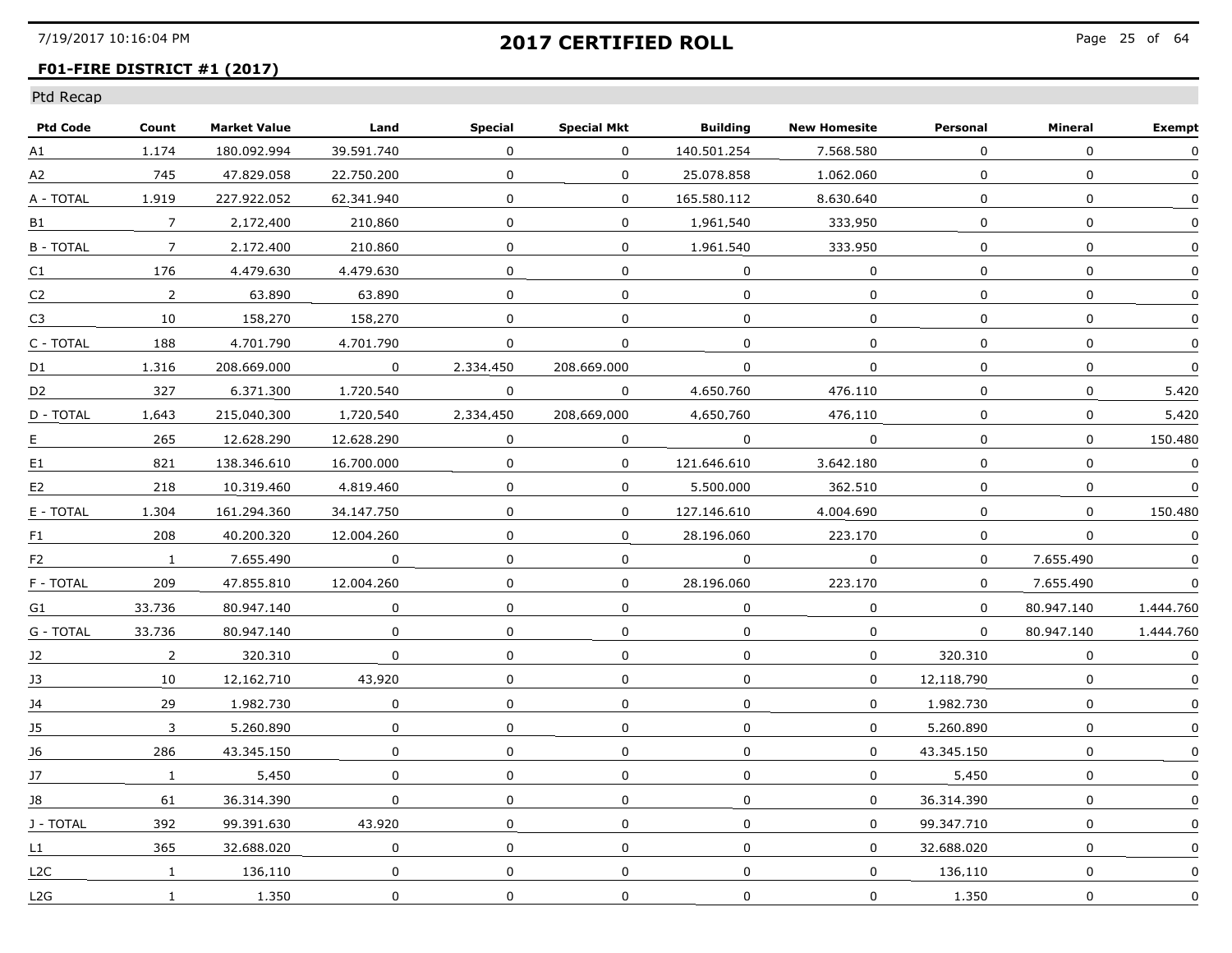## **F01-FIRE DISTRICT #1 (2017)**

|                |        | 582,300     |             |           |             |            |         | 582.300     |            |            |
|----------------|--------|-------------|-------------|-----------|-------------|------------|---------|-------------|------------|------------|
| L2O            |        | 373,450     | $\Omega$    |           |             |            |         | 373.450     |            |            |
| - TOTAL        | 381    | 33.781.230  |             |           |             |            |         | 33.781.230  |            |            |
| M1             | 378    | 8.777.212   |             |           | $\Omega$    | 8.777.212  | 403.720 |             |            |            |
| M - TOTAI      | 378    | 8.777.212   |             |           | $\Omega$    | 8.777.212  | 403.720 |             |            |            |
|                | 62     | 1,270,930   | 1,270,930   |           |             |            |         |             |            |            |
| O - TOTAL      | 62     | 1,270,930   | 1,270,930   |           |             |            |         |             |            |            |
|                |        | 54.240      |             |           |             |            |         | 54 240      |            |            |
| S - TOTAL      |        | 54.240      |             |           |             |            |         | 54 240      |            |            |
| X <sub>1</sub> | 146    | 25.661.840  | 12.853.520  |           | $\Omega$    | 12.808.320 |         |             |            | 25 661 840 |
| Χ - ΤΟΤΑΙ      | 146    | 25,661,840  | 12,853,520  |           | $\Omega$    | 12.808.320 |         |             |            |            |
| PTD TOTAL      | 40.371 | 908.870.934 | 129.295.510 | 2,334,450 | 208,669,000 |            |         | 133,183,180 | 88.602.630 | 27 262 501 |
| MIXED PTD      | 900    | 135.245.500 |             |           |             | 548.840    | 27.620  |             |            | 5.420      |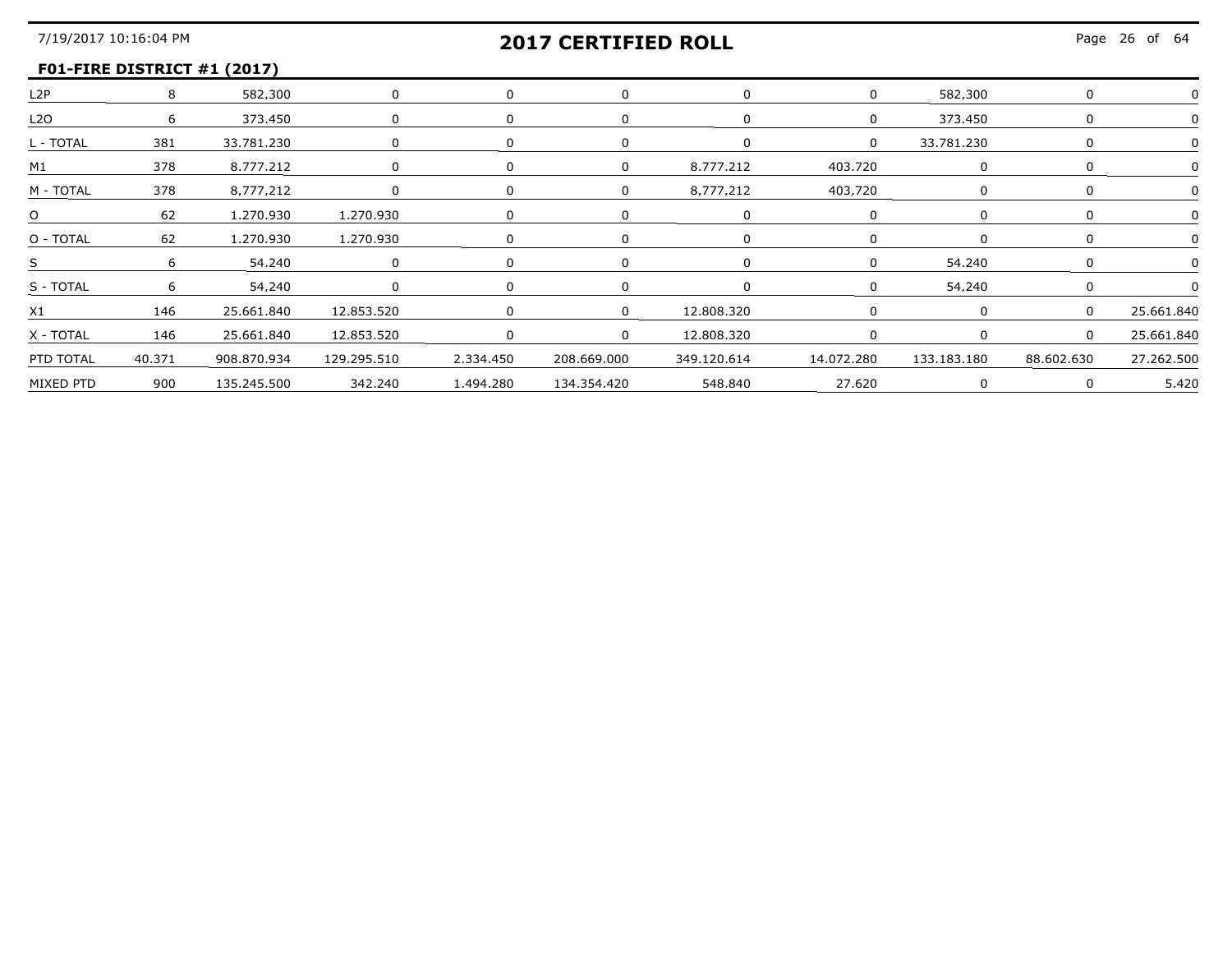### **LTR-WISE FM FLOOD-LATERA**

| <b>Ptd Code</b> | Count        | <b>Market Value</b> | Land        | <b>Special</b> | <b>Special Mkt</b> | <b>Building</b> | <b>New Homesite</b> | Personal     | Mineral      | <b>Exempt</b> |
|-----------------|--------------|---------------------|-------------|----------------|--------------------|-----------------|---------------------|--------------|--------------|---------------|
|                 | 10           | 587,530             | $\Omega$    | $\Omega$       | $\Omega$           | 14.010          | 12,770              | 573,520      | $\Omega$     | $\Omega$      |
| - TOTAL         | 10           | 587.530             | 0           | 0              | 0                  | 14,010          | 12,770              | 573.520      | $\mathbf 0$  | $\mathbf{0}$  |
| А               | $\mathbf{1}$ | 1.500               | $\Omega$    | $\mathbf 0$    | 0                  | $\Omega$        | $\Omega$            | 1.500        | $\Omega$     | $\Omega$      |
| A1              | 12.769       | 2.127.194.526       | 388.209.874 | 190            | 27.600             | 1.738.957.052   | 79.227.732          | $\Omega$     | 0            | 383.730       |
| А2              | 4.817        | 264.147.076         | 118.416.960 | 0              | 0                  | 145.730.116     | 6.422.030           | $\Omega$     | $\mathbf{0}$ | $\Omega$      |
| A3              | 38           | 6.866.650           | 3.765.360   | $\Omega$       | $\mathbf{0}$       | 3.101.290       | 55,040              | $\Omega$     | $\mathbf 0$  | 0             |
| A - TOTAL       | 17.625       | 2.398.209.752       | 510.392.194 | 190            | 27.600             | 1.887.788.458   | 85.704.802          | 1,500        | $\mathbf 0$  | 383.730       |
| <b>B1</b>       | 171          | 40.048.662          | 4.026.070   | 0              | $\Omega$           | 36.022.592      | 1.066.290           | 0            | 0            | 0             |
| <b>B-TOTAL</b>  | 171          | 40.048.662          | 4.026.070   | $\Omega$       | $\Omega$           | 36.022.592      | 1.066.290           | $\Omega$     | $\mathbf{0}$ | $\Omega$      |
| C <sub>1</sub>  | 3.573        | 66.709.022          | 66.694.212  | $\Omega$       | 0                  | 14.810          | 0                   | 0            | $\Omega$     | 170.660       |
| C <sub>2</sub>  | 46           | 3.607.960           | 3,598,890   | 0              | 0                  | 9.070           | $\mathbf 0$         | $\Omega$     | $\Omega$     | $\pmb{0}$     |
| C <sub>3</sub>  | 1,758        | 8,445,140           | 8,438,320   | $\mathbf 0$    | 0                  | 6,820           | 0                   | 0            | $\mathbf 0$  | 2.840         |
| C - TOTAL       | 5.377        | 78.762.122          | 78.731.422  | $\Omega$       | $\Omega$           | 30.700          | 0                   | $\Omega$     | 0            | 173.500       |
| D               | $\mathbf{1}$ | 2.180               | $\Omega$    | $\Omega$       | 0                  | 2.180           | $\mathbf{0}$        | $\Omega$     | $\Omega$     | $\Omega$      |
| D <sub>1</sub>  | 11.253       | 2.174.351.638       | 159.480     | 27.456.610     | 2.174.043.898      | 148.260         | 121.110             | 0            | 0            | 69.910        |
| D <sub>2</sub>  | 2.156        | 42.262.330          | 13.558.660  | 0              | 0                  | 28.703.670      | 2.080.900           | 0            | $\mathbf 0$  | 5.420         |
| D - TOTAL       | 13,410       | 2.216.616.148       | 13,718,140  | 27.456.610     | 2.174.043.898      | 28.854.110      | 2,202,010           | $\Omega$     | 0            | 75.330        |
| Е               | 2.007        | 101.968.570         | 101.330.890 | 590            | 49.000             | 588.680         | 160.510             | $\Omega$     | 0            | 851.700       |
| E <sub>1</sub>  | 5.459        | 952.970.296         | 107.441.760 | 30.700         | 3.330.940          | 842.197.596     | 33.071.030          | 0            | $\Omega$     | 281.190       |
| E <sub>2</sub>  | 1.440        | 70.527.276          | 29.333.460  | 700            | 77.200             | 41.116.616      | 3.084.940           | $\Omega$     | $\mathbf{0}$ | $\Omega$      |
| E - TOTAL       | 8.906        | 1.125.466.142       | 238.106.110 | 31,990         | 3.457.140          | 883.902.892     | 36.316.480          | $\mathbf{0}$ | $\mathbf 0$  | 1.132.890     |
| F1              | 1.882        | 640.492.384         | 194.812.737 | 15,450         | 1.003.720          | 444.675.927     | 11,258,520          | $\mathbf 0$  | $\mathbf 0$  | 1.114.750     |
| F <sub>2</sub>  | 18           | 434.505.410         | 130.760     | 0              | 0                  | 2.395.450       | 0                   | $\Omega$     | 431.979.200  | $\Omega$      |
| F - TOTAL       | 1.900        | 1.074.997.794       | 194.943.497 | 15.450         | 1.003.720          | 447.071.377     | 11.258.520          | $\Omega$     | 431.979.200  | 1.114.750     |
| G1              | 161.482      | 794.131.400         | $\Omega$    | $\Omega$       | 0                  | $\Omega$        | 0                   | $\Omega$     | 794.131.400  | 10.112.600    |
| G - TOTAL       | 161.482      | 794.131.400         | $\mathbf 0$ | 0              | 0                  | $\Omega$        | $\Omega$            | $\Omega$     | 794.131.400  | 10.112.600    |
| J1              | 5.           | 132,270             | 129,870     | $\Omega$       | 0                  | 2,400           | $\mathbf 0$         | $\Omega$     | $\mathbf{0}$ | $\mathbf{0}$  |
| 12              | 26           | 5.191.760           | 366.810     | $\Omega$       | $\Omega$           | $\Omega$        | $\Omega$            | 4.824.950    | $\Omega$     | $\mathbf{0}$  |
| 13              | 104          | 147.740.410         | 273.210     | 0              | 0                  | $\Omega$        | 0                   | 147.467.200  | $\Omega$     | $\mathbf{0}$  |
| 13A             | $\mathbf{1}$ | 900.000             | 0           | 0              | 0                  | 0               | 0                   | 900.000      | 0            |               |
| J4              | 203          | 15,537,730          | 82,180      | $\Omega$       | 0                  | 156.280         | $\mathbf 0$         | 15,299,270   | $\mathbf 0$  | 0             |
| J5              | 33           | 62.117.730          | 0           | $\mathbf 0$    | 0                  | $\mathbf 0$     | 0                   | 62.117.730   | $\mathbf 0$  | 0             |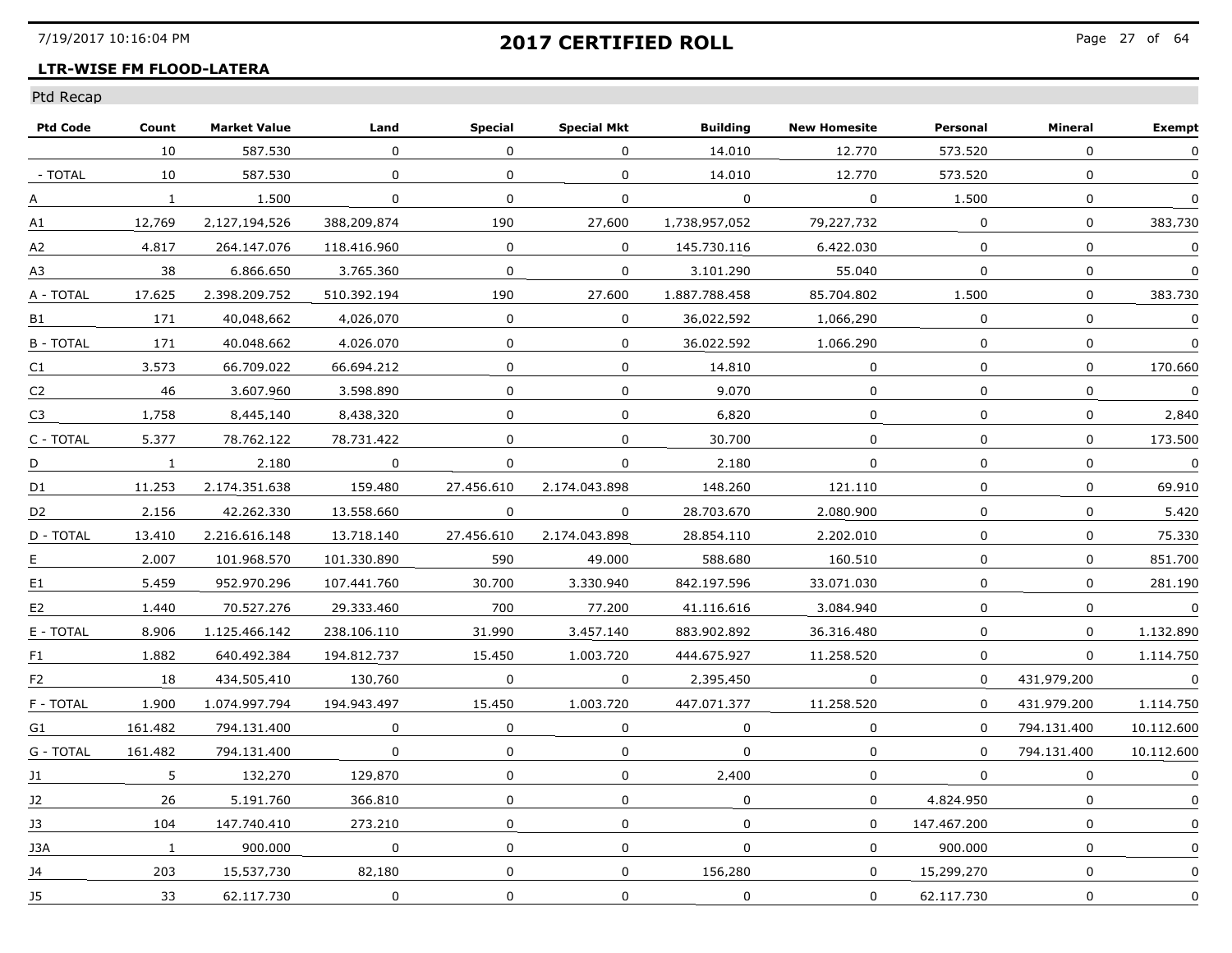### **LTR-WISE FM FLOOD-LATERA**

| J6        | 2,488          | 290.041.020   | 0             | 0            | 0             | 0             | 0            | 290.041.020   | 0             |             |
|-----------|----------------|---------------|---------------|--------------|---------------|---------------|--------------|---------------|---------------|-------------|
| J6A       | 13             | 17.024.920    | $\Omega$      | $\mathbf{0}$ | $\mathbf 0$   | $\mathbf{0}$  | $\Omega$     | 17.024.920    | $\mathbf 0$   |             |
| 17        | 21             | 3.424.270     | $\Omega$      | $\mathbf{0}$ | $\mathbf{0}$  | $\Omega$      | $\mathbf{0}$ | 3.424.270     | $\mathbf{0}$  |             |
| 18        | 480            | 275.859.170   | 0             | 0            | 0             | $\Omega$      | $\Omega$     | 275.859.170   | $\mathbf 0$   |             |
| J - TOTAL | 3.374          | 817.969.280   | 852.070       | $\Omega$     | 0             | 158.680       | $\Omega$     | 816.958.530   | 0             |             |
| L1.       | 3,326          | 391.360.530   | $\mathbf 0$   | $\Omega$     | $\mathbf 0$   | $\mathbf 0$   | $\mathbf{0}$ | 391.360.530   | $\mathsf{O}$  | $\Omega$    |
| L2        | $\mathbf{1}$   | 4.084.390     | 0             | $\Omega$     | $\Omega$      | $\Omega$      | 0            | 4.084.390     | 0             |             |
| L2A       | 13             | 355.210       | 0             | $\Omega$     | 0             | 0             | 0            | 355.210       | 0             |             |
| L2C       | 25             | 50.981.340    | 0             | $\Omega$     | 0             | 0             | $\Omega$     | 50.981.340    | 0             |             |
| L2D       | $\mathbf{3}$   | 6.380         | 0             | 0            | 0             | 0             | 0            | 6.380         | 0             |             |
| L2G       | 142            | 122.958.750   | 0             | 0            | 0             | 0             | 0            | 122.958.750   | $\mathbf 0$   |             |
| L2H       | $\overline{2}$ | 2.361.140     | 0             | 0            | 0             | 0             | $\mathbf 0$  | 2.361.140     | 0             |             |
| L2J       | 30             | 1.174.390     | 0             | $\Omega$     | 0             | 0             | $\Omega$     | 1.174.390     | $\Omega$      |             |
| L2K       | 30             | 27.784.940    | 0             | 0            | 0             | 0             | $\Omega$     | 27.784.940    | 0             |             |
| L2L       | 3              | 36.700        | 0             | $\Omega$     | $\Omega$      | $\Omega$      | 0            | 36.700        | 0             |             |
| L2M       | 42             | 3.415.100     | $\mathbf 0$   | $\mathbf 0$  | 0             | 0             | 0            | 3.415.100     | 0             |             |
| L2N       | $\mathbf{1}$   | 10,000        | $\mathbf 0$   | $\mathbf{0}$ | $\mathbf 0$   | $\mathbf 0$   | $\mathbf{0}$ | 10,000        | $\mathbf{0}$  |             |
| L2O       | 15             | 953.470       | $\Omega$      | $\Omega$     | $\Omega$      | $\Omega$      | $\mathbf{0}$ | 953.470       | $\mathbf{0}$  |             |
| L2P       | 39             | 2.897.840     | 0             | 0            | 0             | $\Omega$      | $\Omega$     | 2.897.840     | 0             |             |
| L2O       | 25             | 1.617.380     | 0             | $\Omega$     | $\Omega$      | $\Omega$      | $\Omega$     | 1.617.380     | 0             |             |
| L - TOTAL | 3.697          | 609.997.560   | $\mathbf 0$   | $\mathbf{0}$ | $\mathbf 0$   | $\mathbf 0$   | $\mathbf{0}$ | 609.997.560   | $\mathsf{O}$  | $\Omega$    |
| M1        | 1,780          | 40.184.653    | $\mathbf 0$   | $\Omega$     | $\mathbf 0$   | 40.184.653    | 2,583,940    | $\mathbf 0$   | 0             |             |
| M - TOTAL | 1.780          | 40.184.653    | 0             | $\Omega$     | 0             | 40.184.653    | 2.583.940    | 0             | 0             |             |
| O         | 969            | 10.728.458    | 10.197.096    | $\Omega$     | 0             | 531.362       | 531.362      | $\Omega$      | $\Omega$      |             |
| O - TOTAL | 969            | 10.728.458    | 10.197.096    | 0            | $\mathbf 0$   | 531.362       | 531.362      | 0             | 0             |             |
| R,        | $\mathbf{1}$   | 64,000        | 0             | 0            | 0             | 0             | 0            | 64,000        | 0             |             |
| R - TOTAL | $\mathbf{1}$   | 64,000        | 0             | 0            | 0             | 0             | 0            | 64,000        | 0             |             |
| S.        | 45             | 20.832.480    | $\Omega$      | $\Omega$     | 0             | 0             | $\Omega$     | 20.832.480    | $\Omega$      |             |
| S - TOTAL | 45             | 20.832.480    | $\Omega$      | $\Omega$     | 0             | 0             | $\Omega$     | 20.832.480    | $\mathbf{0}$  | $\Omega$    |
| X1        | 1.881          | 526.652.542   | 242.535.871   | 18.680       | 1.114.100     | 282.952.571   | 17.909.580   | 50.000        | 0             | 526.548.440 |
| X - TOTAL | 1.881          | 526.652.542   | 242.535.871   | 18,680       | 1.114.100     | 282.952.571   | 17.909.580   | 50.000        | 0             | 526.548.440 |
| PTD TOTAL | 220.628        | 9.755.248.523 | 1.293.502.470 | 27.522.920   | 2.179.646.458 | 3.607.511.405 | 157.585.754  | 1,448,477,590 | 1.226.110.600 | 539.541.240 |
| MIXED PTD | 6.089          | 1.104.208.730 | 2.963.360     | 13.553.740   | 1.097.723.280 | 3.522.090     | 341.060      | 0             | $\Omega$      | 70.580      |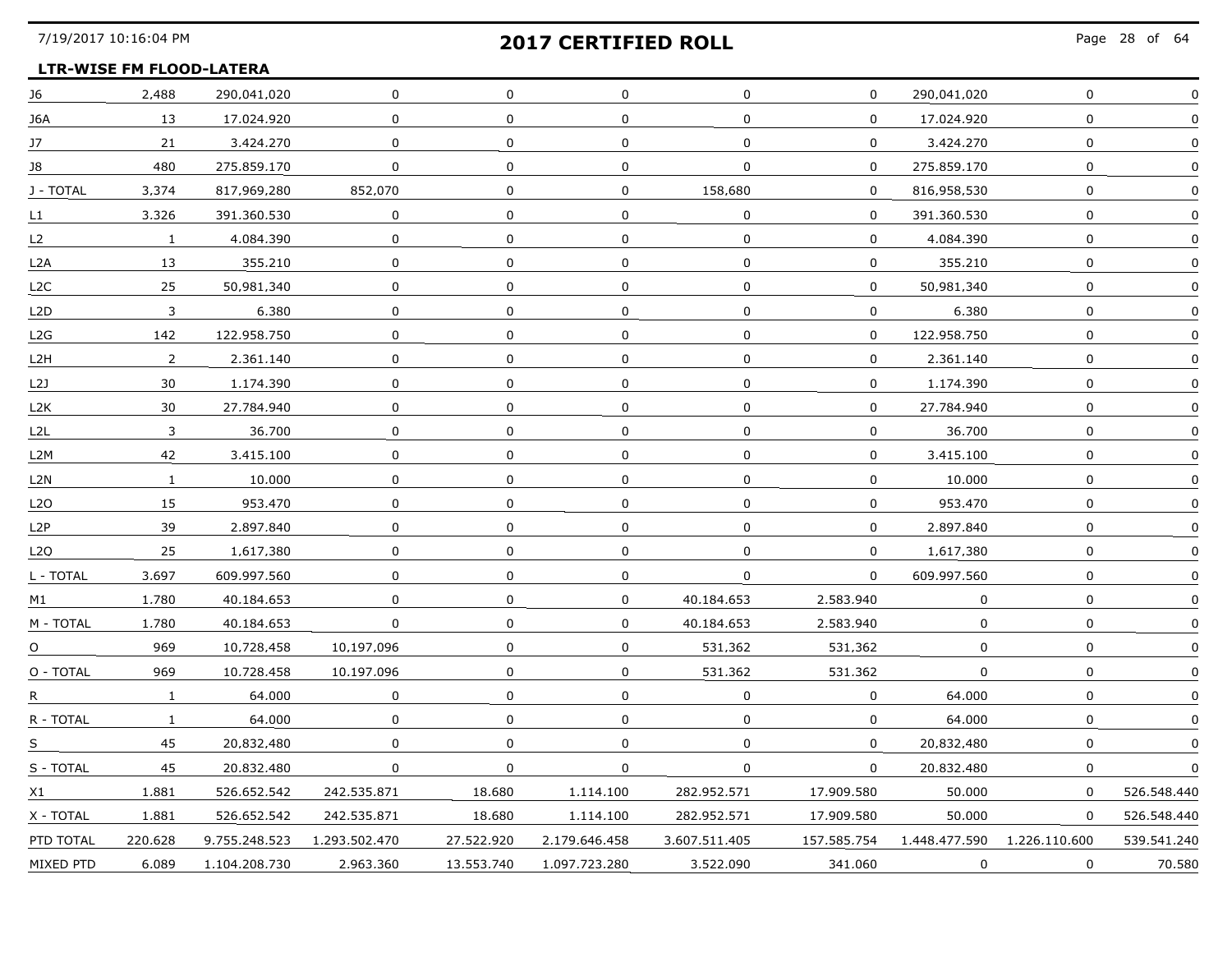## **MON-MONTAGUE COUNTY (2017)**

| <b>Ptd Code</b>  | Count | <b>Market Value</b> | Land | <b>Special</b> | <b>Special Mkt</b> | <b>Building</b> | <b>New Homesite</b> | Personal | Mineral | Exempt               |
|------------------|-------|---------------------|------|----------------|--------------------|-----------------|---------------------|----------|---------|----------------------|
| G1               | 221   | 317.690             |      |                |                    |                 |                     |          | 317.690 | 11,600<br>---------- |
| <b>G - TOTAL</b> | 221   | 317.690             |      |                |                    |                 |                     |          | 317.690 | L <b>1.600</b>       |
| PTD TOTAL        | 221   | 317.690             |      |                |                    |                 |                     |          | 317.690 | 1.600                |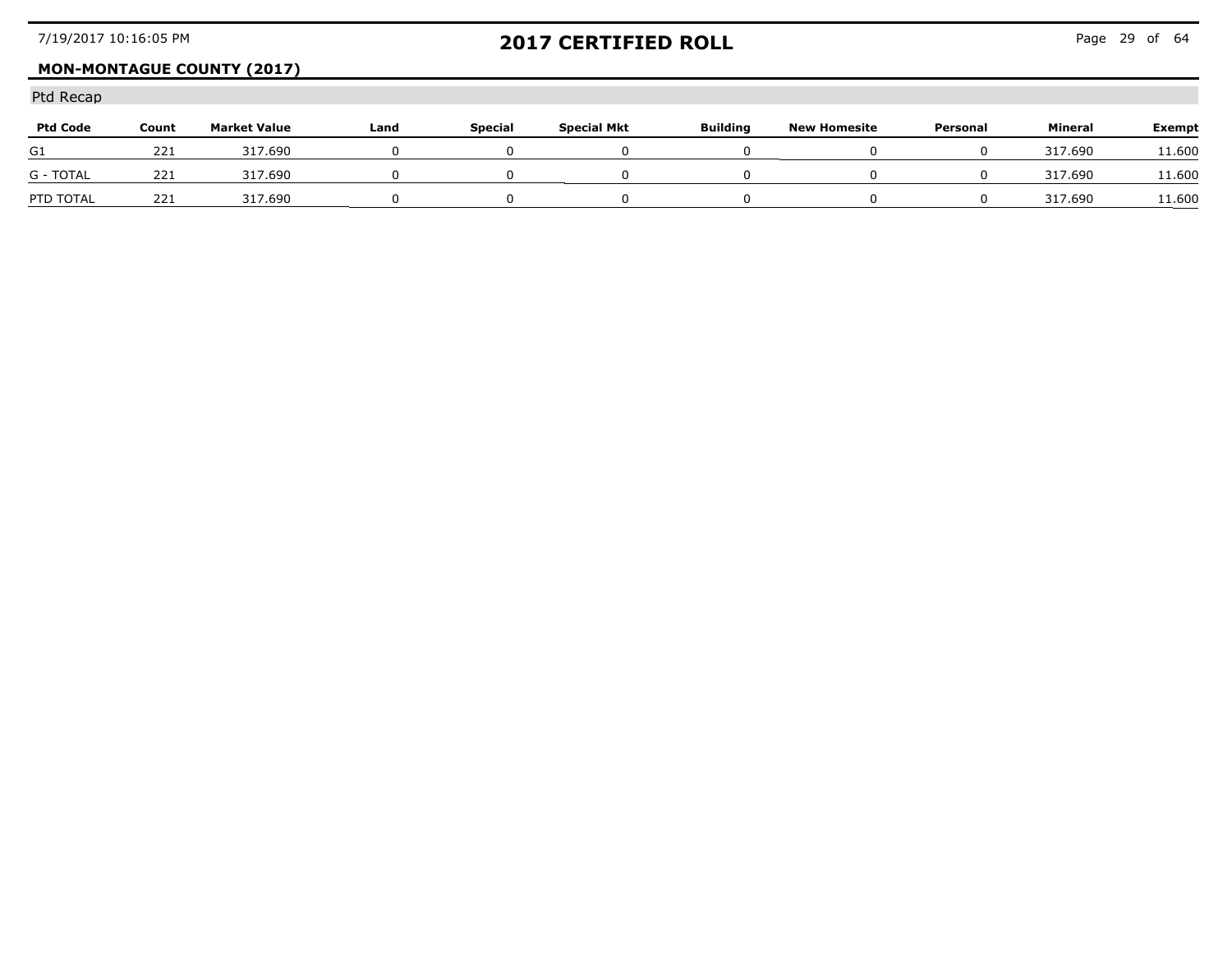### **SAL-ALVORD ISD (2017)**

| <b>Ptd Code</b>  | Count          | <b>Market Value</b> | Land         | <b>Special</b> | <b>Special Mkt</b> | <b>Building</b> | <b>New Homesite</b> | Personal     | Mineral      | <b>Exempt</b> |
|------------------|----------------|---------------------|--------------|----------------|--------------------|-----------------|---------------------|--------------|--------------|---------------|
| A1               | 577            | 66.069.677          | 9.597.030    | 0              | $\mathbf{0}$       | 56.472.647      | 935,620             | $\mathbf 0$  | $\mathbf 0$  | 120.120       |
| A2               | 140            | 6.715.010           | 2.884.280    | 0              | $\mathbf{0}$       | 3.830.730       | 214,570             | $\mathbf{0}$ | 0            | $\mathbf 0$   |
| A - TOTAL        | 717            | 72.784.687          | 12.481.310   | 0              | $\Omega$           | 60.303.377      | 1.150.190           | 0            | 0            | 120.120       |
| B1               | 11             | 1.279.342           | 82.170       | 0              | 0                  | 1.197.172       | $\Omega$            | $\Omega$     | $\mathbf{0}$ | $\Omega$      |
| <b>B-TOTAL</b>   | 11             | 1.279.342           | 82.170       | 0              | $\Omega$           | 1.197.172       | $\Omega$            | $\Omega$     | $\mathbf{0}$ | $\mathbf{0}$  |
| C1               | 103            | 1,353,950           | 1.353.950    | 0              | $\mathbf 0$        | $\mathbf 0$     | $\Omega$            | $\mathbf{0}$ | $\mathbf 0$  | $\mathbf 0$   |
| C3               | $\overline{2}$ | 66,000              | 66.000       | 0              | $\mathbf{0}$       | $\Omega$        | 0                   | $\Omega$     | $\mathbf 0$  | $\Omega$      |
| C - TOTAL        | 105            | 1.419.950           | 1.419.950    | 0              | $\Omega$           | 0               | 0                   | 0            | 0            | $\mathbf{0}$  |
| D1               | 1.145          | 204.510.580         | $\Omega$     | 2.884.130      | 204.472.560        | 38.020          | 38.020              | 0            | 0            | 0             |
| D <sub>2</sub>   | 223            | 3.861.180           | 490.070      | 0              | 0                  | 3.371.110       | 159.880             | $\Omega$     | 0            | $\Omega$      |
| D - TOTAL        | 1.368          | 208.371.760         | 490.070      | 2.884.130      | 204,472,560        | 3,409,130       | 197.900             | 0            | $\mathbf 0$  | $\Omega$      |
| Е.               | 160            | 6,529,620           | 6.331.510    | $\mathbf 0$    | $\mathbf 0$        | 198.110         | 1.430               | 0            | 0            | 36,000        |
| E1               | 615            | 106.486.353         | 11.200.600   | 520            | 55.000             | 95.230.753      | 4.104.070           | $\Omega$     | $\Omega$     | 0             |
| E <sub>2</sub>   | 228            | 12.527.920          | 4.919.010    | 280            | 39.530             | 7.569.380       | 760.120             | $\Omega$     | 0            | $\Omega$      |
| E - TOTAL        | 1.003          | 125.543.893         | 22.451.120   | 800            | 94.530             | 102.998.243     | 4.865.620           | $\Omega$     | 0            | 36.000        |
| F1               | 103            | 16,734,280          | 4,133,920    | 650            | 95.740             | 12,504,620      | 84,420              | $\Omega$     | $\Omega$     | $\mathbf{0}$  |
| F - TOTAL        | 103            | 16.734.280          | 4.133.920    | 650            | 95,740             | 12.504.620      | 84,420              | $\mathbf{0}$ | $\Omega$     | $\mathbf 0$   |
| G1               | 9.533          | 46.072.510          | 0            | 0              | $\Omega$           | 0               | $\Omega$            | 0            | 46.072.510   | 1.349.280     |
| G - TOTAL        | 9.533          | 46.072.510          | 0            | 0              | $\Omega$           | $\Omega$        | $\Omega$            | $\Omega$     | 46.072.510   | 1.349.280     |
| 12               | $\mathbf{3}$   | 314.570             | $\Omega$     | 0              | $\Omega$           | $\mathbf{0}$    | $\Omega$            | 314.570      | $\Omega$     | $\mathbf{0}$  |
| J3               | 8              | 16.239.770          | 18,860       | 0              | $\mathbf 0$        | 0               | 0                   | 16,220,910   | $\mathbf 0$  | 0             |
| J4               | 27             | 1,384,810           | 0            | 0              | 0                  | 0               | 0                   | 1,384,810    | 0            | 0             |
| 15               | 5.             | 10.948.350          | $\Omega$     | 0              | $\Omega$           | $\Omega$        | $\Omega$            | 10.948.350   | $\Omega$     | O             |
| 16               | 293            | 29.554.400          | $\Omega$     | 0              | $\Omega$           | $\Omega$        | $\Omega$            | 29.554.400   | $\Omega$     | $\Omega$      |
| 17               | $\overline{2}$ | 25.920              | $\Omega$     | $\Omega$       | $\mathbf{0}$       | $\mathbf{0}$    | $\mathbf{0}$        | 25.920       | $\mathbf{0}$ | $\Omega$      |
| J8               | 52             | 12.600.940          | $\mathbf 0$  | 0              | $\Omega$           | $\mathbf{0}$    | 0                   | 12.600.940   | 0            | 0             |
| J - TOTAL        | 390            | 71.068.760          | 18.860       | 0              | $\mathbf 0$        | 0               | 0                   | 71.049.900   | $\mathbf 0$  | $\Omega$      |
| L1               | 215            | 12.570.970          | 0            | 0              | 0                  | 0               | 0                   | 12.570.970   | 0            | $\Omega$      |
| L2C              | $\mathbf{1}$   | 1.400               | 0            | 0              | 0                  | 0               | 0                   | 1.400        | 0            | $\Omega$      |
| L2G              | $\mathbf{1}$   | 33.950              | $\Omega$     | 0              | $\Omega$           | $\mathbf{0}$    | $\mathbf{0}$        | 33.950       | $\mathbf{0}$ |               |
| L2J              | $\mathbf{1}$   | 2,700               | $\mathbf{0}$ | 0              | $\mathbf{0}$       | $\mathbf{0}$    | $\mathbf 0$         | 2.700        | 0            | $\mathbf{0}$  |
| L <sub>2</sub> P | $\mathbf{1}$   | 44,500              | 0            | $\mathbf 0$    | $\mathbf 0$        | $\mathbf 0$     | 0                   | 44,500       | $\mathbf 0$  | $\mathbf 0$   |
|                  |                |                     |              |                |                    |                 |                     |              |              |               |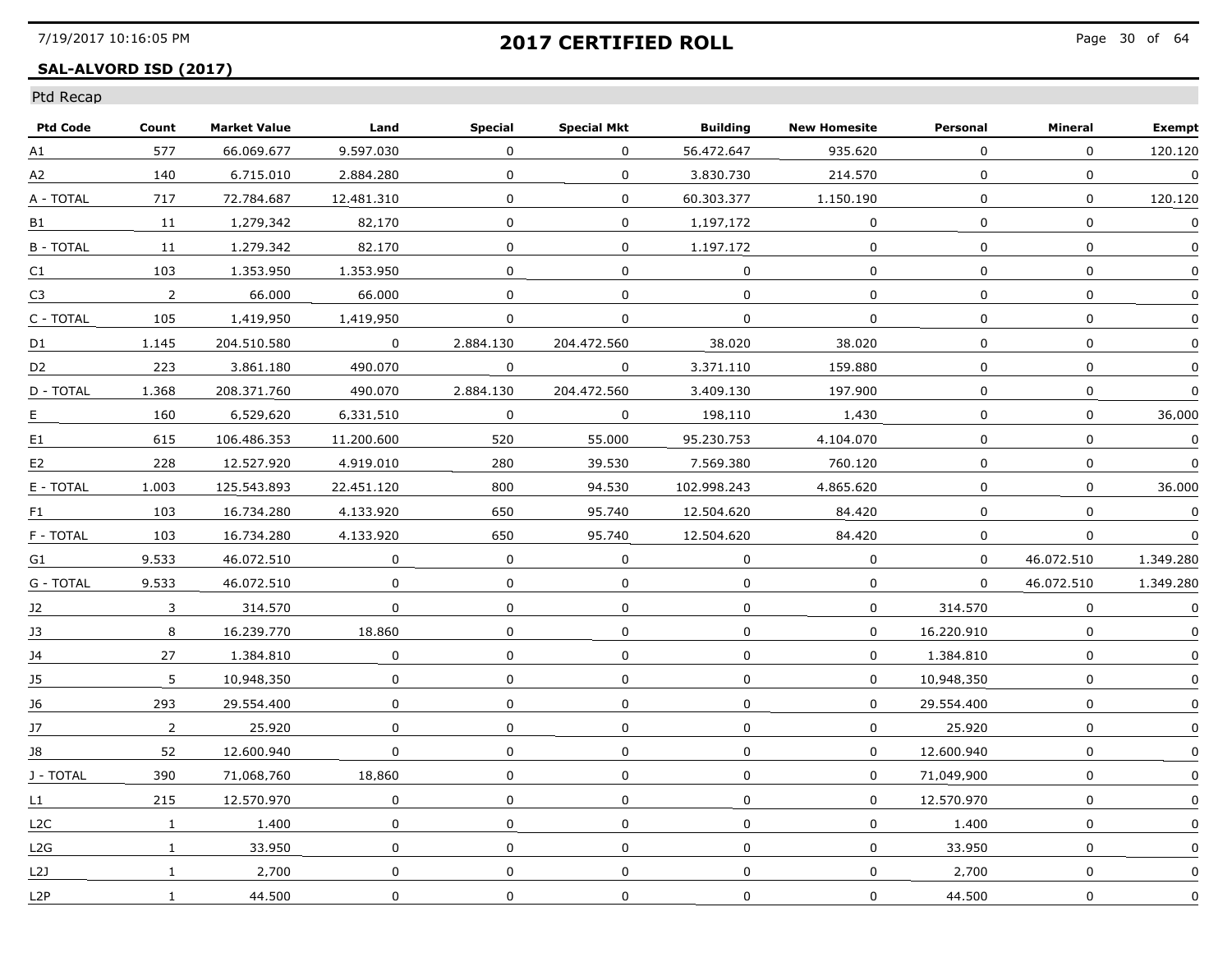#### **SAL-ALVORD ISD (2017)**

| L <sub>2</sub> O |        | 112.010     |            |           |             |             |           | 112.010    |            |            |
|------------------|--------|-------------|------------|-----------|-------------|-------------|-----------|------------|------------|------------|
| L - TOTAL        | 222    | 12.765.530  |            |           |             |             |           | 12.765.530 |            |            |
| M1               | 108    | 2.291.040   |            |           |             | 2.291.040   | 95.260    |            |            |            |
| M - TOTAL        | 108    | 2.291.040   |            |           |             | 2.291.040   | 95.260    |            |            |            |
|                  | 229    | 63.207.790  | 57.272.970 |           |             | 5934820     | 850       |            |            | 63.207.790 |
| X - TOTAL        | 229    | 63.207.790  | 57.272.970 |           |             | 5.934.820   | 850       |            |            | 63.207.790 |
| PTD TOTAL        | 13.789 | 621.539.542 | 98.350.370 | 2.885.580 | 204.662.830 | 188.638.402 | 6.395.240 | 83,815,430 | 46.072.510 | 64.713.190 |
| MIXED PTD        | 678    | 118 359 040 | 179 በ6በ    | 1.654.650 | 117.749.990 | 429.990     | 50.310    |            |            |            |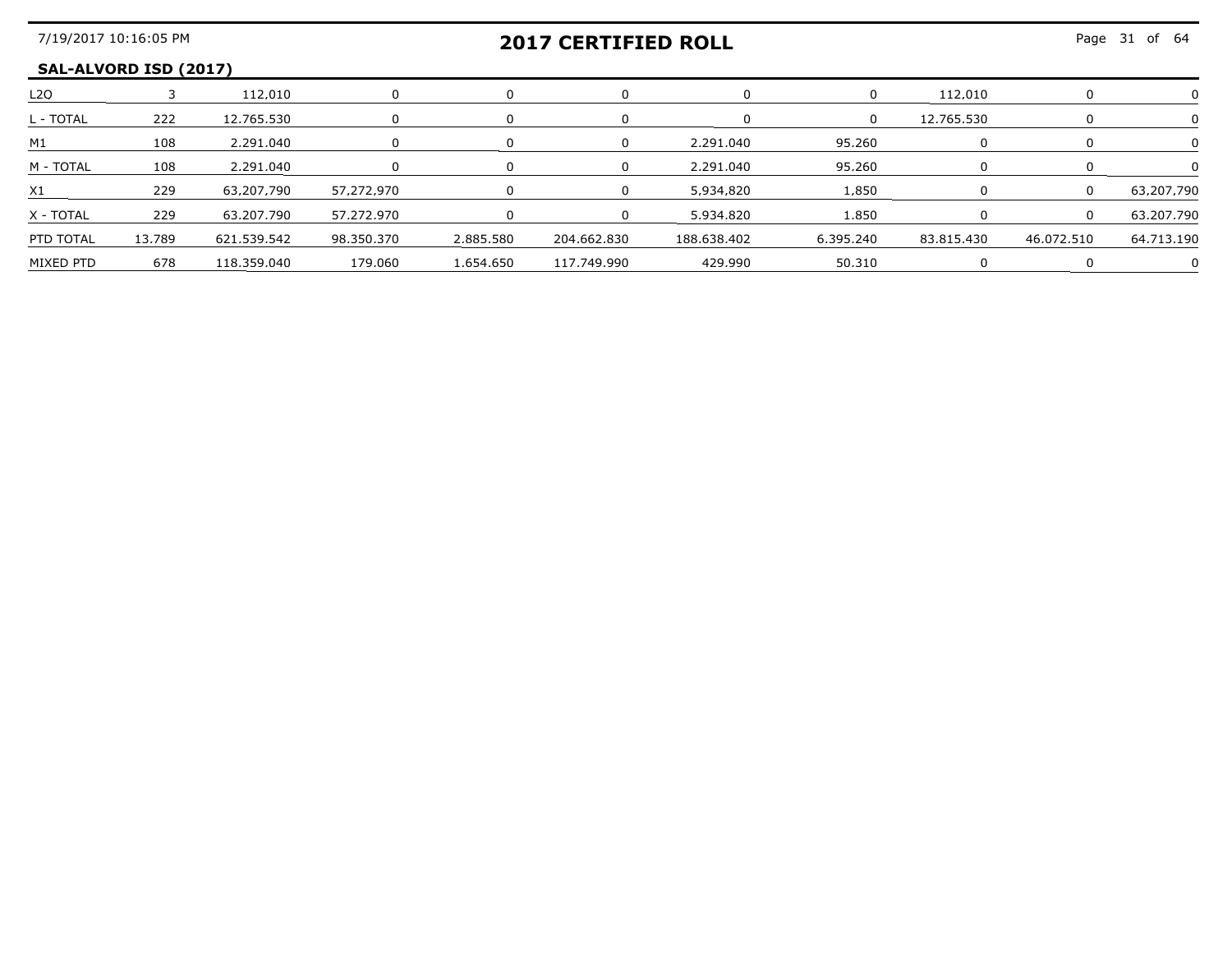#### **SAZ-AZLE ISD (2017)**

|  | Ptd Recap |
|--|-----------|
|--|-----------|

| <b>Ptd Code</b> | Count          | <b>Market Value</b> | Land        | <b>Special</b> | <b>Special Mkt</b> | <b>Building</b> | <b>New Homesite</b> | Personal     | Mineral      | <b>Exempt</b> |
|-----------------|----------------|---------------------|-------------|----------------|--------------------|-----------------|---------------------|--------------|--------------|---------------|
| A1              | 65             | 12.833.974          | 3.767.850   | $\mathbf{0}$   | 0                  | 9.066.124       | 97.970              | $\Omega$     | $\Omega$     | $\Omega$      |
| A2              | 218            | 15.885.330          | 5.610.470   | $\mathbf 0$    | 0                  | 10,274,860      | 238,920             | 0            | $\mathbf 0$  | $\Omega$      |
| A - TOTAL       | 283            | 28.719.304          | 9.378.320   | $\mathbf{0}$   | $\mathbf{0}$       | 19.340.984      | 336.890             | 0            | $\mathbf{0}$ | $\mathbf{0}$  |
| C1              | 25             | 675.970             | 675.970     | 0              | 0                  | $\Omega$        | 0                   | $\Omega$     | $\mathbf{0}$ | <sup>n</sup>  |
| C3              | $\overline{2}$ | 18.690              | 18.690      | $\Omega$       | 0                  | $\Omega$        | $\Omega$            | $\Omega$     | 0            | <sup>0</sup>  |
| C - TOTAL       | 27             | 694.660             | 694.660     | 0              | 0                  | 0               | 0                   | $\mathbf 0$  | $\mathbf 0$  |               |
| D1              | 22             | 3.028.970           | $\mathbf 0$ | 31,500         | 3.028.970          | $\Omega$        | $\Omega$            | $\mathbf 0$  | $\mathbf{0}$ | $\Omega$      |
| D <sub>2</sub>  | 5              | 119.580             | 0           | 0              | 0                  | 119.580         | 0                   | 0            | 0            |               |
| D - TOTAL       | 27             | 3.148.550           | 0           | 31.500         | 3.028.970          | 119.580         | 0                   | 0            | 0            |               |
| $E_{\perp}$     | 14             | 686.840             | 686.840     | 0              | 0                  | $\Omega$        | 0                   | $\Omega$     | 0            | ∩             |
| E1              | 12             | 1.609.520           | 205.240     | $\Omega$       | $\mathbf{0}$       | 1,404,280       | $\Omega$            | $\mathbf 0$  | $\Omega$     |               |
| E <sub>2</sub>  | $\overline{7}$ | 317.780             | 138.280     | 0              | 0                  | 179,500         | 0                   | $\mathbf 0$  | 0            |               |
| E - TOTAL       | 33             | 2.614.140           | 1.030.360   | 0              | 0                  | 1.583.780       | 0                   | 0            | 0            |               |
| F <sub>1</sub>  | 5              | 490.690             | 128.140     | 0              | 0                  | 362.550         | 0                   | $\Omega$     | 0            | $\Omega$      |
| F - TOTAL       | 5              | 490.690             | 128.140     | $\Omega$       | 0                  | 362.550         | $\Omega$            | 0            | $\Omega$     | $\Omega$      |
| G1              | 534            | 2,345,500           | 0           | 0              | 0                  | 0               | 0                   | $\mathbf{0}$ | 2,345,500    | 89.640        |
| G - TOTAL       | 534            | 2.345.500           | 0           | 0              | 0                  | 0               | $\mathbf 0$         | $\mathbf 0$  | 2.345.500    | 89.640        |
| 13              | $\mathbf{1}$   | 284.910             | 0           | $\mathbf{0}$   | 0                  | 0               | 0                   | 284.910      | 0            | $\Omega$      |
| 14              | $\mathbf{1}$   | 28.100              | 0           | $\Omega$       | 0                  | 0               | 0                   | 28.100       | $\Omega$     | $\Omega$      |
| 16              | 3              | 87.480              | 0           | 0              | 0                  | 0               | 0                   | 87.480       | 0            |               |
| J - TOTAL       | 5              | 400.490             | 0           | 0              | 0                  | $\mathbf 0$     | $\mathbf 0$         | 400.490      | 0            | $\Omega$      |
| $\mathsf{L}1$   | 11             | 458.140             | 0           | 0              | 0                  | 0               | 0                   | 458,140      | 0            |               |
| L - TOTAL       | 11             | 458.140             | 0           | $\mathbf{0}$   | 0                  | $\Omega$        | 0                   | 458.140      | $\mathbf{0}$ |               |
| M1              | 22             | 845.800             | 0           | 0              | 0                  | 845.800         | 19.970              | $\Omega$     | $\Omega$     |               |
| M - TOTAL       | 22             | 845.800             | 0           | 0              | 0                  | 845.800         | 19.970              | $\Omega$     | 0            | 0             |
| X1              | 10             | 1,132,030           | 270.140     | 0              | 0                  | 811.890         | 0                   | 50,000       | 0            | 1.132.030     |
| X - TOTAL       | 10             | 1.132.030           | 270.140     | $\mathbf 0$    | 0                  | 811.890         | 0                   | 50.000       | $\mathbf 0$  | 1.132.030     |
| MIXED PTD       | 19             | 1.192.280           | 35.430      | 12.680         | 1.154.790          | 2.060           | 0                   | $\Omega$     | 0            | 0             |
| PTD TOTAL       | 957            | 40.849.304          | 11.501.620  | 31.500         | 3.028.970          | 23.064.584      | 356.860             | 908.630      | 2.345.500    | 1.221.670     |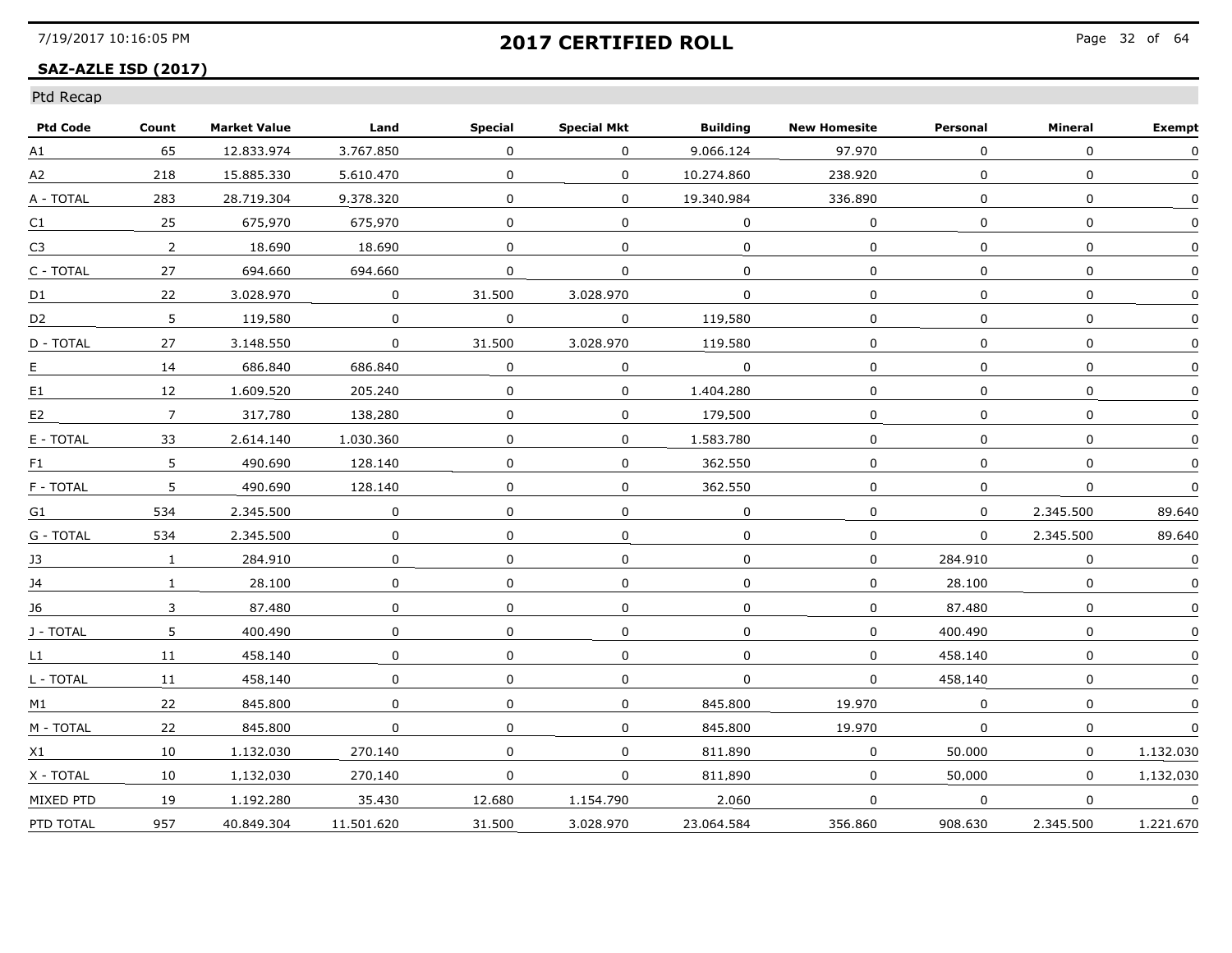## **SBO-BOYD ISD (2017)**

| <b>Ptd Code</b> | Count           | <b>Market Value</b> | Land         | <b>Special</b> | <b>Special Mkt</b> | <b>Building</b> | <b>New Homesite</b> | Personal     | Mineral      | <b>Exempt</b> |
|-----------------|-----------------|---------------------|--------------|----------------|--------------------|-----------------|---------------------|--------------|--------------|---------------|
| A1              | 1.003           | 150.795.330         | 32.343.940   | $\Omega$       | $\Omega$           | 118,451,390     | 7.145.710           | $\Omega$     | $\Omega$     | 0             |
| A2              | 509             | 30.828.708          | 16.682.600   | $\mathbf{0}$   | $\mathbf{0}$       | 14,146,108      | 752,560             | $\mathbf{0}$ | 0            | $\mathbf{0}$  |
| A - TOTAL       | 1.512           | 181.624.038         | 49.026.540   | 0              | $\Omega$           | 132.597.498     | 7.898.270           | 0            | 0            | 0             |
| B1              | $7\overline{ }$ | 2.172.400           | 210.860      | 0              | $\Omega$           | 1.961.540       | 333.950             | 0            | 0            | $\Omega$      |
| <b>B-TOTAL</b>  | 7               | 2.172.400           | 210.860      | $\Omega$       | $\Omega$           | 1.961.540       | 333.950             | $\Omega$     | $\Omega$     | $\Omega$      |
| C1              | 144             | 3.561.740           | 3.561.740    | $\Omega$       | $\Omega$           | $\Omega$        | $\Omega$            | $\Omega$     | $\Omega$     | $\Omega$      |
| C <sub>2</sub>  | $\overline{2}$  | 63.890              | 63.890       | $\Omega$       | $\mathbf 0$        | $\mathbf{0}$    | $\mathbf 0$         | $\Omega$     | $\mathbf 0$  | 0             |
| C <sub>3</sub>  | 8               | 139.580             | 139.580      | 0              | $\Omega$           | $\Omega$        | 0                   | $\Omega$     | $\Omega$     |               |
| C - TOTAL       | 154             | 3.765.210           | 3.765.210    | 0              | $\Omega$           | $\Omega$        | $\Omega$            | $\Omega$     | $\Omega$     | $\Omega$      |
| D1              | 1.085           | 191.940.230         | $\Omega$     | 2.171.240      | 191.940.230        | 0               | $\Omega$            | $\mathbf{0}$ | $\mathbf{0}$ | $\Omega$      |
| D <sub>2</sub>  | 289             | 5,764,180           | 1,784,820    | $\mathbf{0}$   | $\mathbf{0}$       | 3.979.360       | 440.920             | 0            | 0            | $\Omega$      |
| D - TOTAL       | 1,374           | 197.704.410         | 1,784,820    | 2.171.240      | 191.940.230        | 3.979.360       | 440.920             | $\Omega$     | $\mathbf{0}$ | 0             |
| E.              | 235             | 10.804.620          | 10.804.620   | $\Omega$       | $\mathbf{0}$       | $\overline{0}$  | $\Omega$            | $\Omega$     | $\mathbf{0}$ | 36.490        |
| E1              | 656             | 109.878.050         | 13.216.140   | $\Omega$       | $\Omega$           | 96.661.910      | 2.979.390           | $\mathbf{0}$ | $\Omega$     | 0             |
| E <sub>2</sub>  | 176             | 7.786.560           | 3.400.170    | $\Omega$       | $\Omega$           | 4.386.390       | 346.970             | 0            | 0            | 0             |
| E - TOTAL       | 1.067           | 128,469,230         | 27,420,930   | $\Omega$       | $\mathbf{0}$       | 101.048.300     | 3,326,360           | $\Omega$     | 0            | 36,490        |
| F1              | 203             | 39.889.180          | 11.875.490   | 0              | $\mathbf{0}$       | 28.013.690      | 223,170             | $\mathbf{0}$ | $\Omega$     | $\mathbf 0$   |
| F <sub>2</sub>  | $\mathbf{1}$    | 7.655.490           | $\Omega$     | 0              | 0                  | $\mathbf{0}$    | $\Omega$            | 0            | 7.655.490    |               |
| F - TOTAL       | 204             | 47.544.670          | 11.875.490   | $\mathbf{0}$   | 0                  | 28.013.690      | 223.170             | 0            | 7.655.490    | $\Omega$      |
| G1              | 41.758          | 142.678.270         | $\Omega$     | $\Omega$       | $\Omega$           | $\Omega$        | $\Omega$            | $\Omega$     | 142.678.270  | 2.699.760     |
| G - TOTAL       | 41.758          | 142.678.270         | $\mathbf 0$  | $\Omega$       | $\mathbf 0$        | $\mathbf 0$     | $\mathbf 0$         | $\mathbf{0}$ | 142.678.270  | 2.699.760     |
| J2              | $\overline{2}$  | 320.310             | $\mathbf 0$  | $\Omega$       | $\mathbf{0}$       | $\mathbf{0}$    | $\mathbf{0}$        | 320.310      | 0            | $\mathbf{0}$  |
| 13              | 10              | 12.162.710          | 43.920       | 0              | 0                  | $\Omega$        | $\Omega$            | 12.118.790   | 0            |               |
| 14              | 28              | 1.982.530           | $\Omega$     | $\Omega$       | $\Omega$           | $\Omega$        | $\Omega$            | 1.982.530    | 0            | $\Omega$      |
| 15              | 3               | 5.260.890           | $\mathbf{0}$ | 0              | 0                  | $\Omega$        | $\Omega$            | 5.260.890    | $\mathbf{0}$ | $\Omega$      |
| J6              | 218             | 39.832.340          | 0            | 0              | 0                  | $\mathbf{0}$    | $\Omega$            | 39.832.340   | 0            |               |
| J7              | $\mathbf{1}$    | 5,450               | $\mathbf{0}$ | 0              | $\mathbf 0$        | 0               | $\mathbf{0}$        | 5,450        | 0            | 0             |
| 18              | 59              | 26.315.390          | $\Omega$     | $\Omega$       | $\mathbf{0}$       | $\mathbf{0}$    | $\Omega$            | 26.315.390   | $\Omega$     | $\Omega$      |
| J - TOTAL       | 321             | 85.879.620          | 43.920       | $\mathbf{0}$   | 0                  | $\Omega$        | $\Omega$            | 85.835.700   | 0            | $\Omega$      |
| L1              | 338             | 31.073.190          | 0            | 0              | $\Omega$           | 0               | $\Omega$            | 31.073.190   | 0            |               |
| L2C             | $\mathbf{1}$    | 136.110             | $\mathbf 0$  | 0              | $\mathbf 0$        | $\mathbf{0}$    | $\mathbf{0}$        | 136.110      | 0            | 0             |
| L2G             | $\mathbf{1}$    | 1,350               | $\mathbf 0$  | $\mathbf 0$    | $\mathbf 0$        | $\mathbf 0$     | $\Omega$            | 1,350        | $\mathbf 0$  | $\mathbf 0$   |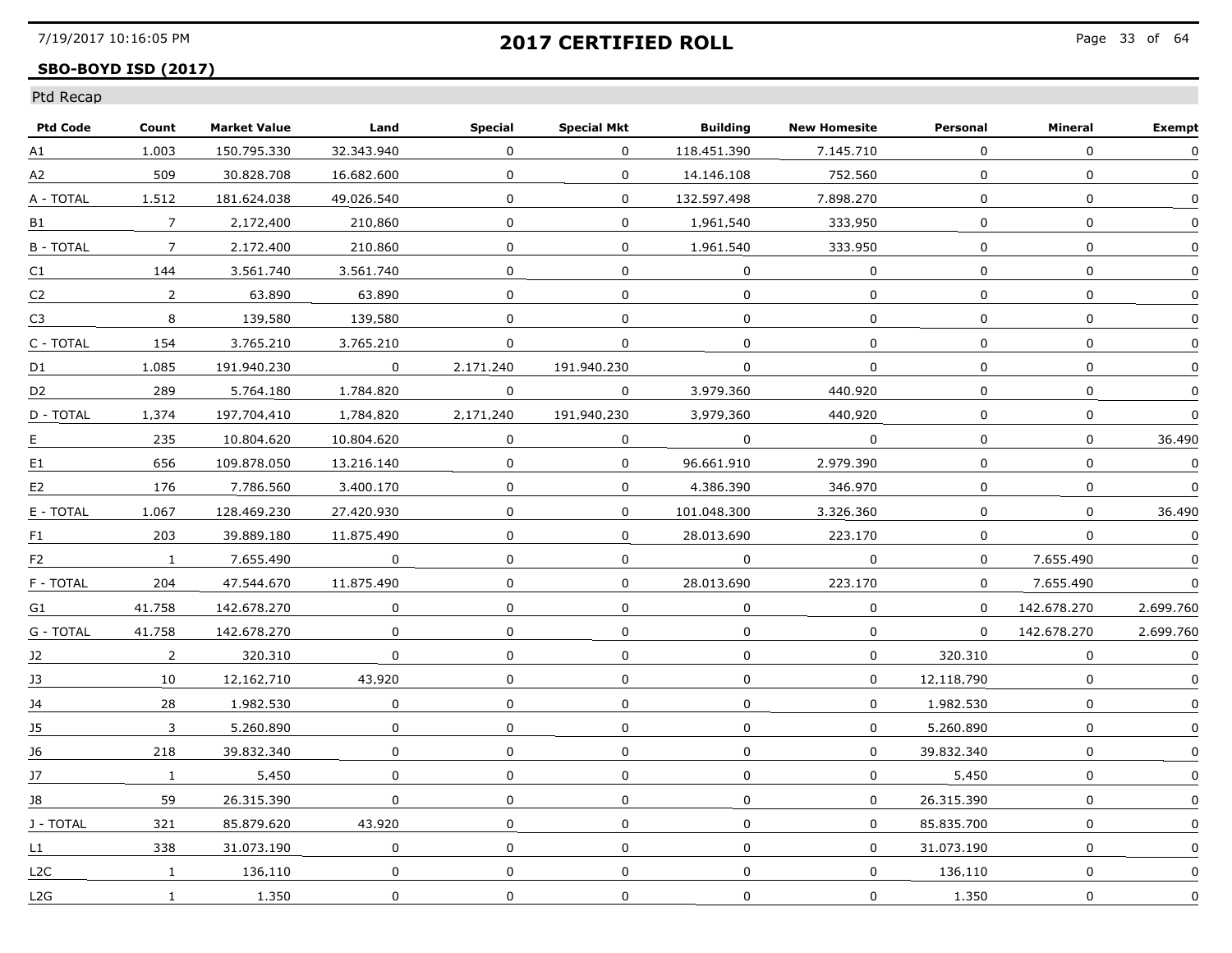## **2017 CERTIFIED ROLL**

#### **SBO-BOYD ISD (2017)**

|                |        | 582.300         |             |           |             |                             |            | 582.300     |             |            |
|----------------|--------|-----------------|-------------|-----------|-------------|-----------------------------|------------|-------------|-------------|------------|
| <b>L2O</b>     |        | 373,450         |             |           |             |                             | $\Omega$   | 373.450     |             |            |
| . - TOTAL      | 354    | 32.166.400      |             |           |             |                             | $\Omega$   | 32.166.400  |             |            |
| M1             | 323    | 7.190.702       |             |           | $\Omega$    | 7.190.702                   | 312.860    |             |             |            |
| M - TOTAI      | 323    | 7.190.702       |             |           | $\Omega$    | 7.190.702                   | 312.860    |             |             |            |
|                | 62     | 1,270,930       | 1,270,930   |           |             |                             |            |             |             |            |
| O - TOTAL      |        | 62 1.270.930    | 1,270,930   |           |             |                             |            |             |             |            |
|                |        | 54.240          |             |           |             |                             |            | 54.240      |             |            |
| S - TOTAL      |        | 54.240          |             |           |             |                             |            | 54 240      |             |            |
| X <sub>1</sub> | 129    | 23.880.800      | 12.395.470  |           | $\Omega$    | 11 485 330                  |            |             |             | 23.880.800 |
| X - TOTAL      | 129    | 23,880,800      | 12,395,470  |           | $\Omega$    | 11,485,330                  |            |             |             | 23 880 800 |
| PTD TOTAL      | 47,271 | 854,400,920     | 107,794,170 | 2,171,240 | 191,940,230 | 286,276,420                 | 12.535.530 | 118.056.340 | 150.333.760 | 26.617.050 |
| MIXED PTD      |        | 762 123.801.990 |             |           |             | 462.920<br>---------------- | 27.620     |             |             |            |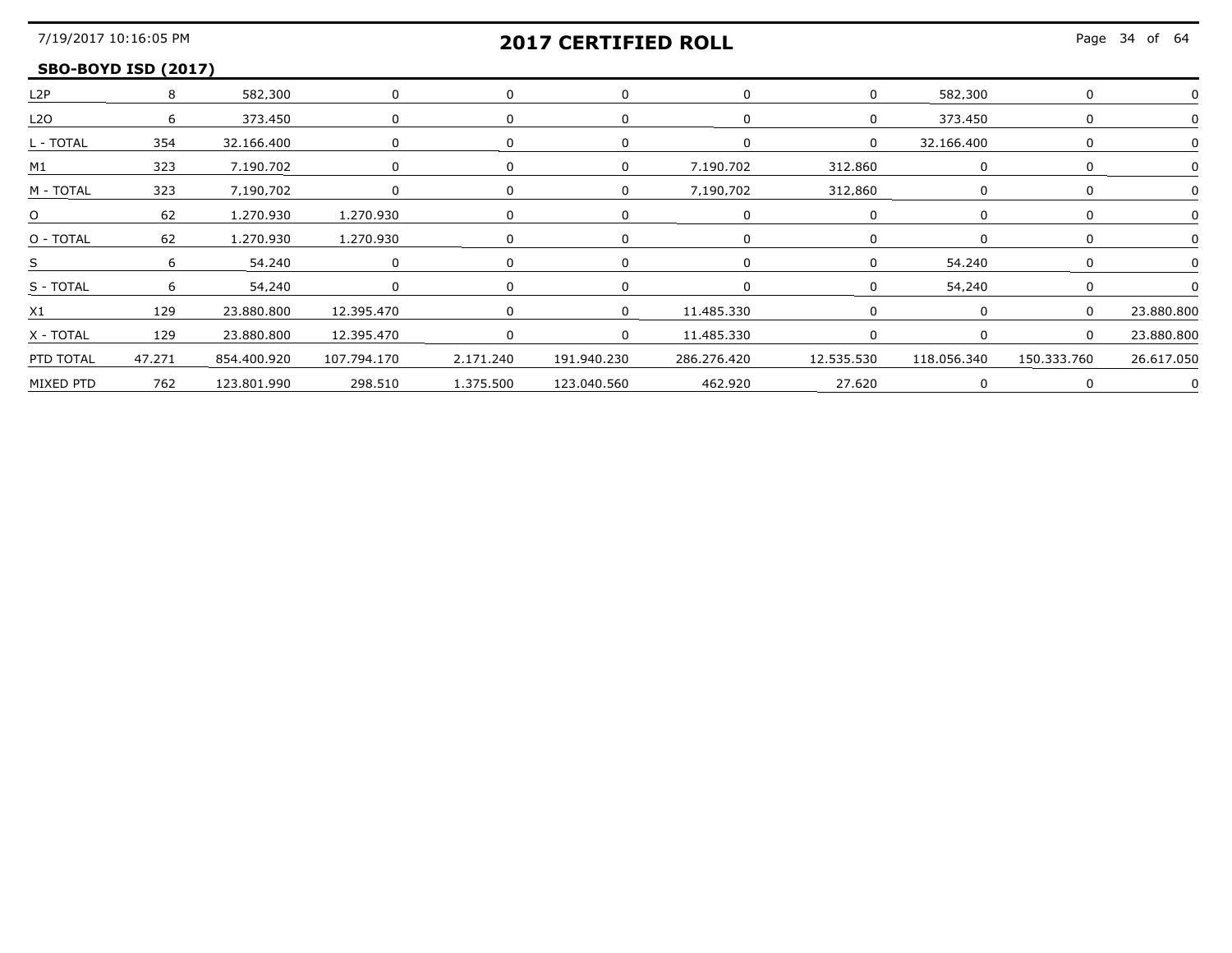## **SBR-BRIDGEPORT ISD (2017)**

| <b>Ptd Code</b> | Count        | <b>Market Value</b> | Land        | <b>Special</b> | <b>Special Mkt</b> | <b>Building</b> | <b>New Homesite</b> | Personal     | Mineral      | <b>Exempt</b> |
|-----------------|--------------|---------------------|-------------|----------------|--------------------|-----------------|---------------------|--------------|--------------|---------------|
| A1              | 2.937        | 416.039.970         | 66.464.090  | $\mathbf{0}$   | $\Omega$           | 349.575.880     | 10.135.620          | 0            | $\Omega$     | 34,600        |
| A2              | 609          | 28.105.170          | 12.950.270  | 0              | $\mathbf{0}$       | 15,154,900      | 798,300             | $\mathbf{0}$ | $\mathbf 0$  | $\mathbf 0$   |
| A3              | 38           | 6.866.650           | 3.765.360   | $\Omega$       | 0                  | 3.101.290       | 55.040              | 0            | $\Omega$     | $\Omega$      |
| A - TOTAL       | 3.584        | 451.011.790         | 83.179.720  | 0              | 0                  | 367.832.070     | 10.988.960          | $\Omega$     | 0            | 34.600        |
| B1              | 89           | 14.074.280          | 1.438.670   | 0              | 0                  | 12.635.610      | 30.890              | 0            | $\Omega$     | 0             |
| <b>B-TOTAL</b>  | 89           | 14.074.280          | 1.438.670   | $\Omega$       | $\Omega$           | 12.635.610      | 30.890              | $\Omega$     | $\mathbf{0}$ | $\Omega$      |
| C1              | 1.231        | 13.697.152          | 13.696.442  | $\Omega$       | $\Omega$           | 710             | $\overline{0}$      | $\Omega$     | $\mathbf 0$  | 49,340        |
| C2              | 19           | 463.180             | 463.180     | 0              | 0                  | $\Omega$        | 0                   | $\Omega$     | $\mathbf{0}$ | 0             |
| C3              | 1.077        | 4.545.990           | 4.539.170   | 0              | $\Omega$           | 6.820           | $\Omega$            | $\Omega$     | $\Omega$     | 2.840         |
| C - TOTAL       | 2.327        | 18.706.322          | 18.698.792  | 0              | $\Omega$           | 7.530           | 0                   | 0            | $\Omega$     | 52.180        |
| D1              | 1.412        | 268.434.928         | 109.820     | 3.987.650      | 268.235.348        | 89.760          | 83.090              | $\mathbf 0$  | $\Omega$     | $\Omega$      |
| D <sub>2</sub>  | 274          | 5.042.220           | 2.316.030   | $\mathbf 0$    | $\mathbf 0$        | 2.726.190       | 176.990             | $\mathbf{0}$ | 0            | 0             |
| D - TOTAL       | 1.686        | 273.477.148         | 2.425.850   | 3.987.650      | 268.235.348        | 2.815.950       | 260.080             | $\Omega$     | $\Omega$     | 0             |
| E.              | 355          | 18.221.080          | 18.217.330  | $\Omega$       | 0                  | 3.750           | 1.520               | 0            | 0            | 16.000        |
| E1              | 733          | 120.894.810         | 14.372.350  | 0              | $\Omega$           | 106.522.460     | 4.856.540           | $\Omega$     | $\Omega$     | $\Omega$      |
| E2              | 280          | 12.752.490          | 5,149,410   | $\Omega$       | $\mathbf 0$        | 7.603.080       | 999.800             | $\Omega$     | $\mathbf{0}$ | $\mathbf{0}$  |
| E - TOTAL       | 1.368        | 151.868.380         | 37.739.090  | 0              | $\mathbf 0$        | 114,129,290     | 5.857.860           | $\mathbf 0$  | $\mathbf 0$  | 16,000        |
| F1.             | 540          | 155.056.130         | 44.327.490  | $\Omega$       | 0                  | 110.728.640     | 1.405.290           | $\Omega$     | $\Omega$     | 533.540       |
| F <sub>2</sub>  | 8            | 318.960.210         | 30.060      | 0              | 0                  | 0               | $\Omega$            | 0            | 318.930.150  | $\Omega$      |
| F - TOTAL       | 548          | 474.016.340         | 44.357.550  | 0              | $\Omega$           | 110.728.640     | 1.405.290           | 0            | 318.930.150  | 533.540       |
| G1              | 21,391       | 43.887.950          | $\mathbf 0$ | $\Omega$       | $\mathbf 0$        | $\Omega$        | $\Omega$            | $\Omega$     | 43.887.950   | 1.212.630     |
| G - TOTAL       | 21.391       | 43.887.950          | $\mathbf 0$ | 0              | 0                  | $\Omega$        | 0                   | $\Omega$     | 43.887.950   | 1.212.630     |
| 11              | $\mathbf{1}$ | 1.500               | 1.500       | $\mathbf{0}$   | 0                  | 0               | 0                   | $\Omega$     | $\Omega$     | $\Omega$      |
| $12 \,$         | 5            | 1.226.360           | $\Omega$    | 0              | $\mathbf{0}$       | $\Omega$        | $\Omega$            | 1.226.360    | $\Omega$     | 0             |
| 13              | 13           | 28.318.620          | $\Omega$    | $\Omega$       | $\Omega$           | $\mathbf{0}$    | $\Omega$            | 28.318.620   | $\Omega$     | $\Omega$      |
| J4              | 29           | 3.009.160           | 3.500       | $\mathbf 0$    | $\mathbf{0}$       | 5,740           | $\Omega$            | 2,999,920    | $\mathbf 0$  | 0             |
| J5              | 3            | 3.009.990           | $\mathbf 0$ | $\mathbf{0}$   | 0                  | $\Omega$        | 0                   | 3.009.990    | $\mathbf{0}$ |               |
| 16              | 375          | 44.401.030          | $\Omega$    | $\mathbf{0}$   | 0                  | $\mathbf{0}$    | $\Omega$            | 44.401.030   | $\mathbf{0}$ | $\mathbf{0}$  |
| 16A             | 5            | 2.060.460           | 0           | 0              | 0                  | 0               | $\mathbf{0}$        | 2.060.460    | $\mathbf{0}$ | $\mathbf{0}$  |
| 17              | 3            | 148.530             | 0           | $\Omega$       | 0                  | $\mathbf{0}$    | $\Omega$            | 148.530      | $\mathbf{0}$ |               |
| J8              | 70           | 13,510,520          | $\mathbf 0$ | 0              | $\mathbf 0$        | $\mathbf 0$     | $\mathbf{0}$        | 13,510,520   | $\mathbf 0$  | 0             |
| J - TOTAL       | 504          | 95.686.170          | 5,000       | $\mathbf 0$    | 0                  | 5.740           | 0                   | 95.675.430   | $\mathbf 0$  | 0             |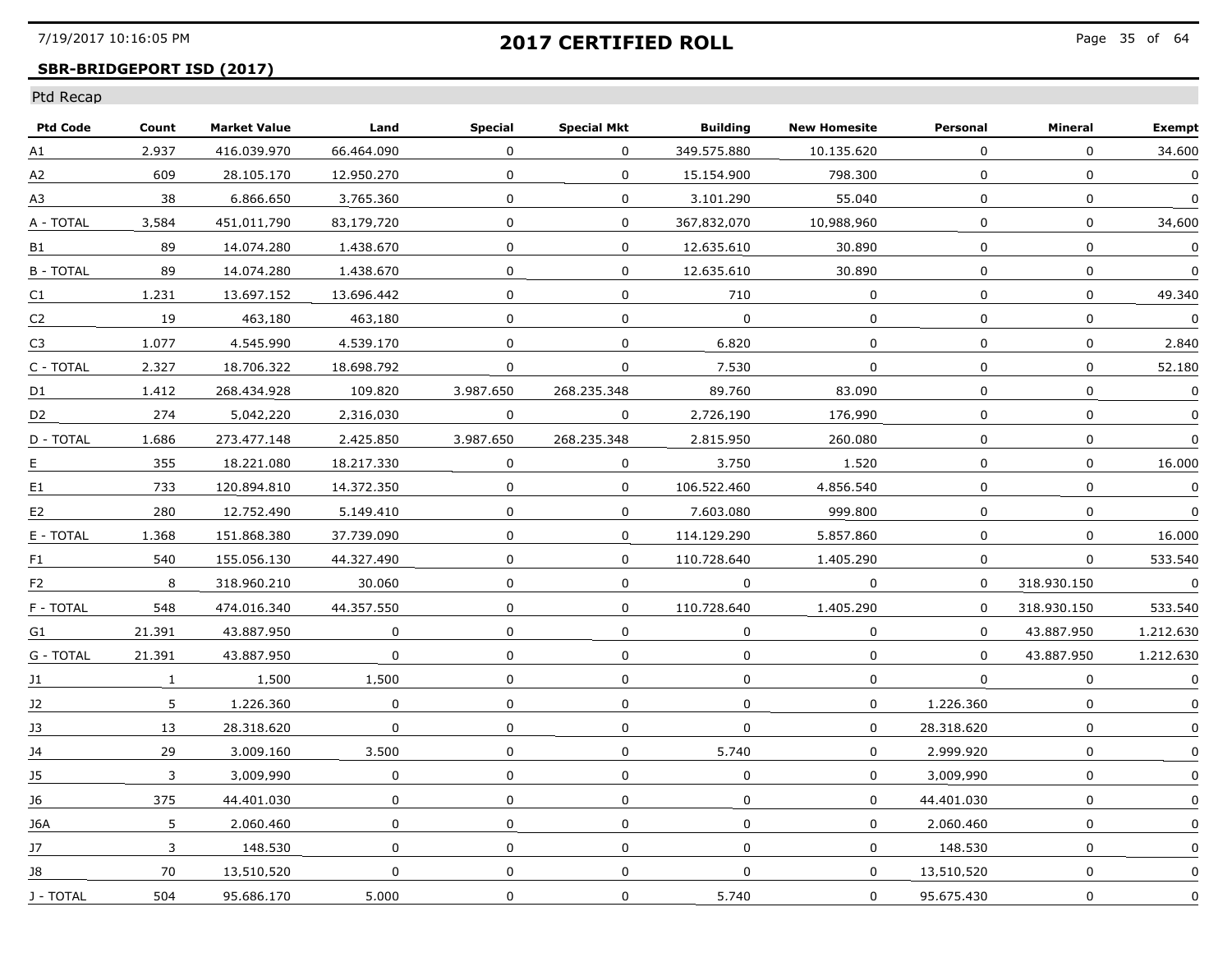### **SBR-BRIDGEPORT ISD (2017)**

| L1               | 675            | 100.186.380   | $\mathbf 0$    | $\mathbf 0$ |              |             | $\mathbf{0}$                | 100.186.380 | $\mathbf{0}$ |             |
|------------------|----------------|---------------|----------------|-------------|--------------|-------------|-----------------------------|-------------|--------------|-------------|
| L2               | $\mathbf{1}$   | 4,084,390     | $\Omega$       | $\Omega$    | 0            |             | $\overline{0}$              | 4,084,390   | $\Omega$     |             |
| L2A              | $\overline{3}$ | 84.740        | $\Omega$       | $\Omega$    | $\Omega$     |             | $\Omega$                    | 84.740      | $\Omega$     |             |
| L <sub>2C</sub>  | 5.             | 5.443.940     | $\Omega$       | $\Omega$    | $\Omega$     |             | 0                           | 5.443.940   | <sup>n</sup> |             |
| L2D              |                | 6.380         |                | $\Omega$    | $\Omega$     |             | 0                           | 6.380       |              |             |
| L2G              | 30             | 22.966.160    | $\Omega$       | $\Omega$    | $\Omega$     |             | 0                           | 22.966.160  | $\Omega$     |             |
| L <sub>2</sub> H |                | 590           | $\Omega$       | $\Omega$    | $\mathbf{0}$ |             | $\Omega$                    | 590         | $\Omega$     |             |
| L2J              | 10             | 158.300       |                |             |              |             | $\Omega$                    | 158.300     |              |             |
| L <sub>2</sub> M | 27             | 2.837.330     | $\Omega$       | $\Omega$    | 0            |             | 0                           | 2.837.330   | <sup>n</sup> |             |
| L2P              | $\overline{7}$ | 520.490       | $\Omega$       | $\Omega$    | $\Omega$     |             | $\Omega$                    | 520.490     | $\Omega$     |             |
| L <sub>20</sub>  | 5              | 343,900       | $\mathbf 0$    | $\Omega$    |              |             | $\mathbf{0}$                | 343,900     | 0            |             |
| L - TOTAL        | 767            | 136.632.600   |                | $\Omega$    | 0            |             | $\overline{0}$              | 136.632.600 |              |             |
| M1               | 324            | 5.842.900     |                | $\Omega$    | $\Omega$     | 5.842.900   | 419.790                     | $\Omega$    | $\Omega$     |             |
| M - TOTAL        | 324            | 5.842.900     | $\overline{0}$ | $\Omega$    | $\Omega$     | 5.842.900   | 419.790                     | $\Omega$    | $\Omega$     |             |
| $\overline{O}$   | 662            | 2.618.250     | 2.618.250      | $\Omega$    | 0            |             |                             | $\Omega$    |              |             |
| O - TOTAL        | 662            | 2,618,250     | 2,618,250      | $\Omega$    | <sup>n</sup> |             | 0                           | $\Omega$    | $\Omega$     |             |
| S                | 5 <sup>1</sup> | 363,310       | $\Omega$       | $\Omega$    | $\Omega$     |             | 0                           | 363,310     | $\Omega$     |             |
| S - TOTAL        | $\frac{5}{2}$  | 363.310       |                | $\Omega$    | $\Omega$     |             | $\Omega$                    | 363.310     | $\Omega$     |             |
| X1               | 506            | 105.625.060   | 40.596.100     | 18.090      | 1.057.870    | 63.971.090  | 16.370                      | $\Omega$    | $\Omega$     | 105.625.060 |
| X - TOTAL        | 506            | 105.625.060   | 40.596.100     | 18.090      | 1.057.870    | 63.971.090  | 16.370                      | $\Omega$    | $\Omega$     | 105.625.060 |
| PTD TOTAL        | 33.761         | 1,773,810,500 | 231.059.022    | 4,005,740   | 269,293,218  | 677.968.820 | 18.979.240                  | 232.671.340 | 362.818.100  | 107.474.010 |
| MIXED PTD        | 814            | 137.070.550   | 1,259,040      | 2,021,500   |              |             | 134.850.080 961.430 101.200 | $\mathbf 0$ | $\Omega$     |             |
|                  |                |               |                |             |              |             |                             |             |              |             |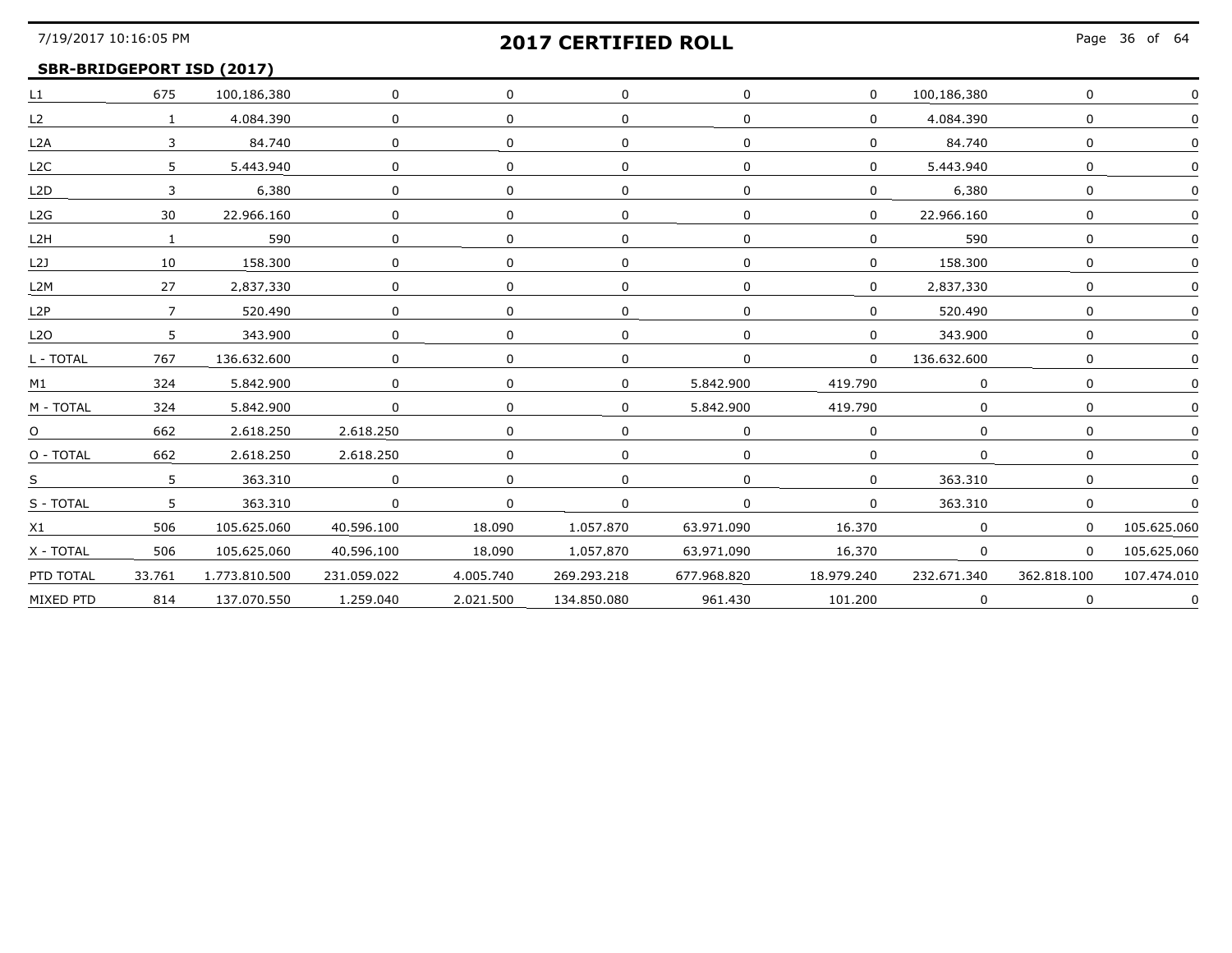## **SCH-CHICO ISD (2017)**

| <b>Ptd Code</b>  | Count           | <b>Market Value</b> | Land         | <b>Special</b> | <b>Special Mkt</b> | <b>Building</b> | <b>New Homesite</b> | Personal     | Mineral      | <b>Exempt</b> |
|------------------|-----------------|---------------------|--------------|----------------|--------------------|-----------------|---------------------|--------------|--------------|---------------|
|                  | 6               | 14,390              | $\mathbf{0}$ | $\Omega$       | $\Omega$           | 12,390          | 11.150              | 2,000        | $\Omega$     | $\mathbf{0}$  |
| - TOTAL          | 6               | 14,390              | 0            | $\mathbf{0}$   | 0                  | 12,390          | 11,150              | 2,000        | $\mathbf 0$  | 0             |
| А1               | 794             | 126.253.916         | 34.437.724   | $\Omega$       | 0                  | 91.816.192      | 1.925.610           | 0            | $\mathbf{0}$ | 0             |
| A2               | 303             | 15.220.360          | 7.372.100    | 0              | 0                  | 7.848.260       | 177.650             | 0            | 0            | $\Omega$      |
| A - TOTAL        | 1.097           | 141.474.276         | 41.809.824   | $\mathbf{0}$   | 0                  | 99.664.452      | 2.103.260           | $\Omega$     | $\mathbf{0}$ | 0             |
| B1               | $\mathbf{1}$    | 102.030             | 9,200        | $\mathbf 0$    | 0                  | 92.830          | 0                   | $\Omega$     | $\mathbf 0$  | $\Omega$      |
| <b>B</b> - TOTAL | $\mathbf{1}$    | 102.030             | 9,200        | $\mathbf 0$    | 0                  | 92.830          | $\mathbf 0$         | $\mathbf 0$  | $\mathbf 0$  |               |
| C <sub>1</sub>   | 624             | 19.619.240          | 19.605.140   | $\Omega$       | 0                  | 14.100          | 0                   | $\Omega$     | 0            | 61.500        |
| C <sub>2</sub>   | $\mathbf{1}$    | 14.070              | 5.000        | $\Omega$       | 0                  | 9.070           | 0                   | $\Omega$     | 0            | $\Omega$      |
| C <sub>3</sub>   | 92              | 1.397.920           | 1.397.920    | $\Omega$       | $\mathbf 0$        | $\Omega$        | $\mathbf 0$         | $\Omega$     | $\mathbf{0}$ | $\Omega$      |
| C - TOTAL        | 717             | 21.031.230          | 21.008.060   | $\Omega$       | 0                  | 23.170          | 0                   | $\Omega$     | $\mathbf 0$  | 61,500        |
| D                | $\mathbf{1}$    | 2.180               | 0            | 0              | 0                  | 2,180           | 0                   | 0            | $\mathbf 0$  | 0             |
| D1               | 1.218           | 200.811.620         | $\Omega$     | 3.326.040      | 200.791.140        | 20.480          | 0                   | $\Omega$     | 0            | 0             |
| D2               | 233             | 3.719.030           | 1.299.770    | $\mathbf 0$    | $\Omega$           | 2.419.260       | 252.660             | $\Omega$     | $\mathbf{0}$ | 0             |
| D - TOTAL        | 1.452           | 204.532.830         | 1.299.770    | 3.326.040      | 200.791.140        | 2.441.920       | 252.660             | $\Omega$     | 0            | $\Omega$      |
| E                | 251             | 10.835.290          | 10.835.290   | 0              | 0                  | $\mathbf 0$     | 0                   | $\mathbf{0}$ | 0            | 10.970        |
| E1               | 552             | 78.259.060          | 8.333.290    | $\Omega$       | $\mathbf 0$        | 69.925.770      | 2.650.290           | $\Omega$     | $\Omega$     | $\mathbf 0$   |
| E <sub>2</sub>   | 172             | 7.046.036           | 2.224.910    | $\Omega$       | 0                  | 4.821.126       | 454.190             | $\Omega$     | 0            | $\mathbf{0}$  |
| E - TOTAL        | 975             | 96.140.386          | 21.393.490   | $\Omega$       | 0                  | 74.746.896      | 3.104.480           | $\Omega$     | 0            | 10.970        |
| F1               | 146             | 27.678.020          | 9.032.470    | 14.800         | 907.980            | 17.737.570      | 315.170             | $\Omega$     | 0            | 76.190        |
| F <sub>2</sub>   | $7\overline{ }$ | 37.930.560          | 0            | $\mathbf 0$    | 0                  | $\mathbf 0$     | $\mathbf 0$         | $\mathbf{0}$ | 37.930.560   | $\mathbf 0$   |
| F - TOTAL        | 153             | 65.608.580          | 9.032.470    | 14,800         | 907.980            | 17.737.570      | 315,170             | $\Omega$     | 37.930.560   | 76.190        |
| G1               | 12.778          | 35.668.430          | 0            | 0              | 0                  | $\Omega$        | 0                   | $\Omega$     | 35.668.430   | 562.690       |
| G - TOTAL        | 12.778          | 35.668.430          | 0            | $\Omega$       | $\Omega$           | $\Omega$        | $\Omega$            | $\Omega$     | 35.668.430   | 562.690       |
| 12               | 3               | 336.930             | 0            | 0              | 0                  | 0               | 0                   | 336.930      | $\Omega$     | $\mathbf 0$   |
| J3               | 11              | 14.810.930          | 48,230       | $\mathbf{0}$   | $\Omega$           | $\Omega$        | 0                   | 14.762.700   | $\mathbf 0$  |               |
| J4               | 8               | 664.040             | $\mathbf 0$  | $\mathbf 0$    | 0                  | 0               | 0                   | 664.040      | $\mathbf 0$  |               |
| 15               | 9               | 17.327.950          | 0            | $\mathbf{0}$   | 0                  | $\Omega$        | $\Omega$            | 17.327.950   | $\mathbf{0}$ | $\Omega$      |
| 16               | 188             | 18.522.310          | 0            | 0              | 0                  | 0               | 0                   | 18.522.310   | 0            | 0             |
| 16A              | 5               | 53.570              | 0            | 0              | 0                  | 0               | 0                   | 53.570       | 0            |               |
| J7               | $\overline{2}$  | 29.060              | $\mathbf 0$  | $\mathbf 0$    | 0                  | $\mathbf 0$     | $\mathbf 0$         | 29,060       | $\mathbf 0$  | 0             |
| J8               | 34              | 10.977.860          | 0            | $\mathbf 0$    | 0                  | $\mathbf 0$     | $\mathbf 0$         | 10.977.860   | 0            | $\mathbf 0$   |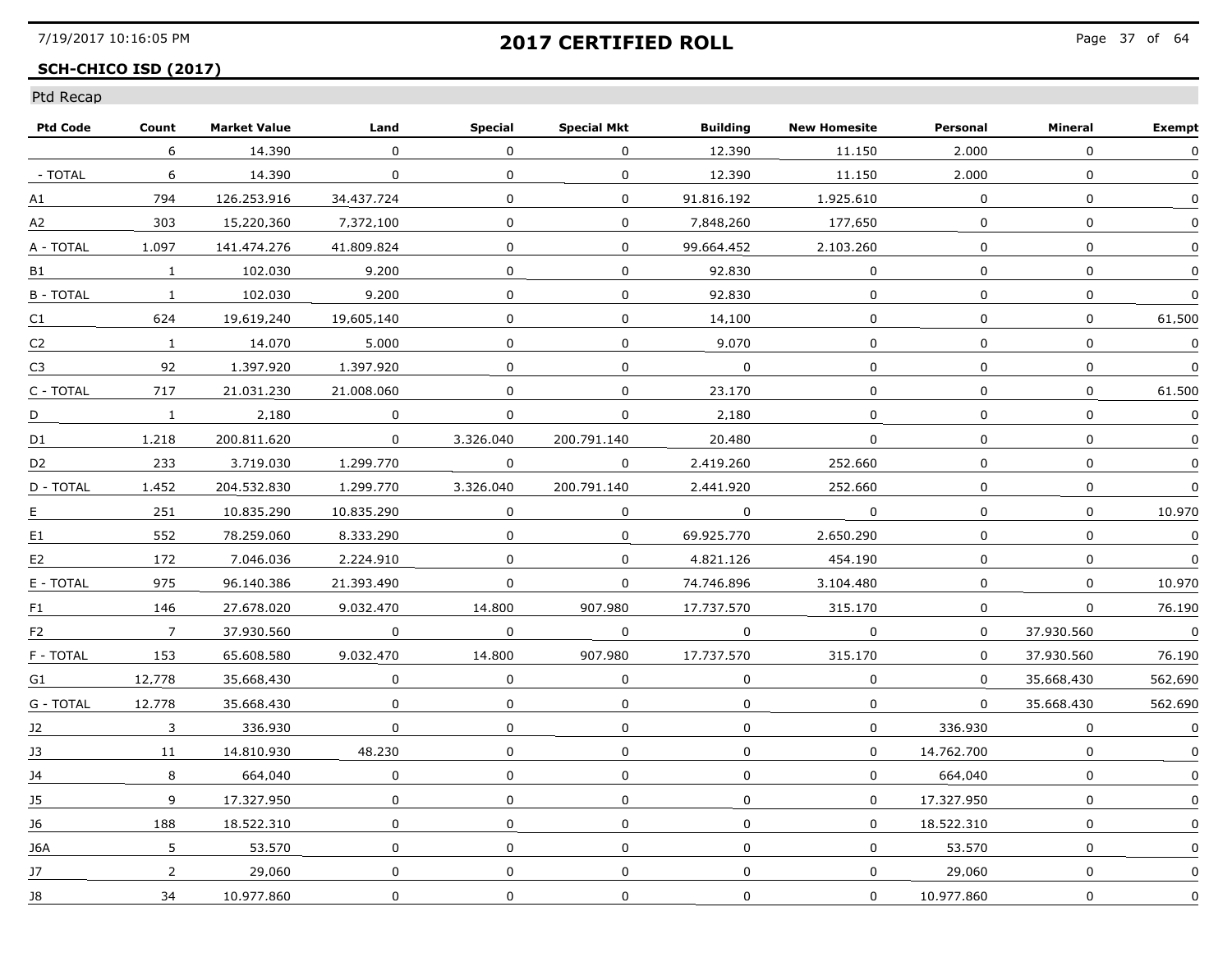Page 38 of 64

### **SCH-CHICO ISD (2017)**

| J - TOTAL        | 260            | 62,722,650  | 48,230       |             |             | $\mathbf 0$ | $\mathbf{0}$ | 62.674.420  | 0              |            |
|------------------|----------------|-------------|--------------|-------------|-------------|-------------|--------------|-------------|----------------|------------|
| L1               | 230            | 26.637.900  | $\mathbf 0$  |             |             |             |              | 26.637.900  | 0              |            |
| L2A              | $\overline{7}$ | 226.310     | 0            |             |             |             |              | 226.310     |                |            |
| L2C              | 13             | 26.837.380  | 0            |             |             |             |              | 26.837.380  |                |            |
| L2G              | 93             | 80.034.640  | $\Omega$     |             |             |             |              | 80.034.640  | $\Omega$       |            |
| L2H              | $\overline{1}$ | 2,360,550   | $\Omega$     | $\Omega$    |             |             |              | 2,360,550   | $\Omega$       |            |
| L2J              | 9              | 438,420     | $\mathbf{0}$ | $\Omega$    | 0           | $\Omega$    |              | 438,420     |                |            |
| L <sub>2</sub> K | 29             | 26.051.680  | $\Omega$     |             |             | $\Omega$    | $\Omega$     | 26.051.680  | 0              |            |
| L2L              | 3              | 36.700      | 0            | 0           |             | $\Omega$    |              | 36.700      |                |            |
| L <sub>2</sub> M |                | 233.610     | 0            |             |             |             |              | 233.610     |                |            |
| L2N              |                | 10,000      | 0            |             |             |             |              | 10,000      | $\Omega$       |            |
| L <sub>2</sub> O | 10             | 881.700     | <sup>0</sup> |             |             | $\Omega$    |              | 881.700     |                |            |
| L2P              | $\overline{2}$ | 70.590      | $\Omega$     |             |             |             |              | 70.590      | $\cap$         |            |
| L - TOTAL        | 405            | 163.819.480 | $\Omega$     |             |             | $\Omega$    | n.           | 163.819.480 |                |            |
| M1               | 155            | 3.775.191   | 0            | $\Omega$    | 0           | 3.775.191   | 107.790      | $\Omega$    | $\Omega$       |            |
| M - TOTAL        | 155            | 3,775,191   | $\mathbf 0$  | $\mathbf 0$ | $\mathbf 0$ | 3.775.191   | 107.790      |             |                |            |
| X1               | 138            | 30.374.930  | 10.823.810   |             |             | 19,551,120  | 126,830      | $\mathbf 0$ | $\overline{0}$ | 30.374.930 |
| X - TOTAL        | 138            | 30.374.930  | 10.823.810   | $\Omega$    | $\Omega$    | 19.551.120  | 126.830      |             | $\Omega$       | 30.374.930 |
| PTD TOTAL        | 18.137         | 825.264.403 | 105.424.854  | 3.340.840   | 201.699.120 | 218.045.539 | 6.021.340    | 226.495.900 | 73.598.990     | 31.086.280 |
| MIXED PTD        | 638            | 109.588.230 | 293.000      | 1.775.240   | 109.053.140 | 242.090     | 13.230       |             |                |            |
|                  |                |             |              |             |             |             |              |             |                |            |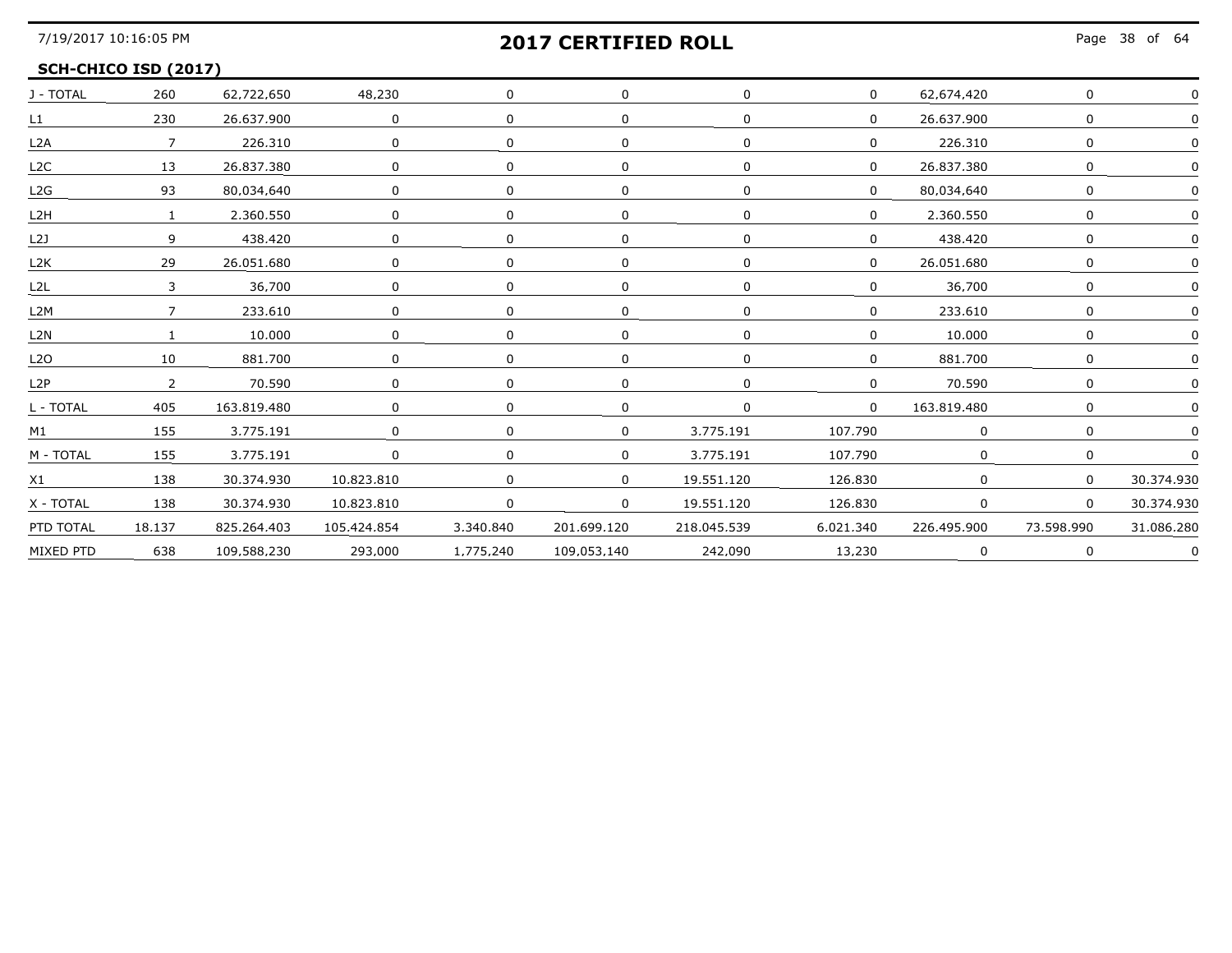### **SDE-DECATUR ISD (2017)**

| 573.140<br>4<br>- TOTAL<br>573,140<br>$\overline{4}$<br>3.474<br>649.670.159<br>A1<br>68.286.100<br>A <sub>2</sub><br>1.114<br>717.956.259<br>A - TOTAL<br>4.588<br>52<br>19,300,290<br>B1<br><b>B-TOTAL</b><br>52<br>19,300,290<br>594<br>12.207.890<br>C1 | $\Omega$<br>$\mathbf 0$<br>109.490.170<br>26.340.770<br>135.830.940<br>2.039.440<br>2.039.440<br>12.207.890<br>2.686.610<br>1.427.730<br>16,322,230 | $\Omega$<br>$\mathbf 0$<br>$\Omega$<br>$\Omega$<br>0<br>$\mathbf{0}$<br>$\mathbf{0}$<br>$\Omega$<br>$\Omega$<br>$\Omega$ | 0<br>$\mathbf 0$<br>0<br>0<br>0<br>$\mathbf{0}$<br>$\Omega$<br>$\Omega$<br>0<br>$\Omega$ | 1,620<br>1.620<br>540.179.989<br>41.945.330<br>582.125.319<br>17.260.850<br>17,260,850<br>$\Omega$<br>$\Omega$ | 1,620<br>1.620<br>37.149.700<br>1.182.320<br>38.332.020<br>201.900<br>201.900<br>0<br>0 | 571.520<br>571.520<br>0<br>$\Omega$<br>0<br>$\mathbf 0$<br>0<br>0<br>$\Omega$ | $\Omega$<br>$\mathbf 0$<br>0<br>$\mathbf 0$<br>0<br>$\mathbf{0}$<br>$\mathbf 0$<br>0<br>$\mathbf 0$ | 0<br>$\Omega$<br>95.620<br>$\Omega$<br>95.620<br>$\mathbf 0$<br>$\Omega$<br>31.570<br>$\Omega$ |
|-------------------------------------------------------------------------------------------------------------------------------------------------------------------------------------------------------------------------------------------------------------|-----------------------------------------------------------------------------------------------------------------------------------------------------|--------------------------------------------------------------------------------------------------------------------------|------------------------------------------------------------------------------------------|----------------------------------------------------------------------------------------------------------------|-----------------------------------------------------------------------------------------|-------------------------------------------------------------------------------|-----------------------------------------------------------------------------------------------------|------------------------------------------------------------------------------------------------|
|                                                                                                                                                                                                                                                             |                                                                                                                                                     |                                                                                                                          |                                                                                          |                                                                                                                |                                                                                         |                                                                               |                                                                                                     |                                                                                                |
|                                                                                                                                                                                                                                                             |                                                                                                                                                     |                                                                                                                          |                                                                                          |                                                                                                                |                                                                                         |                                                                               |                                                                                                     |                                                                                                |
|                                                                                                                                                                                                                                                             |                                                                                                                                                     |                                                                                                                          |                                                                                          |                                                                                                                |                                                                                         |                                                                               |                                                                                                     |                                                                                                |
|                                                                                                                                                                                                                                                             |                                                                                                                                                     |                                                                                                                          |                                                                                          |                                                                                                                |                                                                                         |                                                                               |                                                                                                     |                                                                                                |
|                                                                                                                                                                                                                                                             |                                                                                                                                                     |                                                                                                                          |                                                                                          |                                                                                                                |                                                                                         |                                                                               |                                                                                                     |                                                                                                |
|                                                                                                                                                                                                                                                             |                                                                                                                                                     |                                                                                                                          |                                                                                          |                                                                                                                |                                                                                         |                                                                               |                                                                                                     |                                                                                                |
|                                                                                                                                                                                                                                                             |                                                                                                                                                     |                                                                                                                          |                                                                                          |                                                                                                                |                                                                                         |                                                                               |                                                                                                     |                                                                                                |
|                                                                                                                                                                                                                                                             |                                                                                                                                                     |                                                                                                                          |                                                                                          |                                                                                                                |                                                                                         |                                                                               |                                                                                                     |                                                                                                |
| 17<br>2.686.610<br>C2                                                                                                                                                                                                                                       |                                                                                                                                                     |                                                                                                                          |                                                                                          |                                                                                                                |                                                                                         |                                                                               |                                                                                                     |                                                                                                |
| 322<br>1.427.730<br>C <sub>3</sub>                                                                                                                                                                                                                          |                                                                                                                                                     |                                                                                                                          |                                                                                          | $\Omega$                                                                                                       | $\mathbf 0$                                                                             | 0                                                                             | $\mathbf 0$                                                                                         | $\Omega$                                                                                       |
| C - TOTAL<br>933<br>16,322,230                                                                                                                                                                                                                              |                                                                                                                                                     | $\Omega$                                                                                                                 | 0                                                                                        | $\mathbf 0$                                                                                                    | $\mathbf{0}$                                                                            | 0                                                                             | $\mathbf 0$                                                                                         | 31.570                                                                                         |
| 2.747<br>624.008.150<br>D1                                                                                                                                                                                                                                  | 6,260                                                                                                                                               | 6.627.920                                                                                                                | 624.001.890                                                                              | $\Omega$                                                                                                       | $\mathbf{0}$                                                                            | 0                                                                             | 0                                                                                                   | 69.910                                                                                         |
| 522<br>11.696.420<br>D <sub>2</sub>                                                                                                                                                                                                                         | 3.810.830                                                                                                                                           | $\Omega$                                                                                                                 | $\Omega$                                                                                 | 7.885.590                                                                                                      | 626.320                                                                                 | $\Omega$                                                                      | $\mathbf 0$                                                                                         | $\Omega$                                                                                       |
| D - TOTAL<br>3.269<br>635.704.570                                                                                                                                                                                                                           | 3.817.090                                                                                                                                           | 6.627.920                                                                                                                | 624.001.890                                                                              | 7.885.590                                                                                                      | 626.320                                                                                 | $\mathbf{0}$                                                                  | $\mathbf 0$                                                                                         | 69.910                                                                                         |
| 410<br>23.597.790<br>E.                                                                                                                                                                                                                                     | 23.575.840                                                                                                                                          | $\Omega$                                                                                                                 | $\Omega$                                                                                 | 21.950                                                                                                         | $\Omega$                                                                                | 0                                                                             | 0                                                                                                   | 638.250                                                                                        |
| 253.963.233<br>E1<br>1.211                                                                                                                                                                                                                                  | 26.299.730                                                                                                                                          | 13,170                                                                                                                   | 1,783,230                                                                                | 225.880.273                                                                                                    | 9.599.930                                                                               | 0                                                                             | $\mathbf 0$                                                                                         | 281.190                                                                                        |
| 185<br>10.209.020<br>E <sub>2</sub>                                                                                                                                                                                                                         | 4.591.730                                                                                                                                           | 420                                                                                                                      | 37.670                                                                                   | 5.579.620                                                                                                      | 140.990                                                                                 | $\mathbf{0}$                                                                  | 0                                                                                                   | $\mathbf 0$                                                                                    |
| E - TOTAL<br>1.806<br>287.770.043                                                                                                                                                                                                                           | 54.467.300                                                                                                                                          | 13.590                                                                                                                   | 1.820.900                                                                                | 231.481.843                                                                                                    | 9.740.920                                                                               | $\Omega$                                                                      | $\boldsymbol{0}$                                                                                    | 919.440                                                                                        |
| 576<br>302.498.034<br>F1                                                                                                                                                                                                                                    | 98.943.677                                                                                                                                          | $\Omega$                                                                                                                 | 0                                                                                        | 203.554.357                                                                                                    | 4.370.560                                                                               | 0                                                                             | 0                                                                                                   | 505.020                                                                                        |
| 69.959.150<br>F <sub>2</sub><br>$\overline{2}$                                                                                                                                                                                                              | 100.700                                                                                                                                             | $\Omega$                                                                                                                 | 0                                                                                        | 2.395.450                                                                                                      | $\Omega$                                                                                | $\Omega$                                                                      | 67.463.000                                                                                          | $\Omega$                                                                                       |
| F - TOTAL<br>578<br>372.457.184                                                                                                                                                                                                                             | 99.044.377                                                                                                                                          | $\mathbf 0$                                                                                                              | 0                                                                                        | 205.949.807                                                                                                    | 4,370,560                                                                               | $\mathbf{0}$                                                                  | 67.463.000                                                                                          | 505.020                                                                                        |
| 39.046<br>262.716.140<br>G1                                                                                                                                                                                                                                 | $\mathbf 0$                                                                                                                                         | $\mathbf 0$                                                                                                              | 0                                                                                        | $\mathbf 0$                                                                                                    | $\mathbf{0}$                                                                            | $\mathbf{0}$                                                                  | 262.716.140                                                                                         | 2.222.430                                                                                      |
| G - TOTAL<br>39.046<br>262.716.140                                                                                                                                                                                                                          | $\Omega$                                                                                                                                            | 0                                                                                                                        | 0                                                                                        | 0                                                                                                              | 0                                                                                       | $\Omega$                                                                      | 262.716.140                                                                                         | 2.222.430                                                                                      |
| 1.557.870<br>12<br>3                                                                                                                                                                                                                                        | $\Omega$                                                                                                                                            | $\Omega$                                                                                                                 | 0                                                                                        | $\Omega$                                                                                                       | $\Omega$                                                                                | 1.557.870                                                                     | 0                                                                                                   | $\Omega$                                                                                       |
| 13<br>16<br>30.463.760                                                                                                                                                                                                                                      | 87.670                                                                                                                                              | $\Omega$                                                                                                                 | 0                                                                                        | $\Omega$                                                                                                       | $\Omega$                                                                                | 30.376.090                                                                    | 0                                                                                                   | $\Omega$                                                                                       |
| 900.000<br>J3A<br>$\mathbf{1}$                                                                                                                                                                                                                              | 0                                                                                                                                                   | $\mathbf 0$                                                                                                              | 0                                                                                        | $\mathbf{0}$                                                                                                   | $\mathbf{0}$                                                                            | 900.000                                                                       | $\mathbf 0$                                                                                         | $\Omega$                                                                                       |
| 52<br>4,549,450<br>J4                                                                                                                                                                                                                                       | 45,000                                                                                                                                              | 0                                                                                                                        | 0                                                                                        | 98,330                                                                                                         | $\mathbf{0}$                                                                            | 4.406.120                                                                     | $\mathbf 0$                                                                                         |                                                                                                |
| $\overline{4}$<br>10.754.750<br>15                                                                                                                                                                                                                          | $\Omega$                                                                                                                                            | $\Omega$                                                                                                                 | $\Omega$                                                                                 | $\Omega$                                                                                                       | $\Omega$                                                                                | 10.754.750                                                                    | $\mathbf 0$                                                                                         | $\Omega$                                                                                       |
| 587<br>16<br>77.704.880                                                                                                                                                                                                                                     | 0                                                                                                                                                   | $\mathbf{0}$                                                                                                             | $\Omega$                                                                                 | $\Omega$                                                                                                       | $\Omega$                                                                                | 77.704.880                                                                    | $\mathbf{0}$                                                                                        | $\Omega$                                                                                       |
| 17<br>10<br>3.173.620                                                                                                                                                                                                                                       | 0                                                                                                                                                   | 0                                                                                                                        | 0                                                                                        | $\Omega$                                                                                                       | $\Omega$                                                                                | 3.173.620                                                                     | $\mathbf 0$                                                                                         | $\Omega$                                                                                       |
| 152<br>98.999.860<br>J8                                                                                                                                                                                                                                     | $\mathbf 0$                                                                                                                                         | $\Omega$                                                                                                                 | 0                                                                                        | $\mathbf 0$                                                                                                    | $\mathbf{0}$                                                                            | 98.999.860                                                                    | $\mathbf 0$                                                                                         | $\Omega$                                                                                       |
| 825<br>J - TOTAL<br>228.104.190                                                                                                                                                                                                                             | 132.670                                                                                                                                             | $\mathbf 0$                                                                                                              | 0                                                                                        | 98,330                                                                                                         | $\mathbf 0$                                                                             | 227.873.190                                                                   | $\mathbf 0$                                                                                         | $\mathbf 0$                                                                                    |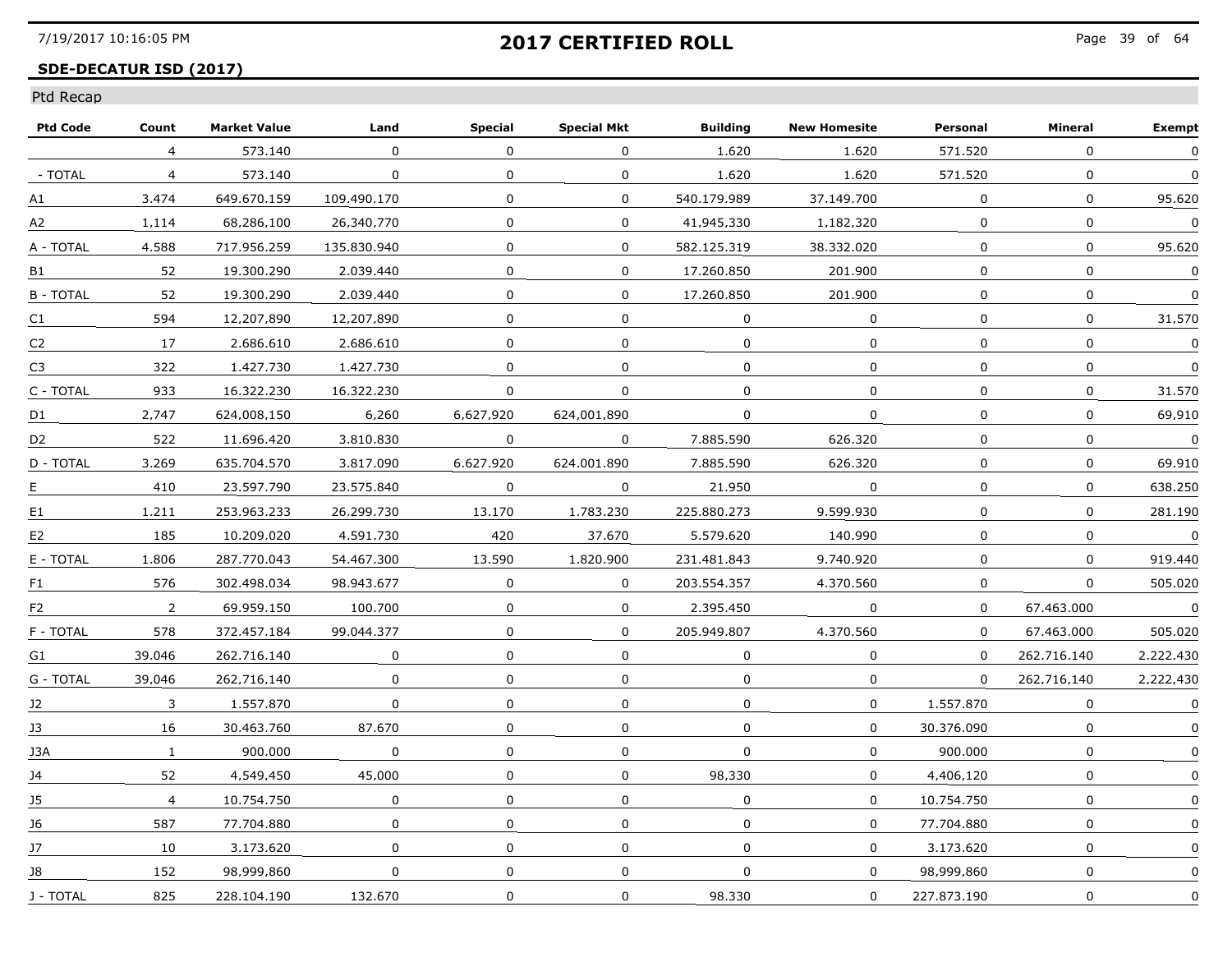## **SDE-DECATUR ISD (2017)**

| L1               | 1.085          | 134,199,930   | $\mathbf 0$ | $\Omega$     |              |               | $\overline{0}$ | 134,199,930    |                |             |
|------------------|----------------|---------------|-------------|--------------|--------------|---------------|----------------|----------------|----------------|-------------|
| L2A              | $\mathbf{3}$   | 44,160        | 0           | $\Omega$     | <sup>n</sup> |               | $\Omega$       | 44,160         |                |             |
| L2C              | $\overline{4}$ | 17.257.110    | $\Omega$    | $\Omega$     | $\Omega$     | <sup>n</sup>  | $\Omega$       | 17.257.110     |                |             |
| L2G              | 13             | 18.955.140    | $\Omega$    | $\Omega$     | $\Omega$     |               | $\Omega$       | 18.955.140     |                |             |
| L21              |                | 573.150       | 0           | $\Omega$     |              |               | 0              | 573.150        |                |             |
| L2M              |                | 234,450       | $\Omega$    | $\Omega$     |              |               | $\Omega$       | 234,450        |                |             |
| L2O              | 5.             | 71.770        | 0           | $\Omega$     | $\Omega$     |               | $\Omega$       | 71,770         |                |             |
| L2P              | 9              | 620.570       |             |              |              |               | $\Omega$       | 620.570        |                |             |
| L2O              | $\overline{7}$ | 577.080       | 0           | <sup>n</sup> | 0            |               | $\Omega$       | 577.080        |                |             |
| L - TOTAL        | 1.141          | 172.533.360   | $\Omega$    | $\Omega$     | $\Omega$     | <sup>n</sup>  | $\Omega$       | 172.533.360    | n              |             |
| M1               | 299            | 6.935.090     | 0           | $\Omega$     |              | 6.935.090     | 523,770        | 0              | 0              |             |
| M - TOTAL        | 299            | 6,935,090     | $\Omega$    | $\Omega$     | $\mathbf{0}$ | 6.935.090     | 523,770        |                |                |             |
| $\Omega$         | 164            | 4.643.640     | 4.498.960   | $\cap$       | <sup>n</sup> | 144.680       | 144.680        | <sup>n</sup>   |                |             |
| O - TOTAL        | 164            | 4.643.640     | 4.498.960   | $\Omega$     | $\Omega$     | 144.680       | 144.680        |                |                |             |
| $R_{\text{max}}$ |                | 64.000        | $\Omega$    | $\Omega$     | 0            |               | $\Omega$       | 64.000         |                |             |
| R - TOTAL        |                | 64,000        | $\Omega$    | $\Omega$     |              |               | $\Omega$       | 64,000         |                |             |
| S                | 24             | 19,109,760    | $\Omega$    | $\Omega$     | $\Omega$     |               | $\Omega$       | 19,109,760     |                |             |
| S - TOTAL        | 24             | 19.109.760    | $\Omega$    | $\Omega$     | $\Omega$     | $\Omega$      | $\mathbf{0}$   | 19.109.760     |                |             |
| X1               | 417            | 198.465.062   | 61.269.321  | 590          | 56.230       | 137.139.511   | 17.527.550     |                |                | 198.360.960 |
| X - TOTAL        | 417            | 198.465.062   | 61.269.321  | 590          | 56.230       | 137.139.511   | 17.527.550     | n.             |                | 198.360.960 |
| MIXED PTD        | 1,382          | 316,251,440   | 389,450     | 3,266,720    | 315.151.980  | 710.010       | 139,850        | $\overline{0}$ | $\overline{0}$ | 65.160      |
| PTD TOTAL        | 53.147         | 2.942.654.958 | 377.422.328 | 6,642,100    | 625.879.020  | 1,189,022,640 | 71.469.340     | 420.151.830    | 330.179.140    | 202.204.950 |
|                  |                |               |             |              |              |               |                |                |                |             |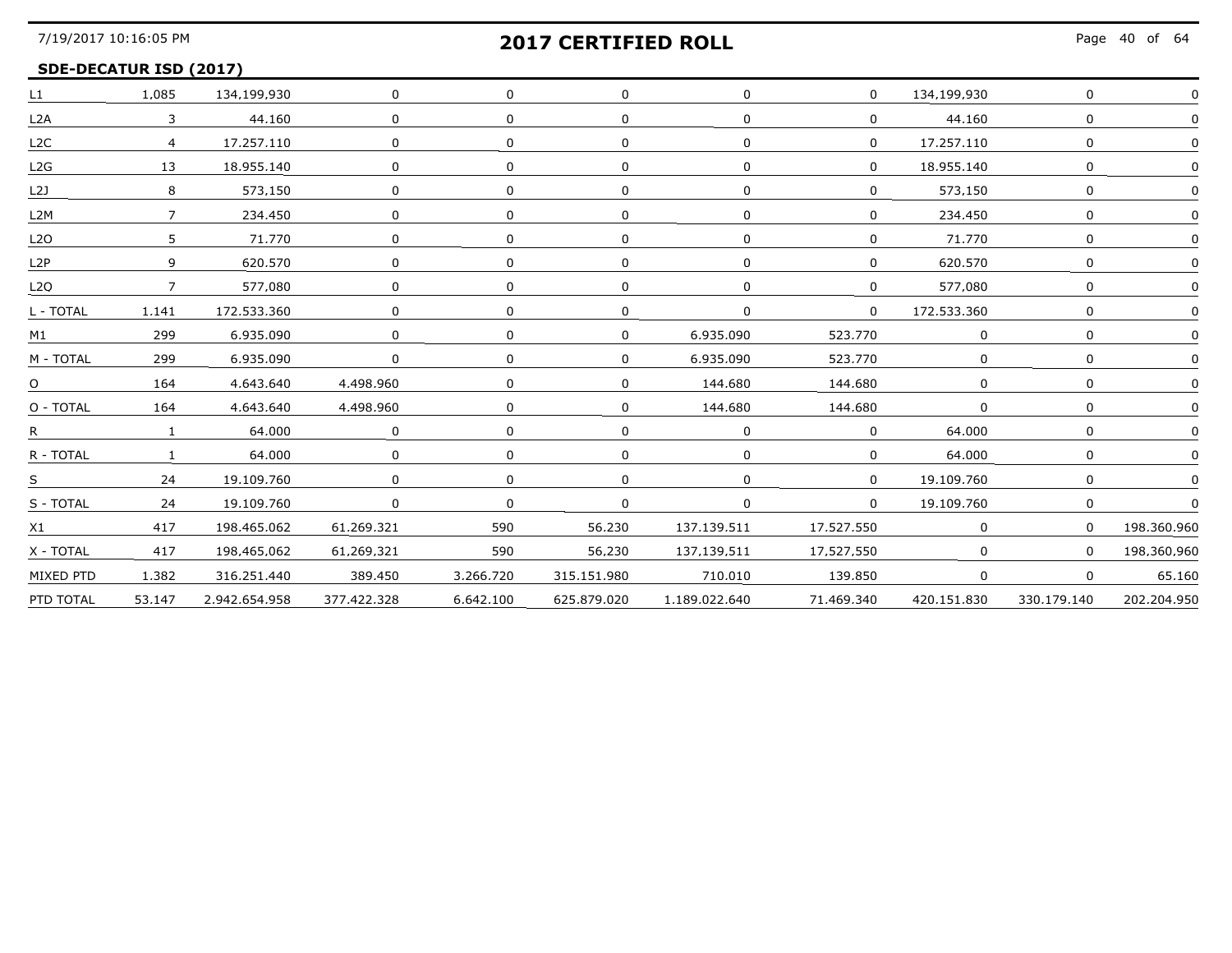### **SJA-JACKSBORO ISD (2017)**

| <b>Ptd Code</b> | Count          | <b>Market Value</b> | Land        | <b>Special</b> | <b>Special Mkt</b> | <b>Building</b> | <b>New Homesite</b> | Personal     | Mineral     | <b>Exempt</b> |
|-----------------|----------------|---------------------|-------------|----------------|--------------------|-----------------|---------------------|--------------|-------------|---------------|
| A1              | 69             | 7.582.960           | 1.964.150   | $\mathbf{0}$   | $\Omega$           | 5,618,810       | 12,900              | 0            | $\Omega$    | $\mathbf{0}$  |
| A2              | 38             | 2.071.020           | 1,241,080   | $\mathbf 0$    | $\mathbf 0$        | 829.940         | 27.350              | $\mathbf 0$  | $\mathbf 0$ | $\mathbf 0$   |
| A - TOTAL       | 107            | 9.653.980           | 3.205.230   | $\Omega$       | 0                  | 6.448.750       | 40.250              | 0            | 0           | $\Omega$      |
| C1              | 310            | 1.008.420           | 1.008.420   | 0              | 0                  | 0               | 0                   | 0            | 0           | 930           |
| C2              | 2              | 40.730              | 40.730      | 0              | 0                  | $\Omega$        | 0                   | 0            | 0           | 0             |
| C3              | 219            | 350.410             | 350.410     | $\mathbf{0}$   | $\mathbf 0$        | $\mathbf{0}$    | $\Omega$            | $\Omega$     | $\mathbf 0$ | $\Omega$      |
| C - TOTAL       | 531            | 1,399,560           | 1.399.560   | $\Omega$       | $\mathbf 0$        | $\Omega$        | $\mathbf 0$         | $\Omega$     | $\mathbf 0$ | 930           |
| D1              | 13             | 8.765.540           | 0           | 150.300        | 8.765.540          | $\Omega$        | 0                   | 0            | 0           | 0             |
| D <sub>2</sub>  | $\mathbf{1}$   | 2.150               | $\Omega$    | 0              | 0                  | 2.150           | 0                   | 0            | 0           | 0             |
| D - TOTAL       | 14             | 8.767.690           | 0           | 150.300        | 8.765.540          | 2.150           | 0                   | 0            | $\Omega$    | $\Omega$      |
| Е               | 10             | 940.900             | 940.900     | 0              | 0                  | $\mathbf 0$     | $\mathbf 0$         | $\Omega$     | $\mathbf 0$ |               |
| E1              | 9              | 478.110             | 85,800      | 0              | 0                  | 392,310         | $\mathbf 0$         | 0            | $\mathbf 0$ |               |
| E - TOTAL       | 19             | 1.419.010           | 1.026.700   | 0              | $\Omega$           | 392.310         | $\Omega$            | $\Omega$     | 0           | $\Omega$      |
| F1              | $\mathbf{1}$   | 50.320              | 39.120      | 0              | 0                  | 11.200          | $\mathbf 0$         | $\mathbf{0}$ | 0           | $\Omega$      |
| F - TOTAL       | $\mathbf{1}$   | 50.320              | 39.120      | 0              | 0                  | 11.200          | 0                   | 0            | 0           | $\Omega$      |
| G1              | 475            | 2.040.340           | 0           | $\mathbf 0$    | 0                  | $\mathbf{0}$    | $\mathbf 0$         | $\mathbf{0}$ | 2.040.340   | 387.150       |
| G - TOTAL       | 475            | 2.040.340           | $\Omega$    | $\mathbf 0$    | $\mathbf 0$        | $\mathbf 0$     | 0                   | $\mathbf{0}$ | 2.040.340   | 387.150       |
| 13              | $\mathbf{1}$   | 287.610             | 0           | $\mathbf{0}$   | 0                  | $\Omega$        | 0                   | 287.610      | 0           | 0             |
| 14              | $\mathbf{1}$   | 53.640              | 0           | 0              | 0                  | 0               | 0                   | 53.640       | 0           |               |
| 16              | 38             | 347.800             | 0           | 0              | 0                  | 0               | 0                   | 347.800      | 0           | 0             |
| J7              | $\mathbf{1}$   | 30.350              | $\mathbf 0$ | $\mathbf 0$    | $\mathbf 0$        | $\mathbf 0$     | $\mathbf 0$         | 30.350       | $\mathbf 0$ | $\Omega$      |
| J8              | 5              | 263.160             | 0           | $\mathbf 0$    | 0                  | $\Omega$        | 0                   | 263.160      | 0           | $\Omega$      |
| J - TOTAL       | 46             | 982.560             | 0           | 0              | 0                  | 0               | 0                   | 982.560      | 0           | 0             |
| L1              | $\mathbf{1}$   | 240                 | $\Omega$    | 0              | $\Omega$           | $\Omega$        | $\Omega$            | 240          | 0           | 0             |
| L - TOTAL       | $\mathbf{1}$   | 240                 | $\Omega$    | $\mathbf{0}$   | 0                  | $\mathbf{0}$    | $\Omega$            | 240          | $\Omega$    | $\Omega$      |
| M1              | 12             | 324,290             | $\Omega$    | $\Omega$       | $\mathbf{0}$       | 324,290         | 2,520               | 0            | $\mathbf 0$ | O             |
| M - TOTAL       | 12             | 324,290             | 0           | $\mathbf 0$    | 0                  | 324,290         | 2.520               | 0            | $\mathbf 0$ | $\Omega$      |
| $\Omega$        | 8              | 5.380               | 5.380       | 0              | $\mathbf{0}$       | $\Omega$        | $\mathbf 0$         | 0            | 0           | $\Omega$      |
| O - TOTAL       | 8              | 5.380               | 5.380       | 0              | 0                  | 0               | 0                   | $\Omega$     | 0           | $\Omega$      |
| X1              | 78             | 33.133.090          | 31.299.400  | $\Omega$       | 0                  | 1.833.690       | 0                   | 0            | 0           | 33.133.090    |
| X - TOTAL       | 78             | 33.133.090          | 31.299.400  | $\mathbf 0$    | $\mathbf 0$        | 1.833.690       | 0                   | $\mathbf 0$  | $\mathbf 0$ | 33.133.090    |
| MIXED PTD       | $\overline{4}$ | 405.900             | $\mathbf 0$ | 6.860          | 396.000            | 9,900           | $\mathbf 0$         | 0            | $\mathbf 0$ | $\pmb{0}$     |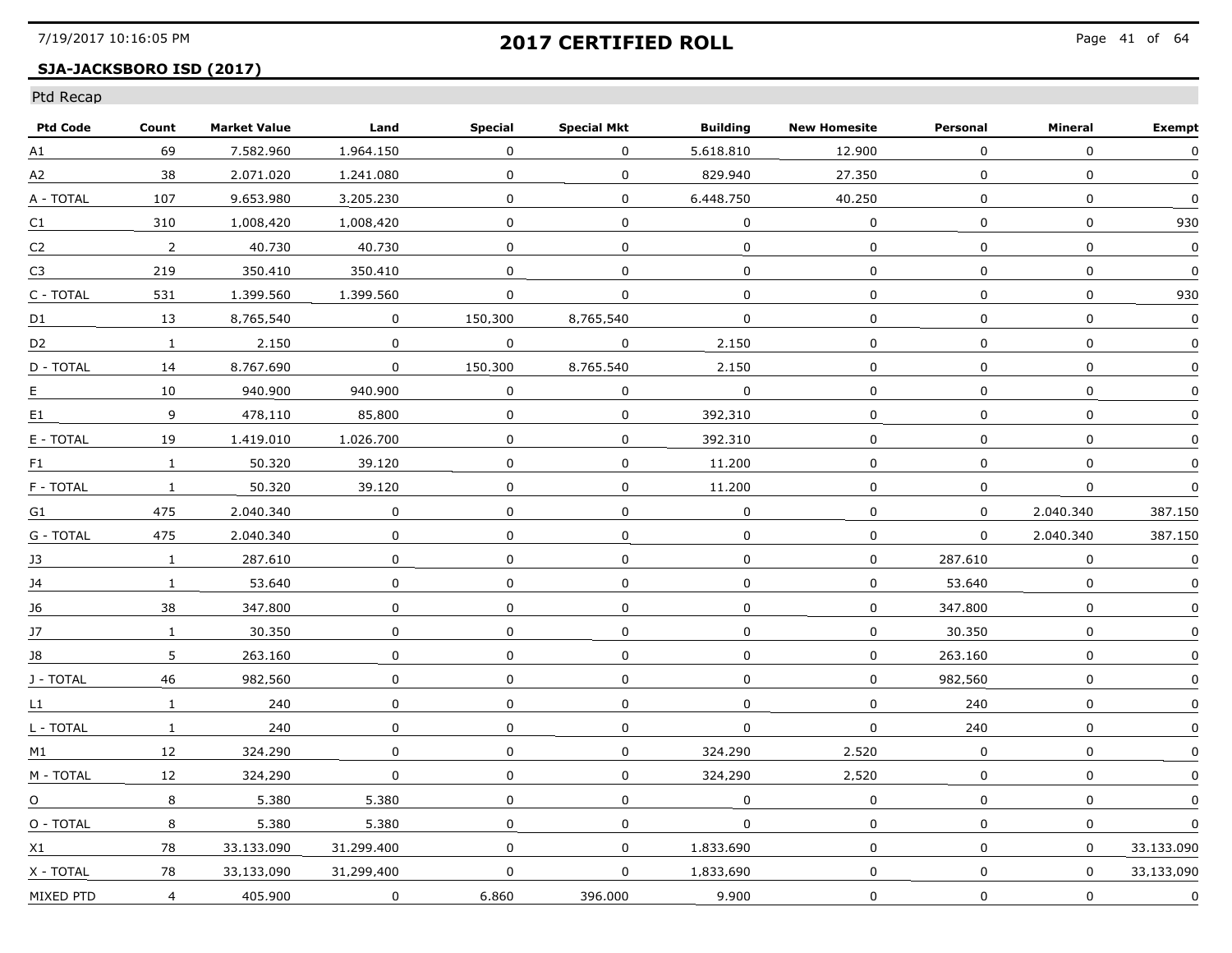| 7/19/2017 10:16:05 PM |                            |            |            | <b>2017 CERTIFIED ROLL</b> |           |           |        |         | Page 42 of 64 |            |  |  |
|-----------------------|----------------------------|------------|------------|----------------------------|-----------|-----------|--------|---------|---------------|------------|--|--|
|                       | <b>SKR-KRUM ISD (2017)</b> |            |            |                            |           |           |        |         |               |            |  |  |
| PTD TOTAL             | .292                       | 57.776.460 | 36.975.390 | 150.300                    | 8.765.540 | 9.012.390 | 42.770 | 982.800 | 2.040.340     | 33.521.170 |  |  |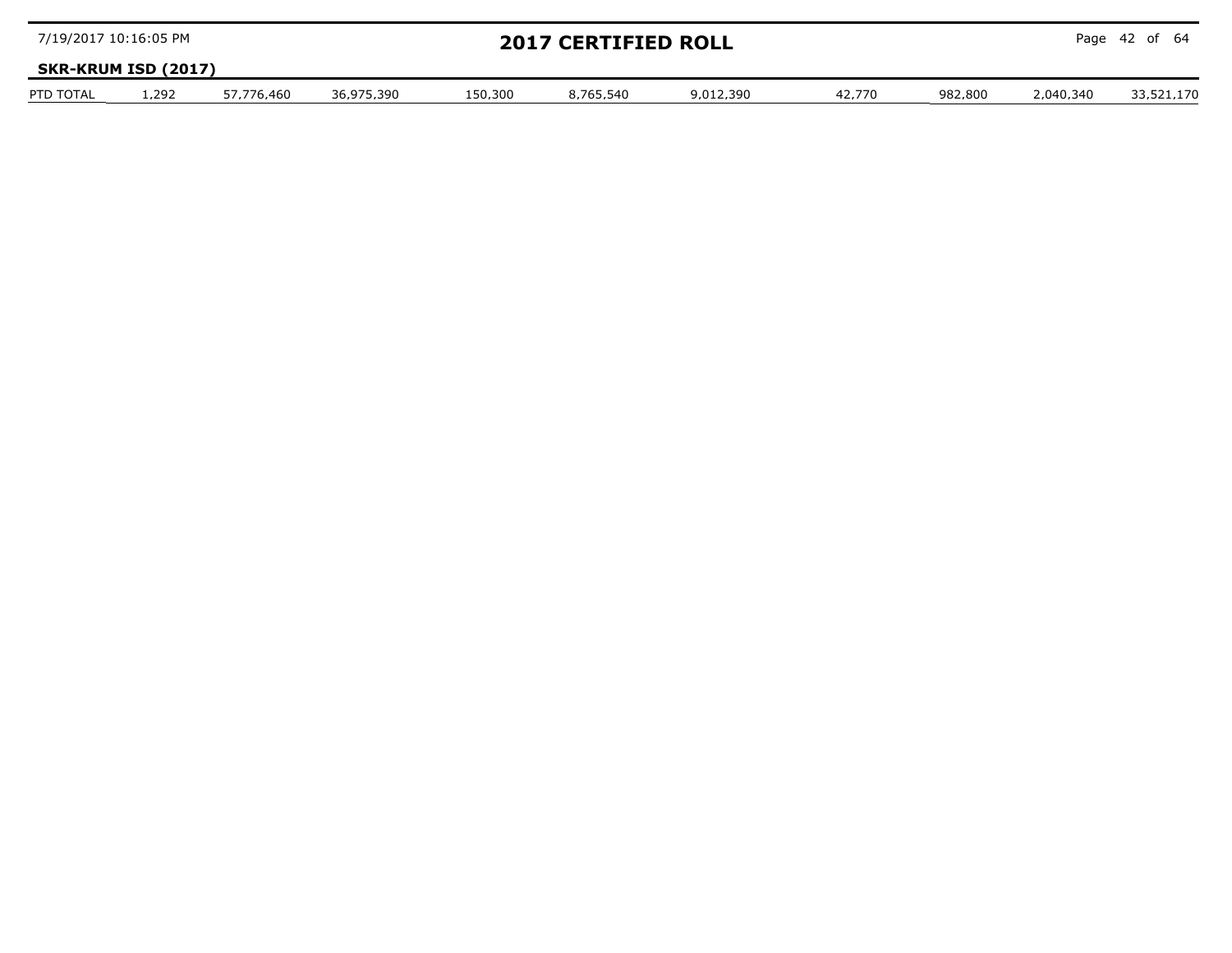## **SKR-KRUM ISD (2017)**

| <b>Ptd Code</b> | Count         | <b>Market Value</b> | Land                     | <b>Special</b> | <b>Special Mkt</b> | <b>Building</b>   | <b>New Homesite</b> | Personal | Mineral | <b>Exempt</b> |
|-----------------|---------------|---------------------|--------------------------|----------------|--------------------|-------------------|---------------------|----------|---------|---------------|
| D1              | 14            | 1,742,880           | $\overline{\phantom{0}}$ | 21.830         | 1,742,880          | $\Omega$          |                     |          |         |               |
| D2              | 4             | 125,180             | 85,360                   | $\Omega$       |                    | 39,820            | 1,920               |          |         |               |
| D - TOTAL       | 18            | 1.868.060           | 85.360                   | 21.830         | 1.742.880          | 39.820            | 1.920               |          |         |               |
| E               |               | 9.550               | 9.550                    |                |                    |                   |                     |          |         |               |
| E <sub>1</sub>  |               | 344.060             | 17.740                   |                |                    | 326.320           | 151.210             |          |         |               |
| E2              |               | 128.070             | 9,970                    |                |                    | 118,100           |                     |          |         |               |
| E - TOTAL       | 6             | 481.680             | 37,260                   |                |                    | 444,420           | 151.210             |          |         |               |
| G1              | 55            | 204.330             | 0                        |                |                    |                   |                     |          | 204.330 |               |
| G - TOTAL       | 55            | 204,330             |                          |                |                    |                   |                     |          | 204,330 |               |
| 16              | 10            | 120.100             | 0                        |                |                    |                   |                     | 120.100  |         |               |
| J - TOTAL       | 10            | 120.100             | 0                        |                |                    |                   |                     | 120,100  |         |               |
| L1              | $\mathcal{P}$ | 5.850               | <sup>0</sup>             |                |                    |                   |                     | 5,850    | ∩       |               |
| L - TOTAL       | $\mathcal{P}$ | 5.850               | $\Omega$                 |                |                    |                   |                     | 5.850    |         |               |
| S               |               | 4.280               |                          |                |                    |                   |                     | 4.280    |         |               |
| S - TOTAL       |               | 4.280               | $\Omega$                 |                |                    |                   |                     | 4.280    |         |               |
| MIXED PTD       |               | 1,461,410           | $\Omega$                 | 18,290         | 1.461.410          |                   |                     |          |         |               |
| PTD TOTAL       | 92            | 2.684.300           | 122,620                  | 21,830         |                    | 1.742.880 484.240 | 153.130             | 130.230  | 204,330 | 0             |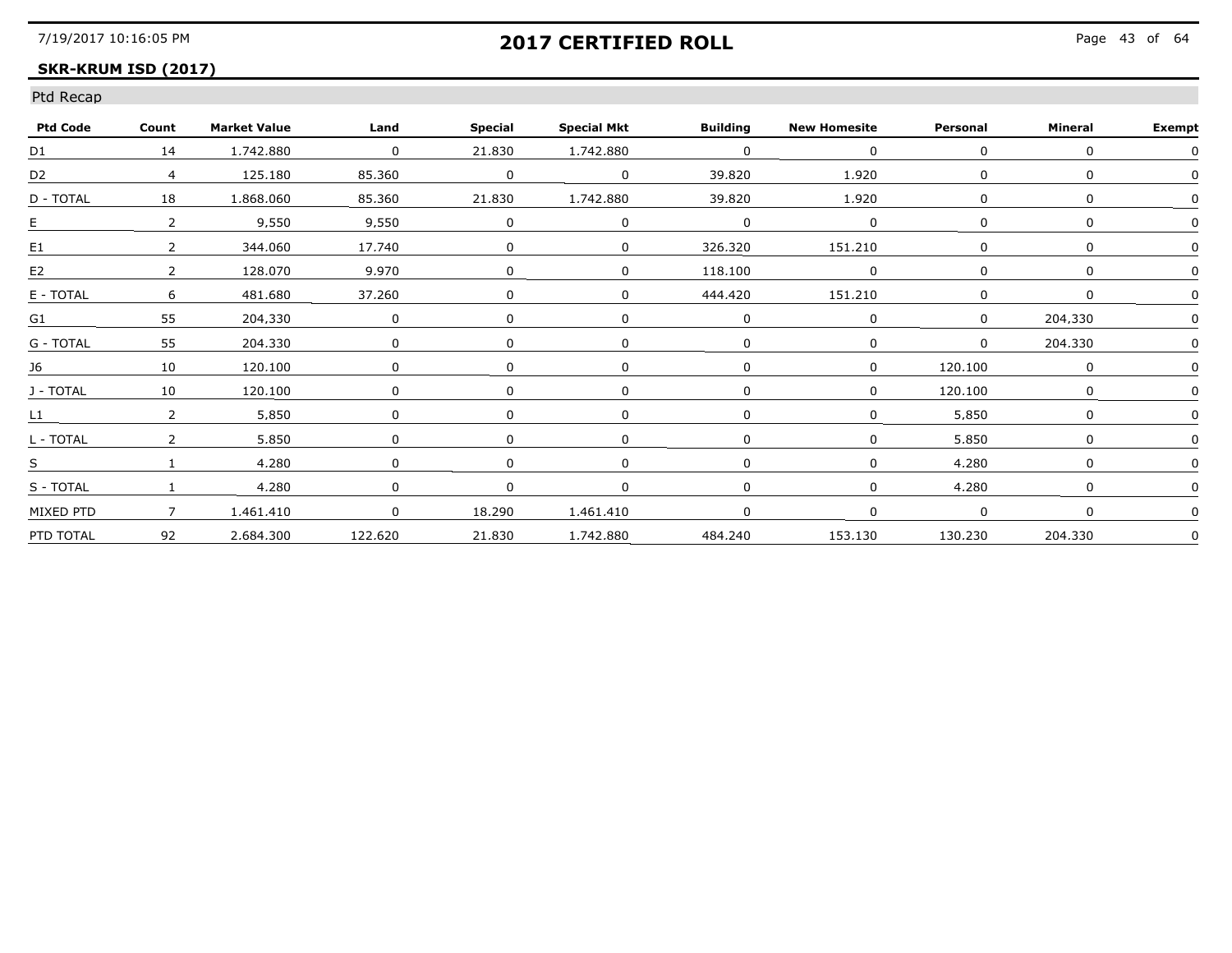## **SNW-NORTHWEST ISD (2017)**

| <b>Ptd Code</b>  | Count          | <b>Market Value</b> | Land        | <b>Special</b> | <b>Special Mkt</b> | <b>Building</b> | <b>New Homesite</b> | Personal     | Mineral        | <b>Exempt</b>    |
|------------------|----------------|---------------------|-------------|----------------|--------------------|-----------------|---------------------|--------------|----------------|------------------|
| A1               | 2.465          | 461.796.020         | 80.600.540  | $\mathbf 0$    | $\mathbf{0}$       | 381.195.480     | 14,303,652          | $\mathbf{0}$ | $\mathbf 0$    | 133,390          |
| A2               | 922            | 39.186.798          | 16.241.960  | $\mathbf{0}$   | $\mathbf{0}$       | 22.944.838      | 2.092.950           | $\mathbf{0}$ | $\mathbf 0$    | $\mathbf 0$      |
| A - TOTAL        | 3.387          | 500.982.818         | 96.842.500  | $\Omega$       | $\Omega$           | 404.140.318     | 16.396.602          | 0            | 0              | 133.390          |
| B1               | $\overline{4}$ | 1.420.740           | 90.540      | $\Omega$       | 0                  | 1.330.200       | 59.910              | 0            | $\mathbf{0}$   | 0                |
| <b>B-TOTAL</b>   | $\overline{4}$ | 1.420.740           | 90.540      | $\Omega$       | 0                  | 1.330.200       | 59.910              | 0            | 0              | $\Omega$         |
| C1               | 274            | 6.127.310           | 6.127.310   | 0              | 0                  | $\mathbf 0$     | $\mathbf 0$         | 0            | $\mathbf 0$    | 27,320           |
| C <sub>2</sub>   | 5              | 339.480             | 339.480     | $\Omega$       | 0                  | $\mathbf 0$     | $\Omega$            | 0            | $\mathbf 0$    | $\mathbf 0$      |
| C <sub>3</sub>   | 30             | 431.070             | 431.070     | $\Omega$       | 0                  | 0               | 0                   | 0            | 0              | 0                |
| C - TOTAL        | 309            | 6.897.860           | 6.897.860   | 0              | 0                  | $\Omega$        | 0                   | 0            | $\Omega$       | 27.320           |
| D1               | 792            | 203.379.600         | 43.400      | 1.861.090      | 203.336.200        | $\Omega$        | $\Omega$            | $\Omega$     | 0              | $\boldsymbol{0}$ |
| D <sub>2</sub>   | 85             | 2.436.470           | 1.072.410   | $\overline{0}$ | $\bf{0}$           | 1,364,060       | 20,820              | 0            | $\mathbf 0$    | 5.420            |
| D - TOTAL        | 877            | 205.816.070         | 1.115.810   | 1,861,090      | 203.336.200        | 1.364.060       | 20,820              | 0            | 0              | 5,420            |
| Ε.               | 150            | 9.167.710           | 9.167.710   | $\Omega$       | $\Omega$           | $\Omega$        | 36.790              | $\Omega$     | $\overline{0}$ | 113.990          |
| E1               | 309            | 58.278.490          | 8.471.460   | 15.160         | 1.284.960          | 48.522.070      | 1.745.700           | 0            | $\mathbf{0}$   | $\boldsymbol{0}$ |
| E <sub>2</sub>   | 31             | 1.869.200           | 787.800     | $\Omega$       | $\Omega$           | 1.081.400       | 8.160               | 0            | 0              | 0                |
| E - TOTAL        | 490            | 69.315.400          | 18,426,970  | 15,160         | 1.284.960          | 49.603.470      | 1,790,650           | 0            | 0              | 113,990          |
| F1               | 203            | 78.204.450          | 21,572,110  | $\mathbf 0$    | 0                  | 56.632.340      | 3.604.390           | $\mathbf{0}$ | $\Omega$       | $\mathbf 0$      |
| F - TOTAL        | 203            | 78.204.450          | 21.572.110  | $\Omega$       | $\overline{0}$     | 56.632.340      | 3.604.390           | 0            | $\mathbf{0}$   | $\Omega$         |
| G1               | 34.415         | 143.212.090         | $\Omega$    | $\Omega$       | 0                  | $\Omega$        | 0                   | 0            | 143.212.090    | 492.300          |
| G - TOTAL        | 34.415         | 143.212.090         | $\Omega$    | $\Omega$       | 0                  | $\Omega$        | $\Omega$            | $\Omega$     | 143.212.090    | 492.300          |
| J1               | $\overline{4}$ | 130.770             | 128,370     | 0              | 0                  | 2,400           | 0                   | $\mathbf 0$  | $\mathbf 0$    | $\pmb{0}$        |
| J2               | 6              | 864,740             | $\mathbf 0$ | 0              | 0                  | 0               | $\mathbf{0}$        | 864.740      | 0              | $\mathbf 0$      |
| 13               | 18             | 18.767.930          | 47.040      | $\Omega$       | 0                  | $\Omega$        | $\Omega$            | 18.720.890   | $\Omega$       |                  |
| 14               | 31             | 2.169.330           | 5.180       | $\Omega$       | 0                  | 25.740          | $\Omega$            | 2.138.410    | $\Omega$       | $\Omega$         |
| 15               | 6              | 10.347.720          | 0           | $\Omega$       | $\Omega$           | $\Omega$        | $\Omega$            | 10.347.720   | $\mathbf{0}$   | $\Omega$         |
| J6               | 293            | 21.593.810          | 0           | $\Omega$       | 0                  | $\Omega$        | $\mathbf 0$         | 21.593.810   | $\mathbf 0$    | 0                |
| J7               | $\mathbf{1}$   | 2.940               | 0           | 0              | 0                  | $\Omega$        | $\mathbf{0}$        | 2,940        | $\mathbf 0$    | $\Omega$         |
| 18               | 26             | 58.217.590          | $\Omega$    | $\Omega$       | 0                  | 0               | $\Omega$            | 58.217.590   | 0              | $\Omega$         |
| J - TOTAL        | 385            | 112.094.830         | 180.590     | 0              | 0                  | 28.140          | $\Omega$            | 111.886.100  | 0              | 0                |
| L1               | 454            | 65.448.030          | 0           | $\Omega$       | 0                  | $\Omega$        | 0                   | 65.448.030   | 0              | 0                |
| L2G              | $\mathbf{1}$   | 35,340              | $\mathbf 0$ | $\mathbf{0}$   | 0                  | $\mathbf 0$     | $\mathbf{0}$        | 35,340       | 0              | $\Omega$         |
| L <sub>2</sub> P | $\overline{4}$ | 372.970             | 0           | $\mathbf 0$    | 0                  | $\mathbf 0$     | $\mathbf 0$         | 372,970      | $\mathbf 0$    | $\mathbf 0$      |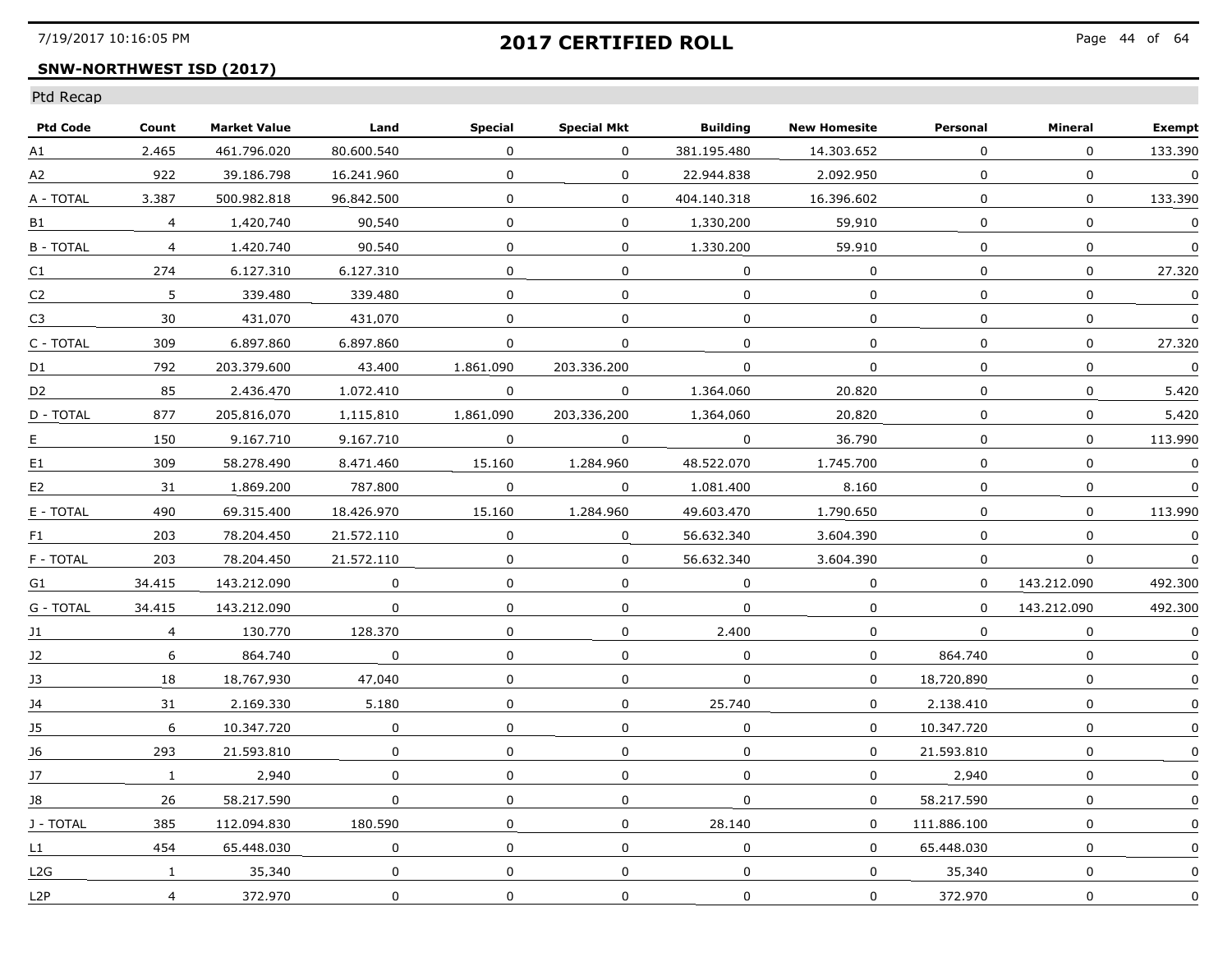## **2017 CERTIFIED ROLL**

### **SNW-NORTHWEST ISD (2017)**

| L2O            |        | 210.940       |             |           |             |             |            | 210 940     |             |              |
|----------------|--------|---------------|-------------|-----------|-------------|-------------|------------|-------------|-------------|--------------|
| L - TOTAL      | 463    | 66.067.280    |             |           |             |             | $\Omega$   | 66,067,280  |             |              |
| M <sub>1</sub> | 231    | 5.358.210     |             |           |             | 5.358.210   | 612.740    |             |             |              |
| M - TOTAL      | 231    | 5.358.210     |             |           |             | 5.358.210   | 612.740    |             |             |              |
| O              | 56     | 1.759.088     | 1.372.406   |           |             | 386.682     | 386.682    |             |             |              |
| O - TOTAL      | 56     | 1.759.088     | 1.372.406   |           |             | 386.682     | 386 682    |             |             |              |
| S              |        | 1 በ6በ 69በ     |             |           |             |             |            | 1 060 690   |             |              |
| S - TOTAL      | 6      | 1.060.690     |             |           |             |             |            | በቦA በAN 1   |             |              |
| X1             | 205    | 29.682.620    | 16.905.960  |           |             | 12.776.660  | 81.640     |             | $\Omega$    | - 29 682 620 |
| X - TOTAL      | 205    | 29.682.620    | 16.905.960  |           |             | 12 776 660  | 81.640     |             |             | 29 682 621   |
| PTD TOTAL      | 41,031 | 1,221,872,146 | 163,404,746 | 1.876.250 | 204,621,160 | 531,620,080 | 22.953.434 | 179,014,070 | 143,212,090 | 30.455.040   |
| MIXED PTD      | 328    | 74,659,850    | 152,590     | 630,910   | 74,397,160  | 110.100     | 3.160      |             |             | 5.420        |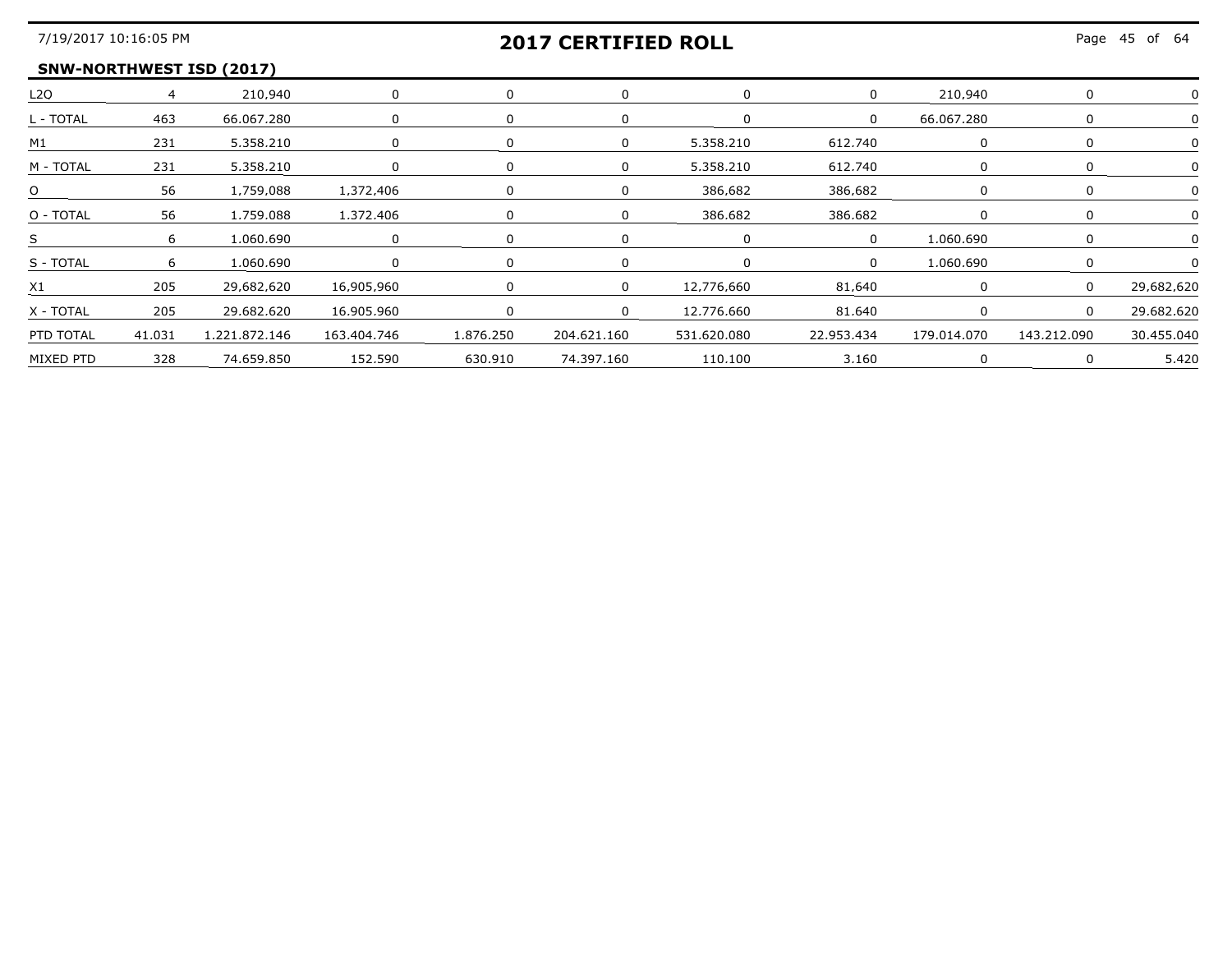## **SPA-PARADISE ISD (2017)**

| <b>Ptd Code</b>  | Count           | <b>Market Value</b> | Land         | <b>Special</b> | <b>Special Mkt</b> | <b>Building</b> | <b>New Homesite</b> | Personal     | Mineral      | <b>Exempt</b> |
|------------------|-----------------|---------------------|--------------|----------------|--------------------|-----------------|---------------------|--------------|--------------|---------------|
| A                | 1               | 1,500               | $\mathbf 0$  | $\mathbf 0$    | 0                  | $\mathbf 0$     | $\mathbf 0$         | 1,500        | 0            | 0             |
| A1               | 853             | 155.264.100         | 31.798.360   | 0              | $\mathbf{0}$       | 123,465,740     | 5.375.490           | $\mathbf 0$  | $\mathbf 0$  | $\mathbf{0}$  |
| A2               | 430             | 26.806.330          | 14.699.720   | $\Omega$       | $\Omega$           | 12.106.610      | 435.430             | $\Omega$     | $\mathbf{0}$ | $\Omega$      |
| A - TOTAL        | 1.284           | 182.071.930         | 46.498.080   | 0              | $\Omega$           | 135.572.350     | 5.810.920           | 1.500        | $\mathbf{0}$ | $\Omega$      |
| B1               | $7\overline{ }$ | 1.699.580           | 155.190      | $\Omega$       | $\Omega$           | 1.544.390       | 439.640             | $\Omega$     | $\mathbf{0}$ |               |
| <b>B-TOTAL</b>   | 7               | 1.699.580           | 155,190      | 0              | $\mathbf{0}$       | 1,544,390       | 439.640             | $\mathbf{0}$ | 0            | $\mathbf 0$   |
| C1               | 138             | 4.898.410           | 4.898.410    | $\Omega$       | $\Omega$           | $\Omega$        | $\mathbf{0}$        | $\Omega$     | $\Omega$     | $\Omega$      |
| C <sub>3</sub>   | $2^{\circ}$     | 15.660              | 15.660       | $\Omega$       | $\Omega$           | $\Omega$        | $\Omega$            | $\Omega$     | $\Omega$     | $\mathbf{0}$  |
| C - TOTAL        | 140             | 4.914.070           | 4.914.070    | 0              | $\Omega$           | $\Omega$        | $\Omega$            | $\Omega$     | 0            | $\Omega$      |
| D1               | 1.145           | 188.964.560         | $\Omega$     | 2.240.550      | 188.964.560        | 0               | $\Omega$            | $\Omega$     | 0            | 0             |
| D2               | 269             | 4.030.040           | 937.820      | 0              | $\mathbf{0}$       | 3.092.220       | 165,260             | $\mathbf{0}$ | 0            | 0             |
| D - TOTAL        | 1.414           | 192.994.600         | 937.820      | 2,240,550      | 188.964.560        | 3.092.220       | 165.260             | $\mathbf{0}$ | 0            | 0             |
| E.               | 200             | 11.515.000          | 11.182.470   | $\Omega$       | $\Omega$           | 332.530         | 120.770             | $\Omega$     | $\mathbf{0}$ | $\Omega$      |
| E1               | 530             | 93.546.170          | 9.025.870    | $\Omega$       | $\Omega$           | 84.520.300      | 3.414.360           | $\Omega$     | $\Omega$     | $\Omega$      |
| E <sub>2</sub>   | 142             | 6.305.190           | 2.574.550    | $\Omega$       | $\Omega$           | 3.730.640       | 171.610             | $\Omega$     | $\mathbf{0}$ | $\mathbf{0}$  |
| E - TOTAL        | 872             | 111.366.360         | 22.782.890   | 0              | 0                  | 88.583.470      | 3.706.740           | 0            | $\mathbf 0$  | 0             |
| F1.              | 68              | 11.018.370          | 2.765.090    | 0              | $\mathbf{0}$       | 8.253.280       | 913.630             | $\mathbf 0$  | 0            | $\mathbf 0$   |
| F - TOTAL        | 68              | 11.018.370          | 2.765.090    | 0              | $\Omega$           | 8.253.280       | 913.630             | $\Omega$     | 0            | $\Omega$      |
| G1               | 18.789          | 49.918.330          | $\Omega$     | 0              | $\Omega$           | $\Omega$        | $\Omega$            | $\Omega$     | 49.918.330   | 839.770       |
| G - TOTAL        | 18.789          | 49.918.330          | $\Omega$     | $\Omega$       | $\Omega$           | $\Omega$        | $\Omega$            | $\Omega$     | 49.918.330   | 839.770       |
| J2               | $\overline{4}$  | 570.980             | 366.810      | $\mathbf 0$    | $\mathbf 0$        | $\Omega$        | $\mathbf 0$         | 204,170      | $\mathbf{0}$ | $\mathbf 0$   |
| J3               | 7               | 8.326.320           | 27,490       | 0              | 0                  | 0               | 0                   | 8.298.830    | 0            | 0             |
| 14               | 9               | 403.950             | 24.000       | 0              | 0                  | 8.340           | $\Omega$            | 371.610      | 0            | 0             |
| 15               | 3               | 4.468.080           | $\Omega$     | $\Omega$       | $\Omega$           | $\Omega$        | $\Omega$            | 4.468.080    | $\Omega$     | $\mathbf{0}$  |
| 16               | 204             | 16.645.970          | $\Omega$     | 0              | $\Omega$           | $\Omega$        | $\Omega$            | 16.645.970   | $\Omega$     | $\Omega$      |
| J7               | 1               | 8,400               | $\Omega$     | 0              | $\Omega$           | $\Omega$        | $\Omega$            | 8,400        | 0            | $\Omega$      |
| J8               | 33              | 29.436.790          | $\mathbf{0}$ | 0              | $\Omega$           | $\Omega$        | 0                   | 29.436.790   | $\mathbf 0$  | $\Omega$      |
| J - TOTAL        | 261             | 59.860.490          | 418.300      | 0              | $\Omega$           | 8.340           | $\Omega$            | 59.433.850   | $\mathbf{0}$ | $\Omega$      |
| L1 I             | 191             | 14.254.830          | 0            | 0              | $\Omega$           | $\Omega$        | $\Omega$            | 14.254.830   | 0            | $\Omega$      |
| L <sub>2</sub> C | $\mathbf{1}$    | 1.305.400           | 0            | $\Omega$       | $\Omega$           | $\Omega$        | $\Omega$            | 1.305.400    | $\Omega$     |               |
| L2G              | $\overline{2}$  | 903.950             | $\mathbf{0}$ | 0              | $\mathbf{0}$       | $\mathbf 0$     | $\mathbf 0$         | 903.950      | 0            | $\mathbf{0}$  |
| L2J              | $\overline{2}$  | 1,820               | 0            | $\mathbf 0$    | $\mathbf 0$        | $\mathbf 0$     | 0                   | 1,820        | $\mathbf 0$  | $\mathbf 0$   |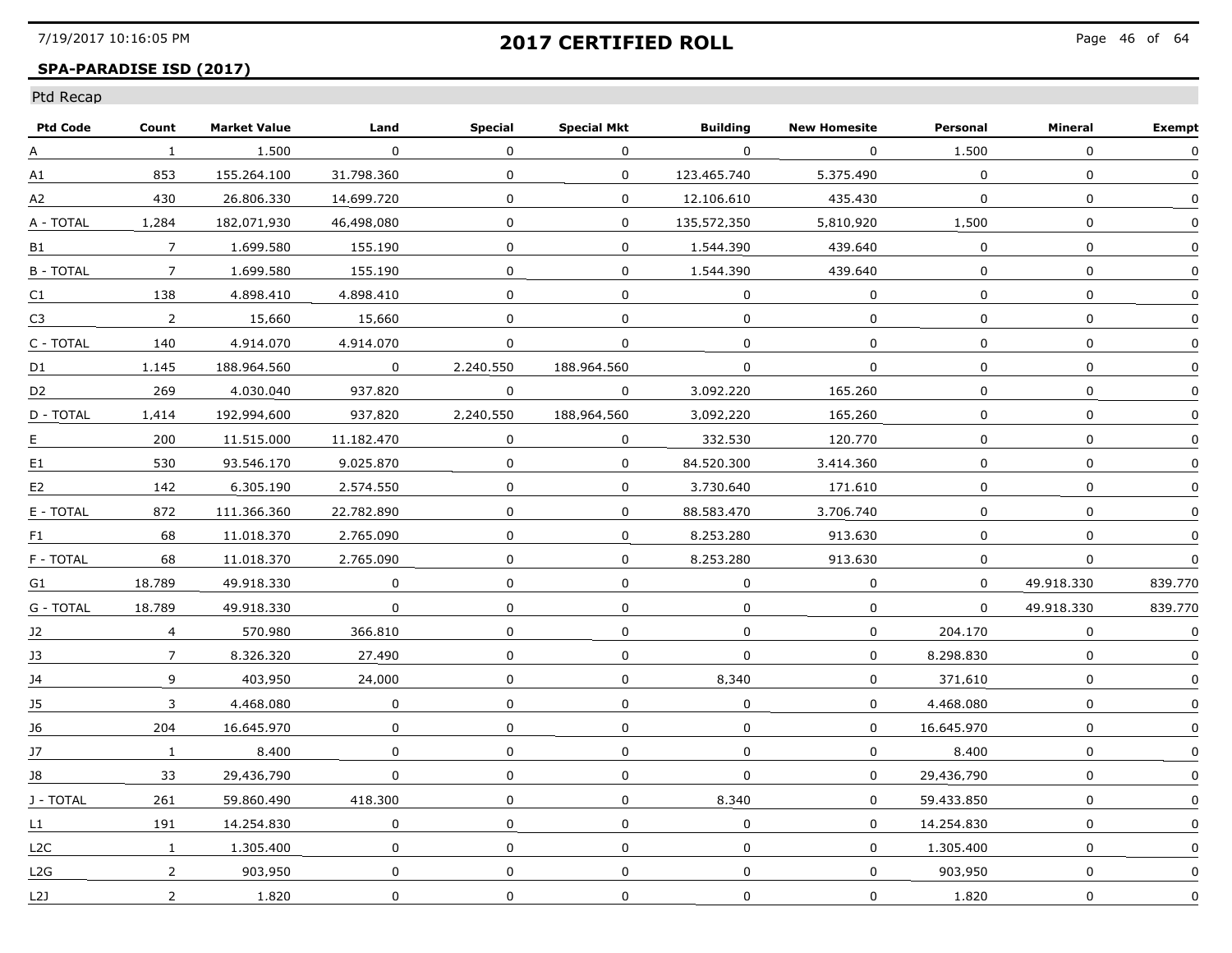#### **SPA-PARADISE ISD (2017)**

| L <sub>2</sub> K |                | 1.733.260       |              |           |             |             |            | 733 260    |            |            |
|------------------|----------------|-----------------|--------------|-----------|-------------|-------------|------------|------------|------------|------------|
| L2M              |                | 109.710         | n            |           |             | n           |            | 109,710    |            |            |
| L2P              | 5 <sub>1</sub> | 479.320         |              |           |             |             |            | 479.320    |            |            |
| L - TOTAL        | 203            | 18.788.290      |              |           |             |             | $\Omega$   | 18.788.290 |            |            |
| M1               | 149            | 3.594.220       | <sup>n</sup> |           | n.          | 3.594.220   | 183.440    |            |            |            |
| M - TOTAL        | 149            | 3,594,220       | $\Omega$     |           |             | 3,594,220   | 183,440    |            |            |            |
| O                |                | 19.520          | 19.520       |           |             |             |            |            |            |            |
| O - TOTAL        |                | 19.520          | 19.520       |           |             |             |            |            |            |            |
| S.               |                | 206.460         |              |           |             |             |            | 206.460    |            |            |
| S - TOTAL        | $\mathcal{D}$  | 206.460         |              |           |             |             |            | 206.460    |            |            |
| X1               | 84             | 28,602,380      | 4,770,120    |           | $\cap$      | 23,832,260  | 52,280     |            |            | 28,602,380 |
| X - TOTAL        | 84             | 28,602,380      | 4,770,120    |           | $\Omega$    | 23.832.260  | 52,280     |            | $\Omega$   | 28,602,380 |
| PTD TOTAL        | 23.274         | 665.054.600     | 83.261.080   | 2.240.550 | 188.964.560 | 264.480.530 | 11.271.910 | 78.430.100 | 49.918.330 | 29.442.150 |
| MIXED PTD        |                | 678 106.483.850 | 187.860      | 1.241.060 | 106.016.500 | 279.490     |            |            |            |            |
|                  |                |                 |              |           |             |             |            |            |            |            |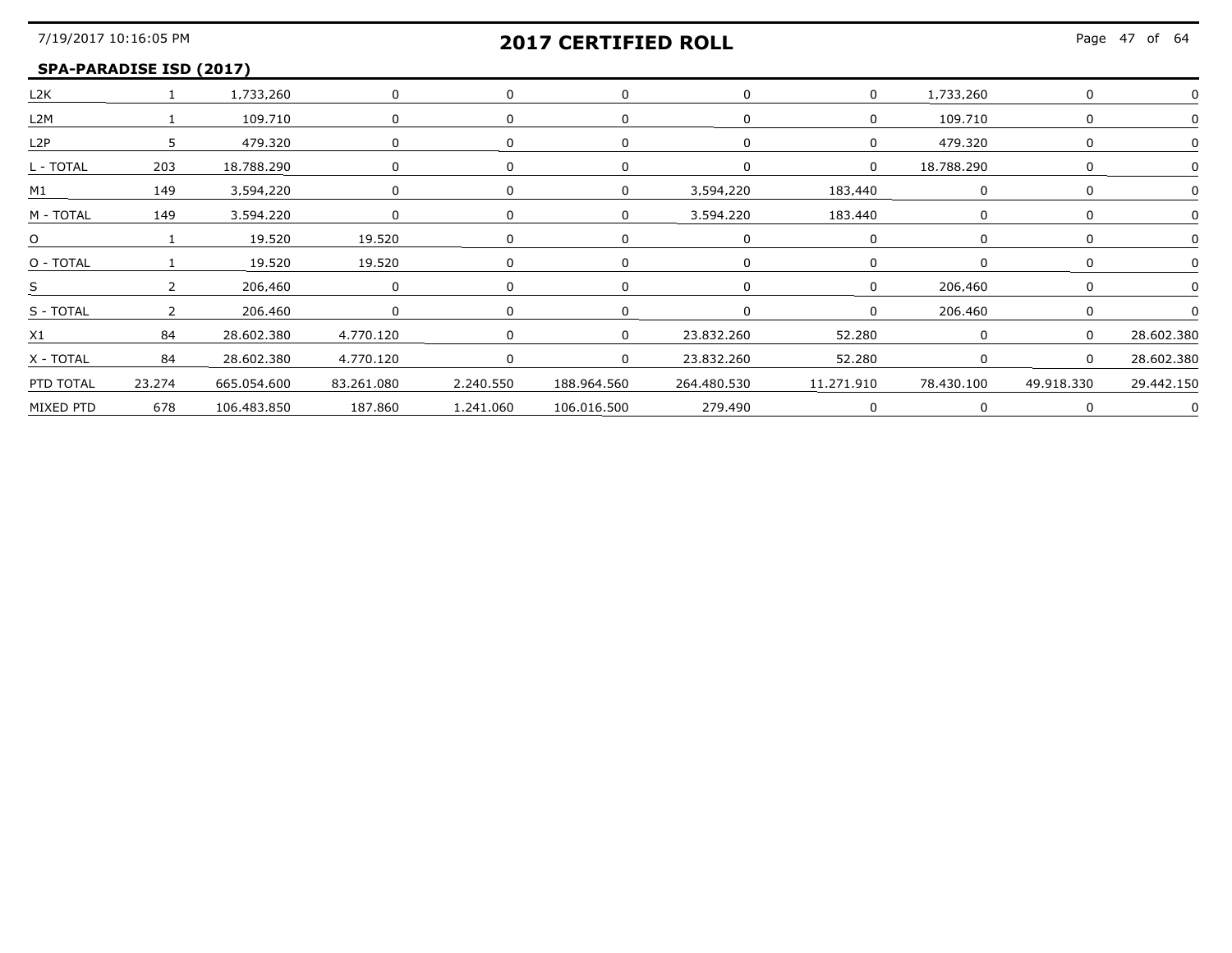## **SPN-PONDER ISD (2017)**

| <b>Ptd Code</b> | Count | <b>Market Value</b> | Land | <b>Special</b> | Special Mkt | <b>Building</b> | <b>New Homesite</b> | Personal                           | Mineral | Exempt |
|-----------------|-------|---------------------|------|----------------|-------------|-----------------|---------------------|------------------------------------|---------|--------|
| J6              |       | 33,860              |      |                |             |                 |                     | 33,860                             |         |        |
| J - TOTAL       |       | 33,860              |      |                |             |                 |                     | 33,860<br>------------------------ |         |        |
| PTD TOTAL       |       | 33.860              |      |                |             |                 |                     | 33.860                             |         |        |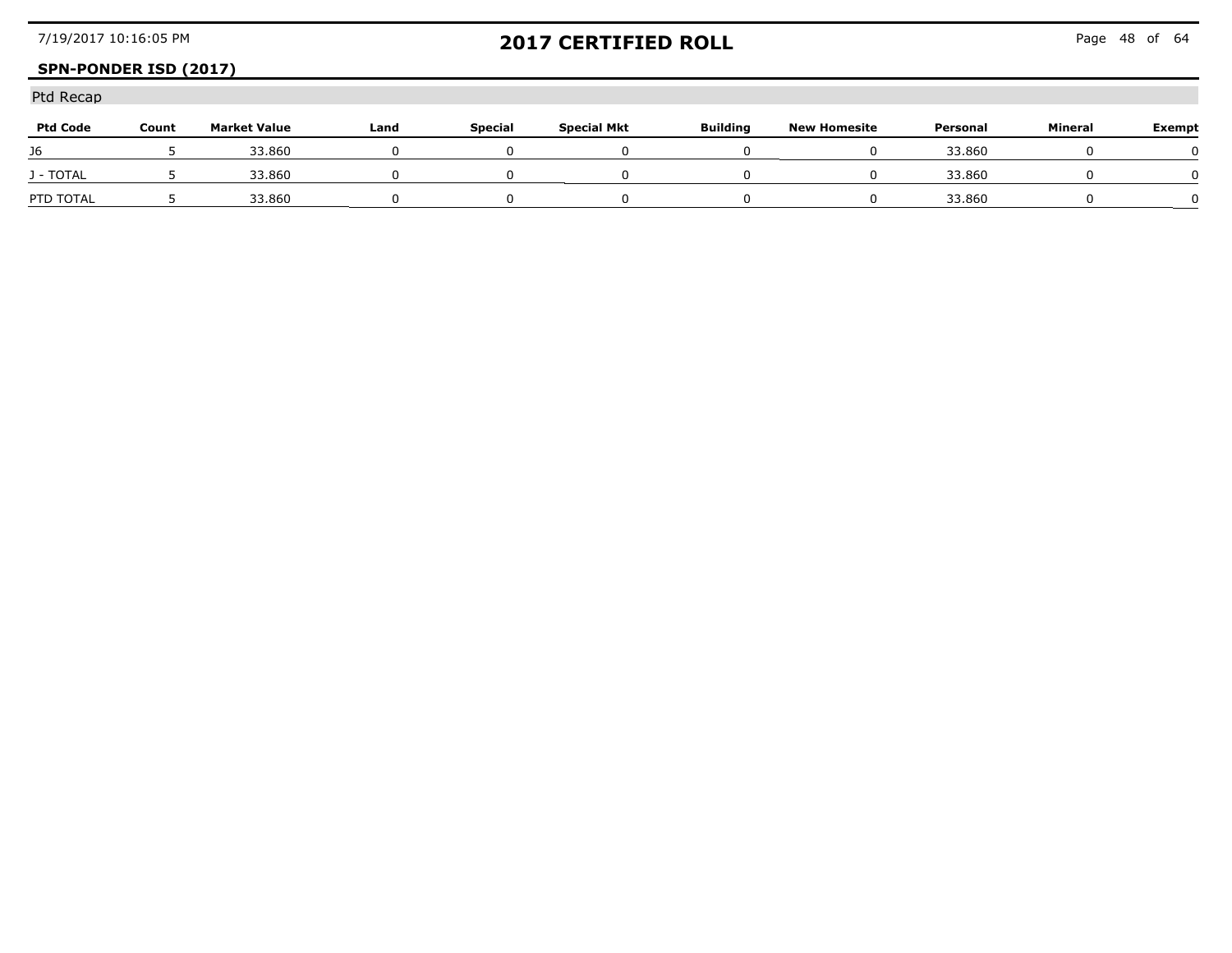## **SPO-POOLVILLE ISD (2017)**

| <b>Ptd Code</b>  | Count          | <b>Market Value</b> | Land         | <b>Special</b> | <b>Special Mkt</b> | <b>Building</b> | <b>New Homesite</b> | Personal     | Mineral      | <b>Exempt</b> |
|------------------|----------------|---------------------|--------------|----------------|--------------------|-----------------|---------------------|--------------|--------------|---------------|
| A1               | 69             | 12.111.170          | 3.242.620    | 0              | 0                  | 8.868.550       | 434.980             | 0            | $\mathbf 0$  | 0             |
| A2               | 249            | 14,564,170          | 6.336.770    | 0              | 0                  | 8.227.400       | 121,580             | $\mathbf 0$  | 0            | $\mathbf{0}$  |
| A - TOTAL        | 318            | 26.675.340          | 9.579.390    | $\Omega$       | $\Omega$           | 17.095.950      | 556.560             | $\Omega$     | $\mathbf{0}$ | $\Omega$      |
| C1               | 54             | 1.652.920           | 1.652.920    | 0              | $\Omega$           | 0               | $\Omega$            | $\Omega$     | $\mathbf{0}$ | $\Omega$      |
| C <sub>3</sub>   | $\mathbf{1}$   | 10.000              | 10.000       | $\mathbf{0}$   | $\Omega$           | $\Omega$        | $\Omega$            | $\Omega$     | $\mathbf{0}$ |               |
| C - TOTAL        | 55             | 1.662.920           | 1.662.920    | 0              | $\mathbf 0$        | $\mathbf 0$     | $\mathbf 0$         | $\mathbf{0}$ | $\mathbf 0$  | $\mathbf 0$   |
| D1               | 278            | 51.226.750          | $\mathbf 0$  | 788,270        | 51.226.750         | $\mathbf 0$     | $\mathbf 0$         | $\Omega$     | $\mathbf 0$  | $\mathbf 0$   |
| D <sub>2</sub>   | 38             | 789.430             | 85.890       | 0              | 0                  | 703.540         | 5.390               | 0            | 0            | $\mathbf{0}$  |
| D - TOTAL        | 316            | 52.016.180          | 85.890       | 788.270        | 51.226.750         | 703.540         | 5.390               | $\Omega$     | 0            | $\Omega$      |
| Е                | 100            | 3.473.360           | 3.441.020    | 0              | 0                  | 32.340          | $\Omega$            | $\Omega$     | $\mathbf{0}$ | $\Omega$      |
| E1               | 150            | 20.956.870          | 2,778,900    | 0              | 0                  | 18.177.970      | 580.130             | 0            | $\mathbf 0$  |               |
| E <sub>2</sub>   | 65             | 3.886.570           | 2.062.810    | 0              | 0                  | 1,823,760       | 40.890              | 0            | 0            | 0             |
| E - TOTAL        | 315            | 28.316.800          | 8.282.730    | 0              | $\Omega$           | 20.034.070      | 621.020             | $\Omega$     | 0            | 0             |
| F1               | $12$           | 2.265.590           | 461.480      | 0              | $\Omega$           | 1.804.110       | 4.760               | 0            | 0            | $\Omega$      |
| F - TOTAL        | 12             | 2.265.590           | 461.480      | 0              | $\Omega$           | 1.804.110       | 4.760               | 0            | 0            | $\Omega$      |
| G1               | 1,008          | 1.463.670           | $\mathbf 0$  | $\mathbf{0}$   | $\Omega$           | 0               | $\mathbf 0$         | 0            | 1,463,670    | 13.460        |
| G - TOTAL        | 1.008          | 1,463,670           | $\Omega$     | 0              | $\mathbf{0}$       | $\mathbf 0$     | $\mathbf 0$         | $\mathbf{0}$ | 1,463,670    | 13.460        |
| 13               | 6              | 4.321.640           | $\Omega$     | $\Omega$       | $\overline{0}$     | $\Omega$        | $\mathbf{0}$        | 4.321.640    | $\Omega$     | 0             |
| 14               | 5.             | 213.970             | 0            | 0              | 0                  | 0               | 0                   | 213.970      | 0            | $\mathbf{0}$  |
| 16               | 34             | 11.359.930          | 0            | 0              | $\Omega$           | 0               | $\Omega$            | 11.359.930   | 0            | 0             |
| J6A              | $\mathbf{1}$   | 1.121.750           | $\mathbf 0$  | 0              | $\mathbf 0$        | $\mathbf 0$     | 0                   | 1.121.750    | 0            | $\mathbf 0$   |
| J8               | $\overline{4}$ | 4,489,540           | $\Omega$     | $\Omega$       | $\Omega$           | $\Omega$        | 0                   | 4,489,540    | $\Omega$     |               |
| J - TOTAL        | 50             | 21.506.830          | $\Omega$     | $\Omega$       | 0                  | $\Omega$        | $\Omega$            | 21.506.830   | 0            | 0             |
| L1               | 23             | 926.630             | $\Omega$     | 0              | $\Omega$           | 0               | $\Omega$            | 926.630      | 0            | $\Omega$      |
| L <sub>2</sub> P | $\mathbf{1}$   | 60.400              | 0            | 0              | 0                  | $\Omega$        | 0                   | 60.400       | 0            | 0             |
| L - TOTAL        | 24             | 987.030             | 0            | 0              | 0                  | 0               | 0                   | 987.030      | $\mathbf 0$  | $\Omega$      |
| M1               | 45             | 1,253,350           | $\mathbf{0}$ | 0              | $\mathbf{0}$       | 1,253,350       | 89.650              | 0            | $\mathbf 0$  |               |
| M - TOTAL        | 45             | 1.253.350           | $\Omega$     | 0              | $\Omega$           | 1.253.350       | 89.650              | $\Omega$     | 0            | $\Omega$      |
| X1               | 18             | 897.980             | 799.420      | 0              | $\Omega$           | 98.560          | $\Omega$            | 0            | $\Omega$     | 897.980       |
| X - TOTAL        | 18             | 897.980             | 799.420      | 0              | 0                  | 98.560          | $\Omega$            | $\Omega$     | 0            | 897.980       |
| MIXED PTD        | 170            | 23.168.470          | 67.410       | 338,370        | 22.940.000         | 161.060         | 1,900               | $\mathbf 0$  | $\mathbf 0$  | $\mathbf 0$   |
| PTD TOTAL        | 2.161          | 137.045.690         | 20.871.830   | 788.270        | 51.226.750         | 40.989.580      | 1,277,380           | 22.493.860   | 1,463,670    | 911.440       |
|                  |                |                     |              |                |                    |                 |                     |              |              |               |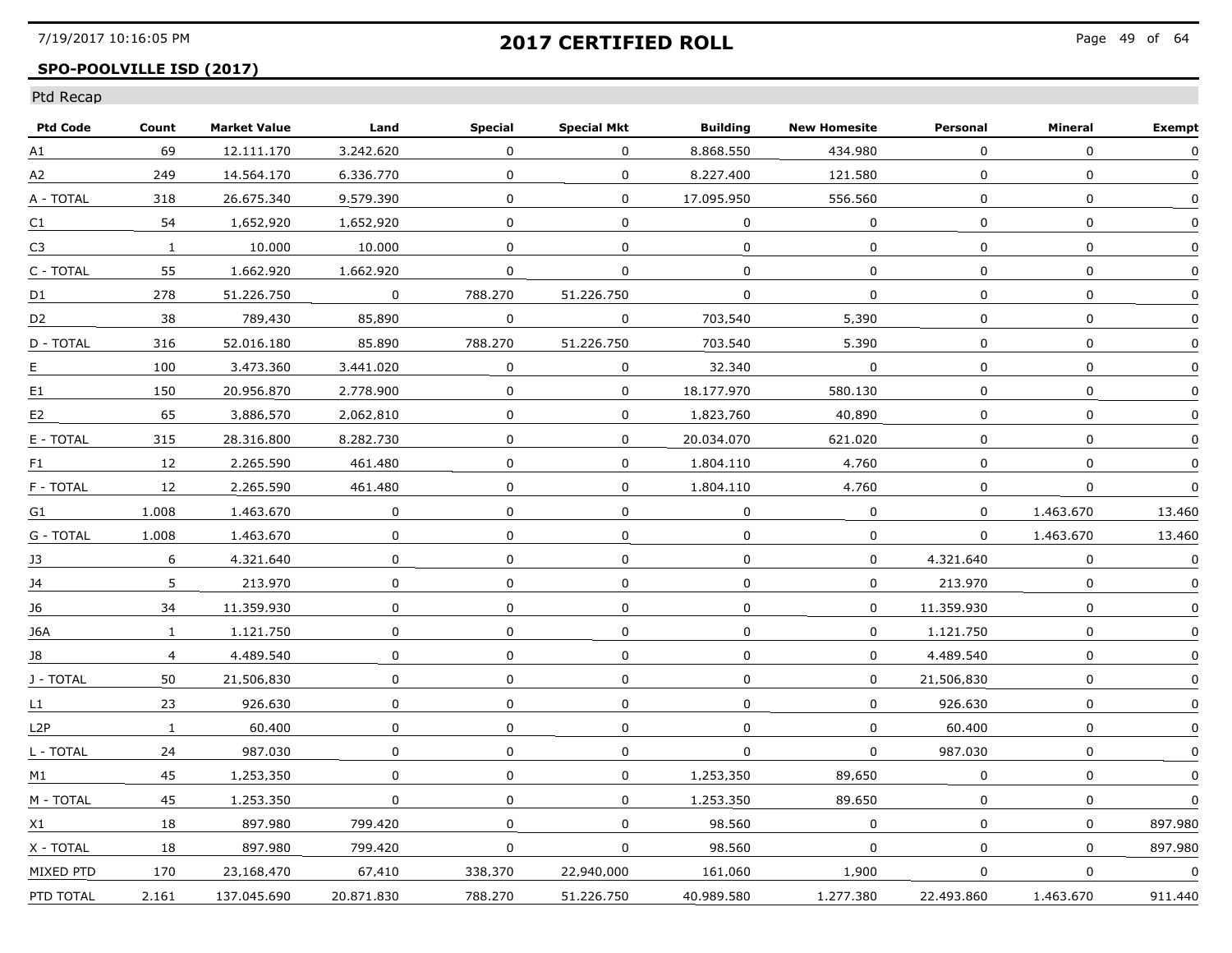## **SPR-SPRINGTOWN ISD (2017)**

| <b>Ptd Code</b>  | Count          | <b>Market Value</b> | Land        | <b>Special</b> | <b>Special Mkt</b> | <b>Building</b> | <b>New Homesite</b> | Personal     | Mineral      | <b>Exempt</b> |
|------------------|----------------|---------------------|-------------|----------------|--------------------|-----------------|---------------------|--------------|--------------|---------------|
| A1               | 329            | 52.071.110          | 11.479.760  | $\Omega$       | $\mathbf{0}$       | 40.591.350      | 649.440             | $\Omega$     | $\Omega$     | 0             |
| A2               | 133            | 8.383.070           | 4,324,270   | $\mathbf{0}$   | $\mathbf 0$        | 4.058.800       | 294.570             | $\mathbf{0}$ | $\mathbf 0$  | $\Omega$      |
| A - TOTAL        | 462            | 60.454.180          | 15.804.030  | 0              | $\Omega$           | 44.650.150      | 944.010             | 0            | 0            | $\Omega$      |
| C <sub>1</sub>   | 40             | 995.940             | 995.940     | 0              | $\Omega$           | 0               | $\Omega$            | 0            | 0            | $\Omega$      |
| C <sub>3</sub>   | $\mathbf{1}$   | 38.740              | 38.740      | $\Omega$       | $\mathbf{0}$       | $\mathbf{0}$    | $\Omega$            | $\Omega$     | $\Omega$     |               |
| C - TOTAL        | 41             | 1.034.680           | 1.034.680   | $\mathbf 0$    | $\overline{0}$     | $\mathbf{0}$    | $\mathbf 0$         | $\Omega$     | $\mathbf 0$  | $\Omega$      |
| D1               | 557            | 70.096.810          | $\mathbf 0$ | 762,130        | 70.096.810         | $\Omega$        | $\mathbf 0$         | $\Omega$     | $\mathbf 0$  |               |
| D <sub>2</sub>   | 108            | 2.397.830           | 927.400     | 0              | $\Omega$           | 1.470.430       | 73.780              | $\Omega$     | 0            |               |
| D - TOTAL        | 665            | 72.494.640          | 927.400     | 762.130        | 70.096.810         | 1.470.430       | 73.780              | $\Omega$     | $\Omega$     | n             |
| E.               | 67             | 4.539.260           | 4.539.260   | $\Omega$       | 0                  | $\overline{0}$  | $\Omega$            | $\mathbf{0}$ | $\mathbf{0}$ | $\Omega$      |
| E1               | 372            | 61.896.390          | 8.043.250   | 1,850          | 207.750            | 53.645.390      | 1,543,120           | 0            | 0            | O             |
| E <sub>2</sub>   | 81             | 4,905,180           | 2,354,900   | 0              | 0                  | 2,550,280       | 33.510              | $\Omega$     | $\mathbf{0}$ |               |
| E - TOTAL        | 520            | 71.340.830          | 14.937.410  | 1.850          | 207.750            | 56.195.670      | 1.576.630           | $\Omega$     | $\Omega$     | $\Omega$      |
| F1               | 10             | 2.053.850           | 462.960     | 0              | $\Omega$           | 1.590.890       | 335.240             | $\mathbf{0}$ | $\Omega$     | $\Omega$      |
| F - TOTAL        | 10             | 2.053.850           | 462.960     | 0              | $\Omega$           | 1.590.890       | 335.240             | $\Omega$     | 0            | $\mathbf{0}$  |
| G1               | 2,584          | 3,470,630           | 0           | $\Omega$       | 0                  | 0               | 0                   | $\Omega$     | 3,470,630    | 31,170        |
| G - TOTAL        | 2.584          | 3,470,630           | $\mathbf 0$ | 0              | $\mathbf 0$        | $\mathbf 0$     | $\mathbf 0$         | $\Omega$     | 3.470.630    | 31.170        |
| 13               | 5              | 3.947.050           | $\Omega$    | 0              | 0                  | $\Omega$        | 0                   | 3.947.050    | $\Omega$     | $\Omega$      |
| 14               | $\overline{7}$ | 651.850             | 0           | 0              | 0                  | $\Omega$        | 0                   | 651.850      | 0            | <sup>0</sup>  |
| 16               | 112            | 14.757.050          | $\Omega$    | 0              | $\Omega$           | $\Omega$        | $\Omega$            | 14.757.050   | $\Omega$     | $\mathbf{0}$  |
| J8               | 3              | 158,860             | 0           | $\Omega$       | 0                  | $\Omega$        | $\mathbf 0$         | 158.860      | $\mathbf 0$  | $\Omega$      |
| J - TOTAL        | 127            | 19.514.810          | 0           | $\mathbf 0$    | $\mathbf 0$        | $\Omega$        | $\mathbf{0}$        | 19.514.810   | $\mathbf 0$  | $\Omega$      |
| L1               | 51             | 2.674.160           | 0           | 0              | $\Omega$           | 0               | $\Omega$            | 2.674.160    | 0            |               |
| L <sub>2</sub> P | $\mathbf{1}$   | 74.700              | $\Omega$    | $\Omega$       | $\Omega$           | $\Omega$        | $\Omega$            | 74.700       | 0            | $\Omega$      |
| L - TOTAL        | 52             | 2.748.860           | $\Omega$    | 0              | 0                  | 0               | $\Omega$            | 2.748.860    | 0            | $\Omega$      |
| M1               | 65             | 1,677,440           | 0           | 0              | 0                  | 1,677,440       | 214,850             | 0            | $\mathbf 0$  |               |
| M - TOTAL        | 65             | 1.677.440           | 0           | 0              | $\mathbf{0}$       | 1.677.440       | 214,850             | 0            | 0            | $\Omega$      |
| $\Omega$         | 16             | 411.650             | 411.650     | $\Omega$       | $\Omega$           | $\Omega$        | $\Omega$            | $\Omega$     | $\Omega$     | $\Omega$      |
| O - TOTAL        | 16             | 411.650             | 411.650     | 0              | 0                  | $\Omega$        | 0                   | 0            | 0            | $\Omega$      |
| S                | $\mathbf{1}$   | 33.740              | $\Omega$    | 0              | $\Omega$           | 0               | 0                   | 33.740       | 0            |               |
| S - TOTAL        | $\mathbf{1}$   | 33.740              | $\mathbf 0$ | 0              | $\mathbf 0$        | $\mathbf 0$     | $\mathbf 0$         | 33.740       | 0            | 0             |
| X1               | 23             | 1.307.640           | 563,280     | $\mathbf 0$    | $\mathbf 0$        | 744,360         | $\mathbf 0$         | $\mathbf 0$  | $\mathbf 0$  | 1.307.640     |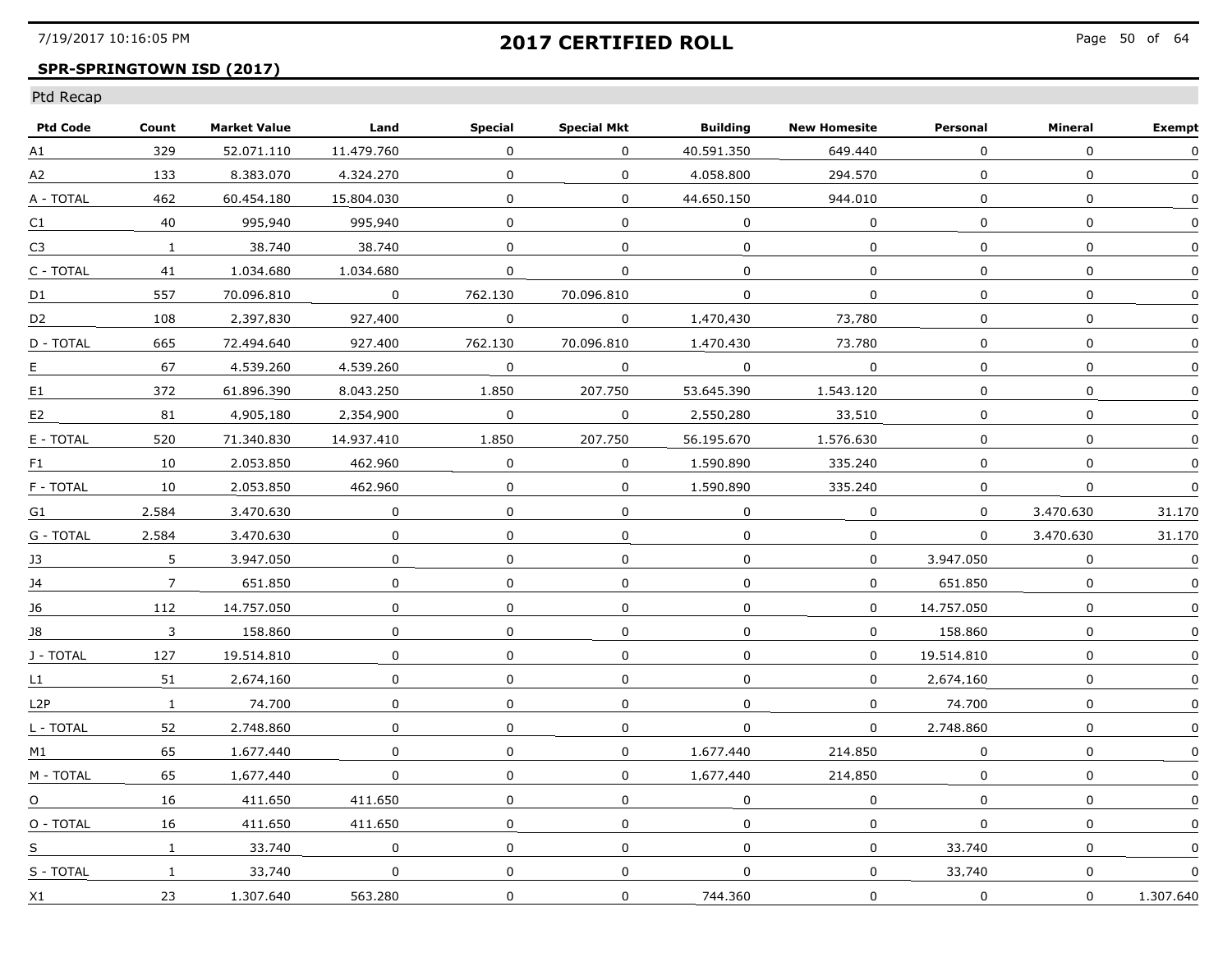| 7/19/2017 10:16:05 PM |       |                                  |            |         | <b>2017 CERTIFIED ROLL</b> |             |           |            |           | Page 51 of 64 |
|-----------------------|-------|----------------------------------|------------|---------|----------------------------|-------------|-----------|------------|-----------|---------------|
|                       |       | <b>SPR-SPRINGTOWN ISD (2017)</b> |            |         |                            |             |           |            |           |               |
| X - TOTAL             |       | .307.640                         | 563.280    |         |                            | 744.360     |           |            |           | L.307.640     |
| PTD TOTAL             | 4,566 | 236.542.950                      | 34.141.410 | 763.980 | 70.304.560                 | 106.328.940 | 3,144,510 | 22.297.410 | 3.470.630 | .338.810      |
| MIXED PTD             | 306   | 38.733.780                       | 32.690     | 408.660 | 38.580.510                 | 120.580     | .580      |            |           |               |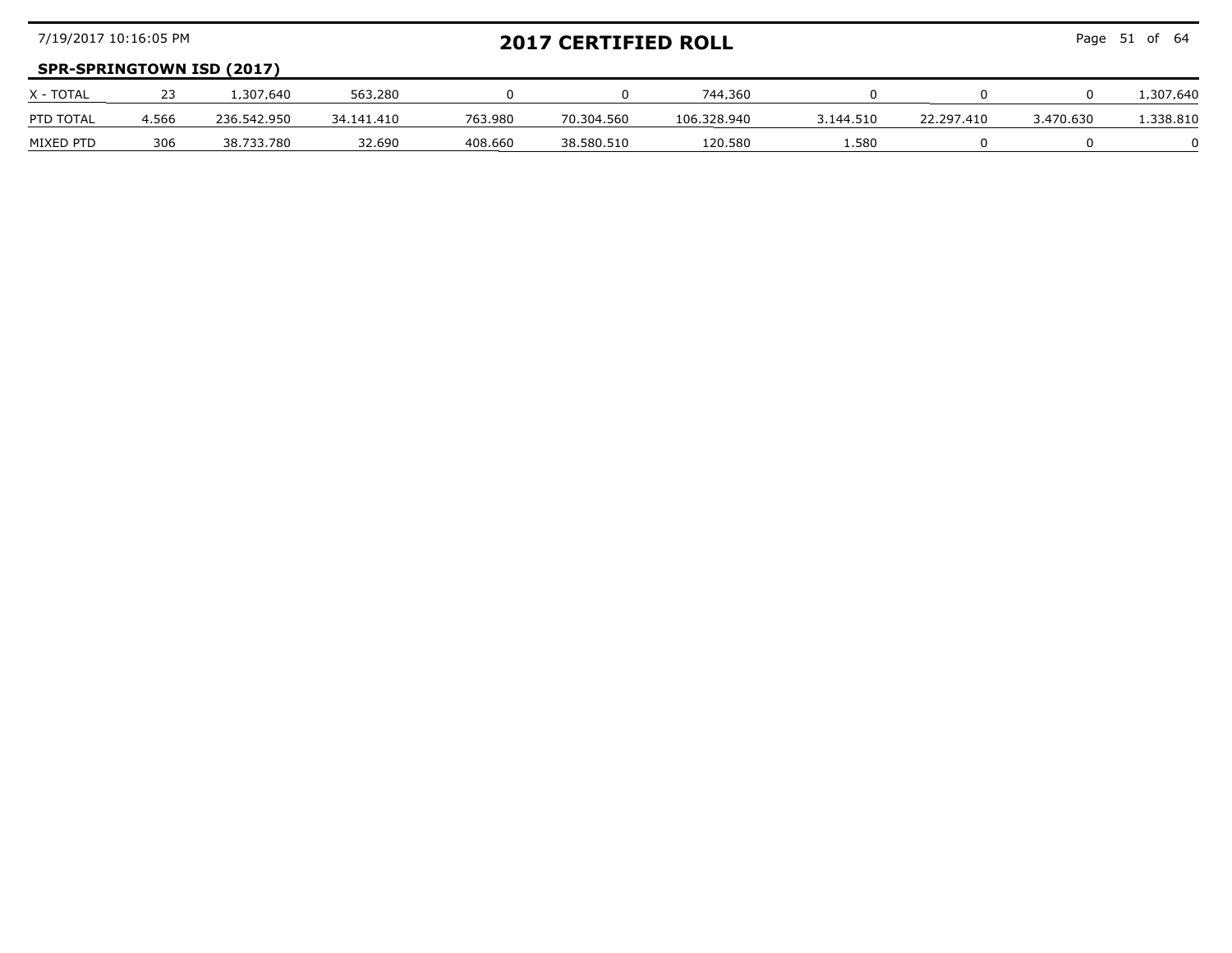## **SSL-SLIDELL ISD (2017)**

| <b>Ptd Code</b> | Count          | <b>Market Value</b> | Land           | <b>Special</b> | <b>Special Mkt</b> | <b>Building</b> | <b>New Homesite</b> | Personal     | Mineral      | <b>Exempt</b> |
|-----------------|----------------|---------------------|----------------|----------------|--------------------|-----------------|---------------------|--------------|--------------|---------------|
| A1              | 134            | 16.706.140          | 3.023.640      | 190            | 27.600             | 13.654.900      | 1.061.040           | 0            | $\mathbf 0$  | 0             |
| A2              | 152            | 8.095.010           | 3.732.670      | 0              | $\mathbf 0$        | 4,362,340       | 85,830              | $\mathbf 0$  | 0            | $\mathbf{0}$  |
| A - TOTAL       | 286            | 24.801.150          | 6.756.310      | 190            | 27.600             | 18.017.240      | 1.146.870           | $\Omega$     | $\mathbf{0}$ | $\Omega$      |
| C1              | 36             | 910.080             | 910.080        | 0              | $\Omega$           | $\Omega$        | $\Omega$            | $\Omega$     | $\mathbf{0}$ | $\Omega$      |
| C3              | 2              | 3.350               | 3.350          | $\mathbf{0}$   | $\Omega$           | $\Omega$        | $\Omega$            | 0            | $\mathbf{0}$ |               |
| C - TOTAL       | 38             | 913.430             | 913,430        | 0              | $\mathbf 0$        | $\mathbf 0$     | $\mathbf{0}$        | $\mathbf{0}$ | $\mathbf 0$  | 0             |
| D1              | 825            | 157.441.020         | $\overline{0}$ | 2.603.960      | 157.441.020        | 0               | $\Omega$            | $\Omega$     | $\mathbf 0$  | $\mathbf 0$   |
| D <sub>2</sub>  | 105            | 2.278.620           | 748.260        | 0              | $\Omega$           | 1.530.360       | 156.960             | 0            | 0            | $\mathbf{0}$  |
| D - TOTAL       | 930            | 159.719.640         | 748.260        | 2.603.960      | 157.441.020        | 1.530.360       | 156.960             | $\Omega$     | 0            | $\Omega$      |
| E               | 53             | 1.647.550           | 1.598.550      | 590            | 49.000             | $\Omega$        | $\Omega$            | $\Omega$     | $\mathbf{0}$ | $\Omega$      |
| E1              | 308            | 46.379.180          | 5.391.390      | 0              | $\mathbf 0$        | 40.987.790      | 1,446,290           | 0            | 0            | 0             |
| E <sub>2</sub>  | 71             | 2.793.260           | 1.119.920      | 0              | 0                  | 1,673,340       | 128,700             | 0            | 0            |               |
| E - TOTAL       | 432            | 50.819.990          | 8.109.860      | 590            | 49.000             | 42.661.130      | 1.574.990           | $\Omega$     | 0            | 0             |
| F1              | 15             | 4.553.470           | 1.070.790      | 0              | 0                  | 3.482.680       | 1.890               | $\Omega$     | 0            | $\mathbf{0}$  |
| F - TOTAL       | 15             | 4.553.470           | 1.070.790      | 0              | $\Omega$           | 3.482.680       | 1.890               | 0            | 0            | $\Omega$      |
| G1              | 5.676          | 60.546.160          | 0              | $\mathbf 0$    | $\Omega$           | $\Omega$        | $\mathbf 0$         | 0            | 60,546,160   | 221.630       |
| G - TOTAL       | 5.676          | 60.546.160          | $\Omega$       | $\mathbf 0$    | $\Omega$           | $\mathbf 0$     | $\mathbf 0$         | $\mathbf 0$  | 60.546.160   | 221.630       |
| 13              | 8              | 9.809.160           | 0              | 0              | $\mathbf{0}$       | $\Omega$        | 0                   | 9.809.160    | $\Omega$     | $\Omega$      |
| 14              | 5.             | 426.900             | 4.500          | 0              | $\Omega$           | 18.130          | $\Omega$            | 404.270      | 0            |               |
| 16              | 128            | 15.080.060          | 0              | 0              | $\Omega$           | 0               | $\Omega$            | 15.080.060   | 0            | 0             |
| J6A             | $\overline{2}$ | 13.789.140          | 0              | 0              | $\mathbf 0$        | 0               | 0                   | 13,789,140   | 0            | $\mathbf 0$   |
| J8              | 42             | 20.888.660          | $\Omega$       | 0              | $\Omega$           | $\Omega$        | 0                   | 20.888.660   | 0            | 0             |
| J - TOTAL       | 185            | 59.993.920          | 4.500          | 0              | $\Omega$           | 18.130          | 0                   | 59.971.290   | 0            | 0             |
| L1              | 50             | 2.924.280           | 0              | 0              | $\Omega$           | 0               | $\Omega$            | 2.924.280    | 0            | $\Omega$      |
| L2G             | $\mathbf{1}$   | 28.220              | 0              | 0              | 0                  | $\mathbf{0}$    | 0                   | 28.220       | 0            | 0             |
| L2P             | $\mathbf{1}$   | 72,000              | 0              | 0              | $\mathbf{0}$       | 0               | 0                   | 72,000       | $\mathbf 0$  |               |
| L - TOTAL       | 52             | 3.024.500           | 0              | 0              | 0                  | 0               | $\mathbf{0}$        | 3.024.500    | 0            |               |
| M1              | 47             | 1.096.420           | $\Omega$       | 0              | $\Omega$           | 1.096.420       | 1.300               | 0            | 0            | $\Omega$      |
| M - TOTAL       | 47             | 1.096.420           | $\Omega$       | $\Omega$       | $\Omega$           | 1.096.420       | 1.300               | 0            | $\Omega$     |               |
| X1              | 44             | 10.343.160          | 5.569.880      | 0              | $\mathbf{0}$       | 4.773.280       | 103.060             | $\Omega$     | $\Omega$     | 10.343.160    |
| X - TOTAL       | 44             | 10.343.160          | 5,569,880      | 0              | $\mathbf{0}$       | 4,773,280       | 103.060             | $\Omega$     | $\Omega$     | 10.343.160    |
| PTD TOTAL       | 7.705          | 375.811.840         | 23,173,030     | 2,604,740      | 157.517.620        | 71.579.240      | 2.985.070           | 62.995.790   | 60.546.160   | 10.564.790    |
|                 |                |                     |                |                |                    |                 |                     |              |              |               |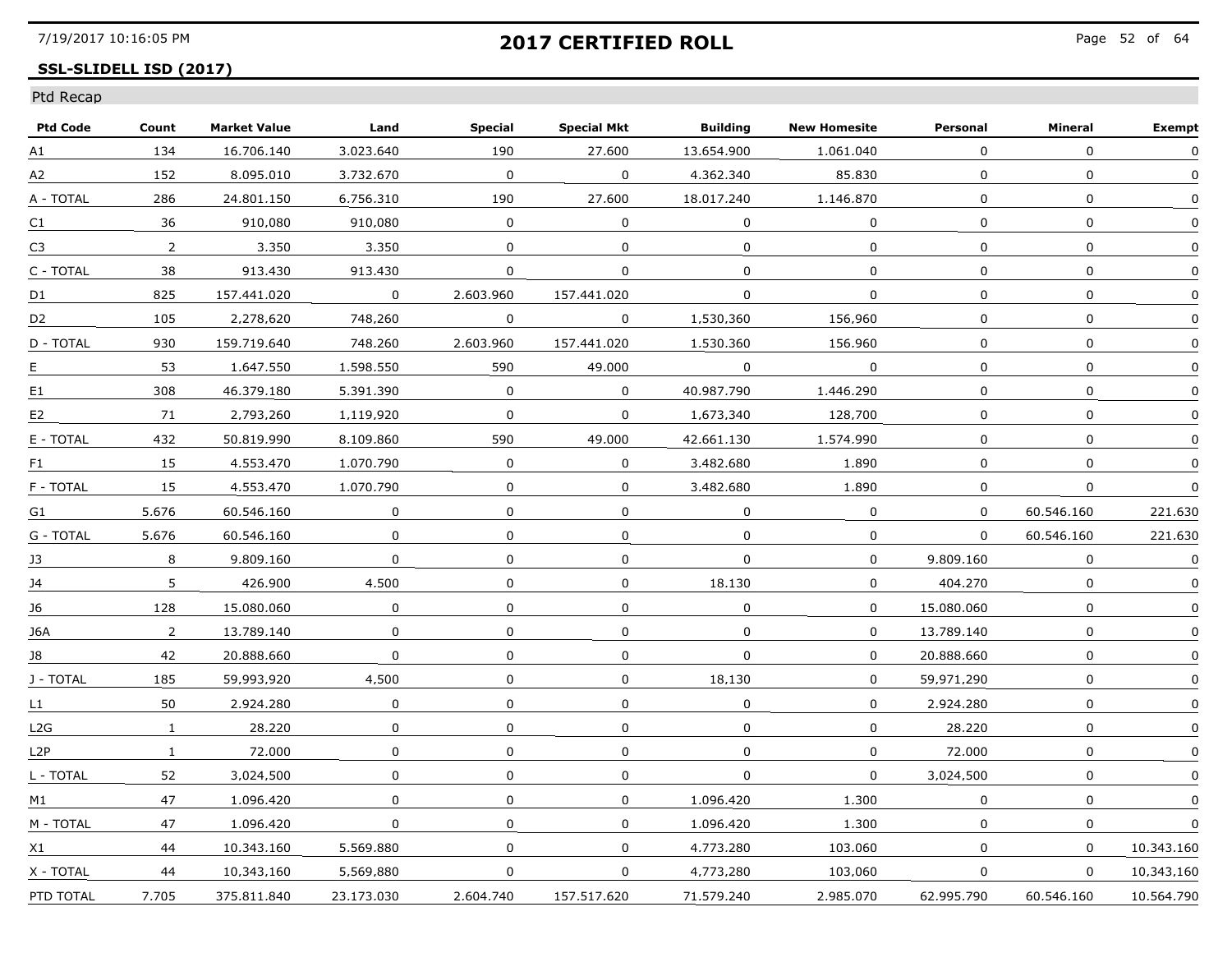| 7/19/2017 10:16:05 PM     |     |            |        |         | <b>2017 CERTIFIED ROLL</b> |        |       | Page 53 of 64 |  |
|---------------------------|-----|------------|--------|---------|----------------------------|--------|-------|---------------|--|
| <b>WCM-WISE CO BRANCH</b> |     |            |        |         |                            |        |       |               |  |
| MIXED PTD                 | 303 | 53.031.940 | 68.320 | 803.300 | 52.931.160                 | 32.460 | 2.210 |               |  |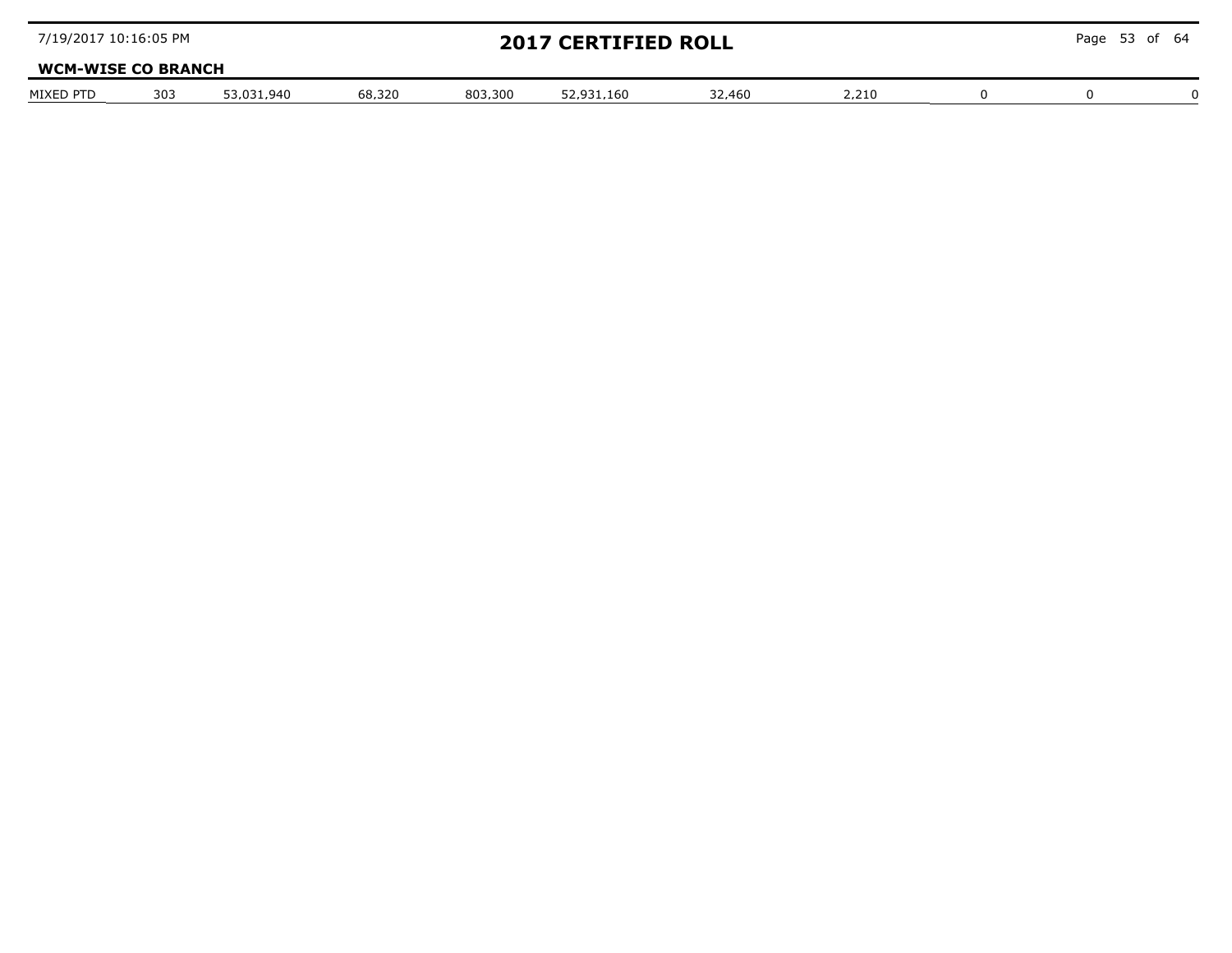### **WCM-WISE CO BRANCH**

| <b>Ptd Code</b> | Count        | <b>Market Value</b> | Land        | <b>Special</b> | <b>Special Mkt</b> | <b>Building</b> | <b>New Homesite</b> | Personal     | Mineral      | <b>Exempt</b> |
|-----------------|--------------|---------------------|-------------|----------------|--------------------|-----------------|---------------------|--------------|--------------|---------------|
|                 | 10           | 587,530             | $\Omega$    | $\Omega$       | $\mathbf{0}$       | 14.010          | 12,770              | 573,520      | $\Omega$     | $\Omega$      |
| - TOTAL         | 10           | 587.530             | 0           | 0              | 0                  | 14.010          | 12,770              | 573.520      | $\mathbf 0$  | $\mathbf{0}$  |
| А               | $\mathbf{1}$ | 1.500               | 0           | 0              | 0                  | 0               | $\Omega$            | 1.500        | $\mathbf{0}$ | $\Omega$      |
| Α1              | 12.769       | 2.127.194.526       | 388.209.874 | 190            | 27.600             | 1.738.957.052   | 79.227.732          | $\Omega$     | $\Omega$     | 383.730       |
| А2              | 4.817        | 264.147.076         | 118.416.960 | 0              | $\Omega$           | 145.730.116     | 6.422.030           | $\Omega$     | $\mathbf{0}$ | $\Omega$      |
| A3              | 38           | 6.866.650           | 3.765.360   | $\mathbf 0$    | $\mathbf 0$        | 3.101.290       | 55,040              | $\mathbf{0}$ | $\mathbf 0$  | 0             |
| A - TOTAL       | 17.625       | 2.398.209.752       | 510.392.194 | 190            | 27.600             | 1.887.788.458   | 85.704.802          | 1,500        | $\Omega$     | 383,730       |
| B1              | 171          | 40.048.662          | 4.026.070   | $\Omega$       | $\Omega$           | 36.022.592      | 1.066.290           | 0            | $\Omega$     | $\Omega$      |
| <b>B-TOTAL</b>  | 171          | 40.048.662          | 4.026.070   | 0              | $\Omega$           | 36.022.592      | 1.066.290           | $\Omega$     | $\Omega$     | 0             |
| C1              | 3.573        | 66.709.022          | 66.694.212  | 0              | 0                  | 14.810          | 0                   | $\Omega$     | 0            | 170.660       |
| C <sub>2</sub>  | 46           | 3.607.960           | 3,598,890   | $\mathbf 0$    | 0                  | 9.070           | $\Omega$            | $\Omega$     | $\Omega$     | $\pmb{0}$     |
| C <sub>3</sub>  | 1.758        | 8.445.140           | 8,438,320   | $\Omega$       | 0                  | 6,820           | 0                   | 0            | $\mathbf 0$  | 2,840         |
| C - TOTAL       | 5.377        | 78.762.122          | 78.731.422  | $\Omega$       | 0                  | 30.700          | $\Omega$            | $\Omega$     | $\Omega$     | 173.500       |
| D               | $\mathbf{1}$ | 2.180               | $\Omega$    | $\Omega$       | $\Omega$           | 2.180           | $\Omega$            | $\Omega$     | $\mathbf{0}$ | $\Omega$      |
| D <sub>1</sub>  | 11.253       | 2.174.351.638       | 159.480     | 27.456.610     | 2.174.043.898      | 148.260         | 121.110             | $\Omega$     | 0            | 69.910        |
| D <sub>2</sub>  | 2.156        | 42.262.330          | 13,558,660  | 0              | 0                  | 28.703.670      | 2.080.900           | $\mathbf 0$  | $\mathbf 0$  | 5.420         |
| D - TOTAL       | 13,410       | 2.216.616.148       | 13.718.140  | 27.456.610     | 2.174.043.898      | 28.854.110      | 2.202.010           | $\mathbf{0}$ | $\mathbf 0$  | 75,330        |
| E.              | 2.007        | 101.968.570         | 101.330.890 | 590            | 49.000             | 588.680         | 160.510             | $\Omega$     | $\Omega$     | 851.700       |
| E <sub>1</sub>  | 5.459        | 952.970.296         | 107.441.760 | 30.700         | 3.330.940          | 842.197.596     | 33.071.030          | $\Omega$     | $\mathbf{0}$ | 281.190       |
| E <sub>2</sub>  | 1.440        | 70.527.276          | 29.333.460  | 700            | 77.200             | 41.116.616      | 3.084.940           | $\Omega$     | $\Omega$     | $\Omega$      |
| E - TOTAL       | 8,906        | 1.125.466.142       | 238.106.110 | 31,990         | 3,457,140          | 883.902.892     | 36.316.480          | 0            | $\mathbf{0}$ | 1.132.890     |
| F1              | 1.882        | 640.492.384         | 194.812.737 | 15,450         | 1.003.720          | 444.675.927     | 11,258,520          | $\mathbf 0$  | $\Omega$     | 1.114.750     |
| F <sub>2</sub>  | 18           | 434.505.410         | 130.760     | 0              | 0                  | 2.395.450       | $\Omega$            | $\Omega$     | 431.979.200  | 0             |
| F - TOTAL       | 1.900        | 1.074.997.794       | 194.943.497 | 15.450         | 1.003.720          | 447.071.377     | 11.258.520          | $\Omega$     | 431.979.200  | 1.114.750     |
| G1              | 161.478      | 794.131.400         | $\Omega$    | $\Omega$       | 0                  | $\Omega$        | $\mathbf{0}$        | $\Omega$     | 794.131.400  | 10.112.600    |
| G - TOTAL       | 161.478      | 794.131.400         | 0           | $\mathbf 0$    | 0                  | $\Omega$        | 0                   | $\Omega$     | 794.131.400  | 10.112.600    |
| J1              | 5            | 132,270             | 129.870     | 0              | 0                  | 2.400           | 0                   | $\Omega$     | 0            | 0             |
| 12              | 26           | 5.191.760           | 366.810     | $\Omega$       | $\Omega$           | $\Omega$        | $\Omega$            | 4.824.950    | $\mathbf{0}$ | $\Omega$      |
| 13              | 104          | 147.740.410         | 273.210     | 0              | 0                  | $\Omega$        | 0                   | 147.467.200  | 0            | 0             |
| J3A             | $\mathbf{1}$ | 900.000             | 0           | 0              | 0                  | $\Omega$        | 0                   | 900.000      | 0            |               |
| J4              | 203          | 15.537.730          | 82,180      | $\mathbf 0$    | $\mathbf 0$        | 156.280         | $\mathbf{0}$        | 15,299,270   | $\mathbf 0$  | 0             |
| J5              | 33           | 62.117.730          | $\mathbf 0$ | $\Omega$       | 0                  | $\mathbf 0$     | $\Omega$            | 62.117.730   | $\Omega$     | $\mathbf 0$   |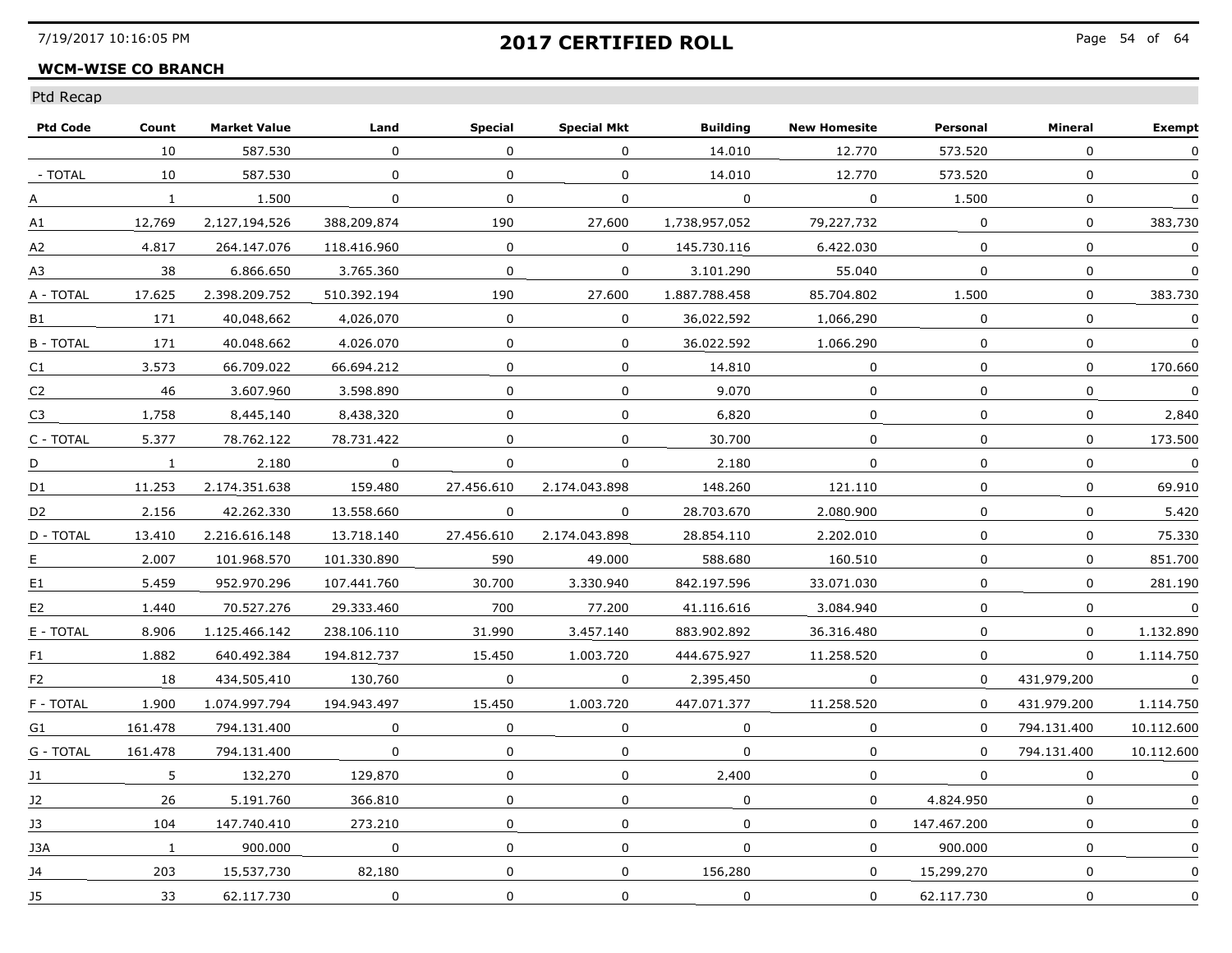#### **WCM-WISE CO BRANCH**

| J6               | 2,488        | 290.041.020   | 0             | 0            | 0             | 0             | 0            | 290.041.020   | 0             |             |
|------------------|--------------|---------------|---------------|--------------|---------------|---------------|--------------|---------------|---------------|-------------|
| J6A              | 13           | 17.024.920    | $\mathbf{0}$  | $\Omega$     | $\mathbf{0}$  | $\Omega$      | $\Omega$     | 17.024.920    | $\mathbf 0$   |             |
| 17               | 21           | 3.424.270     | $\Omega$      | $\mathbf 0$  | $\mathbf 0$   | $\Omega$      | $\mathbf{0}$ | 3.424.270     | $\mathbf 0$   |             |
| 18               | 480          | 275.859.170   | 0             | 0            | $\Omega$      | $\Omega$      | 0            | 275.859.170   | 0             |             |
| J - TOTAL        | 3.374        | 817.969.280   | 852.070       | $\Omega$     | $\Omega$      | 158.680       | $\Omega$     | 816.958.530   | 0             |             |
| L1.              | 3,326        | 391.360.530   | $\mathbf 0$   | $\mathbf 0$  | $\mathbf 0$   | $\mathbf 0$   | $\mathbf 0$  | 391.360.530   | $\mathsf{O}$  | $\Omega$    |
| L <sub>2</sub>   | $\mathbf{1}$ | 4.084.390     | $\mathbf 0$   | $\mathbf 0$  | 0             | $\Omega$      | 0            | 4.084.390     | $\mathbf 0$   |             |
| L2A              | 13           | 355.210       | 0             | $\mathbf{0}$ | 0             | 0             | 0            | 355.210       | 0             |             |
| L <sub>2</sub> C | 25           | 50.981.340    | 0             | 0            | 0             | $\Omega$      | $\Omega$     | 50.981.340    | $\Omega$      |             |
| L <sub>2</sub> D | 3            | 6.380         | 0             | 0            | 0             | 0             | 0            | 6.380         | 0             |             |
| L2G              | 142          | 122.958.750   | 0             | $\mathbf 0$  | 0             | $\mathbf 0$   | 0            | 122.958.750   | 0             |             |
| L2H              | 2            | 2,361,140     | 0             | 0            | 0             | 0             | 0            | 2,361,140     | 0             |             |
| L2J              | 30           | 1.174.390     | 0             | $\Omega$     | $\Omega$      | 0             | 0            | 1.174.390     | $\Omega$      |             |
| L2K              | 30           | 27.784.940    | 0             | 0            | 0             | 0             | 0            | 27.784.940    | 0             |             |
| L2L              | 3            | 36.700        | 0             | $\mathbf{0}$ | 0             | $\Omega$      | 0            | 36.700        | $\Omega$      |             |
| L2M              | 42           | 3.415.100     | 0             | $\mathbf 0$  | 0             | $\mathbf 0$   | 0            | 3.415.100     | 0             |             |
| L2N              | $\mathbf{1}$ | 10.000        | 0             | $\mathbf{0}$ | $\mathbf 0$   | $\mathbf{0}$  | $\mathbf 0$  | 10,000        | $\mathbf 0$   | ∩           |
| L <sub>2</sub> O | 15           | 953.470       | 0             | 0            | 0             | 0             | 0            | 953.470       | $\mathbf{0}$  |             |
| L <sub>2</sub> P | 39           | 2.897.840     | 0             | $\Omega$     | $\mathbf 0$   | $\Omega$      | 0            | 2.897.840     | 0             |             |
| L <sub>2</sub> O | 25           | 1.617.380     | 0             | 0            | $\Omega$      | $\Omega$      | $\Omega$     | 1.617.380     | 0             |             |
| L - TOTAL        | 3.697        | 609.997.560   | $\mathbf 0$   | $\mathbf 0$  | $\mathbf 0$   | 0             | $\mathbf 0$  | 609.997.560   | $\mathsf{O}$  | $\Omega$    |
| M1               | 1.780        | 40.184.653    | $\mathbf 0$   | $\mathbf 0$  | 0             | 40.184.653    | 2,583,940    | 0             | 0             |             |
| M - TOTAL        | 1.780        | 40.184.653    | 0             | 0            | 0             | 40.184.653    | 2.583.940    | 0             | 0             |             |
| $\Omega$         | 969          | 10.728.458    | 10.197.096    | $\Omega$     | 0             | 531.362       | 531.362      | 0             | $\Omega$      |             |
| O - TOTAL        | 969          | 10.728.458    | 10.197.096    | $\Omega$     | 0             | 531.362       | 531.362      | 0             | 0             |             |
| R.               | $\mathbf{1}$ | 64,000        | 0             | 0            | 0             | 0             | 0            | 64,000        | 0             |             |
| R - TOTAL        | $\mathbf{1}$ | 64,000        | 0             | 0            | 0             | 0             | 0            | 64,000        | 0             |             |
| S.               | 45           | 20.832.480    | 0             | $\Omega$     | 0             | 0             | $\Omega$     | 20.832.480    | $\Omega$      |             |
| S - TOTAL        | 45           | 20.832.480    | 0             | $\Omega$     | 0             | 0             | $\Omega$     | 20.832.480    | 0             | $\Omega$    |
| X1               | 1.881        | 526.652.542   | 242.535.871   | 18.680       | 1.114.100     | 282.952.571   | 17.909.580   | 50.000        | 0             | 526.548.440 |
| X - TOTAL        | 1.881        | 526.652.542   | 242.535.871   | 18,680       | 1.114.100     | 282.952.571   | 17.909.580   | 50,000        | 0             | 526.548.440 |
| PTD TOTAL        | 220.624      | 9.755.248.523 | 1,293,502,470 | 27.522.920   | 2.179.646.458 | 3.607.511.405 | 157.585.754  | 1,448,477,590 | 1.226.110.600 | 539.541.240 |
| MIXED PTD        | 6.089        | 1.104.208.730 | 2.963.360     | 13.553.740   | 1.097.723.280 | 3.522.090     | 341.060      | 0             | $\Omega$      | 70.580      |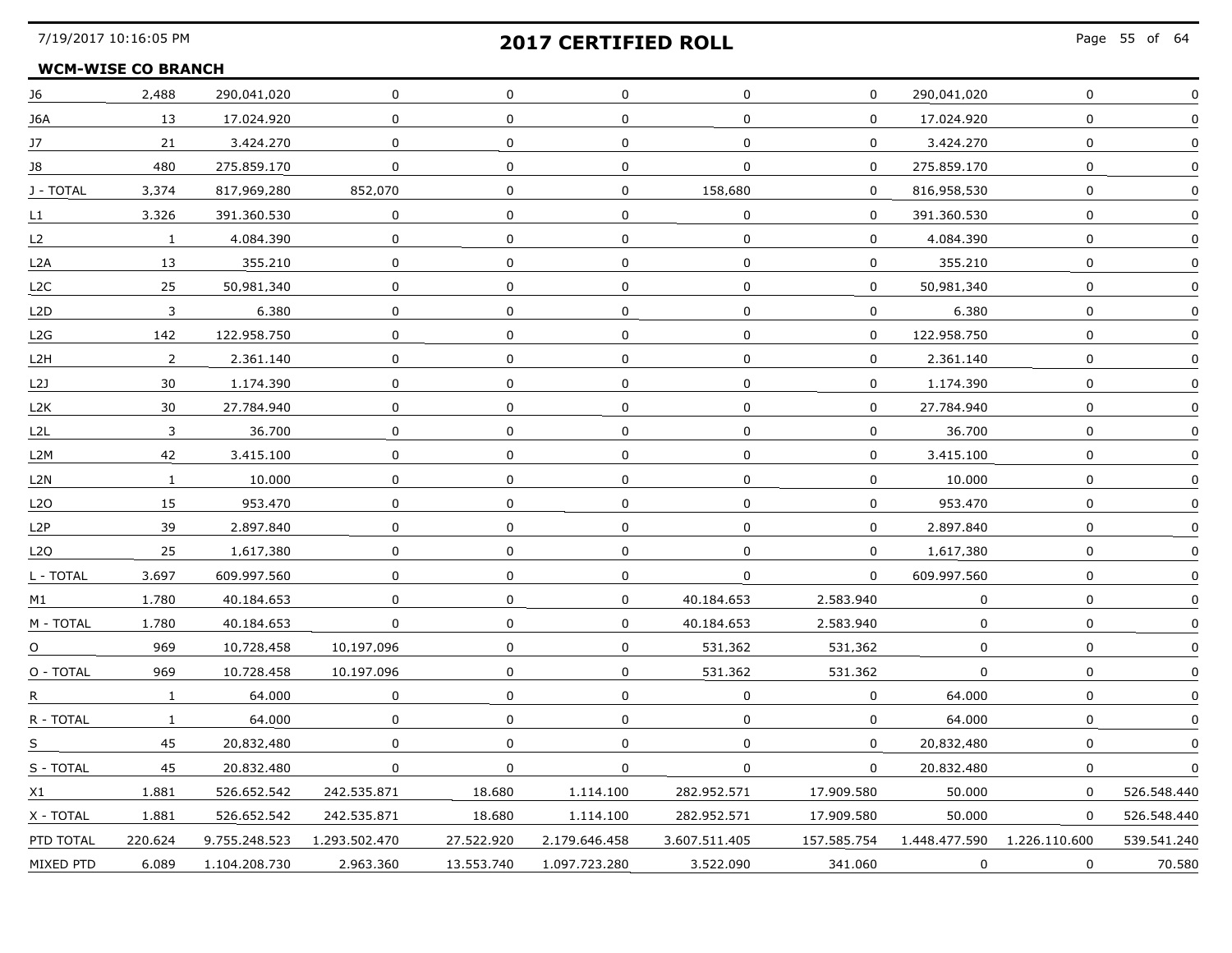### **WIS-WISE COUNTY (2017)**

| <b>Ptd Code</b> | Count        | <b>Market Value</b> | Land        | <b>Special</b> | <b>Special Mkt</b> | <b>Building</b> | <b>New Homesite</b> | Personal     | Mineral      | <b>Exempt</b>  |
|-----------------|--------------|---------------------|-------------|----------------|--------------------|-----------------|---------------------|--------------|--------------|----------------|
|                 | 10           | 587,530             | $\Omega$    | $\Omega$       | $\mathbf{0}$       | 14,010          | 12,770              | 573,520      | $\Omega$     | $\Omega$       |
| - TOTAL         | 10           | 587.530             | 0           | $\mathbf{0}$   | 0                  | 14,010          | 12,770              | 573.520      | 0            |                |
| A               | $\mathbf{1}$ | 1.500               | 0           | 0              | 0                  | 0               | $\Omega$            | 1.500        | $\Omega$     | $\Omega$       |
| A1              | 12.769       | 2.127.194.526       | 388.209.874 | 190            | 27.600             | 1.738.957.052   | 79.227.732          | $\Omega$     | $\Omega$     | 383.730        |
| А2              | 4.817        | 264.147.076         | 118.416.960 | $\Omega$       | $\Omega$           | 145.730.116     | 6.422.030           | $\Omega$     | $\mathbf{0}$ | $\Omega$       |
| A3              | 38           | 6.866.650           | 3.765.360   | $\mathbf{0}$   | $\mathbf 0$        | 3.101.290       | 55.040              | $\mathbf{0}$ | $\mathbf 0$  | $\mathbf{0}$   |
| A - TOTAL       | 17.625       | 2.398.209.752       | 510.392.194 | 190            | 27.600             | 1.887.788.458   | 85.704.802          | 1,500        | $\mathbf 0$  | 383.730        |
| B1              | 171          | 40.048.662          | 4.026.070   | $\Omega$       | $\Omega$           | 36.022.592      | 1.066.290           | $\Omega$     | $\Omega$     | $\Omega$       |
| <b>B-TOTAL</b>  | 171          | 40.048.662          | 4.026.070   | $\Omega$       | $\Omega$           | 36.022.592      | 1.066.290           | $\Omega$     | 0            | 0              |
| C <sub>1</sub>  | 3.573        | 66.709.022          | 66.694.212  | $\Omega$       | $\Omega$           | 14.810          | 0                   | $\Omega$     | $\Omega$     | 170.660        |
| C <sub>2</sub>  | 46           | 3.607.960           | 3,598,890   | $\Omega$       | $\mathbf{0}$       | 9,070           | $\Omega$            | $\Omega$     | $\Omega$     | $\Omega$       |
| C <sub>3</sub>  | 1.758        | 8,445,140           | 8,438,320   | $\mathbf{0}$   | 0                  | 6.820           | $\mathbf 0$         | $\Omega$     | $\Omega$     | 2.840          |
| C - TOTAL       | 5.377        | 78.762.122          | 78.731.422  | $\Omega$       | $\Omega$           | 30.700          | $\Omega$            | $\Omega$     | $\Omega$     | 173.500        |
| D               | $\mathbf{1}$ | 2.180               | $\Omega$    | $\Omega$       | 0                  | 2.180           | $\Omega$            | $\Omega$     | 0            | $\Omega$       |
| D1              | 11.253       | 2.174.351.638       | 159.480     | 27.456.610     | 2.174.043.898      | 148.260         | 121.110             | $\Omega$     | 0            | 69.910         |
| D <sub>2</sub>  | 2.156        | 42.262.330          | 13,558,660  | 0              | 0                  | 28.703.670      | 2.080.900           | $\mathbf 0$  | $\mathbf 0$  | 5.420          |
| D - TOTAL       | 13,410       | 2.216.616.148       | 13,718,140  | 27.456.610     | 2.174.043.898      | 28.854.110      | 2,202,010           | $\mathbf{0}$ | $\mathbf 0$  | 75,330         |
| E               | 2.007        | 101.968.570         | 101.330.890 | 590            | 49.000             | 588.680         | 160.510             | $\Omega$     | 0            | 851.700        |
| E1              | 5.459        | 952.970.296         | 107.441.760 | 30.700         | 3.330.940          | 842.197.596     | 33.071.030          | $\Omega$     | $\Omega$     | 281.190        |
| E <sub>2</sub>  | 1.440        | 70.527.276          | 29.333.460  | 700            | 77.200             | 41.116.616      | 3.084.940           | $\Omega$     | $\Omega$     | $\Omega$       |
| E - TOTAL       | 8.906        | 1.125.466.142       | 238.106.110 | 31,990         | 3.457.140          | 883.902.892     | 36.316.480          | $\mathbf 0$  | $\Omega$     | 1.132.890      |
| F1              | 1,882        | 640.492.384         | 194.812.737 | 15,450         | 1.003.720          | 444.675.927     | 11,258,520          | 0            | 0            | 1,114,750      |
| F <sub>2</sub>  | 18           | 434.505.410         | 130.760     | $\Omega$       | 0                  | 2.395.450       | $\Omega$            | $\Omega$     | 431.979.200  | $\overline{0}$ |
| F - TOTAL       | 1.900        | 1.074.997.794       | 194.943.497 | 15.450         | 1.003.720          | 447.071.377     | 11.258.520          | $\Omega$     | 431.979.200  | 1.114.750      |
| G1              | 161.482      | 794.131.400         | $\Omega$    | $\Omega$       | 0                  | $\Omega$        | $\mathbf{0}$        | $\Omega$     | 794.131.400  | 10.112.600     |
| G - TOTAL       | 161.482      | 794.131.400         | 0           | $\mathbf 0$    | 0                  | $\mathbf 0$     | 0                   | $\Omega$     | 794.131.400  | 10.112.600     |
| J1              | 5            | 132,270             | 129,870     | $\Omega$       | 0                  | 2,400           | $\mathbf 0$         | $\Omega$     | $\Omega$     | 0              |
| 12              | 26           | 5.191.760           | 366.810     | $\Omega$       | $\Omega$           | $\Omega$        | $\Omega$            | 4.824.950    | $\mathbf{0}$ | $\Omega$       |
| 13              | 104          | 147.740.410         | 273.210     | $\Omega$       | 0                  | $\Omega$        | $\Omega$            | 147.467.200  | $\Omega$     | $\mathbf{0}$   |
| J3A             | $\mathbf{1}$ | 900.000             | 0           | 0              | 0                  | 0               | 0                   | 900.000      | 0            |                |
| J4              | 203          | 15,537,730          | 82,180      | $\Omega$       | 0                  | 156.280         | $\mathbf 0$         | 15,299,270   | $\mathbf 0$  | 0              |
| J5              | 33           | 62.117.730          | 0           | $\mathbf 0$    | 0                  | $\mathbf 0$     | $\mathbf 0$         | 62.117.730   | $\mathbf 0$  | $\pmb{0}$      |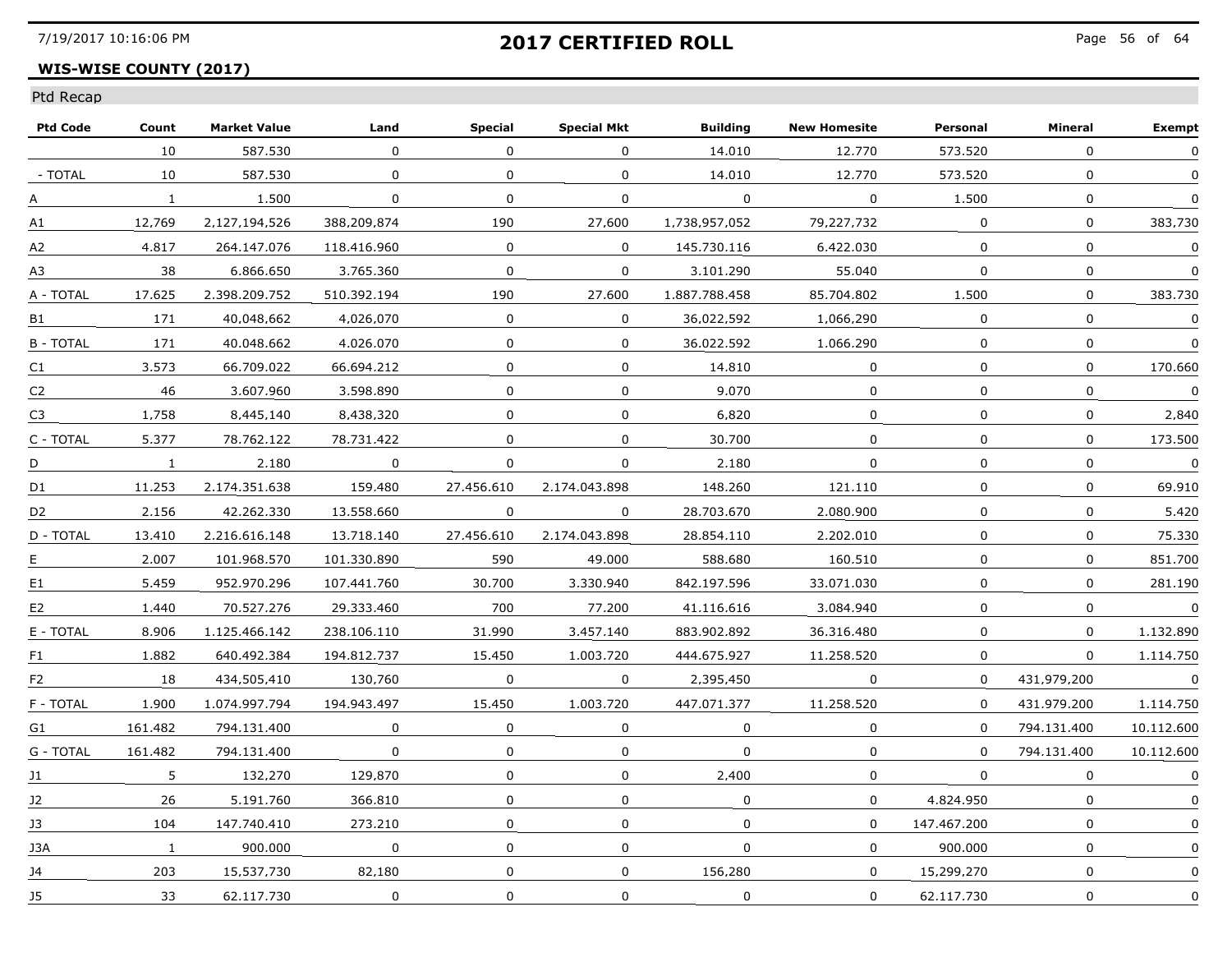## **WIS-WISE COUNTY (2017)**

| J6               | 2,488          | 290.041.020   | 0             | 0            | 0             | 0             | $\mathbf{0}$ | 290.041.020   | 0             |             |
|------------------|----------------|---------------|---------------|--------------|---------------|---------------|--------------|---------------|---------------|-------------|
| J6A              | 13             | 17.024.920    | 0             | $\mathbf 0$  | $\mathbf 0$   | $\mathbf 0$   | $\mathbf{0}$ | 17.024.920    | $\mathbf 0$   |             |
| 17 <sup>2</sup>  | 21             | 3.424.270     | 0             | 0            | $\Omega$      | 0             | 0            | 3.424.270     | 0             |             |
| 18               | 480            | 275.859.170   | 0             | 0            | 0             | 0             | $\Omega$     | 275.859.170   | $\Omega$      |             |
| J - TOTAL        | 3.374          | 817.969.280   | 852.070       | 0            | 0             | 158.680       | $\Omega$     | 816.958.530   | 0             |             |
| L1               | 3.326          | 391.360.530   | 0             | $\mathbf 0$  | $\mathbf 0$   | $\mathbf 0$   | 0            | 391.360.530   | $\mathbf 0$   | $\Omega$    |
| L <sub>2</sub>   | $\mathbf{1}$   | 4.084.390     | 0             | $\mathbf 0$  | 0             | $\mathbf 0$   | 0            | 4.084.390     | $\mathbf 0$   |             |
| L2A              | 13             | 355.210       | 0             | $\mathbf{0}$ | 0             | 0             | 0            | 355.210       | 0             |             |
| L <sub>2</sub> C | 25             | 50.981.340    | 0             | $\Omega$     | 0             | 0             | $\Omega$     | 50.981.340    | 0             |             |
| L <sub>2</sub> D | 3              | 6.380         | 0             | $\Omega$     | 0             | $\Omega$      | 0            | 6.380         | $\mathbf 0$   |             |
| L2G              | 142            | 122.958.750   | $\Omega$      | $\mathbf 0$  | 0             | $\Omega$      | 0            | 122.958.750   | $\mathbf 0$   |             |
| L2H              | $\overline{2}$ | 2,361,140     | 0             | $\mathbf 0$  | 0             | 0             | 0            | 2.361.140     | 0             |             |
| L2J              | 30             | 1.174.390     | 0             | $\Omega$     | $\Omega$      | $\Omega$      | 0            | 1.174.390     | $\Omega$      |             |
| L <sub>2</sub> K | 30             | 27.784.940    | 0             | 0            | 0             | $\Omega$      | 0            | 27.784.940    | 0             |             |
| L <sub>2</sub> L | 3              | 36.700        | 0             | 0            | 0             | 0             | 0            | 36.700        | 0             |             |
| L2M              | 42             | 3.415.100     | 0             | 0            | 0             | 0             | 0            | 3.415.100     | 0             |             |
| L2N              | $\mathbf{1}$   | 10.000        | 0             | $\mathbf 0$  | $\mathbf 0$   | 0             | 0            | 10,000        | $\mathbf 0$   |             |
| L <sub>2</sub> O | 15             | 953.470       | 0             | 0            | 0             | 0             | 0            | 953.470       | 0             |             |
| L <sub>2</sub> P | 39             | 2.897.840     | 0             | 0            | 0             | $\Omega$      | 0            | 2.897.840     | 0             |             |
| L <sub>2</sub> O | 25             | 1.617.380     | 0             | 0            | $\mathbf 0$   | $\Omega$      | $\Omega$     | 1.617.380     | 0             |             |
| L - TOTAL        | 3,697          | 609.997.560   | $\mathbf 0$   | $\mathbf 0$  | 0             | 0             | $\mathbf{0}$ | 609.997.560   | $\mathbf 0$   | $\Omega$    |
| M1               | 1.780          | 40.184.653    | $\Omega$      | $\Omega$     | $\mathbf 0$   | 40.184.653    | 2.583.940    | $\Omega$      | $\mathbf 0$   |             |
| M - TOTAL        | 1.780          | 40.184.653    | 0             | $\mathbf{0}$ | 0             | 40.184.653    | 2.583.940    | 0             | 0             |             |
| $\Omega$         | 969            | 10.728.458    | 10.197.096    | $\Omega$     | 0             | 531.362       | 531.362      | $\Omega$      | $\Omega$      |             |
| O - TOTAL        | 969            | 10.728.458    | 10.197.096    | $\Omega$     | 0             | 531.362       | 531.362      | 0             | 0             |             |
| R.               | $\mathbf{1}$   | 64,000        | 0             | $\mathbf 0$  | 0             | 0             | 0            | 64,000        | $\mathbf 0$   |             |
| R - TOTAL        | $\mathbf{1}$   | 64.000        | 0             | 0            | 0             | 0             | 0            | 64,000        | 0             |             |
| S.               | 45             | 20.832.480    | 0             | $\Omega$     | 0             | 0             | $\Omega$     | 20.832.480    | $\Omega$      |             |
| S - TOTAL        | 45             | 20.832.480    | 0             | 0            | 0             | 0             | $\Omega$     | 20.832.480    | 0             | $\Omega$    |
| X1               | 1.881          | 526.652.542   | 242.535.871   | 18.680       | 1.114.100     | 282.952.571   | 17.909.580   | 50.000        | 0             | 526.548.440 |
| X - TOTAL        | 1.881          | 526.652.542   | 242.535.871   | 18.680       | 1.114.100     | 282.952.571   | 17,909,580   | 50,000        | 0             | 526.548.440 |
| PTD TOTAL        | 220.628        | 9.755.248.523 | 1,293,502,470 | 27.522.920   | 2.179.646.458 | 3.607.511.405 | 157.585.754  | 1,448,477,590 | 1.226.110.600 | 539.541.240 |
| MIXED PTD        | 6.089          | 1.104.208.730 | 2.963.360     | 13.553.740   | 1.097.723.280 | 3.522.090     | 341.060      | 0             | $\Omega$      | 70.580      |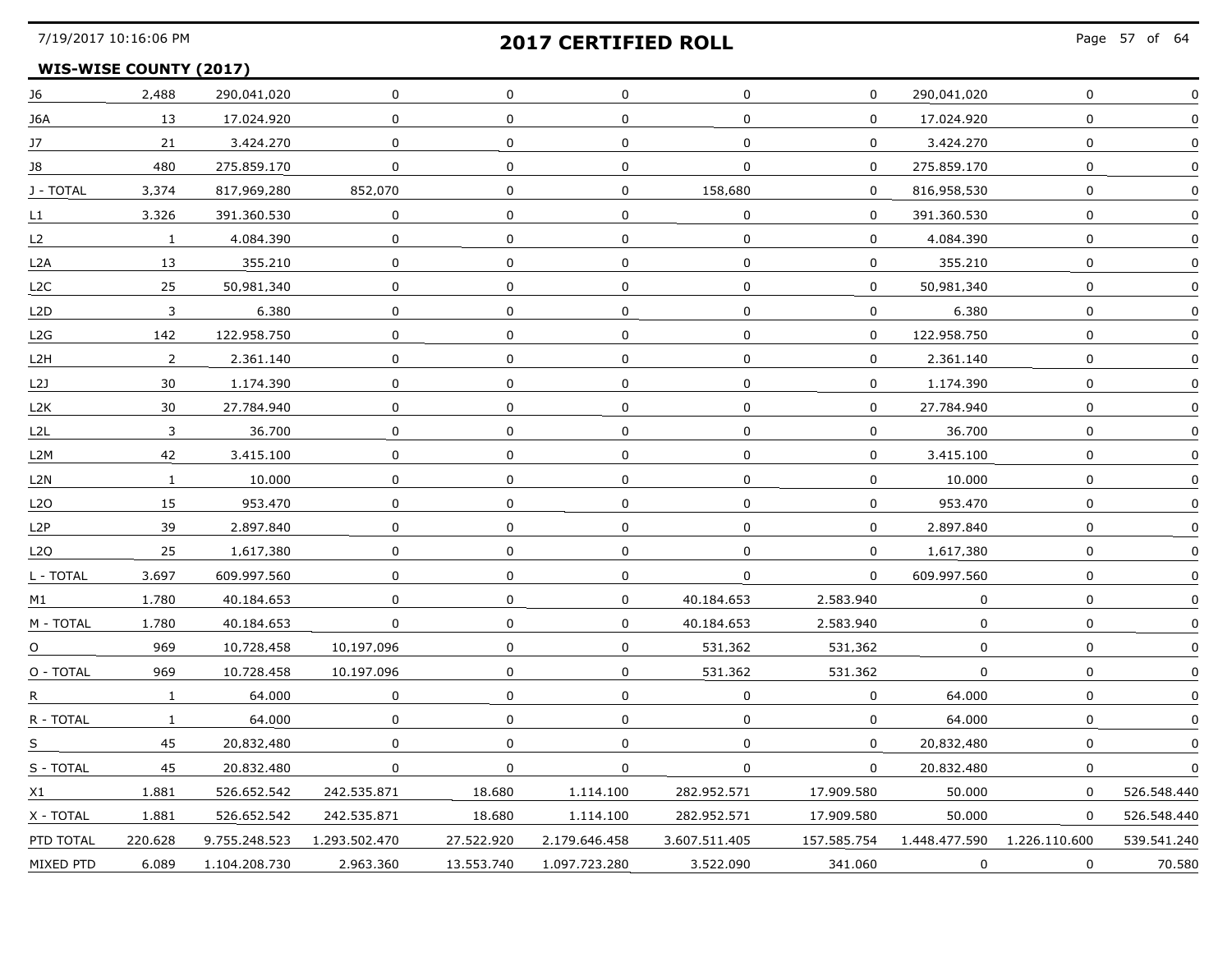### **WT1-WCID #1 (2017)**

| <b>Ptd Code</b> | Count        | <b>Market Value</b> | Land        | <b>Special</b> | <b>Special Mkt</b> | <b>Building</b> | <b>New Homesite</b> | Personal     | Mineral      | <b>Exempt</b>  |
|-----------------|--------------|---------------------|-------------|----------------|--------------------|-----------------|---------------------|--------------|--------------|----------------|
|                 | 9            | 586.080             | $\Omega$    | $\Omega$       | $\Omega$           | 14,010          | 12,770              | 572.070      | $\Omega$     | $\Omega$       |
| - TOTAL         | 9            | 586.080             | 0           | $\mathbf{0}$   | 0                  | 14,010          | 12,770              | 572.070      | 0            |                |
| A               | $\mathbf{1}$ | 1.500               | 0           | 0              | 0                  | 0               | $\Omega$            | 1.500        | $\Omega$     | $\Omega$       |
| A1              | 10.703       | 1.841.838.616       | 345.890.564 | 190            | 27.600             | 1.495.920.452   | 75.608.872          | $\Omega$     | $\Omega$     | 288.110        |
| А2              | 4.800        | 263.553.256         | 118.159.990 | $\Omega$       | $\Omega$           | 145.393.266     | 6.412.520           | $\Omega$     | $\mathbf{0}$ | $\Omega$       |
| A3              | 38           | 6.866.650           | 3.765.360   | $\mathbf{0}$   | $\mathbf 0$        | 3,101,290       | 55.040              | $\mathbf{0}$ | $\mathbf 0$  | $\mathbf{0}$   |
| A - TOTAL       | 15,542       | 2.112.260.022       | 467.815.914 | 190            | 27.600             | 1.644.415.008   | 82.076.432          | 1,500        | $\mathbf 0$  | 288.110        |
| <b>B1</b>       | 122          | 21.290.272          | 2.082.860   | $\Omega$       | $\Omega$           | 19.207.412      | 864.390             | $\Omega$     | $\Omega$     | $\Omega$       |
| <b>B-TOTAL</b>  | 122          | 21.290.272          | 2.082.860   | 0              | $\Omega$           | 19.207.412      | 864.390             | $\Omega$     | 0            | 0              |
| C <sub>1</sub>  | 3.379        | 61.849.682          | 61.834.872  | $\Omega$       | $\Omega$           | 14.810          | 0                   | $\Omega$     | 0            | 169.260        |
| C <sub>2</sub>  | 30           | 1,137,550           | 1,128,480   | $\Omega$       | $\mathbf{0}$       | 9.070           | $\Omega$            | $\Omega$     | $\Omega$     | $\mathbf 0$    |
| C <sub>3</sub>  | 1.758        | 8,445,140           | 8,438,320   | $\mathbf{0}$   | 0                  | 6.820           | $\mathbf 0$         | $\Omega$     | $\Omega$     | 2.840          |
| C - TOTAL       | 5.167        | 71.432.372          | 71.401.672  | $\Omega$       | $\Omega$           | 30.700          | 0                   | $\Omega$     | $\Omega$     | 172.100        |
| D               | $\mathbf{1}$ | 2.180               | $\Omega$    | $\Omega$       | 0                  | 2.180           | $\Omega$            | $\Omega$     | 0            | $\Omega$       |
| D1              | 11.054       | 2.118.729.278       | 159.480     | 26.932.440     | 2.118.421.538      | 148.260         | 121.110             | $\Omega$     | 0            | 69.910         |
| D <sub>2</sub>  | 2.137        | 40.693.470          | 12,138,820  | 0              | 0                  | 28.554.650      | 2.074.040           | $\mathbf 0$  | $\mathbf 0$  | 5.420          |
| D - TOTAL       | 13,192       | 2.159.424.928       | 12,298,300  | 26.932.440     | 2.118.421.538      | 28.705.090      | 2.195.150           | $\mathbf{0}$ | $\mathbf 0$  | 75,330         |
| E               | 1.952        | 98.459.680          | 97.824.400  | 590            | 49.000             | 586.280         | 160.510             | $\Omega$     | 0            | 851.700        |
| E <sub>1</sub>  | 5.420        | 947.227.836         | 106.389.990 | 30.700         | 3.330.940          | 837.506.906     | 33.070.090          | $\Omega$     | $\Omega$     | 281.190        |
| E <sub>2</sub>  | 1.432        | 70.197.286          | 29.170.210  | 700            | 77.200             | 40.949.876      | 3.084.310           | $\Omega$     | $\mathbf{0}$ | $\Omega$       |
| E - TOTAL       | 8.804        | 1.115.884.802       | 233.384.600 | 31.990         | 3.457.140          | 879.043.062     | 36.314.910          | $\mathbf 0$  | $\mathbf 0$  | 1.132.890      |
| F1              | 1.476        | 400.145.410         | 113,138,460 | 15,450         | 1.003.720          | 286.003.230     | 9.257.470           | 0            | 0            | 1.114.750      |
| F <sub>2</sub>  | 17           | 367.042.410         | 130.760     | $\Omega$       | 0                  | 2.395.450       | 0                   | $\Omega$     | 364.516.200  | $\overline{0}$ |
| F - TOTAL       | 1.493        | 767.187.820         | 113.269.220 | 15.450         | 1.003.720          | 288.398.680     | 9.257.470           | $\Omega$     | 364.516.200  | 1.114.750      |
| G1              | 159.004      | 766.586.270         | $\Omega$    | $\Omega$       | 0                  | $\Omega$        | $\mathbf{0}$        | $\Omega$     | 766.586.270  | 9.402.030      |
| G - TOTAL       | 159.004      | 766.586.270         | 0           | 0              | 0                  | $\mathbf 0$     | 0                   | $\Omega$     | 766.586.270  | 9.402.030      |
| J1              | 5            | 132,270             | 129,870     | $\Omega$       | 0                  | 2,400           | $\mathbf 0$         | $\Omega$     | $\mathbf{0}$ | 0              |
| 12              | 21           | 3.316.070           | 366.810     | $\Omega$       | $\Omega$           | $\Omega$        | $\Omega$            | 2.949.260    | $\mathbf{0}$ | $\mathbf{0}$   |
| 13              | 74           | 119.519.140         | 238.720     | 0              | 0                  | $\Omega$        | 0                   | 119.280.420  | $\Omega$     | $\mathbf{0}$   |
| 14              | 120          | 8.822.580           | 76.170      | 0              | 0                  | 153.650         | $\Omega$            | 8.592.760    | 0            |                |
| J5              | 18           | 31.795.160          | $\mathbf 0$ | $\mathbf 0$    | 0                  | $\mathbf 0$     | $\mathbf 0$         | 31,795,160   | $\mathbf 0$  | 0              |
| J6              | 1.574        | 193,389,720         | 0           | $\mathbf 0$    | 0                  | $\mathbf 0$     | $\mathbf 0$         | 193.389.720  | $\mathbf 0$  | 0              |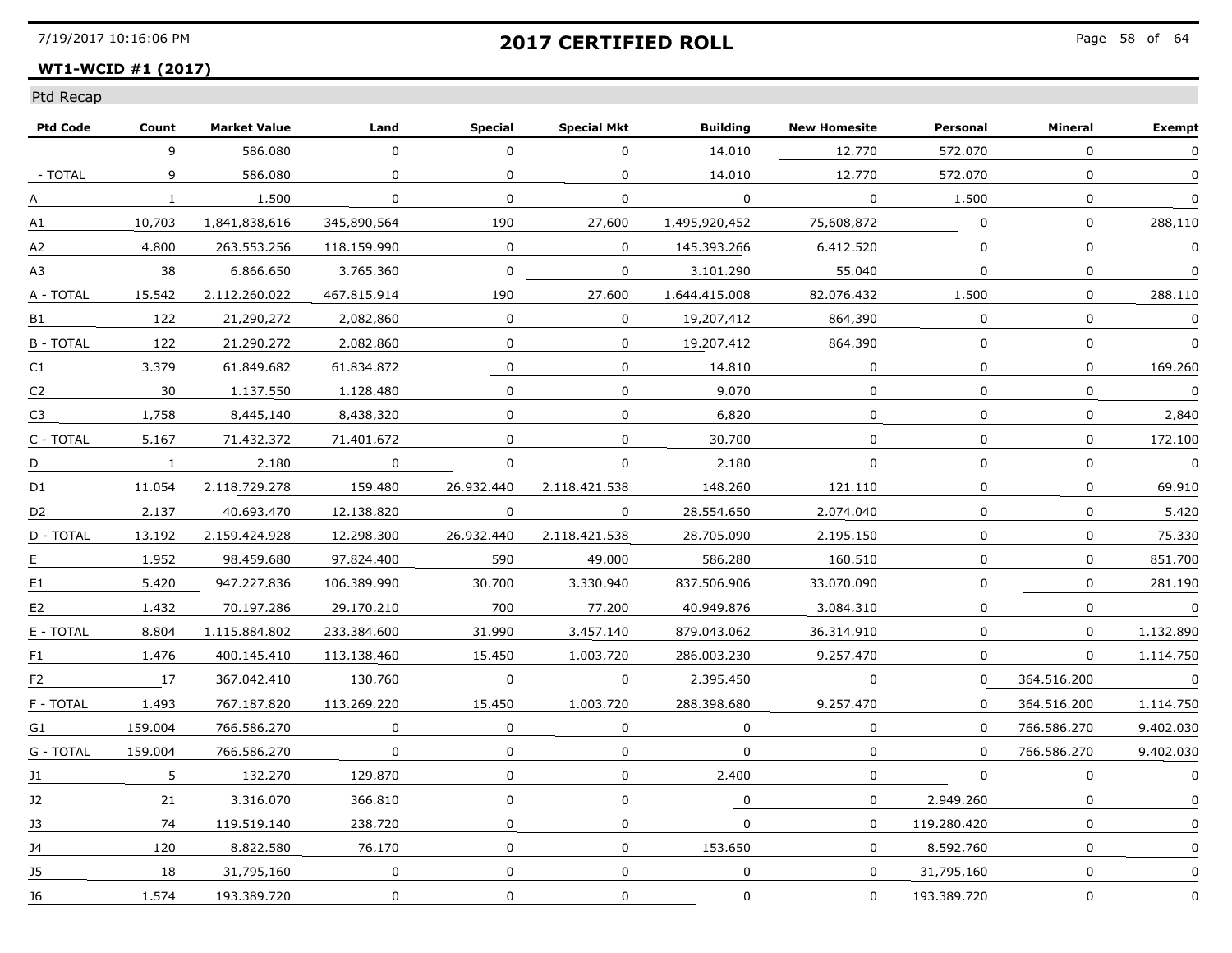Page 59 of 64

#### **WT1-WCID #1 (2017)**

| J6A              | 11           | 3.235.780     | 0             | 0           | 0             | 0             | 0            | 3.235.780   | 0                            |             |
|------------------|--------------|---------------|---------------|-------------|---------------|---------------|--------------|-------------|------------------------------|-------------|
| J7               | 14           | 1.167.480     | $\Omega$      | $\Omega$    | $\mathbf 0$   | $\Omega$      | $\mathbf 0$  | 1.167.480   | $\mathbf 0$                  |             |
| 18               | 332          | 167.399.660   | 0             | $\Omega$    | 0             | 0             | 0            | 167.399.660 | 0                            |             |
| J - TOTAL        | 2.169        | 528.777.860   | 811.570       | 0           | 0             | 156.050       | 0            | 527.810.240 | 0                            |             |
| L1               | 2.696        | 334.286.180   | $\Omega$      | $\Omega$    | $\mathbf 0$   | $\Omega$      | $\Omega$     | 334.286.180 | $\mathbf 0$                  |             |
| L2               | $\mathbf{1}$ | 4.084.390     | $\mathbf{0}$  | $\Omega$    | 0             | $\Omega$      | 0            | 4.084.390   | 0                            |             |
| L2A              | 10           | 311.050       | 0             | 0           | 0             | $\mathbf 0$   | 0            | 311.050     | 0                            |             |
| L <sub>2</sub> C | 23           | 33.869.230    | 0             | 0           | 0             | 0             | $\Omega$     | 33.869.230  | $\mathbf 0$                  |             |
| L <sub>2</sub> D | 3            | 6.380         | $\Omega$      | $\Omega$    | 0             | $\Omega$      | 0            | 6.380       | 0                            |             |
| L2G              | 130          | 104.663.390   | 0             | 0           | 0             | 0             | $\mathbf{0}$ | 104.663.390 | 0                            |             |
| L2H              | $2^{\circ}$  | 2.361.140     | 0             | $\mathbf 0$ | $\mathbf 0$   | $\mathbf 0$   | $\mathbf 0$  | 2.361.140   | $\mathbf 0$                  |             |
| L2J              | 21           | 598.540       | 0             | 0           | 0             | 0             | 0            | 598.540     | 0                            |             |
| L2K              | 30           | 27.784.940    | $\Omega$      | $\Omega$    | 0             | $\mathbf{0}$  | 0            | 27.784.940  | 0                            |             |
| L <sub>2</sub> L | 3            | 36.700        | 0             | 0           | 0             | 0             | 0            | 36.700      | 0                            |             |
| L2M              | 35           | 3.180.650     | 0             | 0           | 0             | $\Omega$      | 0            | 3.180.650   | 0                            |             |
| L2N              | $\mathbf{1}$ | 10.000        | 0             | 0           | 0             | $\mathbf 0$   | 0            | 10,000      | 0                            |             |
| L <sub>2</sub> O | 10           | 881.700       | $\mathbf 0$   | $\Omega$    | $\mathbf 0$   | $\mathbf 0$   | 0            | 881,700     | $\mathbf 0$                  | $\Omega$    |
| L <sub>2</sub> P | 29           | 2.119.190     | 0             | $\Omega$    | 0             | $\Omega$      | 0            | 2.119.190   | 0                            |             |
| L2O              | 18           | 892.040       | 0             | 0           | 0             | $\Omega$      | 0            | 892.040     | 0                            |             |
| L - TOTAL        | 3.012        | 515.085.520   | 0             | 0           | 0             | 0             | 0            | 515.085.520 | 0                            |             |
| M1               | 1.714        | 39,464,473    | 0             | 0           | 0             | 39,464,473    | 2,582,770    | 0           | 0                            |             |
| M - TOTAL        | 1.714        | 39.464.473    | 0             | 0           | 0             | 39.464.473    | 2,582,770    | 0           | $\mathbf 0$                  |             |
| $\Omega$         | 928          | 10.116.458    | 9.585.096     | $\Omega$    | $\mathbf 0$   | 531.362       | 531.362      | 0           | 0                            |             |
| O - TOTAL        | 928          | 10.116.458    | 9.585.096     | $\Omega$    | 0             | 531.362       | 531.362      | 0           | 0                            |             |
| R                | $\mathbf{1}$ | 64.000        | 0             | 0           | $\Omega$      | $\Omega$      | $\Omega$     | 64.000      | $\Omega$                     |             |
| $R$ - TOTAL      | $\mathbf{1}$ | 64,000        | 0             | 0           | 0             | $\mathbf 0$   | 0            | 64,000      | $\mathbf 0$                  |             |
| S.               | 36           | 5.313.880     | 0             | $\Omega$    | 0             | 0             | 0            | 5.313.880   | 0                            |             |
| S - TOTAL        | 36           | 5.313.880     | 0             | 0           | 0             | $\Omega$      | $\Omega$     | 5.313.880   | $\Omega$                     |             |
| X1               | 1.692        | 406.375.960   | 211.720.500   | 18.680      | 1.114.100     | 193.491.360   | 1.048.300    | 50.000      | 0                            | 406.375.960 |
| X - TOTAL        | 1.692        | 406.375.960   | 211.720.500   | 18.680      | 1.114.100     | 193.491.360   | 1.048.300    | 50.000      | $\Omega$                     | 406.375.960 |
| PTD TOTAL        | 212,885      | 8.519.850.717 | 1.122.369.732 | 26.998.750  | 2.124.024.098 | 3.093.457.207 | 134.883.554  |             | 1.048.897.210  1.131.102.470 | 418.561.170 |
| MIXED PTD        | 6.031        | 1.091.867.220 | 2.920.660     | 13,436,340  | 1.085.426.390 | 3.520.170     | 341.060      | 0           | 0                            | 70.580      |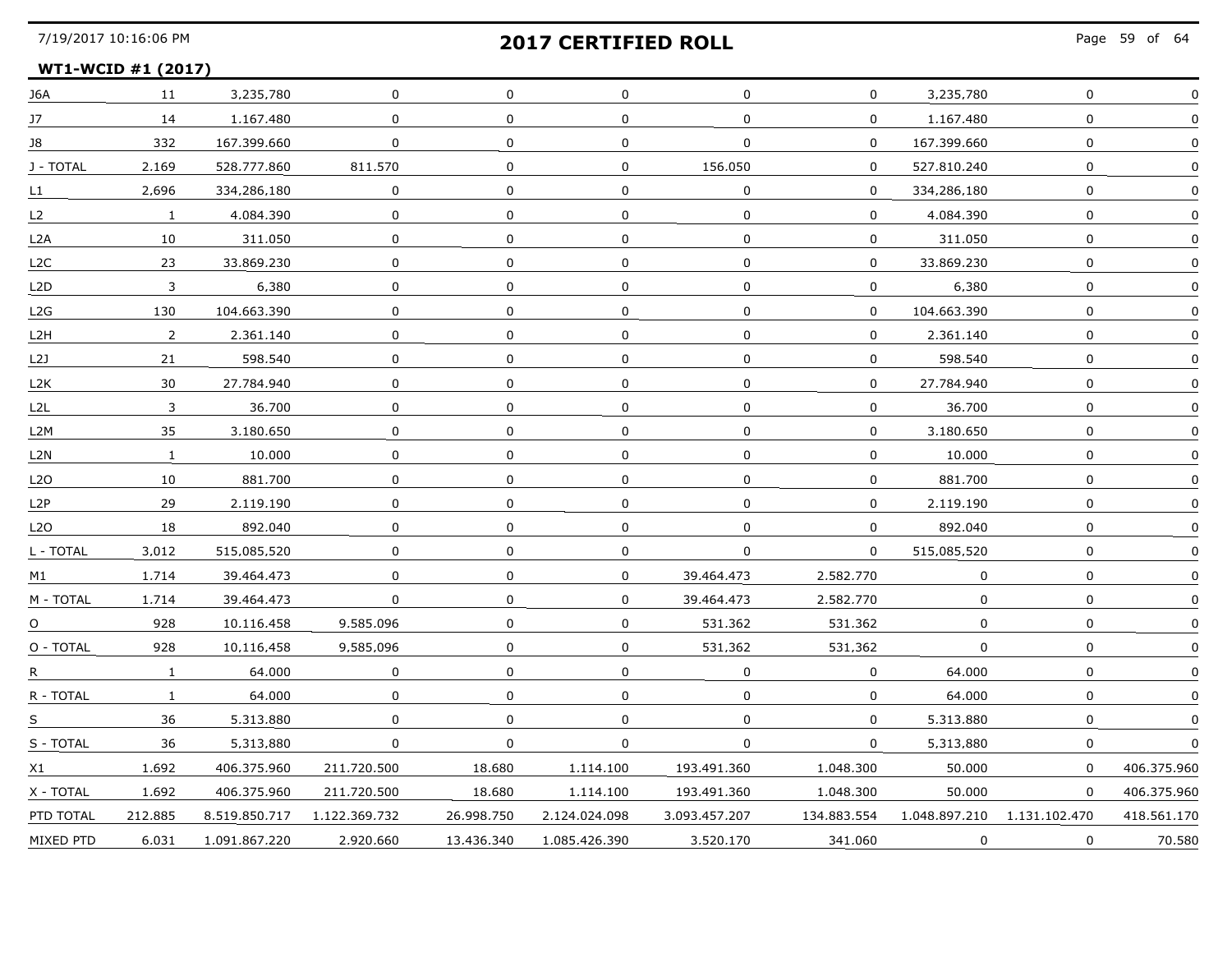### **WT2-WISE CO WATER SUPPLY**

| <b>Ptd Code</b>  | Count          | <b>Market Value</b> | Land                    | <b>Special</b> | <b>Special Mkt</b> | <b>Building</b> | <b>New Homesite</b> | Personal    | Mineral      | <b>Exempt</b> |
|------------------|----------------|---------------------|-------------------------|----------------|--------------------|-----------------|---------------------|-------------|--------------|---------------|
|                  | $\mathbf{1}$   | 1,450               | $\Omega$                | $\Omega$       | $\Omega$           | $\mathbf 0$     | $\Omega$            | 1,450       | $\Omega$     | $\Omega$      |
| - TOTAL          | $\mathbf{1}$   | 1,450               | $\mathbf 0$             | $\mathbf{0}$   | $\mathbf 0$        | $\mathbf 0$     | $\mathbf{0}$        | 1.450       | $\mathbf 0$  | $\mathbf 0$   |
| А1               | 1.897          | 258.835.400         | 38.779.730              | $\Omega$       | $\Omega$           | 220.055.670     | 3.570.090           | $\Omega$    | $\mathbf{0}$ | 95.620        |
| A2               | 11             | 170.860             | 90.970                  | $\Omega$       | $\Omega$           | 79.890          | $\Omega$            | $\Omega$    | 0            | $\Omega$      |
| A - TOTAL        | 1.908          | 259.006.260         | 38.870.700              | $\Omega$       | $\Omega$           | 220.135.560     | 3.570.090           | $\Omega$    | $\Omega$     | 95.620        |
| B1               | 49             | 18,758,390          | 1.943.210               | $\Omega$       | $\overline{0}$     | 16,815,180      | 201.900             | $\Omega$    | $\mathbf{0}$ | $\mathbf 0$   |
| <b>B-TOTAL</b>   | 49             | 18,758,390          | 1.943.210               | $\Omega$       | $\overline{0}$     | 16.815.180      | 201.900             | $\Omega$    | $\mathbf 0$  | $\mathbf 0$   |
| C1               | 191            | 4.733.190           | 4.733.190               | $\Omega$       | 0                  | $\Omega$        | 0                   | 0           | 0            | 1.400         |
| C2               | 16             | 2.470.410           | 2.470.410               | $\Omega$       | 0                  | 0               | $\Omega$            | $\Omega$    | 0            | $\Omega$      |
| C - TOTAL        | 207            | 7.203.600           | 7.203.600               | $\Omega$       | 0                  | $\Omega$        | $\mathbf{0}$        | $\Omega$    | $\mathbf{0}$ | 1.400         |
| D1               | 109            | 28.167.540          | $\overline{\mathbf{0}}$ | 107.210        | 28.167.540         | $\Omega$        | $\mathbf 0$         | $\Omega$    | $\mathbf 0$  | $\mathbf{0}$  |
| D <sub>2</sub>   | 10             | 1.255.440           | 1.163.590               | $\mathbf 0$    | $\mathbf 0$        | 91.850          | $\mathbf 0$         | $\Omega$    | $\mathbf 0$  | 0             |
| D - TOTAL        | 119            | 29.422.980          | 1.163.590               | 107.210        | 28.167.540         | 91.850          | $\mathbf 0$         | $\Omega$    | $\mathbf 0$  | $\mathbf 0$   |
| E                | 50             | 3.302.550           | 3.300.150               | $\Omega$       | 0                  | 2.400           | $\overline{0}$      | $\Omega$    | $\Omega$     | $\Omega$      |
| E1               | 21             | 3.385.880           | 667.370                 | 0              | 0                  | 2.718.510       | 0                   | $\Omega$    | $\mathbf{0}$ | $\Omega$      |
| E2               | $\mathbf{1}$   | 14,220              | 13,520                  | $\mathbf 0$    | $\mathbf 0$        | 700             | $\mathbf 0$         | $\Omega$    | $\mathbf 0$  | 0             |
| E - TOTAL        | 72             | 6.702.650           | 3.981.040               | $\mathbf 0$    | $\mathbf 0$        | 2.721.610       | 0                   | $\mathbf 0$ | $\mathbf{0}$ | 0             |
| F <sub>1</sub>   | 404            | 240.052.154         | 81.430.897              | 0              | 0                  | 158.621.257     | 2.001.050           | $\Omega$    | 0            | $\Omega$      |
| F - TOTAL        | 404            | 240.052.154         | 81.430.897              | $\Omega$       | $\Omega$           | 158.621.257     | 2.001.050           | $\Omega$    | 0            | 0             |
| G1               | 1.517          | 10.854.070          | $\Omega$                | $\Omega$       | $\Omega$           | $\Omega$        | $\Omega$            | $\Omega$    | 10.854.070   | 704.110       |
| G - TOTAL        | 1,517          | 10.854.070          | $\mathbf 0$             | $\mathbf 0$    | $\mathbf 0$        | $\mathbf 0$     | $\mathbf 0$         | $\mathbf 0$ | 10.854.070   | 704,110       |
| J2               | $\overline{2}$ | 1.554.050           | $\mathbf 0$             | $\mathbf 0$    | 0                  | $\Omega$        | $\mathbf 0$         | 1,554,050   | $\Omega$     | $\mathbf 0$   |
| 13               | 6              | 6.253.030           | 34.490                  | $\Omega$       | 0                  | $\Omega$        | 0                   | 6.218.540   | 0            | 0             |
| 13A              | $\mathbf{1}$   | 900.000             | $\Omega$                | 0              | 0                  | $\Omega$        | $\mathbf 0$         | 900.000     | $\Omega$     | $\mathbf{0}$  |
| 14               | 23             | 2.046.210           | 6.010                   | 0              | 0                  | 2.630           | 0                   | 2.037.570   | 0            | 0             |
| J5               | 2              | 1,930,730           | 0                       | $\mathbf 0$    | 0                  | 0               | 0                   | 1.930.730   | 0            |               |
| J6               | 54             | 2,340,250           | $\mathbf 0$             | $\Omega$       | 0                  | $\Omega$        | $\mathsf{O}$        | 2,340,250   | $\mathbf 0$  | 0             |
| 17               | $2^{\circ}$    | 457.600             | $\Omega$                | $\Omega$       | $\Omega$           | $\Omega$        | $\Omega$            | 457.600     | $\mathbf{0}$ | $\mathbf{0}$  |
| 18               | 2              | 197.180             | 0                       | 0              | 0                  | $\mathbf 0$     | $\mathbf 0$         | 197.180     | 0            | $\Omega$      |
| J - TOTAL        | 92             | 15.679.050          | 40.500                  | 0              | 0                  | 2.630           | $\Omega$            | 15.635.920  | $\mathbf{0}$ |               |
| L1               | 622            | 56.948.570          | $\mathbf 0$             | $\Omega$       | $\mathbf 0$        | $\Omega$        | $\mathbf 0$         | 56.948.570  | 0            | 0             |
| L <sub>2</sub> A | 3              | 44.160              | 0                       | $\mathbf 0$    | 0                  | $\mathbf 0$     | $\mathbf 0$         | 44.160      | $\mathbf 0$  | $\mathbf 0$   |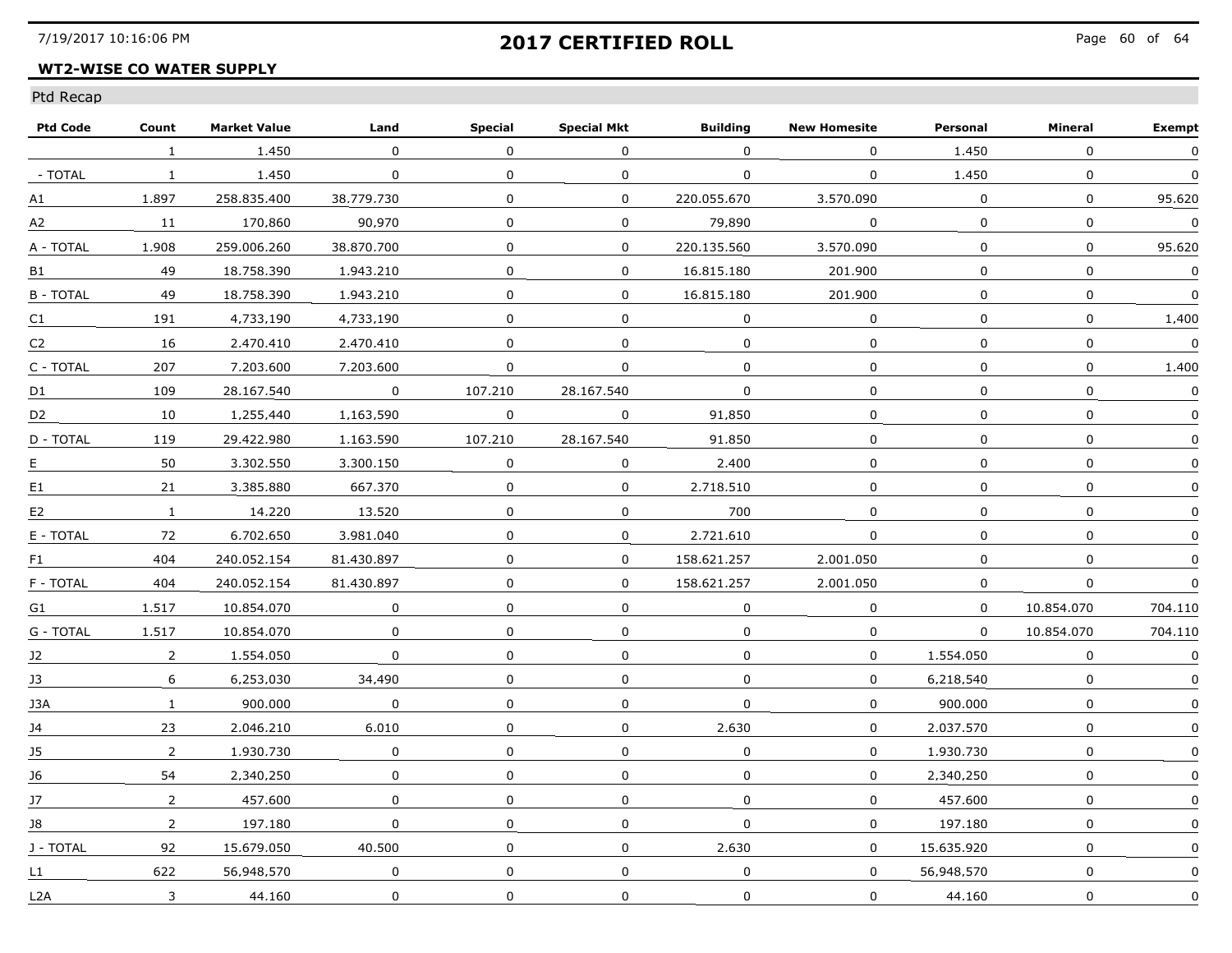### **WT2-WISE CO WATER SUPPLY**

| L2C                    |                | 1 17.110.710    | $\overline{0}$ | $\Omega$       | $\Omega$   | $\Omega$    | $\mathbf{0}$ | 17.110.710  |                |             |
|------------------------|----------------|-----------------|----------------|----------------|------------|-------------|--------------|-------------|----------------|-------------|
| L2G                    | 8              | 18,236,130      | $\Omega$       |                |            |             | 0            | 18,236,130  |                |             |
| L2J                    |                | 573.150         | $\Omega$       | $\Omega$       |            |             |              | 573.150     |                |             |
| L2M                    |                | 60.760          | $\Omega$       |                |            |             |              | 60.760      |                |             |
| L <sub>2</sub> O       | 5.             | 71.770          | $\Omega$       |                |            |             |              | 71.770      | <sup>n</sup>   |             |
| L2P                    |                | 430             | $\mathbf{0}$   |                |            |             |              | 430         |                |             |
| L2O                    | 3              | 480,500         | 0              |                |            |             | $\mathbf{0}$ | 480,500     |                |             |
| L - TOTAL              | 654            | 93.526.180      | 0              |                |            |             |              | 93.526.180  |                |             |
|                        |                | M1 64 655.770 0 |                | $\Omega$       |            | 655.770     | 1.170        |             |                |             |
| M - TOTAL              |                | $64$ 655.770    | $\overline{0}$ |                |            | 655.770     | 1.170        | $\Omega$    |                |             |
| <u>0</u><br>---------- |                | $41$ 612.000    | 612,000        | $\overline{0}$ |            |             |              |             |                |             |
| O - TOTAL              |                | 41 612.000      | 612,000        |                |            |             | $\Omega$     | $\Omega$    |                |             |
|                        |                | 15.518.600      | $\overline{0}$ |                |            |             | $\Omega$     | 15.518.600  | $\Omega$       |             |
| S - TOTAL              | $\overline{9}$ | 15.518.600      | $\Omega$       | $\Omega$       | 0          |             | $\Omega$     | 15.518.600  |                |             |
| X1                     | 187            | 118.503.042     | 29.041.831     | $\Omega$       |            | 89.461.211  | 16.861.280   | $\Omega$    | $\Omega$       | 118.398.940 |
| X - TOTAL              | 187            | 118,503,042     | 29.041.831     | $\Omega$       | $\Omega$   | 89,461,211  | 16,861,280   | $\Omega$    | $\overline{0}$ | 118,398,940 |
| PTD TOTAL              | 5.324          | 816.496.196     | 164.287.368    | 107,210        | 28.167.540 | 488.505.068 | 22.635.490   | 124.682.150 | 10.854.070     | 119,200,070 |
| MIXED PTD              | 36             | 7.085.620       | $\overline{0}$ | 28.830         | 7.083.700  | 1.920       |              | $\Omega$    | $\Omega$       |             |
|                        |                |                 |                |                |            |             |              |             |                |             |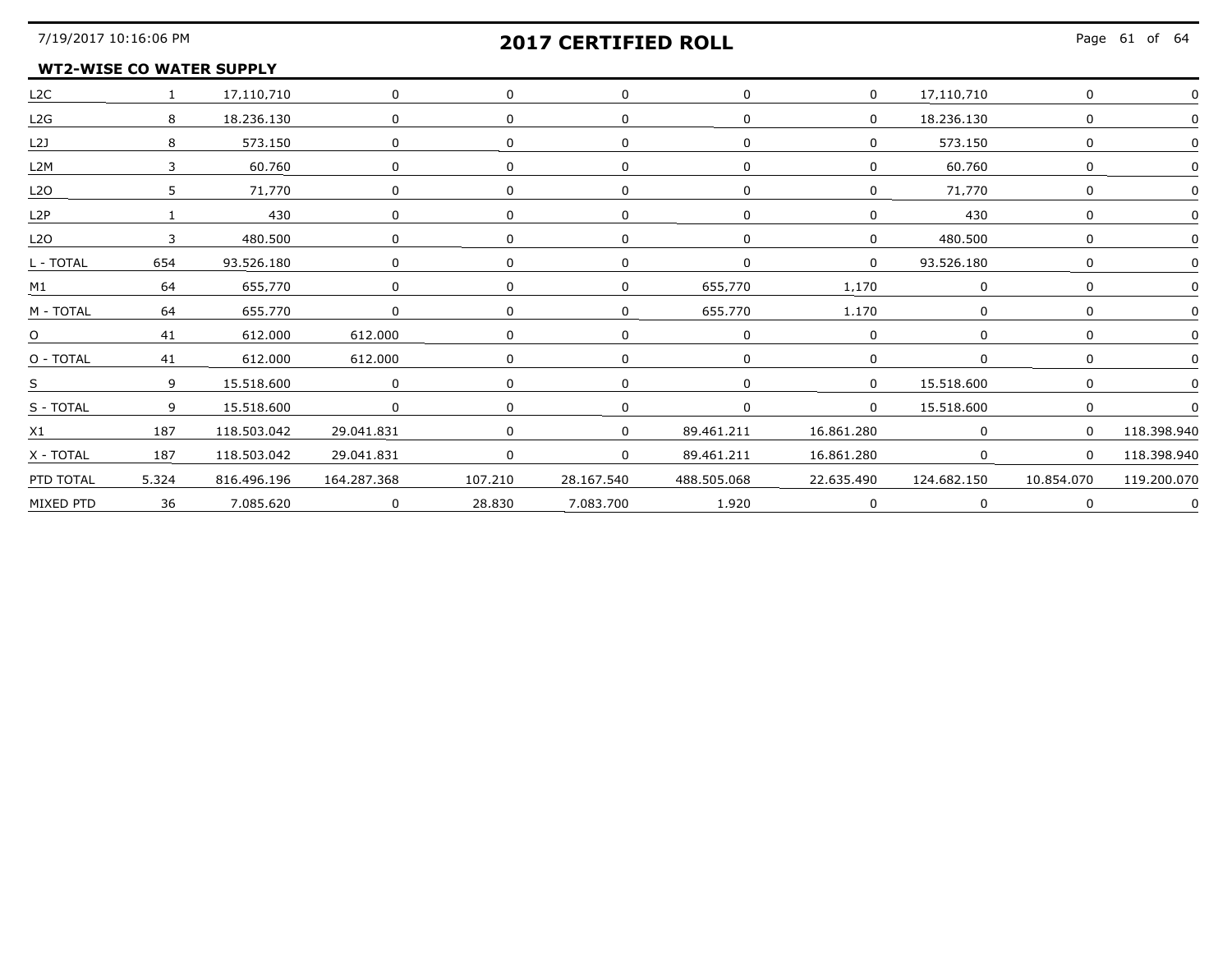## **WT3-CLEAR CREEK WATER (2017)**

| <b>Ptd Code</b> | Count          | <b>Market Value</b> | Land           | <b>Special</b> | <b>Special Mkt</b> | <b>Building</b> | <b>New Homesite</b> | Personal     | Mineral      | <b>Exempt</b> |
|-----------------|----------------|---------------------|----------------|----------------|--------------------|-----------------|---------------------|--------------|--------------|---------------|
| A1              | 3              | 500.250             | 129.600        | $\mathbf 0$    | $\Omega$           | 370.650         | 880                 | $\mathbf{0}$ | $\Omega$     | $\mathbf{0}$  |
| A2              | 6              | 422.960             | 166.000        | $\mathbf 0$    | $\mathbf 0$        | 256.960         | 9,510               | $\mathbf 0$  | $\mathbf 0$  | $\Omega$      |
| A - TOTAL       | 9              | 923.210             | 295.600        | 0              | 0                  | 627.610         | 10.390              | $\Omega$     | $\mathbf 0$  |               |
| C1              | $\mathbf{1}$   | 27.990              | 27.990         | $\Omega$       | $\Omega$           | $\Omega$        | $\overline{0}$      | $\Omega$     | $\Omega$     |               |
| C - TOTAL       | $\mathbf{1}$   | 27.990              | 27.990         | $\Omega$       | $\mathbf{0}$       | $\mathbf 0$     | $\Omega$            | 0            | $\Omega$     |               |
| D1              | 81             | 21.560.650          | $\overline{0}$ | 367.600        | 21.560.650         | $\mathbf{0}$    | $\mathbf 0$         | $\mathbf 0$  | $\mathbf 0$  |               |
| D <sub>2</sub>  | 8              | 307.020             | 256.250        | $\mathbf 0$    | $\mathbf 0$        | 50,770          | 6,860               | $\Omega$     | $\Omega$     |               |
| D - TOTAL       | 89             | 21.867.670          | 256.250        | 367.600        | 21.560.650         | 50.770          | 6.860               | $\Omega$     | $\Omega$     |               |
| E.              | $\overline{4}$ | 194.930             | 194.930        | $\Omega$       | $\Omega$           | $\Omega$        | $\mathbf{0}$        | $\Omega$     | $\Omega$     | $\mathbf{0}$  |
| E1              | 18             | 2.356.580           | 384.400        | $\Omega$       | $\Omega$           | 1.972.180       | 940                 | $\Omega$     | $\Omega$     |               |
| E2              | $7^{\circ}$    | 315.770             | 149.730        | $\mathbf 0$    | $\mathbf 0$        | 166.040         | 630                 | $\mathbf{0}$ | $\mathbf{0}$ | 0             |
| E - TOTAL       | 29             | 2.867.280           | 729.060        | $\mathbf 0$    | 0                  | 2.138.220       | 1.570               | 0            | $\Omega$     |               |
| F1              | 2              | 294.820             | 243.380        | $\Omega$       | $\Omega$           | 51.440          | $\Omega$            | $\Omega$     | $\Omega$     | $\Omega$      |
| F - TOTAL       | $\overline{2}$ | 294.820             | 243.380        | 0              | $\Omega$           | 51.440          | $\Omega$            | $\Omega$     | $\Omega$     |               |
| G1              | 622            | 9.680.250           | $\Omega$       | 0              | 0                  | $\Omega$        | 0                   | $\Omega$     | 9.680.250    | 510           |
| G - TOTAL       | 622            | 9.680.250           | $\mathbf 0$    | $\mathbf 0$    | $\mathbf 0$        | $\mathbf 0$     | 0                   | $\mathbf 0$  | 9.680.250    | 510           |
| J3              | 6              | 1,215,470           | 0              | $\Omega$       | 0                  | 0               | $\mathbf{0}$        | 1,215,470    | $\Omega$     | $\mathbf{0}$  |
| 14              | $\overline{2}$ | 265.730             | $\Omega$       | $\Omega$       | $\Omega$           | $\Omega$        | $\Omega$            | 265.730      | $\Omega$     | $\mathbf{0}$  |
| 16              | 76             | 9.177.690           | $\Omega$       | $\Omega$       | $\Omega$           | $\Omega$        | $\Omega$            | 9.177.690    | $\Omega$     |               |
| 18              | 11             | 15.191.010          | 0              | $\Omega$       | 0                  | $\Omega$        | $\Omega$            | 15.191.010   | $\Omega$     | $\Omega$      |
| J - TOTAL       | 95             | 25.849.900          | $\Omega$       | $\Omega$       | $\Omega$           | 0               | $\Omega$            | 25.849.900   | $\Omega$     |               |
| L1              | $\mathbf{3}$   | 76.350              | $\mathbf 0$    | 0              | $\mathbf 0$        | 0               | $\mathbf 0$         | 76.350       | $\Omega$     |               |
| L2G             | $\mathbf{1}$   | 28.220              | 0              | $\Omega$       | 0                  | $\mathbf 0$     | $\Omega$            | 28.220       | $\Omega$     | $\Omega$      |
| L - TOTAL       | $\overline{4}$ | 104.570             | 0              | 0              | 0                  | $\Omega$        | 0                   | 104.570      | $\mathbf{0}$ |               |
| M1              | $\overline{2}$ | 64.410              | $\Omega$       | $\Omega$       | $\Omega$           | 64.410          | $\Omega$            | $\Omega$     | $\Omega$     | $\mathbf{0}$  |
| M - TOTAL       | $\overline{2}$ | 64,410              | $\mathbf 0$    | 0              | 0                  | 64.410          | $\Omega$            | $\mathbf 0$  | $\Omega$     | $\mathbf{0}$  |
| X1              | $\mathbf{1}$   | 70.130              | 70.130         | $\Omega$       | $\mathbf{0}$       | $\mathbf 0$     | $\Omega$            | $\mathbf{0}$ | $\mathbf 0$  | 70.130        |
| X - TOTAL       | $\mathbf{1}$   | 70.130              | 70.130         | $\Omega$       | $\Omega$           | $\Omega$        | $\mathbf 0$         | $\mathbf{0}$ | $\Omega$     | 70.130        |
| PTD TOTAL       | 854            | 61.750.230          | 1.622.410      | 367.600        | 21.560.650         | 2.932.450       | 18.820              | 25.954.470   | 9.680.250    | 70.640        |
| MIXED PTD       | 21             | 4.615.780           | 42.700         | 79.960         | 4.573.080          | 0               | $\Omega$            | $\mathbf{0}$ | 0            | $\Omega$      |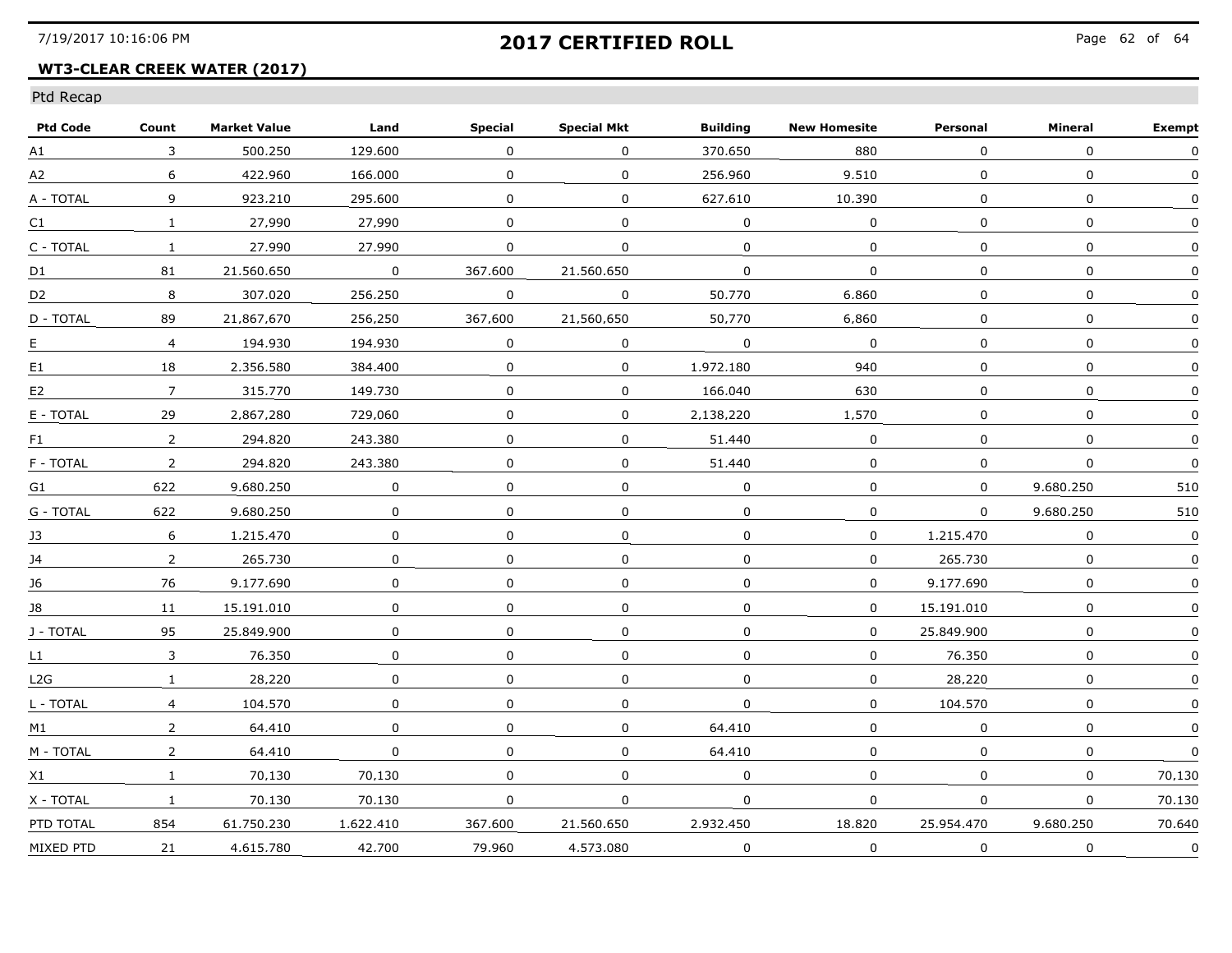### **WT4-NORTH FT WORTH WCID 1**

| <b>Ptd Code</b> | Count | <b>Market Value</b> | <b>Example 1</b> | Special        | <b>Special Mkt</b>           | Building   | <b>New Homesite</b> | Personal | Mineral | <b>Exempt</b>     |
|-----------------|-------|---------------------|------------------|----------------|------------------------------|------------|---------------------|----------|---------|-------------------|
| A1              | 166   | 25,984,080          | 3,373,800        | $\overline{0}$ | $\overline{0}$               | 22.610.280 | 47.890              | $\Omega$ |         |                   |
| A - TOTAL       | 166   | 25,984,080          | 3,373,800        |                |                              | 22.610.280 | 47.890              |          |         |                   |
| C1              |       | 98.160              | 98.160           |                |                              |            |                     |          |         |                   |
| C - TOTAL       |       | 98.160              | 98.160           |                |                              |            |                     |          |         |                   |
| D1              |       | 1.431.190           | $\overline{0}$   | 5.030          | 1.431.190                    |            |                     |          |         |                   |
| D - TOTAL       |       | 1,431,190           | $\Omega$         | 5,030          | 1,431,190                    |            |                     |          |         |                   |
|                 |       | 11.410              | 11,410           |                |                              |            |                     |          |         |                   |
| E - TOTAL       |       | 11.410              | 11.410           |                |                              |            |                     |          |         |                   |
| G1              | 339   | 809.750             |                  |                |                              |            |                     |          | 809.750 |                   |
| G - TOTAL       | 339   | 809.750             |                  |                |                              |            |                     |          | 809.750 |                   |
| L1              |       | 49.430              |                  |                |                              |            |                     | 49,430   |         |                   |
| L - TOTAL       |       | 49.430              |                  |                |                              |            |                     | 49 430   |         |                   |
| X <sub>1</sub>  |       | 1.703.410           | 1.703.410        |                |                              |            |                     |          |         | 1.703.410         |
| X - TOTAL       |       | 1.703.410           | 1.703.410        |                |                              |            |                     |          |         | 1.703.410         |
| PTD TOTAL       | 518   | 30.087.430          | 5.186.780        |                | 5.030  1.431.190  22.610.280 |            | 47.890              | 49.430   |         | 809.750 1.703.410 |